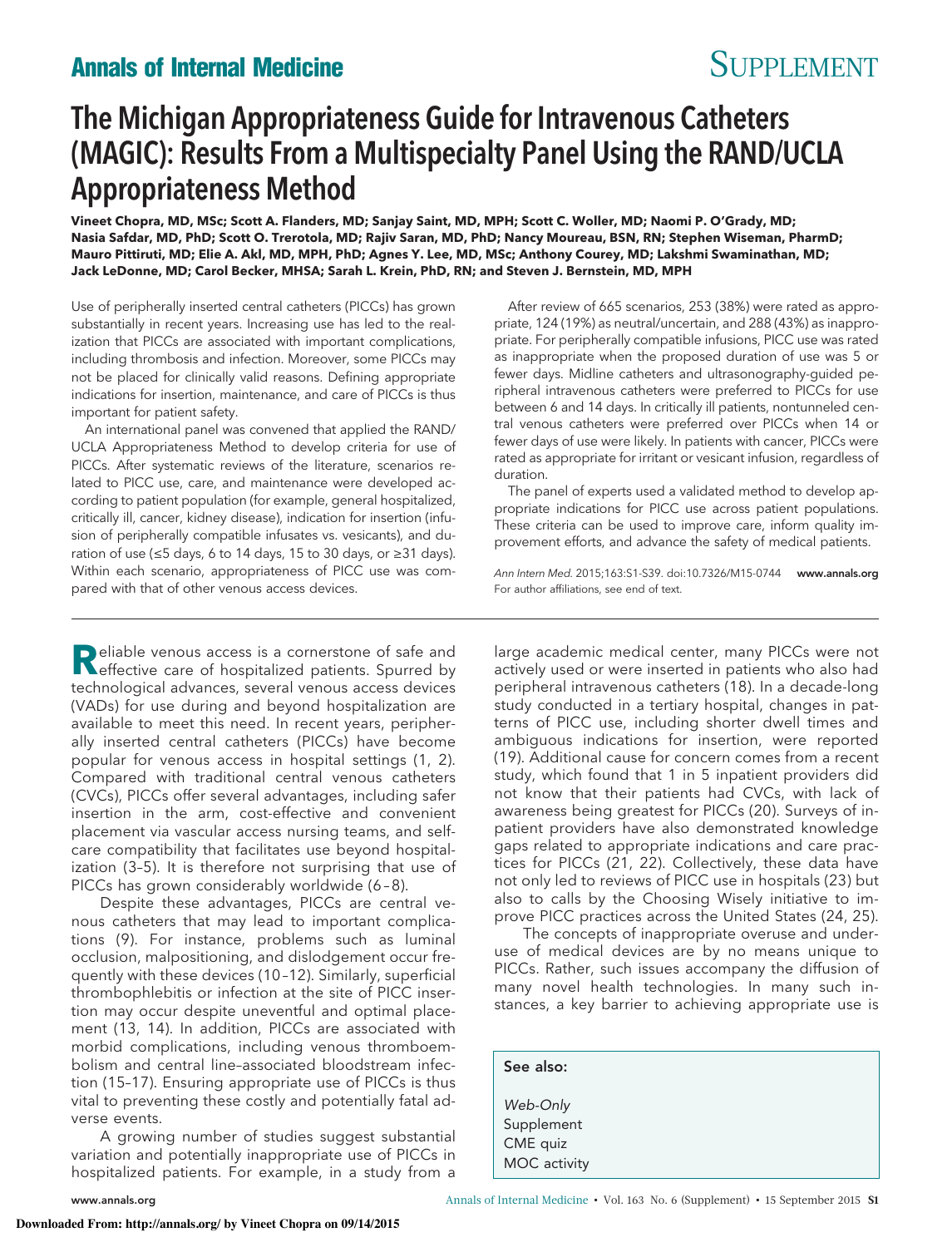the fact that evidence at a level of detail needed to apply to the range of patients seen in everyday practice is not available. Nevertheless, clinicians must make choices regarding such innovations on a daily basis, potentially fueling inconsistent practice. In the absence of high-quality evidence, an approach that combines available data with the experience and insight of clinical experts is valuable as it would provide guidance where none is otherwise available.

Given this background, we organized and conducted a multidisciplinary meeting of national and international experts to develop appropriateness criteria for use, care, and management of PICCs and related VADs in hospitalized patients. Our objectives were to 1) develop a list of appropriate indications for use of PICCs in relation to other VADs, 2) define the appropriateness of practices associated with the insertion and care of PICCs, 3) determine appropriate practices for treatment and prevention of PICC complications, and 4) rate the appropriateness of peripheral intravenous catheter use in situations that prompt PICC placement.

## **METHODS**

## **Overview of the RAND/UCLA Appropriateness Method**

We used the RAND Corporation/University of California Los Angeles (RAND/UCLA) Appropriateness Method to create criteria for appropriate use of PICCs and related VADs (10). Introduced in the 1980s, the RAND/UCLA method was developed to enable measurement of overuse of medical and surgical procedures. According to this methodology, a procedure is considered appropriate when the "expected health benefits (e.g., increased life expectancy, relief of pain, reduction of anxiety or pain) exceed the expected negative consequences (e.g., mortality, morbidity, anxiety, pain) by a sufficiently wide margin such that the procedure is worth doing, exclusive of cost." The approach has thus been applied to an array of procedures, including coronary angiography (26), surgical procedures (27, 28), cataract removal (29), and transplant organ allocation (30). Recently, the method was also used to develop criteria for appropriate use of urinary catheters in hospitalized patients (31).

The RAND/UCLA method was particularly valuable for developing PICC appropriateness criteria for several reasons. First, the approach allowed the synthesis of the best available evidence with practice-based, domain-specific insights from experts. This unique combination ensured both clinical relevance and evidentiary support for the developed recommendations. Second, unlike other group-rating methods, the focus of the RAND/UCLA approach is not to ensure consensus, but minimize artifactual disagreement that may arise from misunderstanding of scenarios being rated. This nuance is highly relevant in the case of PICCs, because available evidence is derived from heterogeneous study designs (for example, retrospective, case– control studies and randomized trials), populations (for example, critically ill, cancer), and clinical specialties

(nursing, radiology, medical or surgical disciplines) and is thus prone to misinterpretation. Because the RAND/ UCLA method pairs clear instructions and precise clinical definitions with a systematic, reliable, and reproducible rating system (27), the recommendations generated will have high internal validity. Finally, should clinical scenarios lack sufficient detail to make an informed judgment regarding appropriateness, the RAND/UCLA method encourages clarification by panelists so as to make ratings more relevant and precise. In this fashion, generalizability and external validity of the developed appropriateness indications are also ensured.

Proper conduct of the RAND/UCLA Appropriateness Method requires the sequential performance of several steps, including information synthesis, panelist selection, creation of scenarios, rating process, and analysis of results.

## **Information Synthesis**

The first step of the RAND/UCLA Appropriateness Method is to systematically review and synthesize the available literature. With the assistance of 2 research librarians, we searched for English-language articles (between 12 November 2012 and 1 July 2013) by using the following databases: MEDLINE via Ovid (1950 to present), EMBASE (1946 to present), BIOSIS (1926 to present), and the Cochrane Central Register of Controlled Trials via Ovid (1960 to present). The search strategy incorporated Boolean logic, controlled vocabularies (for example, Medical Subject Heading terms) and free-text words. Because the panel was focused on determining the appropriateness of PICC use in hospitalized adults, articles that included only pediatric patients or devices not comparable with PICCs (for example, arterial or hemodialysis catheters) were excluded.

We also included relevant guidelines, such as the Infusion Nursing Society Standards of Practice (32), Centers for Disease Control and Prevention/Healthcare Infection Control Practices Advisory Committee central line–associated bloodstream infection prevention guidelines (33), American Society of Anesthesiology Task Force on Central Venous Access (34), American College of Chest Physicians Antithrombotic Therapy and Prevention of Thrombosis Guidelines (35), and International Clinical Practice Guidelines for the Treatment and Prophylaxis of Thrombosis Associated With Central Venous Catheters in Patients With Cancer (36).

All retrieved articles were independently scanned for eligibility by 2 of the authors. Disagreements on eligibility were resolved by consensus, and a final list of eligible studies and tables summarizing the evidence were created. The search strategy is provided in Appendix Table 1 (available at [www.annals.org\)](http://www.annals.org), and Table 1 (on page S25) summarizes the included articles.

## **Participant and Panelist Selection**

Viewpoints related to PICC use are known to vary across specialties; thus, what may be appropriate in one field may not be appropriate in another. To foster discussions about these issues, specialists representing vascular access nursing, hospital-based medicine, inter-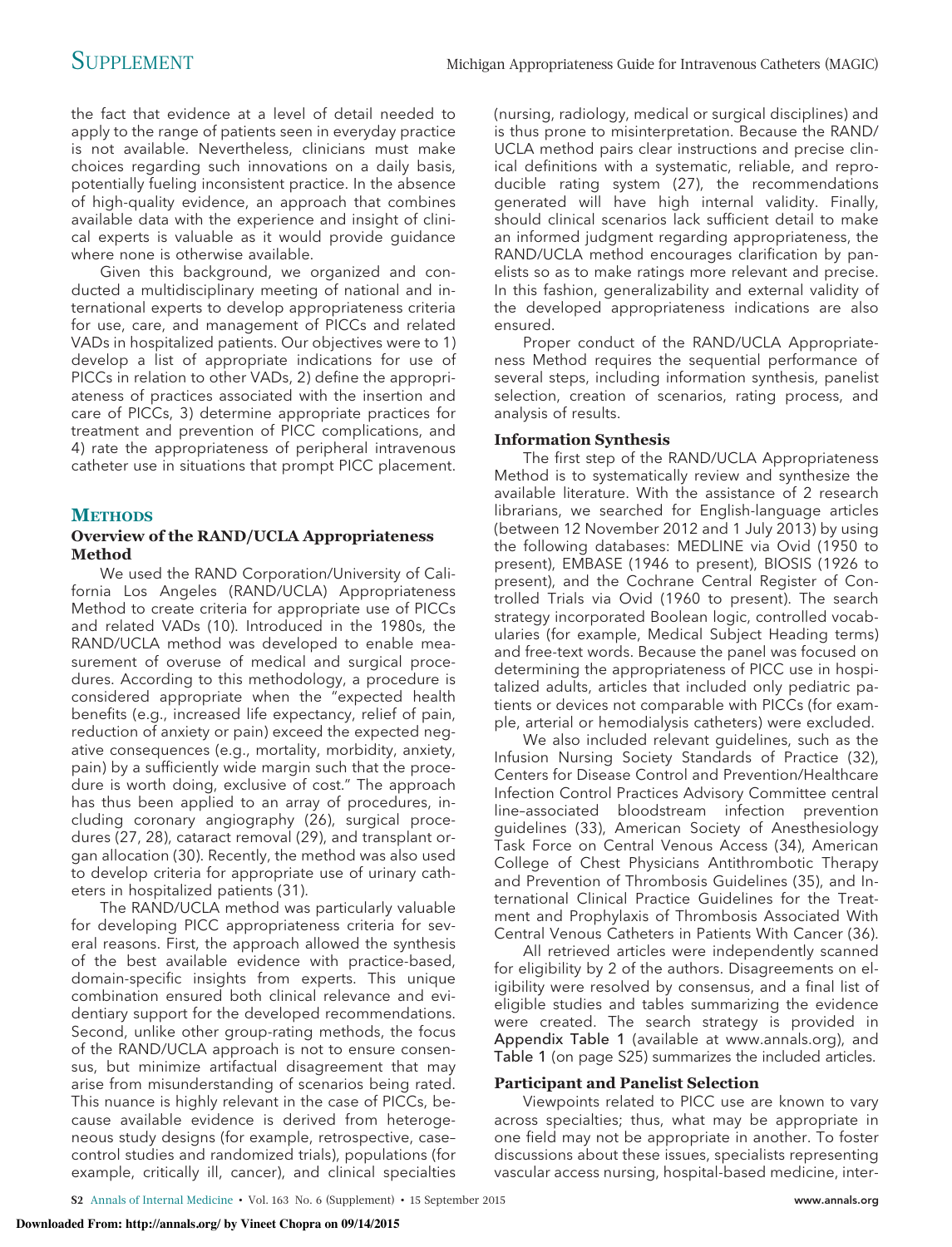nal medicine, infectious disease, critical care, nephrology, hematology/oncology, pharmacy, surgery, and interventional radiology were considered necessary to ensure representativeness of the panel. Leading national and international experts from each of these professions who are eminent scholars or researchers, represent relevant medical societies, or have substantial clinical experience in the field were invited to participate.

To ensure that deliberations took into account patient-centered viewpoints, we also invited a patient to participate on our panel. We recognized that the ideal patient had to be able to speak about experiences with PICCs and related VADs. We recruited such a patient from our university practice in Ann Arbor, Michigan. Owing to the scientific nature of the material, however, the patient panelist did not rate scenarios and instead contributed to panelist discussions. Through this process, 15 multispecialty panelists were recruited to develop the Michigan Appropriateness Guide for Intravenous Catheters (MAGIC) (Appendix Table 2, available at [www.annals.org\)](http://www.annals.org).

## **Creation of Scenarios**

On the basis of articles found through the systematic literature searches, we created clinical scenarios to rate the appropriateness of insertion, maintenance, and care of PICCs. To accurately reflect clinical decision making, devices, including peripheral intravenous catheters, ultrasonography-guided peripheral intravenous catheters, midline catheters, nontunneled CVCs, tunneled CVCs, and ports, were compared with PICCs (Figure 1). Scenarios were crafted so as to allow judgment of real-world use of PICCs; thus, areas of consensus, controversy, and ambiguity were purposefully included. To further ensure validity, we asked each expert to provide a list of concerns related to PICC use that were most relevant to their practice (Appendix Table 3, available at [www.annals.org\)](http://www.annals.org). If not already represented, these issues were also incorporated into scenarios of appropriateness.

We developed a conceptual framework to ensure that scientific content, clinical indications, relevant VADs, and contextual factors were adequately represented when drafting scenarios (Figure 2). Thus, indications for PICC insertion were systematically categorized into 1) duration of venous access (≤5 days, 6 to 14 days, 15 to 30 days,  $≥31$  days); 2) type of infusate (for example, irritants or vesicants, including parenteral nutrition and chemotherapy); and 3) use for specific reasons, such as frequent obtaining of blood samples, poor or difficult venous access, and continuation of intravenous therapies in the outpatient setting. For each of these instances, clinical scenarios incorporating 1) patientspecific factors (for example, critical illness, cancer diagnosis, stage of chronic kidney disease [CKD]), 2) device-specific factors (number of lumens, gauge, type of PICC, alternative VADs), and 3) provider-specific factors (the operator inserting the PICC, technique for PICC insertion) were created. In addition, scenarios regarding appropriate practices for care, management, and treatment of PICC complications were written. Fi-

nally, because lack of peripheral access often prompts PICC use for specific clinical needs (for example, need for contrast-based studies or blood transfusion), scenarios related to use of peripheral intravenous catheter in such settings were created.

We pilot-tested all scenarios with 2 hospitalmedicine physicians and further edited them for content and clarity on the basis of their feedback. In this manner, 665 scenarios and 391 unique indications for PICCs and related VADs were developed.

## **Rating Process**

Rating of scenarios and indications were conducted over 2 rounds. In round 1, each panelist received the literature review, definitions of all terms used, a rating document, and instructions for rating. Panelists were asked to dedicate at least 4 hours to complete the rating document. In accordance with the RAND/UCLA method, panelists were instructed not to consider cost when making judgments; rather, they were asked to use the available scientific evidence and best clinical judgment in rating appropriateness (Supplement, available at [www.annals.org\)](http://www.annals.org). To ensure that appropriateness was rated exclusive of confounding circumstances (such as specialist availability), panelists were also instructed to assume availability of all resources related to the scenarios.

For each indication, panel members rated appropriateness by considering the benefit– harm ratio on a scale of 1 to 9, where 1 indicated that harms outweigh benefit and 9 signified that benefits outweigh harm; Appendix Table 4 (available at [www.annals.org\)](http://www.annals.org) provides examples of this process. A middle rating of 5 signified that harms or benefits were equal, or that the rater could not make an informed judgment on the indication. For a series of indications where 2 devices were appropriate, we asked panelists to rate preference for use of one device compared with the other, regardless of cost. Median ratings on opposite ends of the scale (for example, 1 to 3 or 7 to 9) were used to indicate preference of one device over another; a rating in the range of 4 to 6 suggested no preference.

Each panelist rated every scenario twice in a 2-round, modified Delphi process. In the first round, ratings were made individually and no interaction between panelists occurred. In the second round, panel members traveled to Ann Arbor, Michigan, for an inperson meeting where individualized documents showing their ratings along with the distribution of all firstround ratings of the panel were provided.

Over 2 days, a RAND/UCLA methodology expert and a scientific content expert moderated a panel discussion of all indications and scenarios. The sessions were structured to encourage debate and discussion specifically about ratings where disagreement (opposite ratings) or neutrality/uncertainty (ratings of 4 to 6) occurred in round 1. For instance, it often became apparent in the second round that panelists had disagreed not on the indication, but on the patient or circumstances being considered because of inherent assumptions, specialty-specific views, or ambiguity in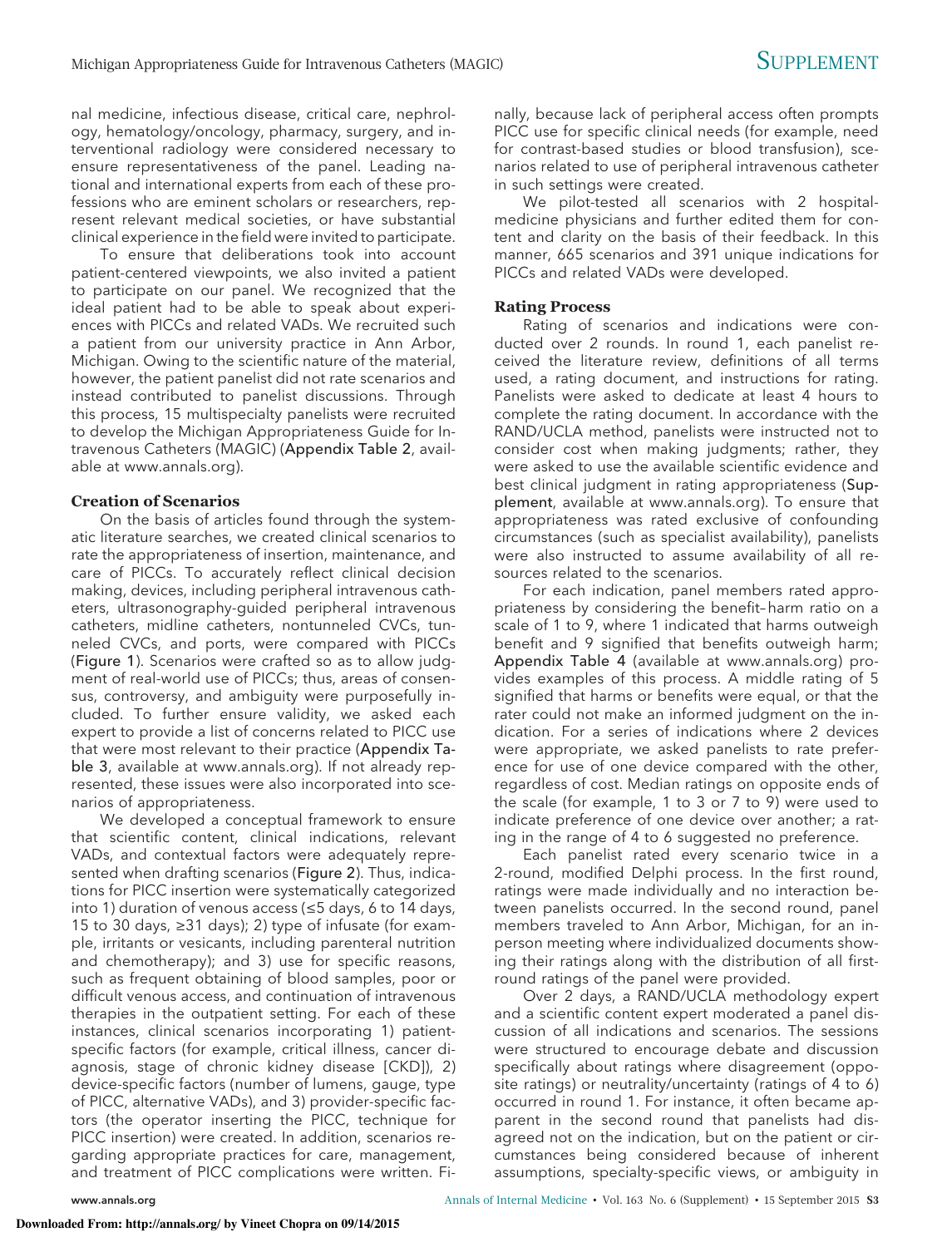*Figure 1.* Vascular access devices reviewed to formulate appropriateness ratings.



IV = intravenous; US = ultrasonography. A. Peripheral IV catheter. These devices are typically 3 to 6 cm, enter and terminate in the peripheral veins (*cross-section*), and are often placed in the upper extremity in veins of the hand. B. US-guided peripheral IV catheter. Ultrasonography may be used to facilitate placement of peripheral intravenous catheters in arm veins that are difficult to palpate or visualize. "Long" peripheral IV catheters<br>(typically ≥8 cm) that are specifically designed to reach deeper veins ar devices are 7.5 to 25 cm in length and are typically inserted in veins above the antecubital fossa. The catheter tip resides in the basilic or cephalic vein, terminating just short of the subclavian vein. These devices cannot accommodate irritant or vesicant infusions. D. Nontunneled central venous catheter. Also referred to as "acute" or "short-term" central venous catheters, these are often inserted for durations of 7 to 14 d. They are typically<br>15 to 25 cm and are placed via direct puncture and cannulation of the catheter. These differ from nontunneled catheters in that the insertion site on the skin and site of ultimate venipuncture are physically separated, often by several centimeters, reducing the risk for bacterial entry into the bloodstream and facilitating optimal location of the catheter for care of the exit site. Tunneled devices may be cuffed or noncuffed; the former devices have a polyethylene or silicone flange that anchors the catheter within the subcutaneous tissue and limits entry of bacteria along the extraluminal surface of the device. F. Implanted port. Ports are implanted in the subcutaneous tissue of the chest and feature a reservoir for injection or aspiration (*inset*) and a catheter that communicates from the reservoir to a deep vein of the chest, thus providing central venous access. Ports are cosmetically more desirable than other types of central venous catheter and can remain in place for months or years. G. Peripherally inserted central catheter. These long vascular access devices (>45 cm) are inserted into peripheral veins of the upper arm in adults and advanced so that the tip of the catheter resides in the lower portion of the superior vena cava or upper portion of the right atrium. They are similar to central venous catheters in that they provide access to the central circulation, but they do so without the insertion risks associated with direct puncture of deep veins in the neck, chest, or groin.

the scenario itself. When this occurred, the scenario was rewritten with input from the entire panel such that clarifying language or necessary specification was included.

For example, ratings for PICC insertion in patients with CKD were found to be widely disparate in round 1. During round 2, our panel nephrologist clarified that

placement of PICCs in patients with stage 3b or greater CKD was specifically contraindicated. Therefore, for indications that included CKD, 2 sets of scenarios were created (stage 3a or lower vs. stage 3b or higher), using Xs and Os on the rating form to distinguish these ratings. Panelists then rerated each of the scenarios, improving validity and agreement of their responses.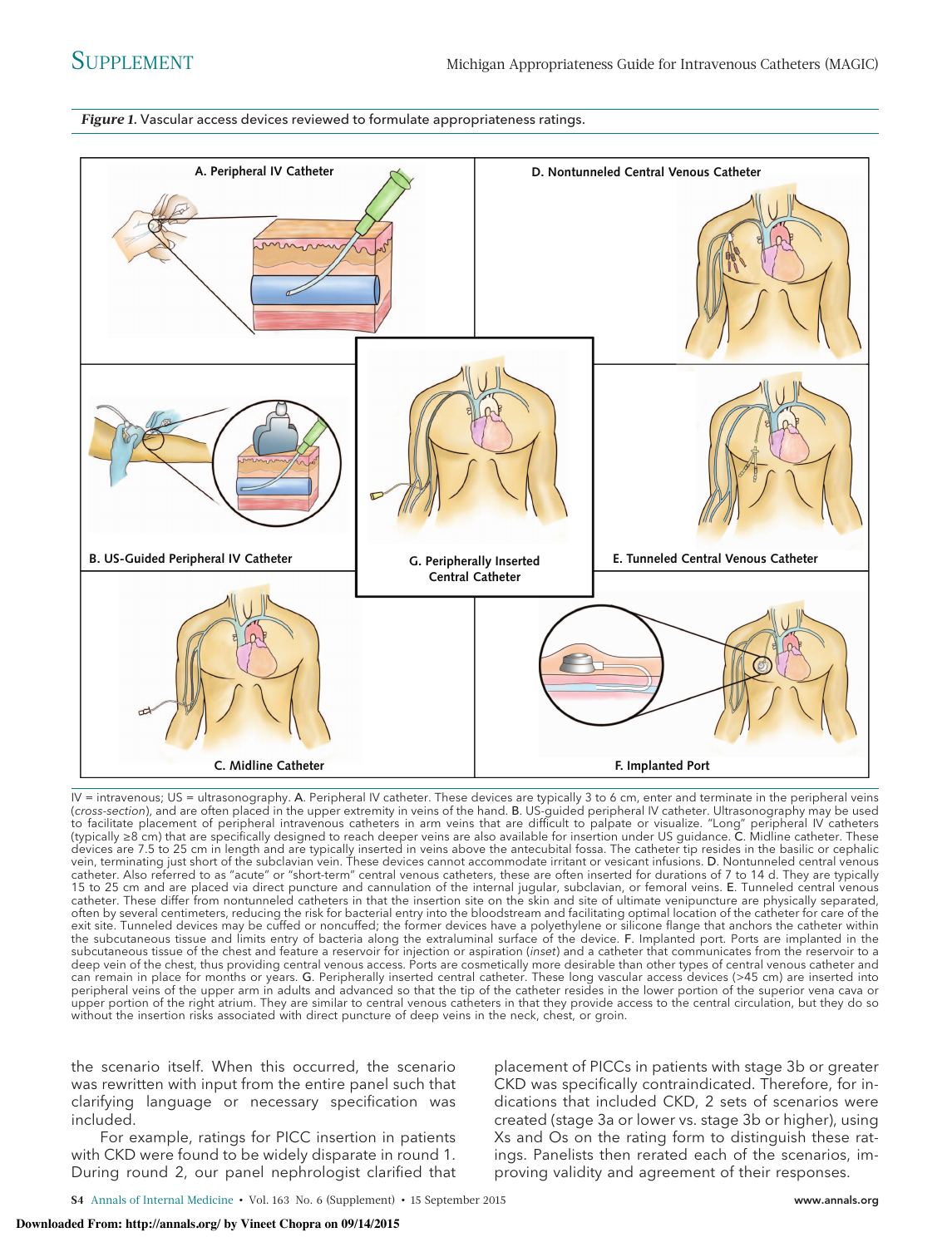## **Data Processing and Analysis**

First-round ratings were submitted either electronically via an online survey system or through paper forms. Data obtained from paper ratings were manually entered into a study database (Qualtrics Research Suite Package, Qualtrics USA) and checked in duplicate for transcription errors. Descriptive statistics (mean, median, mode) were calculated for all variables. A summary result document was created that listed the frequency of responses, median responses, and each individual panelist's response for every scenario. In accordance with the RAND/UCLA method, all indications were classified into 3 levels of appropriateness:

1. Appropriate: panel median score of 7 to 9, without disagreement;

2. Uncertain/neutral: panel median score of 4 to 6, or with disagreement regardless of median; and

3. Inappropriate: panel median score of 1 to 3, without disagreement.

Disagreement was said to have occurred when at least 5 of the 15 panel members rated an indication as appropriate (median score, 7 to 9) and at least 5 panelists rated the same indication as inappropriate (median score, 1 to 3). Only indications without disagreement were classified as inappropriate or appropriate.

## **Definitions**

To ensure consistency, standardized definitions of devices (for example, PICC, midline), populations (active cancer, "special" populations), indications (for example, frequent obtaining of blood samples, hemodynamic monitoring), and infusates (irritant, vesicant) were provided to panelists. A complete glossary of terms and definitions used is provided in the ratings document in the Supplement (available at [www.annals](http://www.annals.org) [.org\)](http://www.annals.org).





To develop a conceptual framework, systematic reviews of the literature were conducted to determine the evidence base. With input from panelists, areas of controversy and ambiguity were identified and contextualized within clinical paradigms and lists of common problems associated with peripherally inserted central catheters. By methodologically pairing selection of venous access device with indication, duration, and nature of venous access and specific patient, device, and provider variables (*center boxes*), scenarios for panelists were created. These scenarios formed the basis for the appropriateness indications.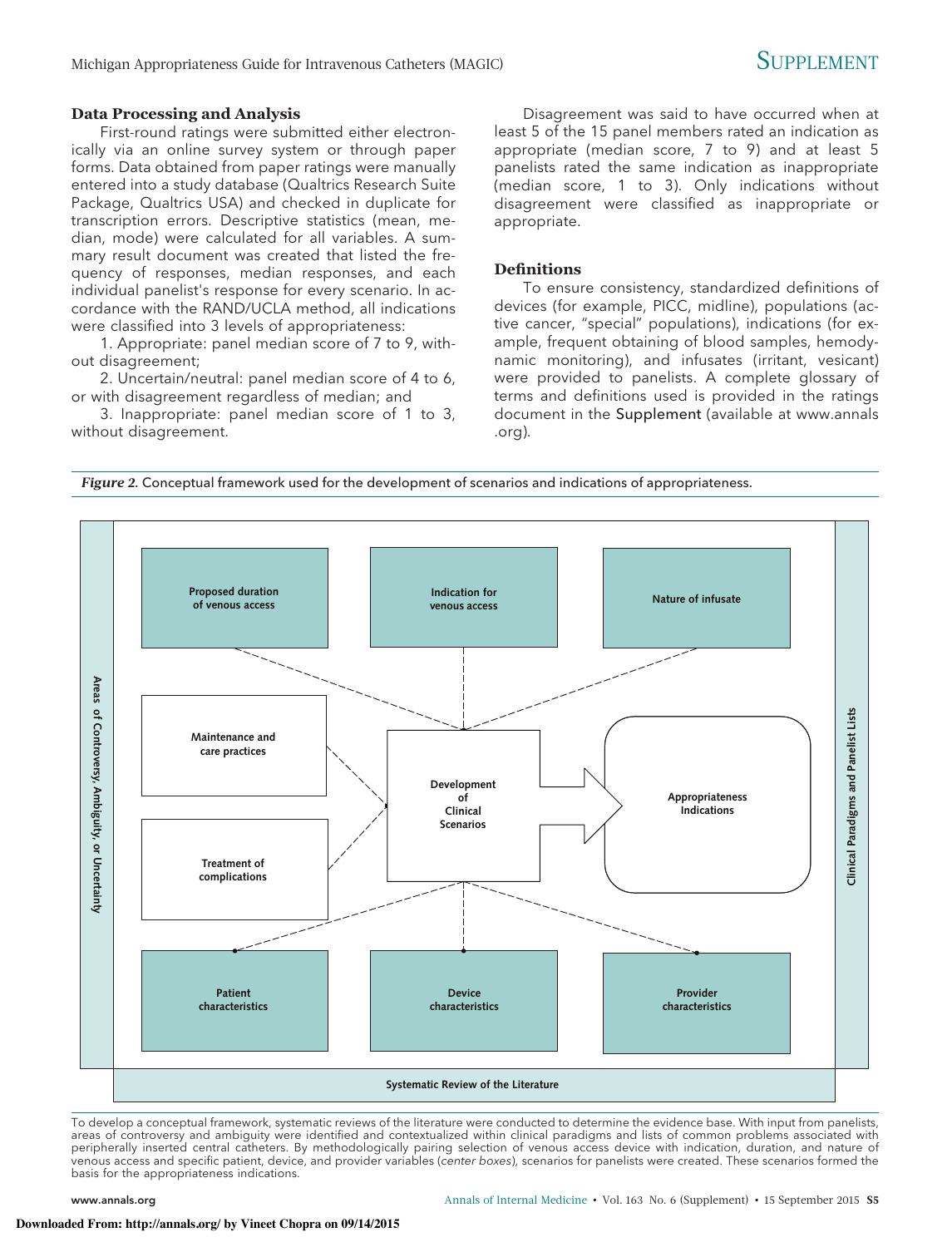## **Role of the Funding Source**

This project was supported by a Young Researcher Award from the Society of Hospital Medicine to Dr. Chopra. Funds were used to support panelist lodging, meals, transportation, and venue. Blue Cross Blue Shield of Michigan provided salary support for 3 of the authors through a grant to the University of Michigan. Neither funder had a role in the design, conduct, or analysis of the project or the decision to submit the manuscript for publication.

## **RESULTS**

Within the 665 scenarios reviewed, panel members rated 391 unique indications for PICCs and related VADs. During the first round, the panel rated 237 scenarios as appropriate (36%), 267 as inappropriate (40%), and 161 as neutral/uncertain (24%). After the second round of in-person interactions, 253 scenarios were rated as appropriate (38%), 288 as inappropriate (43%), and 124 as neutral/uncertain (19%). Thus, during the second round of discussions, better distinction of neutral/uncertain indications as being appropriate or inappropriate indications occurred. A substantial proportion of this convergence in ratings reflected resolution of disagreement (30 of 37 scenarios) from round 1 to round 2.

## **1. Appropriateness of PICC Insertion in Specific Populations**

## *A. Appropriateness of PICC Insertion in Hospitalized Medical Patients*

In hospitalized medical patients, panelists rated insertion of PICCs for infusion of peripherally compatible infusates as inappropriate if the expected duration of use was 5 or fewer days. In such scenarios, use of peripheral intravenous catheters or ultrasonographyguided peripheral intravenous catheters was rated as appropriate.

If the proposed duration of infusion was 6 to 14 days, panelists rated PICC use as appropriate but indicated a preference for midline catheters and ultrasonography-guided peripheral intravenous catheters over PICCs for this period. This rating reflected evidence from observational studies that suggested both efficacy and lower risk for complications associated with these devices compared with PICCs for this interval (37– 41).

When the proposed duration of infusion was 15 or more days, PICCs were preferred to midline catheters, given the possibility of failure of the latter beyond this period (42, 43). However, panelists recognized that midline catheters may be used for up to 4 weeks and are approved for such duration of use (32).

Use of tunneled catheters and implanted ports were rated appropriate only if the proposed duration of infusion was 31 or more days. Panelists noted that these more invasive devices should be reserved for instances when use of PICCs is not feasible (for example, no suitable vein or site of insertion for PICC is identified), is relatively contraindicated (for example, recent

history of thrombosis), or when episodic infusions over several months are necessary (Figure 3).

For infusion of irritants or vesicants, such as parenteral nutrition or chemotherapy, PICC use was rated as appropriate at any proposed duration of use. Because peripheral intravenous catheters, ultrasonographyguided peripheral intravenous catheters, and midline catheters would not provide central venous access, these VADs were rated as inappropriate for this indication for all durations of use.

If skilled operators are available, panelists rated use of nontunneled CVCs as appropriate when the expected duration of use was 14 or fewer days. Panelists also rated use of tunneled, cuffed catheters and implanted ports as appropriate for infusion of irritants or vesicants, but only when the proposed duration of therapy was 15 or more days or 31 or more days, respectively (Figure 4).

Panelists disagreed on the appropriateness of PICC placement when the indication was frequent obtaining of blood samples (≥3 phlebotomies per day) or difficult or poor peripheral venous access for proposed durations of 5 or fewer days. Our patient panel member actively participated in this discussion, suggesting that such decisions should be individualized between the patient and provider after discussing risks and benefits related to PICC use and alternative options. Insertion of PICCs was rated as appropriate when the proposed duration of use for frequent phlebotomy or difficult venous access was 6 or more days. In patients with difficult venous access, ultrasonography-guided peripheral intravenous catheters and midline catheters were preferred over PICCs when the expected duration of use was 14 or fewer days. Panelists rated use of CVCs for both difficult venous access and frequent phlebotomy as appropriate, provided the proposed duration of use was 14 or fewer days. Placement of tunneled catheters for patients with difficult venous access was rated as appropriate only if the proposed duration of use was 31 or more days. Ports were rated as inappropriate for frequent obtaining of blood samples at all durations and appropriate for difficult venous access if use for 31 or more days was expected (Figures 5 and 6).

## *B. Appropriateness of PICCs in Patients With CKD, Cancer, or Critical Illness*

Panelists rated the appropriateness of PICC placement in patients with CKD according to disease stage as defined by the Kidney Disease: Improving Global Outcomes CKD Work Group (44). Among patients with stage 1 to 3a CKD (estimated glomerular filtration rate ≥45 mL/min), rating of indications for PICC use followed those of general medical patients. However, the panel noted that managing such patients on the basis of CKD stage alone might be imperfect because myriad factors, including age, magnitude of albuminuria, race, and blood pressure, influence progression of renal disease (45– 49). The panel therefore recommended consultation with a nephrologist before PICC insertion if

**S6** Annals of Internal Medicine • Vol. 163 No. 6 (Supplement) • 15 September 2015 www.annals.org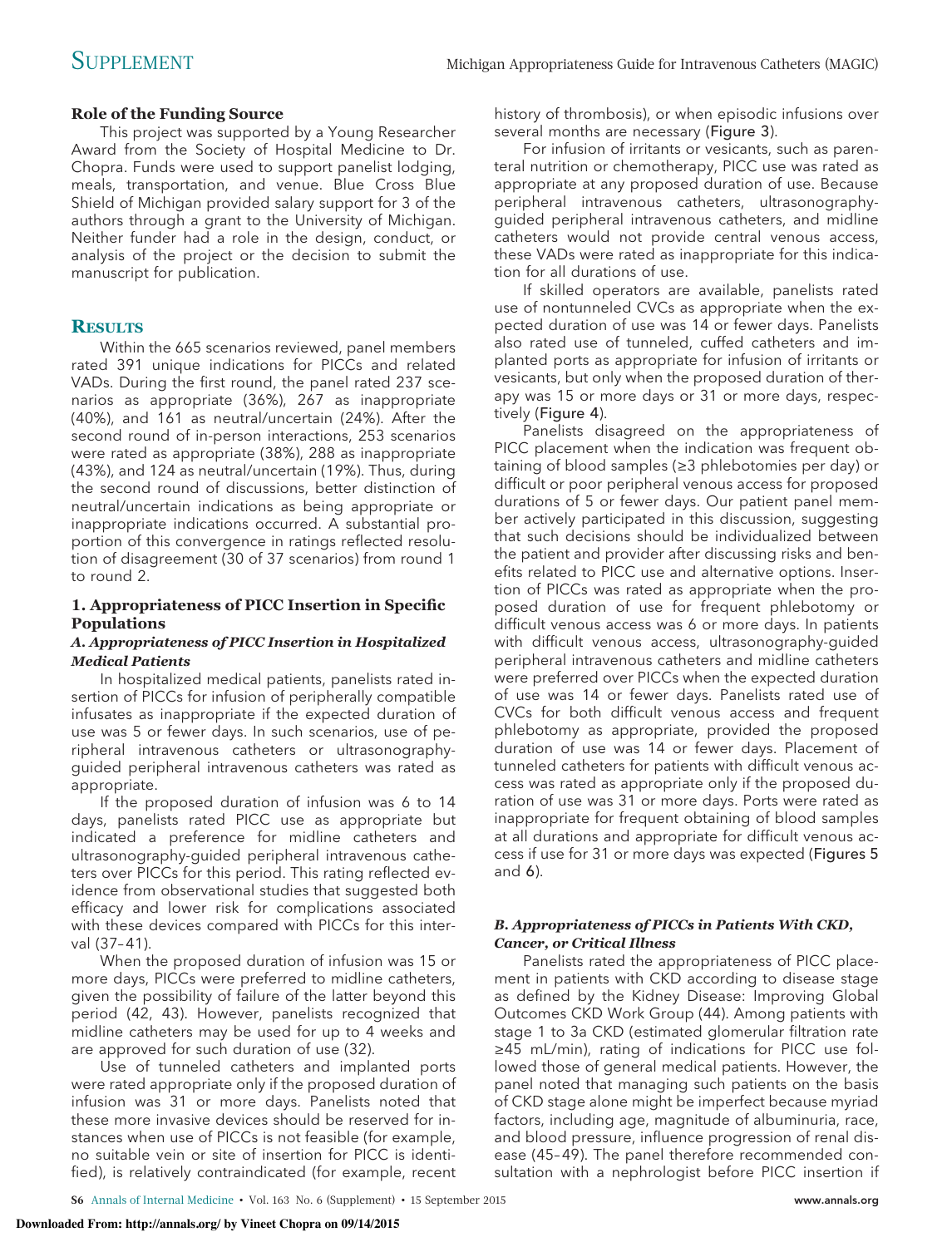### *Figure 3.* Venous access device recommendations for infusion of peripherally compatible infusate.

|                                                 |                                                                                                        | Proposed Duration of Infusion                                                                                     |                                                                              |                                                      |
|-------------------------------------------------|--------------------------------------------------------------------------------------------------------|-------------------------------------------------------------------------------------------------------------------|------------------------------------------------------------------------------|------------------------------------------------------|
| Device Type                                     | $\leq 5$ d                                                                                             | $6-14d$                                                                                                           | $15 - 30 d$                                                                  | $\geq$ 31 d                                          |
| Peripheral IV<br>catheter                       | No preference between<br>peripheral IV and US-guided<br>peripheral IV catheters<br>for use $\leq 5$ d  |                                                                                                                   |                                                                              |                                                      |
| US-guided<br>peripheral IV catheter             | US-guided peripheral IV catheter preferred to peripheral IV<br>catheter if proposed duration is 6-14 d |                                                                                                                   |                                                                              |                                                      |
| Nontunneled/acute<br>central venous<br>catheter |                                                                                                        | Central venous catheter preferred in critically ill patients<br>or if hemodynamic monitoring is needed for 6-14 d |                                                                              |                                                      |
| Midline catheter                                |                                                                                                        | Midline catheter preferred to PICC if proposed duration is ≤14 d                                                  |                                                                              |                                                      |
| <b>PICC</b>                                     |                                                                                                        |                                                                                                                   | PICC preferred to midline catheter if proposed duration of infusion is ≥15 d |                                                      |
| <b>Tunneled catheter</b>                        |                                                                                                        |                                                                                                                   |                                                                              | PICC preferred to tunneled<br>catheter and ports for |
| Port                                            |                                                                                                        |                                                                                                                   |                                                                              | infusion 15-30 d                                     |
|                                                 | Appropriate                                                                                            | Neutral                                                                                                           | Inappropriate<br><b>DIsagreement</b>                                         |                                                      |

 $IV =$  intravenous; PICC = peripherally inserted central catheter;  $US =$  ultrasonography.

ambiguity regarding the severity of underlying kidney disease exists. However, for patients with stage 3b CKD or greater (estimated glomerular filtration rate <45 mL/ min), panelists acknowledged the imperative to preserve peripheral and central veins for possible hemodialysis or creation of arteriovenous fistulae and grafts (49). Thus, regardless of indication, insertion of devices (PICCs, midline catheters) into arm veins was rated as inappropriate in such patients. When venous access for 5 or fewer days was necessary, panelists recommend placement of peripheral IVs in the dorsum of the hand (avoiding the forearm veins) for infusion of peripherally compatible infusates. If venous access for longer durations or infusion of a non–peripherally compatible drug is needed, use of tunneled small-bore central catheters (for example, 4-French single-lumen or 5-French double-lumen catheters inserted in the jugular vein and tunneled toward the chest) was rated as appropriate (50). For patients receiving any form of renal replacement therapy, panelists also recommended consultation with a nephrologist to discuss the possibility of drug administration during or toward the end of the dialysis procedure.

These recommendations notwithstanding, panelists acknowledged that recommendations for patients with stage 3b CKD or greater would need to be individualized, taking into account such factors as the urgency of the situation; rationale for venous preservation; likelihood of eventual renal replacement therapy; and availability of resources, such as tunneled smallbore central catheters.

Given the risks for and consequences of infectious (51, 52) and thrombotic (53–55) complications, as well as the unique indication of chemotherapy, ratings for PICC placement in patients with cancer differed from those for general medical patients. Recognizing the heterogeneity of thrombosis risk in patients with cancer, the panel discussion focused largely on patients with solid tumors. Panelists debated on whether ratings for chemotherapy should be structured by cycles of treatment versus time; given the desire for generalizability, the panel agreed on time as a more practical scale. Therefore, for infusion of nonirritant or nonvesicant chemotherapy, PICCs were rated as appropriate only if the proposed duration of such treatment was 3 or fewer months.

When peripherally administrable chemotherapy for less than 3 months was necessary, panelists disagreed on PICC appropriateness, given the availability of high-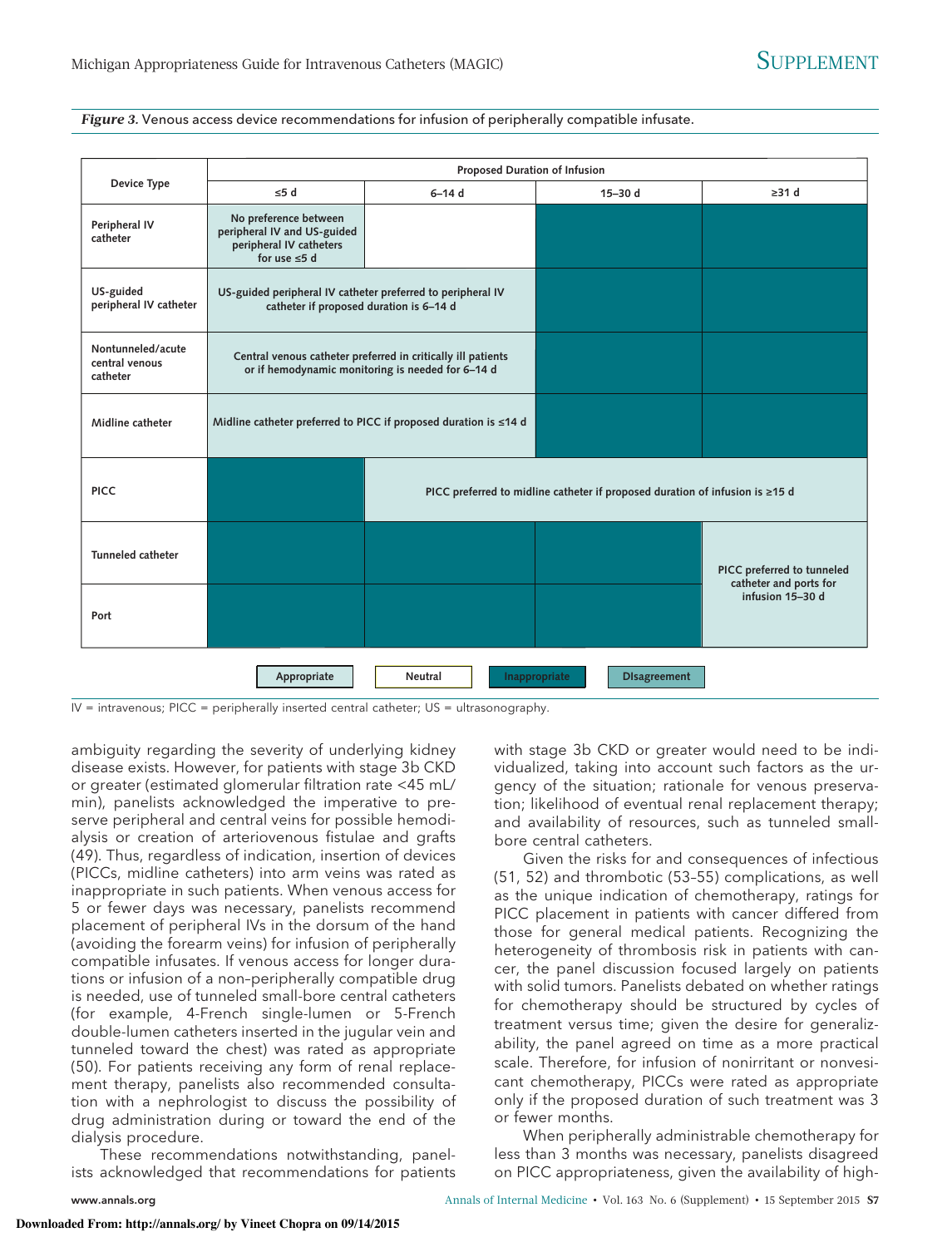### *Figure 4.* Venous access device recommendations for infusion of non–peripherally compatible infusates.

|                                                 |             | Proposed Duration of Infusion                                                                                     |                                                                                  |                                                                      |
|-------------------------------------------------|-------------|-------------------------------------------------------------------------------------------------------------------|----------------------------------------------------------------------------------|----------------------------------------------------------------------|
| Device Type                                     | $\leq 5$ d  | $6-14d$                                                                                                           | $15 - 30d$                                                                       | $\geq$ 31 d                                                          |
| Peripheral IV<br>catheter                       |             |                                                                                                                   |                                                                                  |                                                                      |
| US-guided<br>peripheral IV catheter             |             |                                                                                                                   |                                                                                  |                                                                      |
| Nontunneled/acute<br>central venous<br>catheter |             | Central venous catheter preferred in critically ill patients<br>or if hemodynamic monitoring is needed for 6-14 d |                                                                                  |                                                                      |
| Midline catheter                                |             |                                                                                                                   |                                                                                  |                                                                      |
| <b>PICC</b>                                     |             | PICCs rated as appropriate at all proposed durations of infusion                                                  |                                                                                  |                                                                      |
| <b>Tunneled catheter</b>                        |             | Tunneled catheter neutral for<br>for use ≥15 d                                                                    | No preference between tunneled catheter and PICC for<br>proposed durations ≥15 d |                                                                      |
| Port                                            |             |                                                                                                                   |                                                                                  | No preference among<br>port, tunneled catheter, or<br>PICC for ≥31 d |
|                                                 | Appropriate | Neutral                                                                                                           | Inappropriate<br><b>DIsagreement</b>                                             |                                                                      |

 $IV =$  intravenous; PICC = peripherally inserted central catheter;  $US =$  ultrasonography.

quality evidence regarding risk for thrombosis with these devices in patients with cancer (16). However, members of the panel cited conflicting evidence regarding nonthrombotic complications associated with PICC use (15, 56 –58). Of note, a study published since the panel meeting (coauthored by one of our panelists) reported a low rate of PICC complications when proper care was ensured (59). Nevertheless, given the divergent data, panelists rated interval placement of peripheral intravenous catheters with each chemotherapy treatment as the most appropriate strategy.

Like PICCs, tunneled, cuffed catheters were rated as appropriate when at least 3 months of treatment were proposed or when PICCs were not feasible (for example, peripheral veins were not available). Ports were rated as appropriate if the duration of treatment was projected to be 6 or more months, but neutral for durations of 3 to 6 months. Panelists noted that earlier use of ports may be appropriate but may be challenging owing to coagulation abnormalities or availability of interventional radiology.

For infusion of irritant or vesicant chemotherapy, panelists rated PICC or tunneled, cuffed catheter use as appropriate at all time intervals; ports were rated as neutral at 3 to 6 months and appropriate at 6 or more

months. Panelists recommended tunneled, cuffed catheters over multilumen PICCs in settings where multiple or frequent infusions are required, citing lower risk for complications (60). However, panelists preferred PICCs to tunneled, cuffed catheters when managing patients with coagulopathy and those with severe or prolonged thrombocytopenia (61). When the indication for PICC placement was frequent phlebotomy or difficult peripheral venous access in a hospitalized patient with cancer, panelists raised the threshold for PICC use compared with general medical patients. Thus, PICCs were considered appropriate only if the proposed duration of use was 15 or more days; midline catheters were rated as appropriate for 14 or fewer days of use.

Appropriateness of indications for PICC insertion in critically ill patients also differed from those for general medical patients, given the likely availability of intensivists who could insert CVCs and concerns about hemodynamic stability, infection, and thrombosis. Panelists consequently rated PICC use as inappropriate for infusion of peripherally compatible infusates unless the proposed duration of treatment was 15 or more days. For the same indication, peripheral intravenous catheters and midline catheters were rated as appropriate for proposed durations of 5 or fewer days and 6 to 14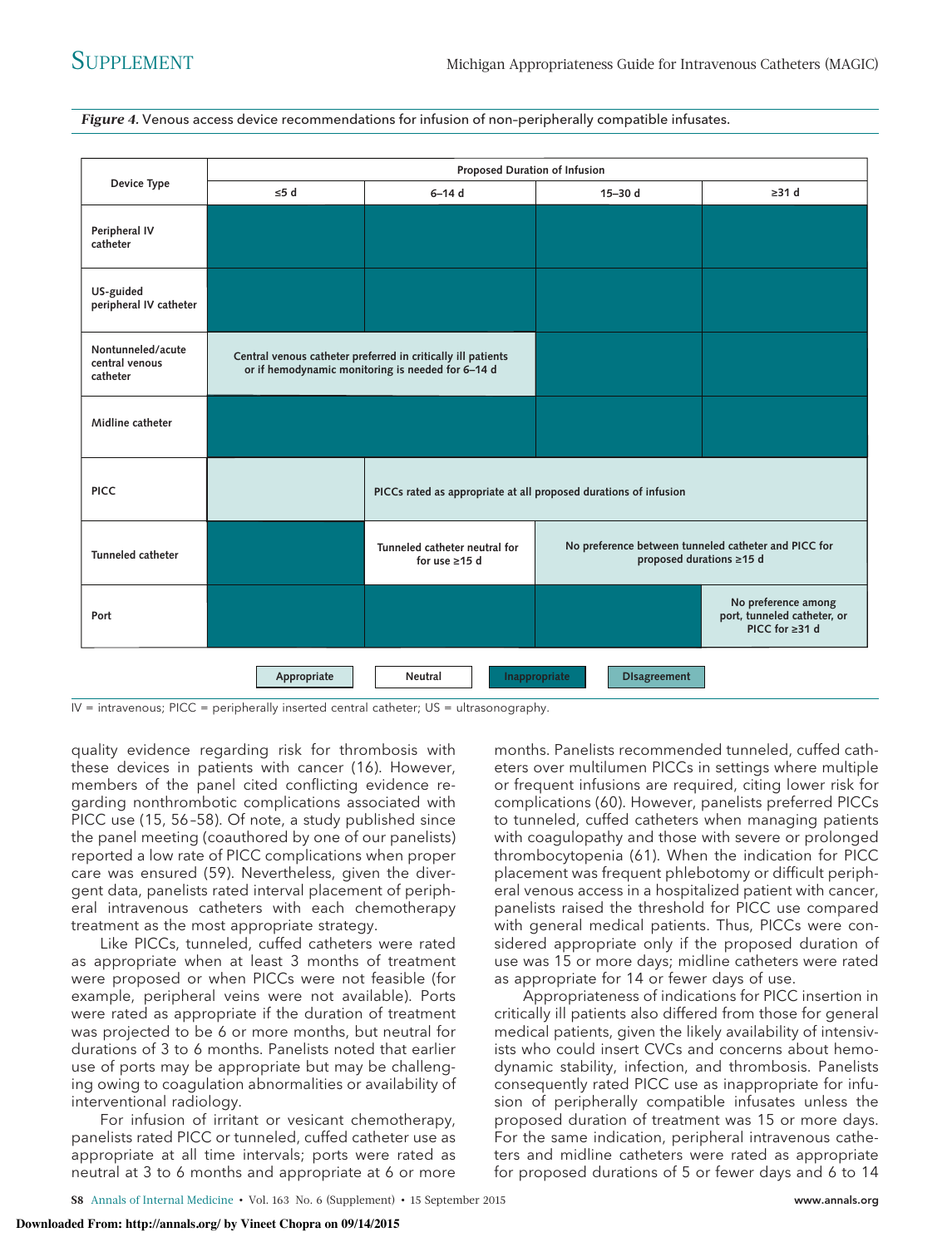days, respectively. Although limited data supporting the recommendation for midline catheter use in critical care patients were available at the time of the meeting, a recent study reported favorable outcomes and cost savings with this device (62). Central venous catheters were rated as appropriate when the proposed duration of treatment was 6 to 14 days in hemodynamically stable patients; use of CVCs for proposed durations beyond 15 days was rated as uncertain, with panelists expressing concerns about infection and thrombosis.

In hemodynamically unstable patients or scenarios where invasive hemodynamic monitoring or central access was necessary, insertion of CVCs and PICCs was rated as appropriate for durations of 14 or fewer days and 15 or more days, respectively. Panelists preferred CVCs to PICCs in patients who were hemodynamically unstable or were actively receiving vasopressors. In this setting, urgent requests for PICC placement were rated as inappropriate. Given the risk for insertion complications, panelists preferred use of PICCs to CVCs in critically ill patients with coagulopathies (such as disseminated intravascular coagulation or sepsis), especially if use for more than 15 days was proposed.

## *C. Appropriateness of PICC Insertion in Special Populations*

Panelists rated the appropriateness of PICCs in populations that need lifelong intravenous access (for example, sickle cell anemia, short-gut syndrome, or cystic fibrosis) and populations residing in skilled nursing facilities.

For populations that may require lifelong access, ratings were structured on the basis of how often patients may be hospitalized within 1 year. For patients who are infrequently hospitalized (≤5 hospitalizations per year), PICC insertion was rated as inappropriate when the expected duration of use was 5 or fewer days. Insertion of a PICC was rated as uncertain when the expected duration of use was between 6 and 14 days. The panel preferred midline catheters to PICCs for this duration, assuming that peripherally compatible infusates were proposed (63). However, PICCs were rated as appropriate when the duration of use was expected to last 15 or more days.

More permanent devices, such as tunneled, cuffed catheters or ports, were not considered appropriate for patients with infrequent hospitalizations, but our patient panelist (reflecting on her experiences) com-

*Figure 5.* Venous access device recommendations for patients with difficult venous access.

|                                                 |                                                                                                          | Proposed Duration of Infusion                                                               |                                                                                                                            |                                                        |
|-------------------------------------------------|----------------------------------------------------------------------------------------------------------|---------------------------------------------------------------------------------------------|----------------------------------------------------------------------------------------------------------------------------|--------------------------------------------------------|
| Device Type                                     | $\leq 5d$                                                                                                | $6-14d$                                                                                     | $15 - 30d$                                                                                                                 | >31 d                                                  |
| Peripheral IV<br>catheter                       | No preference between<br>peripheral IV and US-guided<br>peripheral IV catheters<br>for use $\leq 5$ d    |                                                                                             |                                                                                                                            |                                                        |
| US-guided<br>peripheral IV catheter             | US-guided peripheral IV catheters preferred to peripheral IV<br>catheters if proposed duration is 6-14 d |                                                                                             |                                                                                                                            |                                                        |
| Midline catheter                                |                                                                                                          | Midline catheters preferred to PICC if proposed duration<br>is $\leq 14$ d                  |                                                                                                                            |                                                        |
| Nontunneled/acute<br>central venous<br>catheter |                                                                                                          | Central venous catheter preferred to PICC for use<br>$\leq$ 14 d in critically ill patients |                                                                                                                            |                                                        |
| <b>PICC</b>                                     | Disagreement on<br>appropriateness of PICC<br>for durations $< 5$ d                                      |                                                                                             | PICC use appropriate if proposed duration is $\geq 6$ d; PICCs preferred to tunneled catheters for<br>durations of 15-30 d |                                                        |
| <b>Tunneled catheter</b>                        |                                                                                                          |                                                                                             | Tunneled catheter neutral for<br>difficult IV access for<br>use $\geq$ 15 d                                                | No preference between<br>tunneled catheter or port for |
| Port                                            |                                                                                                          |                                                                                             |                                                                                                                            | use $\geq$ 31 d                                        |
|                                                 | Appropriate                                                                                              | Neutral                                                                                     | Inappropriate<br><b>DIsagreement</b>                                                                                       |                                                        |

 $IV =$  intravenous; PICC = peripherally inserted central catheter;  $US =$  ultrasonography.

**Downloaded From: http://annals.org/ by Vineet Chopra on 09/14/2015**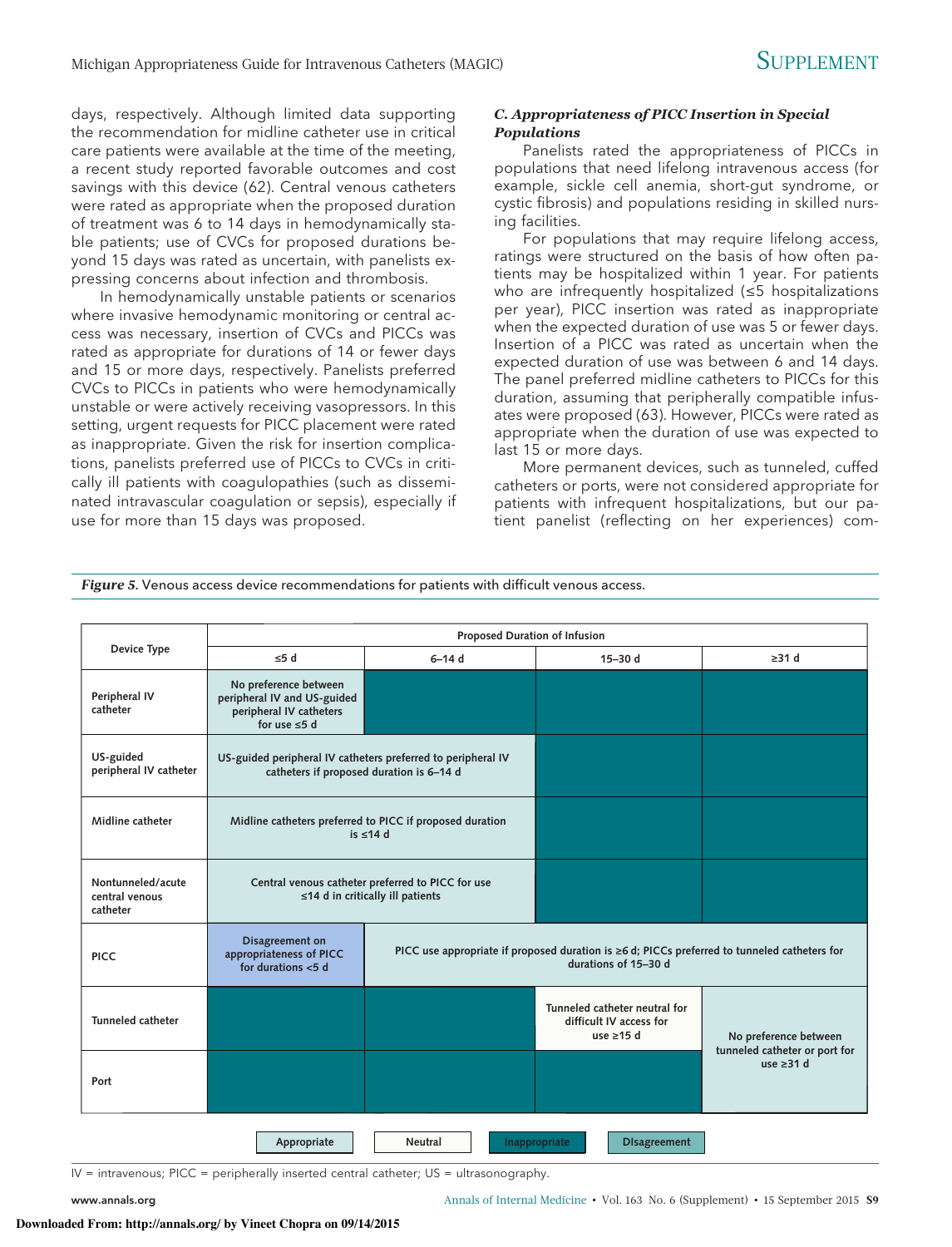### *Figure 6.* Venous access device recommendations for patients who require frequent phlebotomy.

|                                                 |                                                                                                      | Proposed Duration of Infusion                                                       |                                                                                                                       |       |
|-------------------------------------------------|------------------------------------------------------------------------------------------------------|-------------------------------------------------------------------------------------|-----------------------------------------------------------------------------------------------------------------------|-------|
| Device Type                                     | $\leq 5d$                                                                                            | $6-14d$                                                                             | $15 - 30d$                                                                                                            | >31 d |
| Peripheral IV<br>catheter                       | No preference between<br>peripheral IV and US-guided<br>peripheral IV catheter<br>for use $\leq 5$ d |                                                                                     |                                                                                                                       |       |
| US-guided<br>peripheral IV catheter             | US-guided peripheral IV<br>catheter preferred if venous<br>access difficult                          |                                                                                     |                                                                                                                       |       |
| Midline catheter                                | Midline catheter preferred to PICCs if proposed duration<br>is $\leq 14$ d                           |                                                                                     | Midline catheter neutral for<br>frequent phlebotomy at<br>this duration                                               |       |
| Nontunneled/acute<br>central venous<br>catheter | Central venous catheter preferred to PICC for use<br>≤14 d in critically ill patients                |                                                                                     |                                                                                                                       |       |
| <b>PICC</b>                                     | Disagreement on<br>appropriateness of PICC<br>for durations $< 5$ d                                  |                                                                                     | PICC use appropriate if proposed duration $\geq 6$ d; PICC preferred to tunneled catheter for<br>durations of 15-30 d |       |
| <b>Tunneled catheter</b>                        |                                                                                                      |                                                                                     | Tunneled catheter neutral for<br>difficult intravenous access for<br>use $\geq$ 15 d                                  |       |
| Port                                            |                                                                                                      | Ports inappropriate for frequent phlebotomy, regardless of proposed duration of use |                                                                                                                       |       |
|                                                 | Appropriate                                                                                          | Neutral                                                                             | Inappropriate<br><b>DIsagreement</b>                                                                                  |       |

 $IV =$  intravenous; PICC = peripherally inserted central catheter;  $US =$  ultrasonography.

mented that an individualized approach would be necessary in such situations. In contrast, when patients in this category are frequently hospitalized (≥6 hospitalizations per year), panelists rated use of tunneled, cuffed catheters as appropriate when the expected duration of venous access was 15 or more days. Ports were rated as appropriate when the proposed duration of use in frequently hospitalized patients was expected to be 31 or more days. Panelists preferred placement of tunneled, cuffed catheters to PICCs when use for 15 or more days was expected, citing the need to preserve veins to meet future, likely recurrent needs.

For patients residing in skilled nursing facilities, PICCs were rated as appropriate for infusion of nonirritant, nonvesicant treatments or frequent phlebotomy if the proposed duration of use was expected to be more than 15 days. Appropriateness of PICC was rated as uncertain for durations of 6 to 14 days, where panelists rated midline catheters as appropriate. For venous access of 5 or fewer days, peripheral intravenous catheters were rated as being the most appropriate VAD. Given the variable resources in such facilities and challenges in obtaining venous access, the appropriateness of midline catheters was rated neutral for this period. For infusion of irritants or vesicants in this setting, panelists rated PICCs as appropriate regardless of duration of use.

A summary of these ratings is provided in Table 2.

## **2. Appropriateness of PICC Practices**

## *A. Appropriateness of PICC Insertion Practices*

Before PICC insertion for specialty-specific indications, panelists rated consultations with specialists as appropriate (for example, infectious diseases before placement of a PICC for intravenous antibiotic therapy, or hematology–oncology before PICC insertion for chemotherapy). For patients who require prolonged antibiotic infusions (for example, infections, such as osteomyelitis), panelists rated PICC placement within 2 to 3 days of hospital admission as appropriate in the absence of bacteremia. In the presence of bacteremia, PICC placement was rated as uncertain owing to ambiguities regarding pathogen, intensity of bacteremia, and clearance of infection, among other factors. Consultation with infectious diseases specialists was suggested in this setting.

Preferential placement of PICCs by interventional radiology professionals was rated as appropriate when 1) a suitable target vein for insertion cannot be identi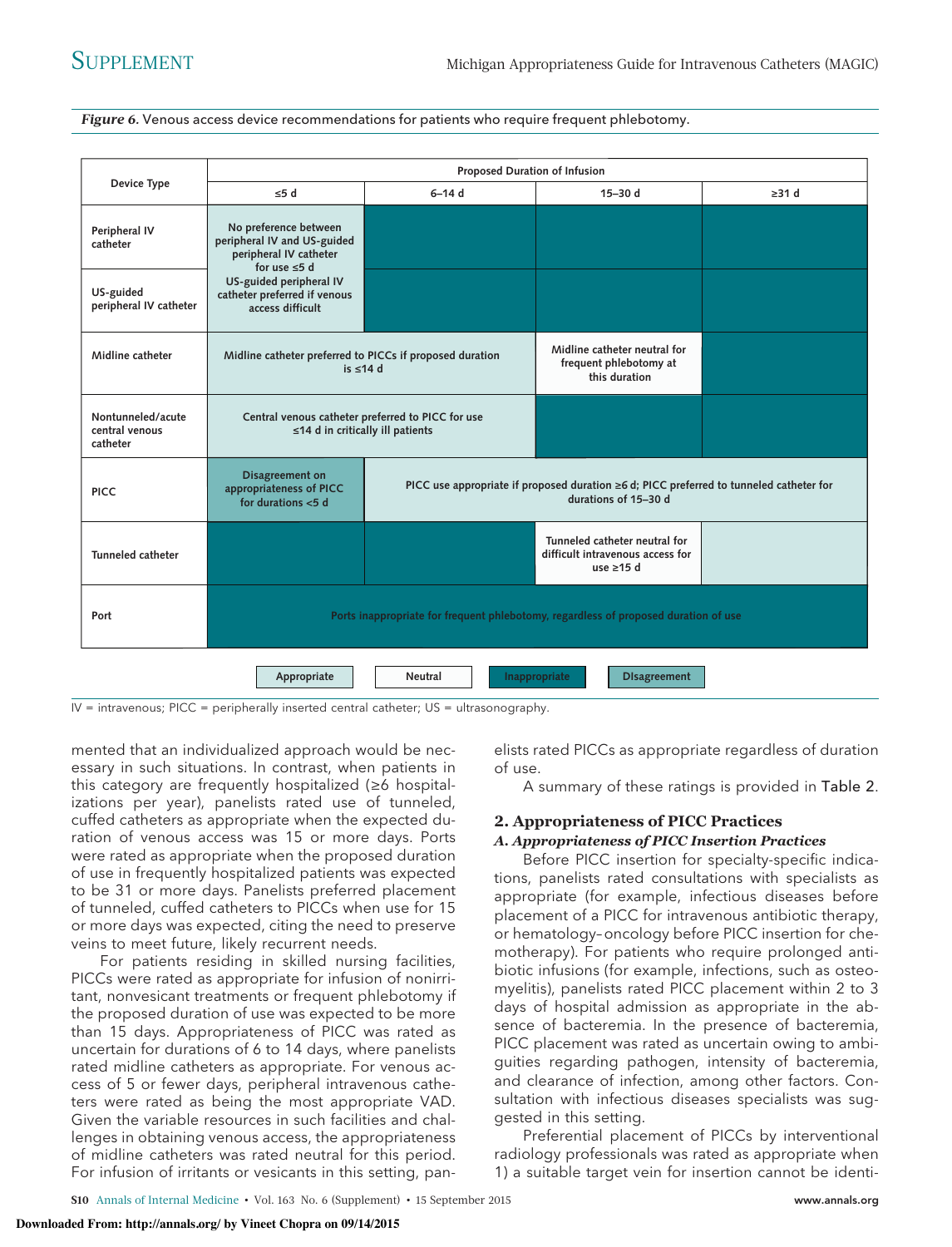fied on bedside ultrasonography, 2) the guidewire or catheter fails to advance during bedside placement, or 3) the patient requests sedation that cannot be safely delivered at the bedside. In addition, placement by an interventional radiologist was rated as appropriate for patients with bilateral mastectomy, altered chest anatomy, or superior vena cava filters. For patients with permanent pacemakers or defibrillators, preferential placement by an interventional radiologist rather than a vascular nursing professional was rated as appropriate if the contralateral arm was not amenable to insertion. These ratings were largely driven by expert opinion.

Panelists rated the appropriateness of specific PICC insertion practices on the basis of availability of the contralateral arm for placement. In accordance with Infusion Nursing Society Standards of Practice (32), avoiding insertion over a bruised or corded venous segment, near or over an open wound or burn, and into veins below the elbow was rated as appropriate. Owing to heightened risk for thrombosis, panelists rated avoiding PICC placement in a hemiparetic or immobile arm as appropriate when the opposite limb was available (64). Avoiding PICC insertion in the dominant arm as a strategy to prevent complications was rated as inappropriate, given the lack of convincing data to support this practice. However, our vascular nursing and patient panelists recommended that technical aspects and patient preferences be considered when selecting arm of insertion.

Prior to PICC use, radiographic verification of PICC tip position was rated as appropriate after blind bedside PICC placement or admission to a hospital with an existing PICC. Conversely, panelists rated routine radiographic verification of PICC tip position as inappropriate when PICCs were placed with electrocardiographic guidance, provided that proficiency with this technology had been demonstrated and adequate tracings (such as P-wave deflections) were observed.

To limit the risk for thrombosis, the U.S. Food and Drug Administration and specialty societies recommend that CVCs terminate in the lower one third of the superior vena cava or cavoatrial junction; "higher" (such as the upper one third of the superior vena cava) or "lower" positions (such as the right atrium) were not recommended (32, 65, 66). Acknowledging these concerns, panelists rated adjustment of the PICC when the tip was in the upper or middle one third of the superior vena cava or right ventricle as appropriate.

However, panelists deviated from existing recommendations in rating the right atrium as an appropriate position for the PICC tip and one that does not warrant adjustment. This rating was made after extensive discussions of clinical practice and review of contemporary evidence, which did not suggest that termination of PICCs or CVCs in the right atrium was associated with adverse outcomes in adults (66 –71). Panelists recognized that supporting data were observational, and a well-conducted randomized, controlled trial would be helpful in supporting this recommendation.

## *Table 2.* Guide for PICC Use

### **Appropriate indications for PICC use**

- Delivery of peripherally compatible infusates when the proposed duration of such use is ≥6 d\*
- Delivery of non–peripherally compatible infusates (e.g., irritants or vesicants), regardless of proposed duration of use

Delivery of cyclical or episodic chemotherapy that can be administered through a peripheral vein in patients with active cancer, provided that the proposed duration of such treatment is ≥3 mo†

Invasive hemodynamic monitoring or requirement to obtain central venous access in a critically ill patient, provided the proposed duration of such use is ≥15 d‡

- Frequent phlebotomy (every 8 h) in a hospitalized patient, provided that the proposed duration of such use is ≥6 d
- Intermittent infusions or infrequent phlebotomy in patients with poor/ difficult peripheral venous access, provided that the proposed duration of such use is ≥6 d§

For infusions or palliative treatment during end-of-life care|| Delivery of peripherally compatible infusates for patients residing in

skilled nursing facilities or transitioning from hospital to home, provided that the proposed duration of such use is ≥15 d¶

#### **Inappropriate indications for PICC use**

- Placement for any indication other than infusion of non-peripherally compatible infusates (e.g., irritants or vesicants) when the proposed duration of use is ≤5 d
- Placement in a patient with active cancer for cyclical chemotherapy that can be administered through a peripheral vein, when the proposed duration of such treatment is ≤3 mo and peripheral veins are available
- Placement in a patient with stage 3b or greater chronic kidney disease (estimated glomerular filtration rate ≤44 mL/min) or in patients currently receiving renal replacement therapy via any modality Insertion for nonfrequent phlebotomy if the proposed duration of such
- use is ≤5 d Patient or family request in a patient who is not actively dying or in hospice, for comfort in obtaining daily blood samples for laboratory

analysis

Medical or nursing provider request in the absence of other appropriate criteria for PICC use

PICC = peripherally inserted central catheter.

\* Use of ultrasonography-guided peripheral intravenous catheters or midlines is preferred over use of PICCs for infusion of peripherally compatible infusates up to 14 d. In patients with poor peripheral venous access, use of ultrasonography-guided peripheral intravenous catheters and midlines is also preferred over use of PICCs.

† In patients with cancer, the risk for thrombosis associated with PICCs may outweigh benefits. Patients who are scheduled to receive multiple cycles of peripherally compatible chemotherapy for durations <3 mo should do so via peripheral intravenous catheters with each infusion.

‡ Use of nontunneled central venous catheters is preferred over use of PICCs for central venous access or invasive hemodynamic monitoring <14 d and in patients with documented hemodynamic instability where urgent venous access is necessary.

§ Use of ultrasonography-guided peripheral intravenous catheters or midlines is preferred over use of PICCs for patients with poor/difficult peripheral venous access.

!! Placement of a PICC in a terminally ill patient is appropriate if it facilitates comfort goals of care. PICCs may be left in place in such patients to attain similar goals.

¶ Use of PICCs for home-based infusions or in skilled nursing facilities (where resources are limited) is inappropriate for short-term durations (<14 d). In such settings, use of peripheral intravenous catheters or midlines was rated as appropriate.

The possibility of atrial tachyarrhythmia during or after PICC insertion in this position was also debated (72). As with any CVC, placement of the PICC tip in the right atrium in the setting of an atrial arrhythmia was not recommended. However, in the absence of contraindications, repositioning the PICC tip simply because it resides in the right atrium was rated as inappropriate.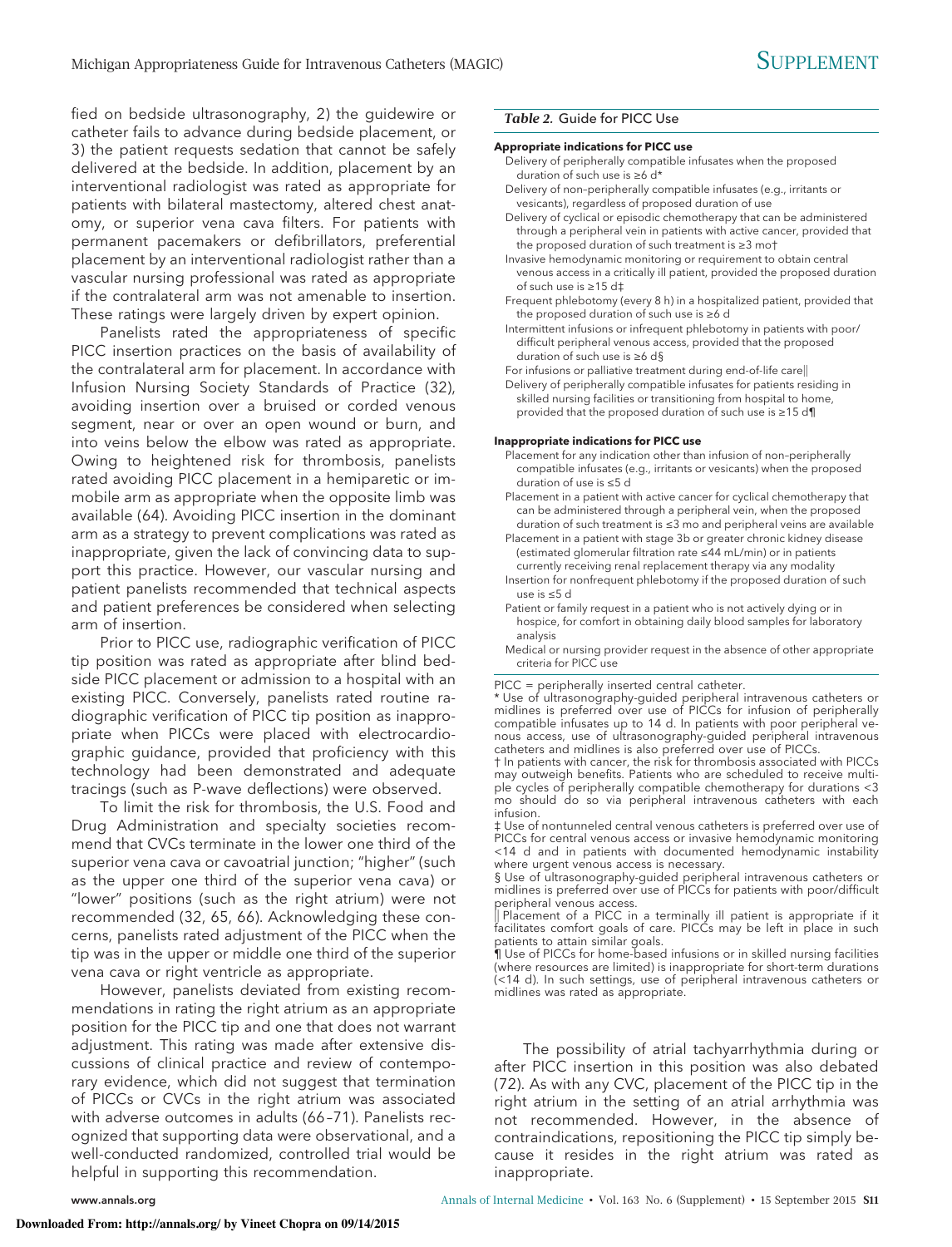## *B. Appropriateness of PICC Selection, Care, and Maintenance Practices*

Without a documented rationale for a multilumen PICC (for example, multiple incompatible fluids), panelists rated default use of single-lumen devices as an appropriate and potentially important way to reduce PICC complications (73–75). Insertion of multilumen PICCs to separate obtaining blood samples from giving infusions or to ensure a "backup" lumen was available was also rated as inappropriate. To clarify device needs, collaboration with pharmacists or vascular access operators before ordering a PICC was rated as appropriate.

Regarding dressings, panelists rated placement of sterile gauze between the PICC entry site and adhesive dressing for the first 1 to 2 days of insertion as appropriate; thereafter use of clear, transparent dressings that permit site examination and weekly or more frequent changes of wet, loose, or soiled dressings was rated appropriate. Use of cyanoacrylate products ("super glue") to prevent oozing or discharge from the exit site or to secure catheters was rated as neutral by panelists, who noted lack of substantial evidence or experience to support this recommendation (76). In accordance with available guidelines (33), routine use of chlorhexidine dressings without documented adherence to basic infection-prevention efforts or in the absence of high rates of central line–associated bloodstream infection was rated as inappropriate.

Panelists rated use of normal saline rather than heparin to maintain catheter patency and prevent lumen occlusion as appropriate, as reflected in recent recommendations (77, 78). Regardless of how far out the PICC was dislodged, panelists rated advancement of migrated PICCs as inappropriate; in this setting, guidewire exchange of the PICC was rated as appropriate, provided that there are no signs of local or systemic infection. Guidewire exchange was also rated as appropriate when changes to existing PICC characteristics (such as number of lumen or power-injection compatibility) were desired. Should a PICC no longer be functional, exchange over a guidewire was rated as appropriate, provided that an indication warranting continued PICC use was present. Ratings regarding guidewire exchanges were driven largely by expert recommendation.

## *C. Appropriateness of Management of PICC Complications*

In patients with a centrally positioned, otherwise functional PICC that is complicated by imageconfirmed PICC-related deep venous thrombosis (DVT), panelists rated PICC removal as appropriate only when 1) the PICC is clinically no longer necessary; 2) the PICC is only being used for phlebotomy, but peripheral veins are available; 3) symptoms of venous occlusion (arm pain, swelling) persist despite therapeutic anticoagulation for 72 or more hours; and 4) bacteremia with objective evidence of line-related infection exists. Panelists rated removal of a functional PICC in the presence of DVT as inappropriate when 1) irritants or

vesicant infusions remain necessary; 2) the patient has poor peripheral venous access and requires frequent phlebotomy (and may thus require another PICC); and 3) the patient has minimal improvement in symptoms of venous occlusion, but therapeutic anticoagulation has been provided for 72 or fewer hours. Panelists were neutral regarding PICC removal when 1) a patient could not receive systemic anticoagulation, but the PICC remained clinically necessary and 2) a line-related infection was suspected, but not confirmed. In general, these ratings mirrored existing evidence-based recommendations (35, 53, 79).

When treating PICC-related DVT, panelists rated provision of at least 3 months of anticoagulation at a treatment dose as appropriate. Shorter durations of anticoagulation or removal of the PICC as definitive therapy (in the absence of contraindications to anticoagulation) was rated as inappropriate. When treating with warfarin, panelists recommended targeting anticoagulation to an international normalized ratio of 2 to 3; lower or higher international normalized ratio targets were rated as inappropriate. Use of low-molecularweight heparin over warfarin was preferred in patients with cancer. Owing to insufficient evidence, preferential use of target-specific oral anticoagulants over traditional agents among patients with cancer was rated as inappropriate. Panelists rated urgent referral to interventional radiology for catheter-directed treatment of PICC-related DVT as appropriate when symptoms of venous occlusion were associated with phlegmasia cerulea dolens (swollen, enlarged, painful, and purplish discoloration of the affected limb).

Panelists rated the appropriateness of placement of a new PICC in patients who experienced PICCrelated DVT within the past 30 days. In this scenario, panelists strongly urged against placement of a PICC, given the high risk for recurrent thrombosis. Placement of a PICC was specifically rated as inappropriate if the indication for insertion was 1) frequent phlebotomy when peripheral access was available, or 2) patient request for comfort in non– end-of-life settings. Insertion of a PICC was also considered inappropriate if the patient were to require surgery lasting 1 hour or longer, owing to heightened risk for DVT in this situation (67).

In the setting of PICC-related DVT, appropriateness of PICC insertion for parenteral antibiotics for 10 or more days was rated as uncertain; panelists recommended a midline catheter in this scenario. If a PICC was absolutely necessary in a patient with recent PICCrelated DVT, panelists rated use of the smallest catheter gauge and least number of lumens as appropriate (74, 75, 80). Placement in a vein in the contralateral arm following at least 3 months of anticoagulation for the PICC-related DVT was also rated as appropriate in this setting.

Panelists rated the appropriateness of practices related to management of PICC-related bloodstream infections. Regardless of clinical context and in accordance with recommendations (33, 81), panelists rated use of PICCs as a strategy to reduce bloodstream infection as inappropriate. In the setting of bacteremia or

S12 Annals of Internal Medicine • Vol. 163 No. 6 (Supplement) • 15 September 2015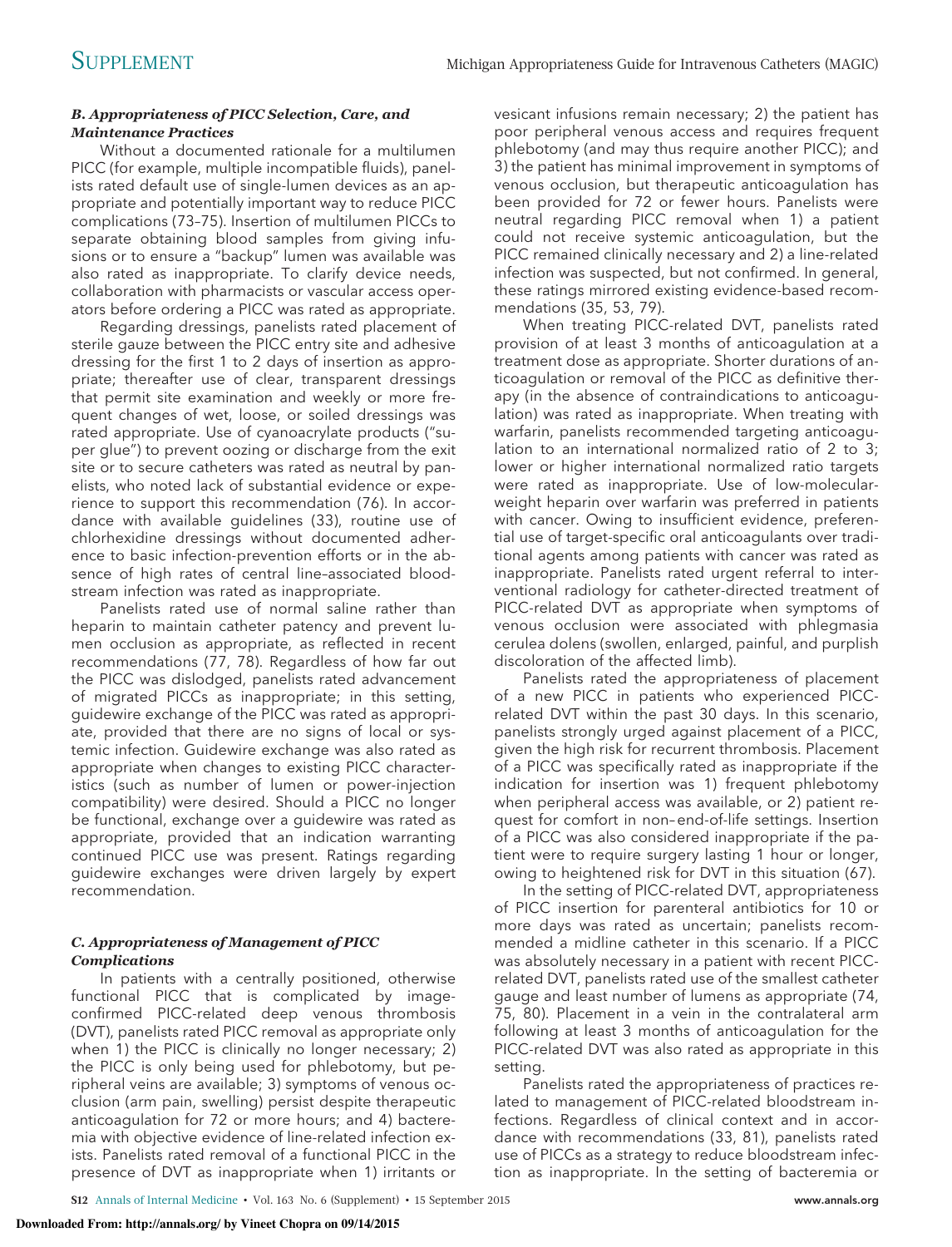fever, PICC removal in the absence of confirmatory evidence of line-related infection was rated as uncertain. Panelists stated that these approaches would be dictated by such factors as pathogen, intensity of bacteremia, and clinical stability, among others, and consultation with infectious disease would be appropriate.

In patients with confirmed PICC-related bloodstream infection, continued treatment using the affected PICC, guidewire exchange, or placement of a new device in the contralateral arm without documented clearance of infection was rated as inappropriate. After a line-free interval (typically 48 to 72 hours) and negative blood cultures, panelists rated placement of a PICC or other acute CVC as appropriate only if an indication warranting central catheter use was present. Panelists preferred use of peripheral IVs in such patients wherever possible.

## *D. Appropriateness of PICC Removal*

In contradistinction to indwelling urinary catheters (82), panelists rated PICC removal without physician notification as inappropriate. After physician notification, panelists rated PICC removal as appropriate when 1) the PICC has not been used for any clinical purpose for 48 hours or longer; 2) the patient no longer has a clinical indication for a PICC, or the original indication for use has been met (for example, an antibiotic course has been completed); or 3) the PICC is only used for routine obtaining of blood samples in a hemodynamically stable patient and peripheral veins are available. Panelists rated routine removal of a PICC in a hemodynamically stable patient with poor venous access or hemodynamically unstable patients as uncertain. Removal of a PICC by clinicians who have received training to remove CVCs, but not PICCs, was rated as inappropriate (32).

A summary of these ratings is provided in Table 3.

## **3. Appropriateness of Peripheral Intravenous Catheter Use in Specific Scenarios**

Because PICC use is often driven by difficult peripheral venous access, we asked panelists to rate appropriateness of peripheral intravenous catheter use in various clinical scenarios that often prompt PICC use. In the absence of other indications for central venous access, panelists rated use of ultrasonography-guided peripheral intravenous catheters as appropriate before insertion of a PICC in general medical, critically ill, and cancer populations with difficult venous access (39, 68). However, use of ultrasonography-guided peripheral intravenous catheters in patients with stage 3b or greater CKD was rated as inappropriate. If a suitable arm vein could not be found, panelists rated placement of a peripheral intravenous catheter catheter in the external jugular vein of the neck as appropriate only if the proposed duration of use was 96 hours or less or in an emergency situation. Panelists rated placement of a peripheral intravenous catheter in the lower extremity as appropriate only in emergencies.

Citing the results of a Cochrane systematic review (83) and a randomized trial (84), panelists rated re-

**Downloaded From: http://annals.org/ by Vineet Chopra on 09/14/2015**

### *Table 3.* Guide for PICC Insertion, Care, and Maintenance **Practices**

#### **Appropriate PICC practices**

- Before ordering a PICC, consult relevant specialists (e.g., infectious diseases, oncology), operators (vascular access professional), and/or hospital pharmacists to determine optimal device choice and characteristics\*
- After non-EKG or non–fluoroscopically guided PICC insertion, verify PICC tip position via chest radiography
- Only adjust PICCs that terminate in the upper or middle one third of the superior vena cava or right ventricle
- In the absence of indications for a multilumen PICC, use a single-lumen PICC of the smallest gauge
- Use normal saline rather than heparin to flush PICCs after infusion or phlebotomy
- Exchange PICCs to change device features (e.g., number of lumens) or treat dislodgement over a guidewire
- Provide ≥3 mo of uninterrupted systemic anticoagulation for treatment of PICC-related DVT in the absence of contraindications to such therapy†
- Use the smallest sized catheter and vein on the contralateral arm after ≥3 mo of therapeutic anticoagulation when placing a PICC in a patient with history of PICC-related DVT‡
- Provide a "line-free" interval to ensure clearance of bacteremia when managing PICC-related bloodstream infections

#### **Inappropriate PICC practices**

- Urgent requests for PICC placement in a hemodynamically unstable patient in the wards or ICU
- Preferential placement of a PICC on the basis of arm dominance Chest radiography verification of the PICC tip after placement via verified
- EKG guidance or fluoroscopy§
- Adjustment of PICC tips that reside in the lower one third of the superior vena cava, cavoatrial junction, or right atrium
- Advancement of a partially dislodged PICC in the setting of external migration of the catheter of any length
- Removal of PICCs that are clinically necessary, centrally positioned, and otherwise functional in the setting of PICC-related DVT
- Routine removal or replacement of PICCs that are clinically necessary without objective evidence of catheter-associated bloodstream infection in febrile patients
- Removal of a PICC by a health care team member not trained to remove this device

 $DVT = deep$  venous thrombosis;  $EKG = electrocardiography$ ;  $ICU =$ intensive care unit; PICC = peripherally inserted central catheter.

\* Consultations with nephrologists for patients with stage 1 to 3a chronic kidney disease was rated as neutral owing to challenges related to determining stage of kidney disease in hospitalized patients. In such patients, consultation is recommended especially if hospitalized with acute kidney injury or fluctuating renal function.

† In patients with cancer, use of low-molecular-weight heparin over warfarin for systemic anticoagulation was rated as preferred. Extending the duration of anticoagulation beyond such periods if the PICC remained in place was rated as appropriate.

‡ If the contralateral arm is not available, selection of a vein not involved with the original PICC-DVT in the ipsilateral arm was rated as appropriate.

§ When forgoing chest radiographs for PICC tip position, technical proficiency in the placement of PICCs via EKG guidance is assumed. Additionally, verification of tip-positioning via EKG (adequate P-wave deflection/mapping) is assumed. If concerns regarding positioning exist, obtaining a chest radiograph is appropriate.

placement of peripheral intravenous catheters as appropriate when prompted by clinical signs and symptoms rather than prespecified durations. Panelists noted that such practice might extend availability of peripheral venous access (83), reduce cost (85), and limit use of PICCs, but recognized that these data were limited to 1 randomized trial and low event rates in the literature. When PICC placement was requested for blood transfusions, panelists rated 16-, 18-, and 20-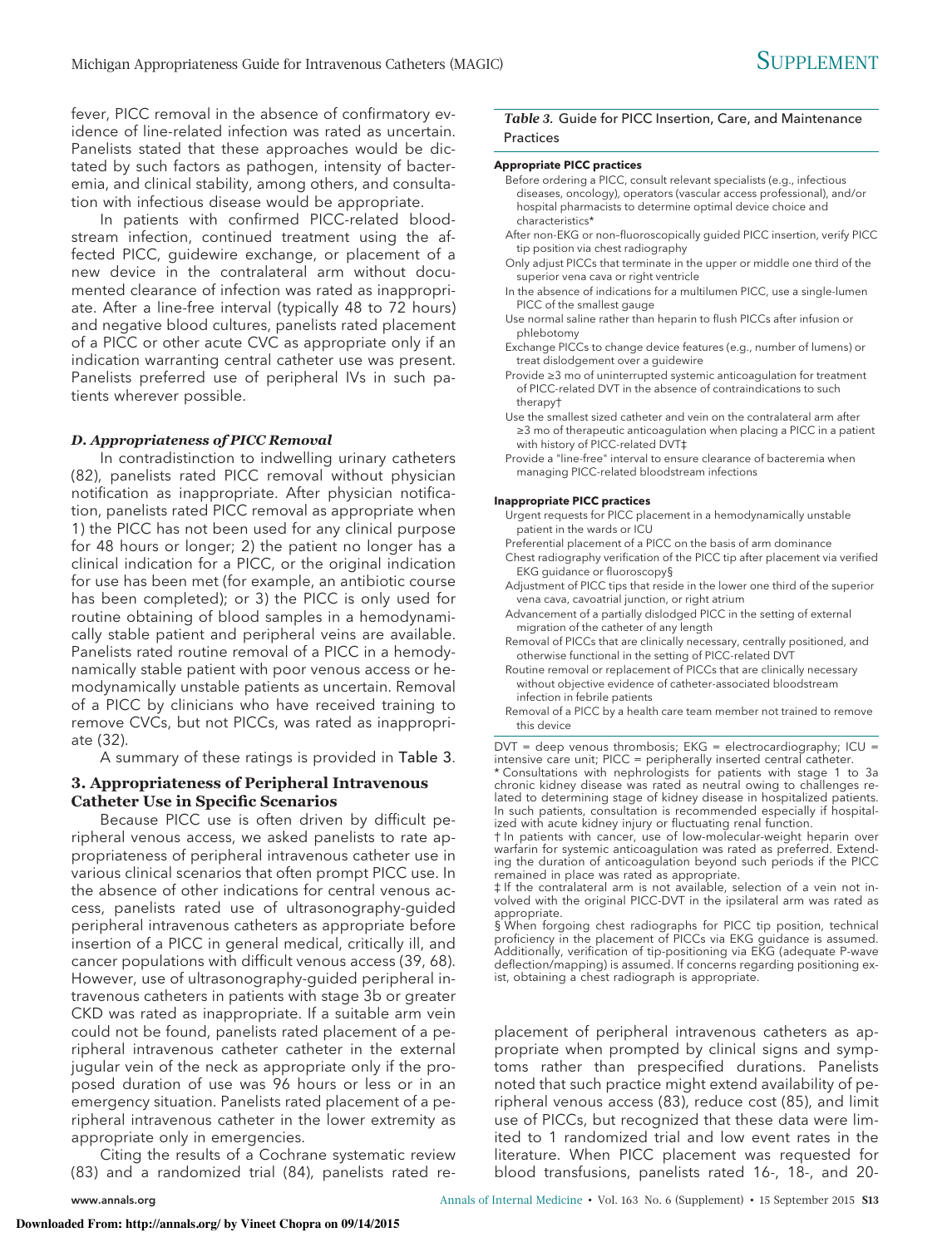*Table 4.* Guide for Peripheral Intravenous Catheter **Practices** 

#### **Appropriate peripheral intravenous catheter practices**

- Insert a peripheral intravenous catheter in the external jugular vein if the proposed duration of use is ≤4 d or an emergent/life-threatening situation exists
- Place a peripheral intravenous catheter in the foot only in the setting of an emergent, life-threatening situation
- Use ultrasonographic guidance to place short or long peripheral intravenous catheters in patients with difficult venous access who require treatment for ≤5 d\*
- Remove peripheral intravenous catheters in the setting of redness, swelling, or phlebitis over the vein of insertion
- In hospitalized patients who are likely to require ≥15 d of intravenous antibiotics, transition from a peripheral intravenous catheter to a PICC or midline catheter as soon as possible†
- Use a 16-, 18-, or 20-gauge peripheral intravenous catheters in an upper-extremity vein rather than a PICC when venous access is needed for blood transfusion or performance of a contrast-based radiographic study

#### **Inappropriate peripheral intravenous catheter practices**

- Removal of peripheral intravenous catheters on the basis of a routine schedule or in the absence of redness, swelling, or other signs of inflammation is inappropriate; site rotation should be driven by clinically warranted change‡
- Removal of a functioning peripheral intravenous catheter that has been inserted in the field (e.g., ambulance or nonhospital site) in the absence of redness, tenderness, or swelling over the insertion site is inappropriate
- Placement of peripheral intravenous catheters on the same side as prior breast surgery, axillary node dissection, or arteriovenous fistulae (regardless of whether the fistula is functional or not) is inappropriate
- In the absence of a clinical indication warranting insertion, routine placement of a peripheral intravenous catheter at the time of admission to the hospital is inappropriate
- In the absence of a clinical indication warranting continued use, routine replacement of a peripheral intravenous catheter is inappropriate

PICC = peripherally inserted central catheter.

† Delaying transition from a peripheral intravenous catheter to a PICC before discharge may deplete available venous access sites and is not appropriate when intravenous antibiotic treatment beyond 15 d is clinically necessary.

‡ Routine changes of peripheral intravenous catheters may result in loss of potentially available peripheral veins for infusion or therapy, inadvertently leading to greater use of PICCs in hospitalized patients.

gauge peripheral intravenous catheters as appropriate and preferable to PICC use. For administering intravenous contrast through radiographic injectors, panelists rated use of 16- to 20-gauge peripheral intravenous catheters as appropriate and preferred over PICCs; use of 22-gauge devices or larger was rated as inappropriate.

A summary of these ratings is provided in Table 4.

## **DISCUSSION**

Our 15-member multidisciplinary panel successfully applied the RAND/UCLA Appropriateness Method to generate novel criteria for use, care, and management of PICCs in hospitalized patients. In addition, panelists rated the comparative utility of other VADs in relation to PICCs, providing new insights for decision making in venous access. The implication of this work is substantial, because it provides a potential means to

quantify appropriateness, qualify existing use, and improve care of PICCs and related devices in hospitalized patients. Given an international team of experts that represented multiple subspecialties and the inclusion of a patient to formulate panelist ratings, these criteria are well-positioned to broadly improve the quality and safety of venous access in hospitalized adults.

As with many health care innovations, PICCs were introduced to solve an important clinical problem in a defined population (86). However, over time, the use of PICCs has evolved to span diverse indications and patient populations. In hospital settings, accumulating evidence suggests that placement of PICCs may occur for potentially inappropriate reasons (18, 87). Notwithstanding such benefits as convenience, comfort, and economic efficiency (4, 88), PICC insertion may introduce unnecessary risk and potential for preventable harm (15, 16, 73). Despite this fact, no framework to inform use of these devices has been developed to date.

These observations were the motivation underlying this project, which sought to incorporate existing evidence with the knowledge of clinicians and content experts to define criteria for appropriate PICC use. Unlike existing recommendations, our appropriateness criteria represent a departure from the status quo in several ways.

First, they offer clinical granularity for clinicians. For example, existing guidelines recommend "use of midline catheters or PICCs instead of a short peripheral intravenous catheter when the duration of IV [intervenous] therapy will likely exceed six days" (33). Our criteria build on this advice by adding such details as what patient-specific considerations should be incorporated in this decision, which other devices may be appropriate, and when PICC use for shorter durations might be reasonable.

Second, whereas existing recommendations target proceduralists or specialties that most often insert devices, our criteria are the first to provide direction to clinicians, such as internists or hospitalists, who order PICCs. Thus, these criteria fill a critical gap, bringing recommendations to those that drive the decision to place such devices.

Finally, by tackling some of the most controversial topics of venous access—including when to adjust the PICC position, appropriate indications for removal, and indications for reinsertion of PICCs after complications our criteria advance the science of vascular access in important and innovative ways.

Some aspects of panelist deliberations and ratings merit further discussion. First, patterns of recommendations for PICC appropriateness often hinged on 2 variables: the nature of the infusate and duration of venous access. Thus, non–peripherally compatible infusions or scenarios where venous access was necessary for 6 days or longer often led panelists to rate PICC use as appropriate; conversely, shorter duration of use with peripherally compatible infusions led to a recommendation for use of a peripheral intravenous catheter, ultrasonography-guided catheter, or midline catheter.

S14 Annals of Internal Medicine • Vol. 163 No. 6 (Supplement) • 15 September 2015

<sup>\*</sup> Use of ultrasonography-guided peripheral intravenous catheters is inappropriate in patients with advanced (stage 3b or greater) chronic kidney disease. In such patients, consultation with a nephrologist and use of a small-bore tunneled central catheter are appropriate.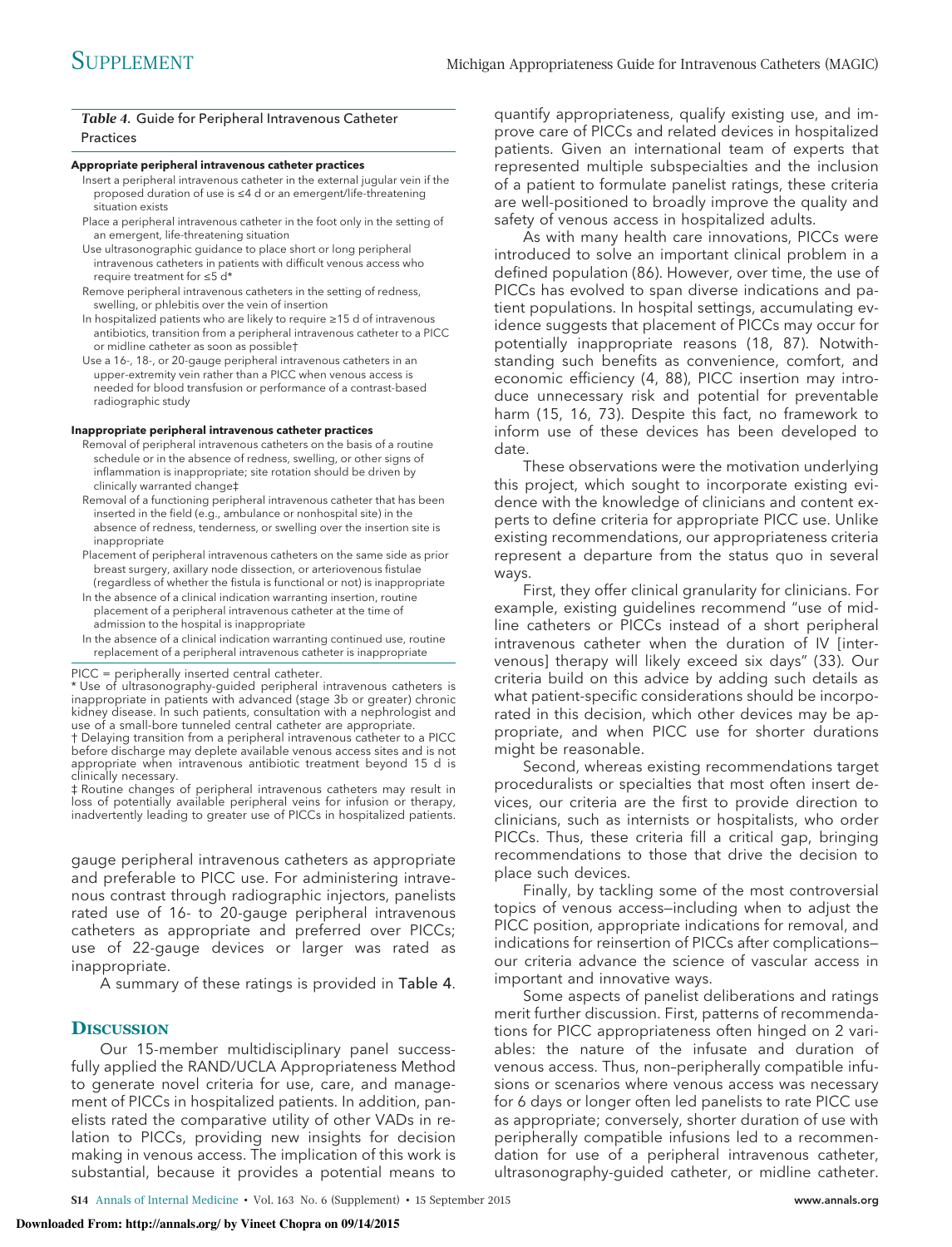Unlike existing standards, however, variation in risk for complications according to patient population influenced this pattern. This is well-illustrated in ratings for critically ill patients and those with cancer, where a theme of limiting PICCs to durations of use of 15 days or longer is evident.

Second, throughout deliberations, panelists noted that it is often challenging for clinicians to estimate an expected duration of venous access. Relatedly, a "maximal" window within which PICCs may be safely used is not known and depends on myriad factors, including adequacy of care and differential risk for complications. Finally, panelists acknowledged that separation of indications for PICC placement into individual categories and defining VADs by finite duration was artificial, because venous access is rarely driven by a single clinical purpose or limited by duration.

On balance, panelists rationalized that clinicians often do not reflect carefully enough on the nature of venous access or weigh its inherent risks and benefits. Panel members added that in many hospitals, the decision to place a PICC is often dichotomous, with consideration of other devices lacking. Thus, an unforeseen advantage of these criteria is the introduction of a physician-directed "time-out" in vascular access decision making. During this pause, reflection on the appropriate device, patient risk factors, and discussions with specialists could conceivably improve outcomes in hospital settings.

Our approach has several limitations. First, we excluded neonatal and pediatric studies when formulating these recommendations, because considerable differences in PICC use exist between these patients and adults. However, because these populations often receive PICCs, future panels should choose to focus on these subsets.

Second, although our panel was multidisciplinary, we did not include bedside nurses, who often request PICCs in hospitalized settings. However, vascular nurses and hospitalists are attuned to considerations regarding PICC use from this group of providers and were well-represented on our panel.

Third, the applicability of these recommendations will vary on the basis of provider scope of practice, education, and training. As echoed in other standards (89), provider availability, competence, and technical expertise should guide insertion and selection of appropriate VADs.

Finally, our panel was focused on appropriateness of PICCs in relation to other devices. We acknowledge that certain devices may be used for longer durations (for example, midline catheters for up to 28 days) or indications of different durations (for example, intravenous antibiotics for 6 weeks). These limitations were necessary to ensure comparability among various devices and generalizability of these recommendations.

Despite these limitations, our appropriateness criteria represent a major multidisciplinary effort toward improving decision making related to PICCs and related VADs. Avoiding PICC use for inappropriate indications, considering alternative devices, ensuring ap-

propriate consultations, and outlining instances where PICC removal is appropriate are but a few examples of how these recommendations may be implemented to improve practice. In addition, by including a patient whose opinion influenced panel deliberations, we took into account the implications of provider decisions from "the other side of the needle." Finally, the criteria we propose span not just indications for PICC insertion but also best practices for use, care, and maintenance. Thus, we hope that our recommendations will provide clarity for management of complex situations not only before, but also during and after, PICC placement.

Although optimal strategies to implement our criteria remain to be defined, an expansive range of options is possible. For example, routine benchmarking and feedback of metrics, such as PICC dwell time, indications for insertion, and practices related to management of complications, may serve to inform hospitalspecific "PICC dashboards" and quality-improvement efforts. Alternatively, more sophisticated paradigms, such as decision aids and computerized physician order-entry taking into account proposed duration of use, indication, and patient characteristics, are also plausible.

Because many of our recommendations are algorithmic, Web sites or smartphone applications to determine the appropriateness of PICCs before insertion seem to be feasible. We are beginning to explore these options through 2 strategic partners. First, through the ongoing Blue Cross Blue Shield/Blue Care Network– funded Hospital Medicine Safety collaborative quality improvement project, we will use our appropriateness criteria to evaluate and improve PICC utilization in 47 Michigan hospitals (90). Because the Hospital Medicine Safety project is composed of diverse hospitals and is built on a robust data platform, we will also seek to understand contextual barriers, facilitators, and unintended consequences related to use of our criteria.

Second, through work recently funded by the Veterans Affairs National Center for Patient Safety and the No Preventable Harms Campaign, we will test ways in which to operationalize our criteria within the highly integrated Veterans Affairs health system. Given the advanced electronic medical record systems in this setting, our experiences will shed new light on implementation strategies that could inform our work within and beyond this setting. Such research may take several forms. For instance, quasi-experimental designs, such as pre–post or interrupted time series that examine the influence of specific appropriateness recommendations (for example, avoid use of PICCs for peripherally compatible infusions lasting 5 days or less) within and between hospitals, could be tested in participating Michigan and Veterans Affairs sites. Alternatively, a "bundle" of best practices related to PICCs, including appropriateness criteria for insertion, care, and management, may be deployed, leveraging a stepwedge or cluster randomized approach to account for secular trends.

More robust research designs, such as randomized clinical trials, that utilize our criteria are also feasible.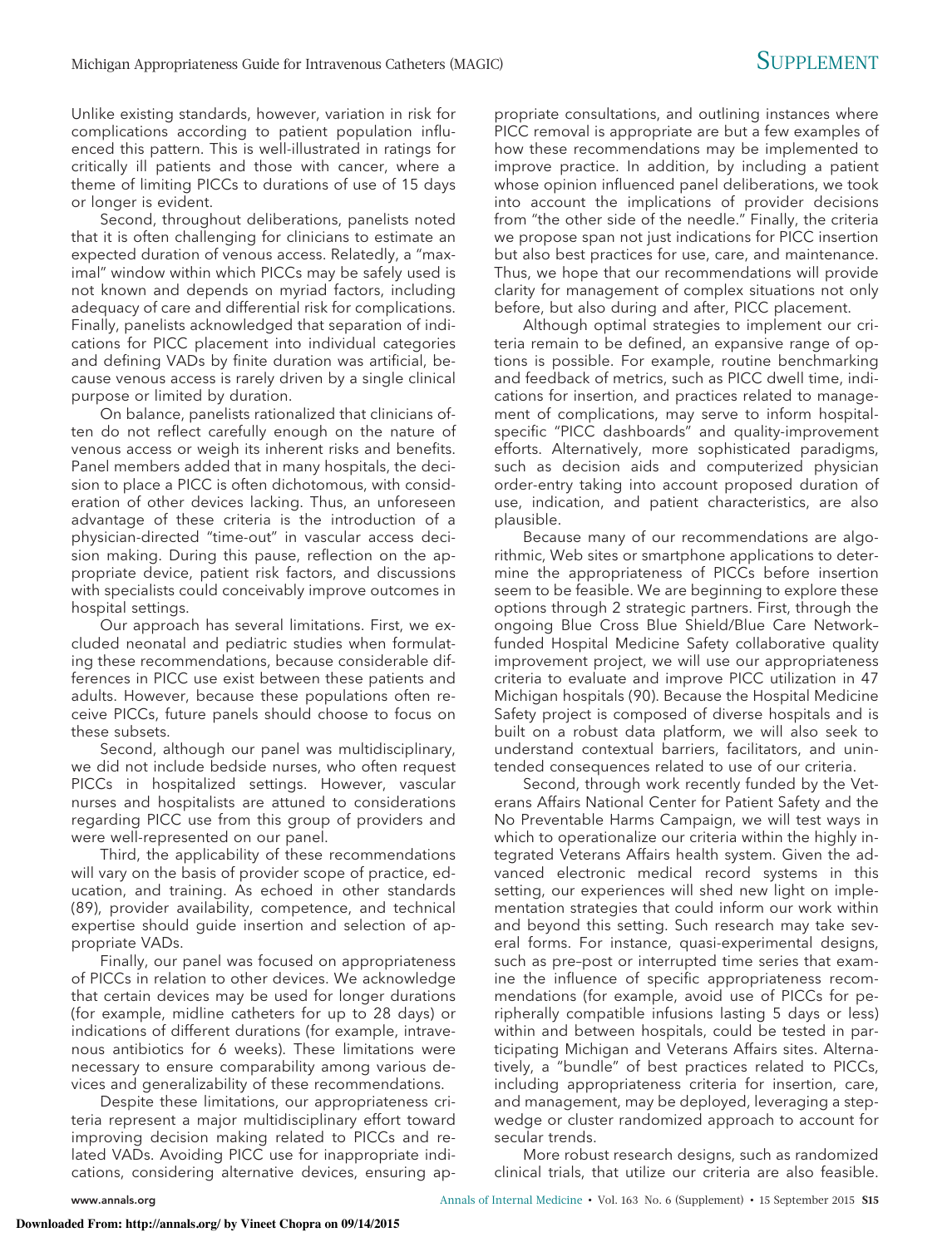For example, randomly assigning patients who require less than 2 weeks of peripherally compatible infusions to receive a midline catheter or PICC is not only feasible but also relevant, because many PICCs are placed to deliver antibiotics for such intervals after hospital discharge. Such a study may be powered to ascertain the noninferiority of midline catheters, rates of therapy completion, or complications with either device. Therefore, several research designs that span one or more hospitals, and one or more of our recommendations, may be used as interventions to target clinical outcomes, overall utilization, adverse events, and costs.

In conclusion, we used the RAND/UCLA Appropriateness Method to define best practices for PICC insertion, care, and management. Although a key first step, these criteria offer but a blueprint of best practices. To make MAGIC truly happen, diffusion, uptake, and refinement from the providers and stakeholders engaged in vascular access is necessary. Through use of a systematic rating process, a multidisciplinary international panel, and patient representation, we hope to achieve this goal. Our patients deserve nothing less.

From University of Michigan Medical School, Patient Safety Enhancement Program of the Veterans Affairs Ann Arbor Healthcare System, and the Institute for Healthcare Policy and Innovation, University of Michigan Ann Arbor, and Oakwood Hospital, Dearborn, Michigan; Intermountain Medical Center, Murray, and the University of Utah School of Medicine, Salt Lake City, Utah; Clinical Center, National Institutes of Health, Bethesda, and Greater Baltimore Medical Center, Baltimore, Maryland; William S. Middleton Memorial Veterans Affairs Hospital and Division of Infectious Diseases, University of Wisconsin Medical School, Madison, Wisconsin; Perelman School of Medicine, University of Pennsylvania, Philadelphia, Pennsylvania; PICC Excellence, Hartwell, Georgia; Catholic University, Rome, Italy; American University of Beirut, Lebanon; and University of British Columbia, Vancouver, British Columbia, Canada.

Portions of this work were presented at the 2015 Annual Society of Hospital Medicine Meeting, Washington, DC, and the 2015 Society for Healthcare Epidemiology of America Meeting, Orlando, Florida.

**Acknowledgment:** The authors thank Tanya Boldenow, MD, and Aaron Berg, MD, for reviewing early drafts of the appropriateness document; Andy Hickner, MSI, and Marisa Conte, MSI, for assistance with literature searches; and Georgiann Ziegler, their patient panelist, whose views greatly influenced panel discussions.

**Disclosures:** Dr. Chopra reports grants from the Society of Hospital Medicine and Agency for Healthcare Research and Quality during the conduct of the study. Dr. Flanders reports grants from Blue Cross Blue Shield of Michigan during the conduct of the study and consultancy for the Institute for Healthcare Improvement and the Society of Hospital Medicine; employment by the University of Michigan; one expert review per year as expert testimony; grants or grants pending from the CDC Foundation, Blue Cross Blue Shield of Michi-

gan, Michigan Hospital Association, and Agency for Healthcare Research and Quality; honoraria for various talks at hospitals as a visiting professor; and royalties from Wiley Publishing outside the submitted work. Dr. Saint reports serving on the medical advisory board of Doximity (a social networking site for physicians) and receiving an honorarium for being a member of this medical advisory board, and serving on the scientific advisory board of Jvion (a health care technology company) outside the submitted work. Dr. Woller reports a grant paid by Bristol Myers-Squibb to Intermountain Healthcare, with no financial support to Dr. Woller, outside the submitted work. Dr. Trerotola reports personal fees from University of Michigan during the conduct of the study and grants from Vascular Pathways; personal fees from Bard Peripheral Vascular, B. Braun, Orbimed, Teleflex, Cook, W.L. Gore, and Lutonix outside the submitted work. Dr. Moureau reports PICC Appropriateness Panel reimbursement during the conduct of the study and serving as chief executive officer of PICC Excellence, Inc.; vascular access specialist and team member at Greenville Hospital System, Greenville, South Carolina; and associate adjunct professor and member of Alliance for Vascular Access Device Training and Research (AVA-TAR), Griffith University, Brisbane, Australia, outside the submitted work. Dr. LeDonne reports personal fees from Teleflex, Ethicon, Bard International, SonoSite, and 3M outside the submitted work. Ms. Becker reports grants from the Society of Hospital Medicine and Blue Cross Blue Shield of Michigan during the conduct of the study. Dr. Bernstein reports grants from Department of Veterans Affairs National Center for Patient Safety and Blue Cross Blue Shield of Michigan during the conduct of the study; in addition, he is a member of the Blue Care Network Clinical Quality Committee, which reviews issues related to quality of care, and although peripherally inserted central venous catheters have not been considered in the past, their use may be reviewed in the future. Dr. Bernstein is also director of quality for the University of Michigan Medical Group; if the appropriateness of peripherally inserted central venous catheter criteria developed as part of this process are widely adopted, they could be applied to the University of Michigan by outside agencies. Authors not named here have disclosed no conflicts of interest. Disclosures can also be viewed at [www.acponline.org/authors/icmje/ConflictOf](http://www.acponline.org/authors/icmje/ConflictOfInterestForms.do?msNum=M15-0744) [InterestForms.do?msNum=M15-0744.](http://www.acponline.org/authors/icmje/ConflictOfInterestForms.do?msNum=M15-0744)

**Grant Support:** By a Young Researcher Award from the Society of Hospital Medicine and a career development award (1-K08-HS022835-01) from the Agency for Healthcare Research and Quality to Dr. Chopra and by Blue Cross Blue Shield and Blue Care Network of Michigan, which provided salary support for Drs. Flanders and Bernstein and Ms. Becker through the Michigan Hospital Medicine Safety Consortium.

**Requests for Single Reprints:** Vineet Chopra, MD, MSc, Institute for Healthcare Policy and Innovation, University of Michigan, North Campus Research Complex, 2800 Plymouth Road, Building 16, Room 432W, Ann Arbor, MI 48109; e-mail [vineetc@umich.edu.](mailto:vineetc@umich.edu)

**Current Author Addresses:** Dr. Chopra: Institute for Healthcare Policy and Innovation, University of Michigan, North Campus Research Complex, 2800 Plymouth Road, Building 16, Room 432W, Ann Arbor, MI 48109.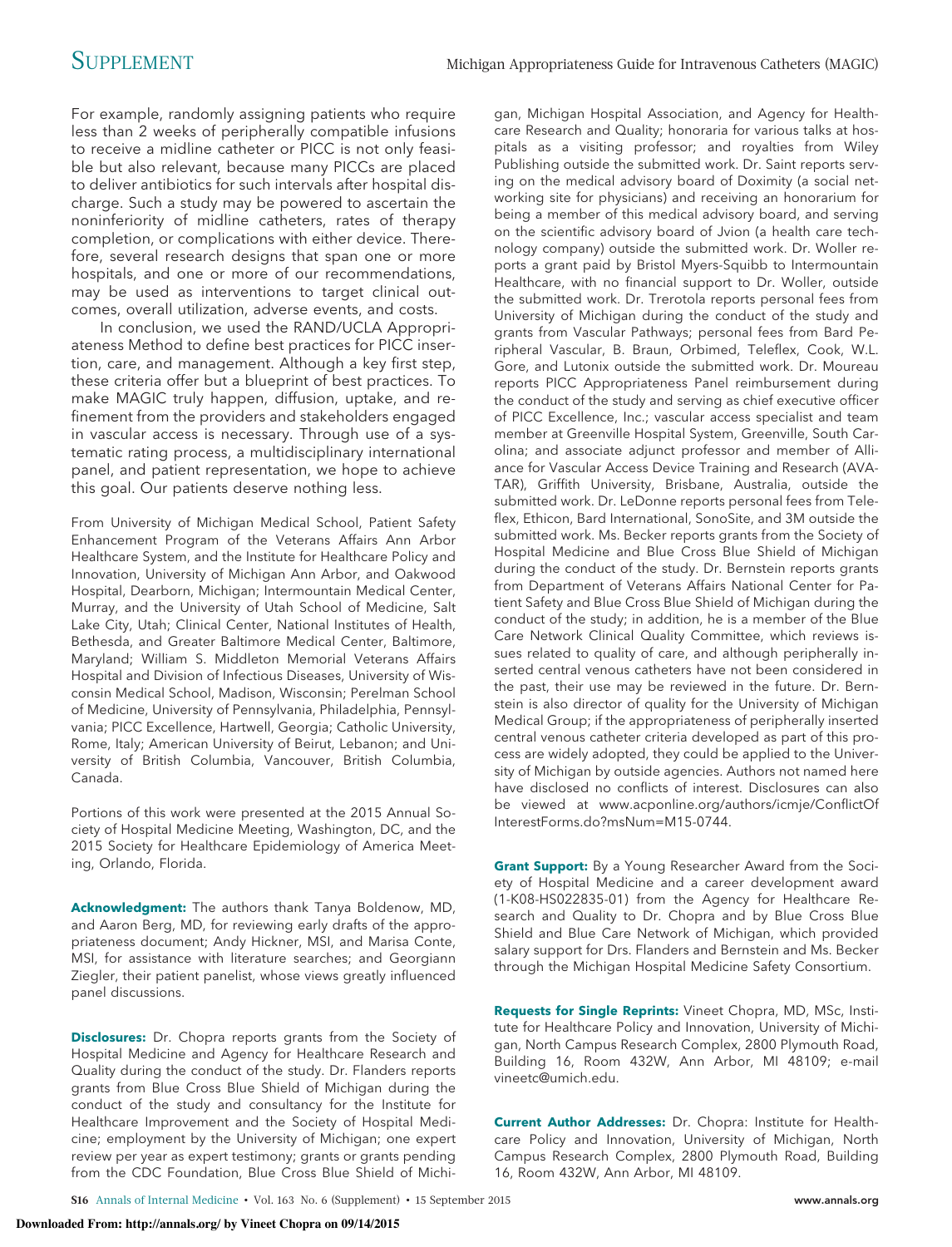Dr. Flanders: Taubman Medical Center, University of Michigan, 1500 East Medical Center Drive, SPC 5376, Ann Arbor, MI 48109.

Dr. Saint: Institute for Healthcare Policy and Innovation, University of Michigan, North Campus Research Complex, 2800 Plymouth Road, Building 16, Room 432W, Ann Arbor, MI 48109.

Dr. Woller: Intermountain Medical Center, PO Box 57700, 5169 South Cottonwood Street, Suite 307, Murray, UT 84107. Dr. O'Grady: Critical Care Medicine Department, Clinical Center, National Institutes of Health, 10 Center Drive, Building 10, Room 2C145, Bethesda, MD 20892.

Dr. Safdar: University of Wisconsin Medical School, MFCB 5221, 1685 Highland Avenue, Madison WI 53705.

Dr. Trerotola: Department of Radiology, University of Pennsylvania Medical Center, 1 Silverstein, 3400 Spruce Street, Philadelphia, PA 19104.

Dr. Saran: Division of Nephrology, Department of Internal Medicine, University of Michigan Medical School, 1415 Washington Heights, SPH I, Suite 3645, Ann Arbor, MI 48109-2029. Ms. Moureau: PICC Excellence, Inc., 1905 Whippoorwill Trail, Hartwell, GA 30643.

Dr. Wiseman: Veterans Affairs Ann Arbor Healthcare System, VISN 11, 2215 Fuller Road, Department of Pharmacy (119), Ann Arbor, MI 48105.

Dr. Pittiruti: Catholic University, Via Malcesine 65, 00135 Rome, Italy.

Dr. Akl: American University of Beirut Medical Center, PO Box 11-0236 Riad-El-Solh 1107 2020, Beirut, Lebanon.

Dr. Lee: Division of Hematology, University of British Columbia, 2775 Laurel Street, 10th Floor, Vancouver, British Columbia V5Z 1M9, Canada.

Dr. Courey: Taubman Medical Center, University of Michigan, 1500 East Medical Center Drive, SPC 3918, Ann Arbor, MI 48109-3918.

Dr. Swaminathan: Division of Hospital Medicine, Oakwood Hospital, 18101 Oakwood Boulevard, Dearborn, MI 48124.

Dr. LeDonne: Department of Surgery, Greater Baltimore Medical Center, 10210 Breconshire Road, Ellicott City, MD 21041. Ms. Becker: Institute for Healthcare Policy and Innovation, University of Michigan, North Campus Research Complex, 2800 Plymouth Road, Building 16, Room 476C, Ann Arbor, MI 48109.

Dr. Krein: Department of Veterans Affairs, 2800 Plymouth Road, Building 16, Room 33W, Ann Arbor, MI 48109-2800.

Dr. Bernstein: Institute for Healthcare Policy and Innovation, University of Michigan, North Campus Research Complex, 2800 Plymouth Road, Building 16, Room 446E, Ann Arbor, MI 48109.

**Author Contributions:** Conception and design: E.A. Akl, C. Becker, S.J. Bernstein, V. Chopra, S.A. Flanders, S.L. Krein, J. LeDonne, S. Saint, L. Swaminathan, S. Wiseman, S. Woller

Analysis and interpretation of the data: C. Becker, S.J. Bernstein, V. Chopra, J. LeDonne, A.Y. Lee, M. Pittiruti, S. Trerotola Drafting of the article: S.J. Bernstein, V. Chopra, A.J. Courey, N. O'Grady, S. Trerotola.

Critical revision for important intellectual content: E.A. Akl, C. Becker, S.J. Bernstein, V. Chopra, A.J. Courey, S.A. Flanders, S.L. Krein, J. LeDonne, A.Y. Lee, N.L. Moureau, N. O'Grady, M. Pittiruti, N. Safdar, S. Saint, R. Saran, L. Swaminathan, S. Trerotola, S. Wiseman, S. Woller.

Final approval of the article: E.A. Akl, C. Becker, S.J. Bernstein, V. Chopra, A.J. Courey, S.A. Flanders, S.L. Krein, J. LeDonne, A.Y. Lee, N.L. Moureau, N. O'Grady, M. Pittiruti, N. Safdar, S. Saint, R. Saran, L. Swaminathan, S. Trerotola, S. Wiseman, S. Woller.

Provision of study materials or patients: V. Chopra, S.A. Flanders, A.Y. Lee.

Statistical expertise: S.J. Bernstein, V. Chopra.

Obtaining of funding: V. Chopra, A.J. Courey, S.A. Flanders, S. Saint.

Administrative, technical, or logistic support: C. Becker, S.J. Bernstein, V. Chopra, S.A. Flanders, R. Saran.

Collection and assembly of data: E.A. Akl, C. Becker, V. Chopra, S.A. Flanders, N.L. Moureau, N. O'Grady, L. Swaminathan, S. Trerotola, S. Wiseman, S. Woller.

## **References**

1. Al Raiy B, Fakih MG, Bryan-Nomides N, Hopfner D, Riegel E, Nenninger T, et al. Peripherally inserted central venous catheters in the acute care setting: a safe alternative to high-risk short-term central venous catheters. Am J Infect Control. 2010;38:149-53. [PMID: 19836854] doi:10.1016/j.ajic.2009.06.008

2. Gunst M, Matsushima K, Vanek S, Gunst R, Shafi S, Frankel H. Peripherally inserted central catheters may lower the incidence of catheter-related blood stream infections in patients in surgical intensive care units. Surg Infect (Larchmt). 2011;12:279-82. [PMID: 20629557] doi:10.1089/sur.2008.058

3. Meyer BM. Developing an alternative workflow model for peripherally inserted central catheter placement. J Infus Nurs. 2012;35:34- 42. [PMID: 22222290] doi:10.1097/NAN.0b013e31823bc8fd

4. Walker G, Todd A. Nurse-led PICC insertion: is it cost effective? Br J Nurs. 2013;22:S9-15. [PMID: 24350393]

5. Burns T, Lamberth B. Facility wide benefits of radiology vascular access teams. Radiol Manage. 2010;32:28-32. [PMID: 22279726]

6. Johansson E, Hammarskjöld F, Lundberg D, Arnlind MH. Advantages and disadvantages of peripherally inserted central venous catheters (PICC) compared to other central venous lines: a systematic review of the literature. Acta Oncol. 2013;52:886-92. [PMID: 23472835] doi:10.3109/0284186X.2013.773072

7. Lobo BL, Vaidean G, Broyles J, Reaves AB, Shorr RI. Risk of venous thromboembolism in hospitalized patients with peripherally inserted central catheters. J Hosp Med. 2009;4:417-22. [PMID: 19753569] doi: 10.1002/jhm.442

8. Konstantinou EA, Stafylarakis E, Kapritsou M, Mitsos AP, Fotis TG, Kiekkas P, et al. Greece reports prototype intervention with first peripherally inserted central catheter: case report and literature review. JVascNurs. 2012;30:88-93. [PMID: 22901447]doi:10.1016/j.jvn.2012 .03.001

9. Chopra V, Flanders SA, Saint S. The problem with peripherally inserted central catheters. JAMA. 2012;308:1527-8. [PMID: 23073947] doi:10.1001/jama.2012.12704

10. Fitch K, Bernstein SJ, Aguilar MD, Burnand B, LaCalle JR, Lázaro P, et al. The RAND/UCLA Appropriateness Method User's Manual. Santa Monica, CA: RAND; 2001.

11. Song L, Li H. Malposition of peripherally inserted central catheter: experience from 3,012 patients with cancer. Exp Ther Med. 2013;6:891-893. [PMID: 24137284]

12. Pikwer A, Åkeson J, Lindgren S. Complications associated with peripheral or central routes for central venous cannulation. Anaesthesia. 2012;67:65-71. [PMID: 21972789] doi:10.1111/j.1365-2044 .2011.06911.x

13. Li J, Fan YY, Xin MZ, Yan J, Hu W, Huang WH, et al. A randomised, controlled trial comparing the long-term effects of peripherally inserted central catheter placement in chemotherapy patients using B-mode ultrasound with modified Seldinger technique versus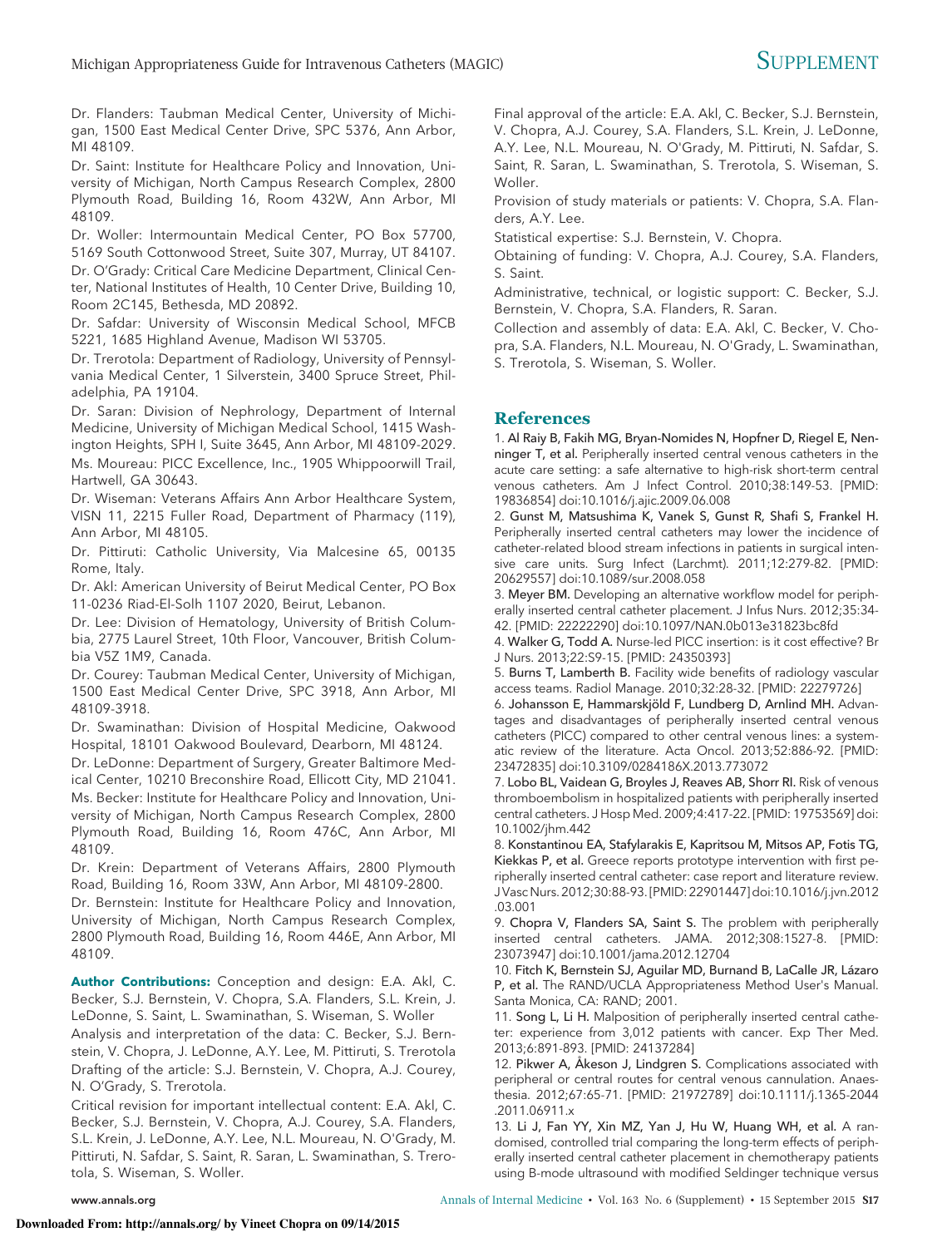blind puncture. Eur J Oncol Nurs. 2014;18:94-103. [PMID: 24018351] doi:10.1016/j.ejon.2013.08.003

14. Leung TK, Lee CM, Tai CJ, Liang YL, Lin CC. A retrospective study on the long-term placement of peripherally inserted central catheters and the importance of nursing care and education. Cancer Nurs. 2011;34:E25-30. [PMID: 20885304] doi:10.1097/NCC .0b013e3181f1ad6f

15. Chopra V, O'Horo JC, Rogers MA, Maki DG, Safdar N. The risk of bloodstream infection associated with peripherally inserted central catheters compared with central venous catheters in adults: a systematic review and meta-analysis. Infect Control Hosp Epidemiol. 2013;34:908-18. [PMID: 23917904] doi:10.1086/671737

16. Chopra V, Anand S, Hickner A, Buist M, Rogers MA, Saint S, et al. Risk of venous thromboembolism associated with peripherally inserted central catheters: a systematic review and meta-analysis. Lancet. 2013;382:311-25. [PMID: 23697825] doi:10.1016/S0140 -6736(13)60592-9

17. Chopra V, Anand S, Krein SL, Chenoweth C, Saint S. Bloodstream infection, venous thrombosis, and peripherally inserted central catheters: reappraising the evidence. Am J Med. 2012;125:733 -41. [PMID: 22840660] doi:10.1016/j.amjmed.2012.04.010

18. Tejedor SC, Tong D, Stein J, Payne C, Dressler D, Xue W, et al. Temporary central venous catheter utilization patterns in a large tertiary care center: tracking the "idle central venous catheter." Infect Control Hosp Epidemiol. 2012;33:50-7. [PMID: 22173522] doi:10 .1086/663645

19. Gibson C, Connolly BL, Moineddin R, Mahant S, Filipescu D, Amaral JG. Peripherally inserted central catheters: use at a tertiary care pediatric center. J Vasc Interv Radiol. 2013;24:1323-31. [PMID: 23876551] doi:10.1016/j.jvir.2013.04.010

20. Chopra V, Govindan S, Kuhn L, Ratz D, Sweis RF, Melin N, et al. Do clinicians know which of their patients have central venous catheters?: a multicenter observational study. Ann Intern Med. 2014;161: 562-7. [PMID: 25329204] doi:10.7326/M14-0703

21. Chopra V, Kuhn L, Flanders SA, Saint S, Krein SL. Hospitalist experiences, practice, opinions, and knowledge regarding peripherally inserted central catheters: results of a national survey. J Hosp Med. 2013;8:635-8. [PMID: 24142565] doi:10.1002/jhm.2095

22. Chopra V, Kuhn L, Coffey CE Jr, Salameh M, Barron J, Krein S, et al. Hospitalist experiences, practice, opinions, and knowledge regarding peripherally inserted central catheters: a Michigan survey. J Hosp Med. 2013;8:309-14. [PMID: 23526586] doi:10.1002/jhm .2031

23. Wojnar DG, Beaman ML. Peripherally inserted central catheter: compliance with evidence-based indications for insertion in an inpatient setting. J Infus Nurs. 2013;36:291-6. [PMID: 23823005] doi:10 .1097/NAN.0b013e318297c1a8

24. American Society of Nephrology. Choosing wisely. Don't place peripherally inserted central catheters (PICC) in stage III-V CKD patients without consulting nephrology. 4 April 2012. Accessed at [www.choosingwisely.org/clinician-lists/american-society-nephrology](http://www.choosingwisely.org/clinician-lists/american-society-nephrology-peripherally-inserted-central-catheters-in-stage-iii-iv-ckd-patients) [-peripherally-inserted-central-catheters-in-stage-iii-iv-ckd-patients](http://www.choosingwisely.org/clinician-lists/american-society-nephrology-peripherally-inserted-central-catheters-in-stage-iii-iv-ckd-patients) on 12 May 2015.

25. Society of General Internal Medicine. Choosing wisely. Don't place, or leave in place, peripherally inserted central catheters for patient or provider convenience. 12 September 2013. Accessed at [www.choosingwisely.org/clinician-lists/society-general-internal](http://www.choosingwisely.org/clinician-lists/society-general-internal-medicine-peripherally-inserted-central-catheters-for-patient-provider-convenience) [-medicine-peripherally-inserted-central-catheters-for-patient](http://www.choosingwisely.org/clinician-lists/society-general-internal-medicine-peripherally-inserted-central-catheters-for-patient-provider-convenience) [-provider-convenience](http://www.choosingwisely.org/clinician-lists/society-general-internal-medicine-peripherally-inserted-central-catheters-for-patient-provider-convenience) on 12 May 2015.

26. Bernstein SJ, Brorsson B, Aberg T, Emanuelsson H, Brook RH, Werkö L. Appropriateness of referral of coronary angiography patients in Sweden. SECOR/SBU Project Group. Heart. 1999;81:470-7. [PMID: 10212163]

27. Lawson EH, Gibbons MM, Ko CY, Shekelle PG. The appropriateness method has acceptable reliability and validity for assessing overuse and underuse of surgical procedures. J Clin Epidemiol. 2012;65:1133-43. [PMID: 23017632] doi:10.1016/j.jclinepi.2012.07 .002

28. Connolly SM, Baker DR, Coldiron BM, Fazio MJ, Storrs PA, Vidimos AT, et al; American Academy of Dermatology. AAD/ACMS/ ASDSA/ASMS 2012 appropriate use criteria for Mohs micrographic surgery: a report of the American Academy of Dermatology, American College of Mohs Surgery, American Society for Dermatologic Surgery Association, and the American Society for Mohs Surgery. Dermatol Surg. 2012;38:1582-603. [PMID: 22958088] doi:10.1111/j .1524-4725.2012.02574.x

29. Llorente C, Blasco JA, Quintana JM, Bilbao A, Alberdi T, Lacalle JR, et al; IRYSS-Cataract Group. Interhospital variation in appropriateness of cataract surgery. J Eval Clin Pract. 2011;17:188-95. [PMID: 20846279] doi:10.1111/j.1365-2753.2010.01421.x

30. Santori G, Fontana I, Valente R, Ghirelli R, Valente U. Application of the RAND/UCLA Appropriateness Method to evaluate an information system for kidney/pancreas transplantation in adult recipients. Transplant Proc. 2008;40:2021-3. [PMID: 18675119] doi:10.1016/j .transproceed.2008.05.018

31. Meddings J, Saint S, Fowler KE, Gaies E, Hickner A, Krein SL, et al. The Ann Arbor criteria for appropriate urinary catheter use in hospitalized medical patients: results obtained by using the RAND/ UCLA Appropriateness Method. Ann Intern Med. 2015;162:S1-34. [PMID: 25938928] doi:10.7326/M14-1304

32. Infusion Nurses Society. Infusion nursing standards of practice. J Infus Nurs. 2011;34(Suppl 1):S1-109.

33. O'Grady NP, Alexander M, Burns LA, Dellinger EP, Garland J, Heard SO, et al; Healthcare Infection Control Practices Advisory Committee (HICPAC) (Appendix 1). Summary of recommendations: Guidelines for the Prevention of Intravascular Catheter-related Infections. Clin Infect Dis. 2011;52:1087-99. [PMID: 21467014] doi:10 .1093/cid/cir138

34. Rupp SM, Apfelbaum JL, Blitt C, Caplan RA, Connis RT, Domino KB, et al; American Society of Anesthesiologists Task Force on Central Venous Access. Practice guidelines for central venous access: a report by the American Society of Anesthesiologists Task Force on Central Venous Access. Anesthesiology. 2012;116:539-73. [PMID: 22307320] doi:10.1097/ALN.0b013e31823c9569

35. Guyatt GH, Akl EA, Crowther M, Gutterman DD, Schuünemann HJ; American College of Chest Physicians Antithrombotic Therapy and Prevention of Thrombosis Panel. Executive summary: Antithrombotic Therapy and Prevention of Thrombosis, 9th ed: American College of Chest Physicians Evidence-Based Clinical Practice Guidelines. Chest. 2012;141:7S-47S. [PMID: 22315257] doi:10 .1378/chest.1412S3

36. Debourdeau P, Farge D, Beckers M, Baglin C, Bauersachs RM, Brenner B, et al. International clinical practice guidelines for the treatment and prophylaxis of thrombosis associated with central venous catheters in patients with cancer. J Thromb Haemost. 2013;11:71-80. [PMID: 23217208] doi:10.1111/jth.12071

37. Meyer P, Cronier P, Rousseau H, Vicaut E, Choukroun G, Chergui K, et al. Difficult peripheral venous access: clinical evaluation of a catheter inserted with the Seldinger method under ultrasound guidance. J Crit Care. 2014;29:823-7. [PMID: 24927983] doi:10.1016/j .jcrc.2014.04.022

38. Caparas JV, Hu JP. Safe administration of vancomycin through a novel midline catheter: a randomized, prospective clinical trial. J Vasc Access. 2014;15:251-6. [PMID: 24811603] doi:10.5301/jva .5000220

39. Liu YT, Alsaawi A, Bjornsson HM. Ultrasound-guided peripheral venous access: a systematic review of randomized-controlled trials. Eur J Emerg Med. 2014;21:18-23. [PMID: 23880981] doi:10.1097 /MEJ.0b013e328363bebc

40. Mermel LA, Parenteau S, Tow SM. The risk of midline catheterization in hospitalized patients. A prospective study. Ann Intern Med. 1995;123:841-4. [PMID: 7486466]

41. Elia F, Ferrari G, Molino P, Converso M, De Filippi G, Milan A, et al. Standard-length catheters vs long catheters in ultrasoundguided peripheral vein cannulation. Am J Emerg Med. 2012;30: 712-6. [PMID: 21703801] doi:10.1016/j.ajem.2011.04.019

42. Anderson NR. Midline catheters: the middle ground of intravenous therapy administration. J Infus Nurs. 2004;27:313-21. [PMID: 15385895]

S18 Annals of Internal Medicine • Vol. 163 No. 6 (Supplement) • 15 September 2015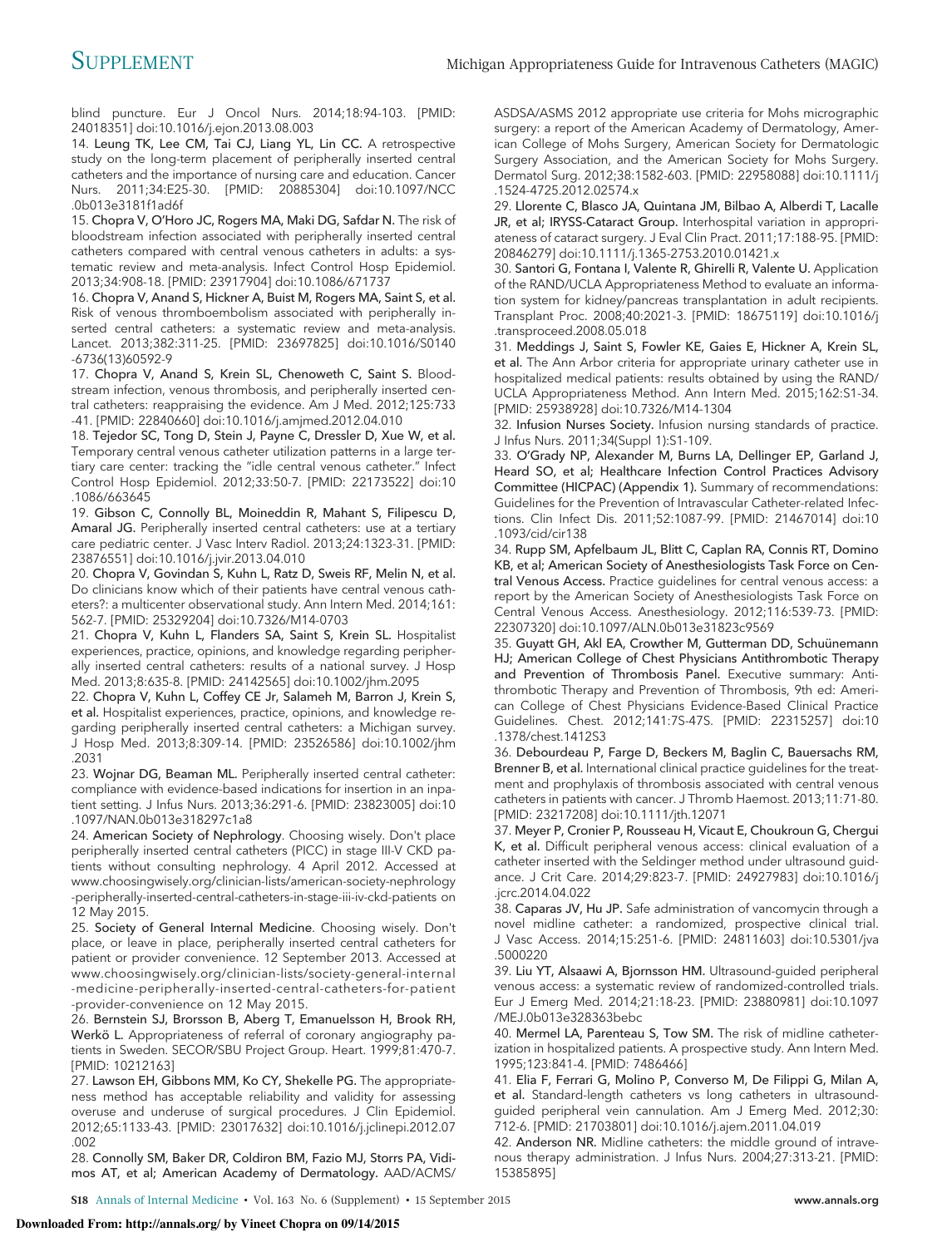43. Anderson NR. When to use a midline catheter. Nursing. 2005;35: 28. [PMID: 15818264]

44. National Kidney Foundation/Kidney Disease Outcomes Quality Initiative. KDOQI 2012 clinical practice guidelines for chronic kidney disease. Kidney Int. 2013;(Suppl 3):1-150.

45. Coresh J, Turin TC, Matsushita K, Sang Y, Ballew SH, Appel LJ, et al; CKD Prognosis Consortium. Decline in estimated glomerular filtration rate and subsequent risk of end-stage renal disease and mortality. JAMA. 2014;311:2518-31. [PMID: 24892770]

46. Kellum JA, Lameire N; KDIGO AKI Guideline Work Group. Diagnosis, evaluation, and management of acute kidney injury: a KDIGO summary (part 1). Crit Care. 2013;17:204. [PMID: 23394211] doi:10 .1186/cc11454

47. Inker LA, Astor BC, Fox CH, Isakova T, Lash JP, Peralta CA, et al. KDOQI US commentary on the 2012 KDIGO clinical practice guideline for the evaluation and management of CKD. Am J Kidney Dis. 2014;63:713-35. [PMID: 24647050] doi:10.1053/j.ajkd.2014.01.416 48. National Kidney Foundation. K/DOQI clinical practice guidelines for chronic kidney disease: evaluation, classification, and stratification. Am J Kidney Dis. 2002;39:S1-266. [PMID: 11904577]

49. El Ters M, Schears GJ, Taler SJ, Williams AW, Albright RC, Jenson BM, et al. Association between prior peripherally inserted central catheters and lack of functioning arteriovenous fistulas: a casecontrol study in hemodialysis patients. Am J Kidney Dis. 2012;60: 601-8. [PMID: 22704142] doi:10.1053/j.ajkd.2012.05.007

50. Sasadeusz KJ, Trerotola SO, Shah H, Namyslowski J, Johnson MS, Moresco KP, et al. Tunneled jugular small-bore central catheters as an alternative to peripherally inserted central catheters for intermediate-term venous access in patients with hemodialysis and chronic renal insufficiency. Radiology. 1999;213:303-6. [PMID: 10540677]

51. Walshe LJ, Malak SF, Eagan J, Sepkowitz KA. Complication rates among cancer patients with peripherally inserted central catheters. J Clin Oncol. 2002;20:3276-81. [PMID: 12149302]

52. Mollee P, Jones M, Stackelroth J, van Kuilenburg R, Joubert W, Faoagali J, et al. Catheter-associated bloodstream infection incidence and risk factors in adults with cancer: a prospective cohort study. J Hosp Infect. 2011;78:26-30. [PMID: 21459476] doi:10.1016 /j.jhin.2011.01.018

53. Zwicker JI, Connolly G, Carrier M, Kamphuisen PW, Lee AY. Catheter-associated deep vein thrombosis of the upper extremity in cancer patients: guidance from the SSC of the ISTH. J Thromb Haemost. 2014;12:796-800. [PMID: 24548519] doi:10.1111/jth.12527

54. Saber W, Moua T, Williams EC, Verso M, Agnelli G, Couban S, et al. Risk factors for catheter-related thrombosis (CRT) in cancer patients: a patient-level data (IPD) meta-analysis of clinical trials and prospective studies. J Thromb Haemost. 2011;9:312-9. [PMID: 21040443] doi:10.1111/j.1538-7836.2010.04126.x

55. Lee AY, Levine MN, Butler G, Webb C, Costantini L, Gu C, et al. Incidence, risk factors, and outcomes of catheter-related thrombosis in adult patients with cancer. J Clin Oncol. 2006;24:1404-8. [PMID: 16549834]

56. Del Principe MI, Buccisano F, Maurillo L, Venditti D, Cefalo M, Sarlo C, et al. Infections increase the risk of central venous catheterrelated thrombosis in adult acute myeloid leukemia. Thromb Res. 2013;132:511-4. [PMID: 24090605] doi:10.1016/j.thromres.2013.08 .007

57. Ahn DH, Illum HB, Wang DH, Sharma A, Dowell JE. Upper extremity venous thrombosis in patients with cancer with peripherally inserted central venous catheters: a retrospective analysis of risk factors. J Oncol Pract. 2013;9:e8-12. [PMID: 23633980] doi:10.1200 /JOP.2012.000595

58. Bellesi S, Chiusolo P, De Pascale G, Pittiruti M, Scoppettuolo G, Metafuni E, et al. Peripherally inserted central catheters (PICCs) in the management of oncohematological patients submitted to autologous stem cell transplantation. Support Care Cancer. 2013;21: 531-5. [PMID: 22864473] doi:10.1007/s00520-012-1554-0

59. Cotogni P, Pittiruti M, Barbero C, Monge T, Palmo A, Boggio Bertinet D. Catheter-related complications in cancer patients on home parenteral nutrition: a prospective study of over 51,000 catheter days. JPEN J Parenter Enteral Nutr. 2013;37:375-83. [PMID: 23002096] doi:10.1177/0148607112460552

60. Tran H, Arellano M, Chamsuddin A, Flowers C, Heffner LT, Langston A, et al. Deep venous thromboses in patients with hematological malignancies after peripherally inserted central venous catheters. Leuk Lymphoma. 2010;51:1473-7. [PMID: 20443681] doi: 10.3109/10428194.2010.481065

61. Potet J, Thome A, Curis E, Arnaud FX, Weber-Donat G, Valbousquet L, et al. Peripherally inserted central catheter placement in cancer patients with profound thrombocytopaenia: a prospective analysis. Eur Radiol. 2013;23:2042-8. [PMID: 23440314] doi:10.1007 /s00330-013-2778-1

62. Deutsch GB, Sathyanarayana SA, Singh N, Nicastro J. Ultrasound-guided placement of midline catheters in the surgical intensive care unit: a cost-effective proposal for timely central line removal. J Surg Res. 2014;191:1-5. [PMID: 24565504] doi:10.1016/j.jss .2013.03.047

63. Sharp R, Esterman A, McCutcheon H, Hearse N, Cummings M. The safety and efficacy of midlines compared to peripherally inserted central catheters for adult cystic fibrosis patients: a retrospective, observational study. Int J Nurs Stud. 2014;51:694-702. [PMID: 24103730] doi:10.1016/j.ijnurstu.2013.09.002

64. Wilson TJ, Brown DL, Meurer WJ, Stetler WR Jr, Wilkinson DA, Fletcher JJ. Risk factors associated with peripherally inserted central venous catheter-related large vein thrombosis in neurological intensive care patients. Intensive Care Med. 2012;38:272-8. [PMID: 22113818] doi:10.1007/s00134-011-2418-7

65. Food and Drug Administration Task Force. Precautions necessary with central venous catheters. FDA Drug Bull. 1989;July:15-6.

66. Vesely TM. Central venous catheter tip position: a continuing controversy. J Vasc Interv Radiol. 2003;14:527-34. [PMID: 12761305] 67. Debourdeau P, Kassab Chahmi D, Le Gal G, Kriegel I, Desruennes E, Douard MC, et al; Working group of the SOR. 2008 SOR guidelines for the prevention and treatment of thrombosis associated with central venous catheters in patients with cancer: report from the working group. Ann Oncol. 2009;20:1459-71. [PMID: 19525362] doi:10.1093/annonc/mdp052

68. Dariushnia SR, Wallace MJ, Siddiqi NH, Towbin RB, Wojak JC, Kundu S, et al; Society of Interventional Radiology Standards of Practice Committee. Quality improvement guidelines for central venous access. J Vasc Interv Radiol. 2010;21:976-81. [PMID: 20610180] doi:10.1016/j.jvir.2010.03.006

69. BCSH guidelines on the insertion and management of central venous lines. Br J Haematol. 1997;98:1041-7. [PMID: 9326209]

70. Fletcher SJ, Bodenham AR. Safe placement of central venous catheters: where should the tip of the catheter lie? [Editorial]. Br J Anaesth. 2000;85:188-91. [PMID: 10992821]

71. Pittiruti M, Lamperti M. Late cardiac tamponade in adults secondary to tip position in the right atrium: an urban legend? A systematic review of the literature. J Cardiothorac Vasc Anesth. 2015; 29:491-5. [PMID: 25304887] doi:10.1053/j.jvca.2014.05.020

72. Elsharkawy H, Lewis BS, Steiger E, Farag E. Post placement positional atrial fibrillation and peripherally inserted central catheters. Minerva Anestesiol. 2009;75:471-4. [PMID: 19377410]

73. Evans RS, Sharp JH, Linford LH, Lloyd JF, Tripp JS, Jones JP, et al. Risk of symptomatic DVT associated with peripherally inserted central catheters. Chest. 2010;138:803-10. [PMID: 20923799] doi:10 .1378/chest.10-0154

74. Evans RS, Sharp JH, Linford LH, Lloyd JF, Woller SC, Stevens SM, et al. Reduction of peripherally inserted central catheter-associated DVT. Chest. 2013;143:627-33. [PMID: 22878346]

75. O'Brien J, Paquet F, Lindsay R, Valenti D. Insertion of PICCs with minimum number of lumens reduces complications and costs. J Am CollRadiol.2013;10:864-8. [PMID:24075218]doi:10.1016/j.jacr.2013 .06.003

76. Simonova G, Rickard CM, Dunster KR, Smyth DJ, McMillan D, Fraser JF. Cyanoacrylate tissue adhesives—effective securement technique for intravascular catheters: in vitro testing of safety and feasibility. Anaesth Intensive Care. 2012;40:460-6. [PMID: 22577911]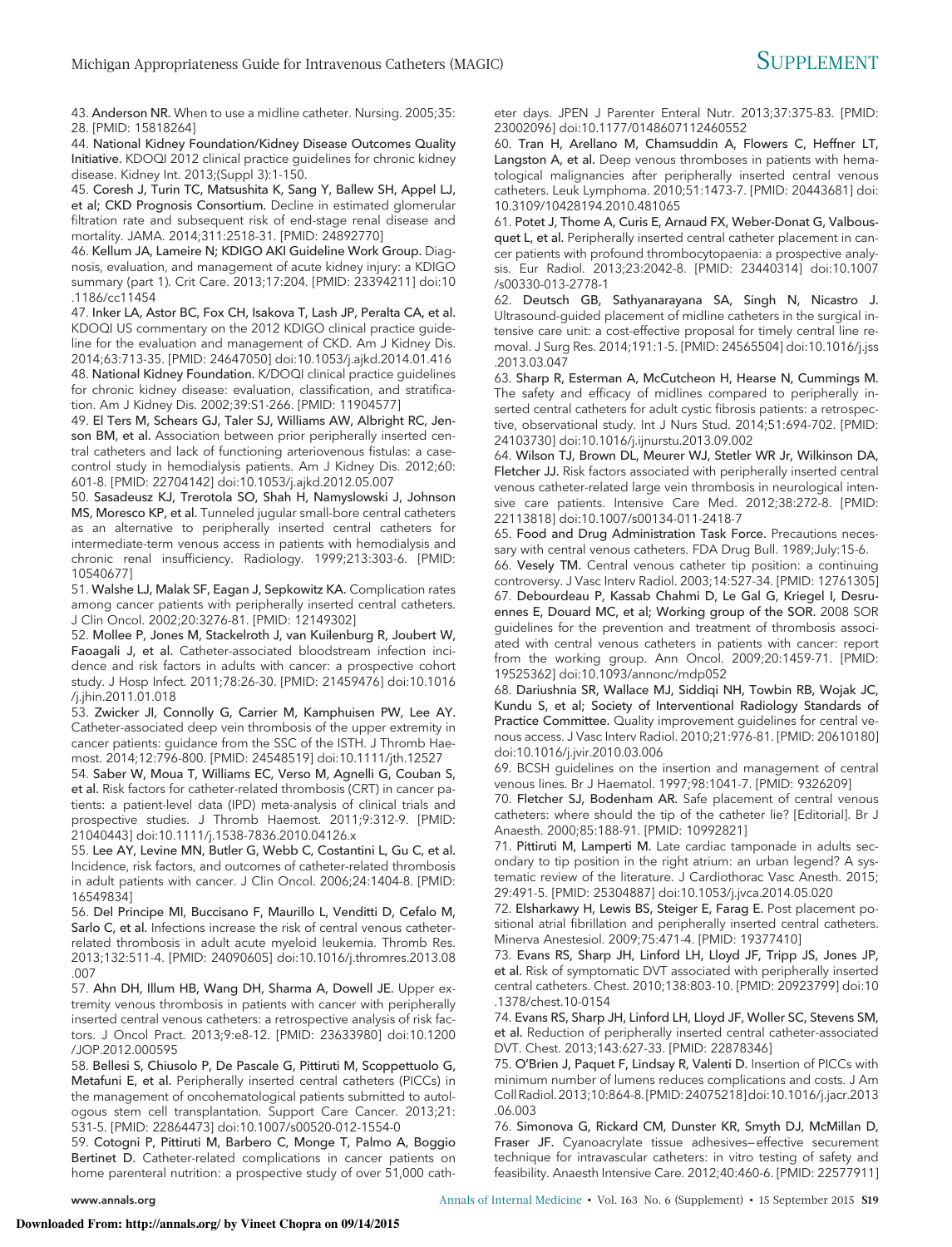77. Dal Molin A, Allara E, Montani D, Milani S, Frassati C, Cossu S, et al. Flushing the central venous catheter: is heparin necessary? J Vasc Access. 2014;15:241-8. [PMID: 24811598] doi:10.5301/jva .5000225

78. López-Briz E, Ruiz Garcia V, Cabello JB, Bort-Marti S, Carbonell Sanchis R, Burls A. Heparin versus 0.9% sodium chloride intermittent flushing for prevention of occlusion in central venous catheters in adults. Cochrane Database Syst Rev. 2014;10:CD008462. [PMID: 25300172] doi:10.1002/14651858.CD008462.pub2

79. Lee A. VTE in patients with cancer—diagnosis, prevention, and treatment. Thromb Res. 2008;123 Suppl 1:S50-4. [PMID: 18824256] doi:10.1016/j.thromres.2008.08.017

80. Pingleton SK, Carlton E, Wilkinson S, Beasley J, King T, Wittkopp C, et al. Reduction of venous thromboembolism (VTE) in hospitalized patients: aligning continuing education with interprofessional teambased quality improvement in an academic medical center. Acad Med. 2013;88:1454-9. [PMID: 23969376] doi:10.1097/ACM .0b013e3182a4aa51

81. Safdar N, Maki DG. Risk of catheter-related bloodstream infection with peripherally inserted central venous catheters used in hospitalized patients. Chest. 2005;128:489-95. [PMID: 16100130]

82. Meddings J, Rogers MA, Krein SL, Fakih MG, Olmsted RN, Saint S. Reducing unnecessary urinary catheter use and other strategies to prevent catheter-associated urinary tract infection: an integrative review. BMJ Qual Saf. 2014;23:277-89. [PMID: 24077850] doi:10 .1136/bmjqs-2012-001774

83. Webster J, Osborne S, Rickard CM, New K. Clinically-indicated replacement versus routine replacement of peripheral venous catheters. Cochrane Database Syst Rev. 2013;4:CD007798. [PMID: 23633346] doi:10.1002/14651858.CD007798.pub3

84. Rickard CM, Webster J, Wallis MC, Marsh N, McGrail MR, French V, et al. Routine versus clinically indicated replacement of peripheral intravenous catheters: a randomised controlled equivalence trial. Lancet. 2012;380:1066-74. [PMID: 22998716] doi:10.1016/S0140 -6736(12)61082-4

85. Tuffaha HW, Rickard CM, Webster J, Marsh N, Gordon L, Wallis M, et al. Cost-effectiveness analysis of clinically indicated versus routine replacement of peripheral intravenous catheters. Appl Health Econ Health Policy. 2014;12:51-8. [PMID: 24408785] doi:10.1007 /s40258-013-0077-2

86. Hoshal VL Jr. Total intravenous nutrition with peripherally inserted silicone elastomer central venous catheters. Arch Surg. 1975; 110:644-6. [PMID: 805577]

87. Zingg W, Sandoz L, Inan C, Cartier V, Clergue F, Pittet D, et al. Hospital-wide survey of the use of central venous catheters. J Hosp Infect. 2011;77:304-8. [PMID: 21288595] doi:10.1016/j.jhin.2010.11 .011

88. Hornsby S, Matter K, Beets B, Casey S, Kokotis K. Cost losses associated with the "PICC, stick, and run team" concept. J Infus Nurs. 2005;28:45-53. [PMID: 15684904]

89. Moureau N, Lamperti M, Kelly LJ, Dawson R, Elbarbary M, van Boxtel AJ, et al. Evidence-based consensus on the insertion of central venous access devices: definition of minimal requirements for training. Br J Anaesth. 2013;110:347-56. [PMID: 23361124] doi:10 .1093/bja/aes499

90. Michigan Hospital Medicine Safety Consortium. Venous thromboembolism (VTE) prophylaxis and peripherally inserted central catheter (PICC) project. 2013. Accessed at [www.mi-hms.org](http://www.mi-hms.org/ongoing-projects.php) [/ongoing-projects.php](http://www.mi-hms.org/ongoing-projects.php) on 12 May 2015.

91. Abdullah BJ, Mohammad N, Sangkar JV, Abd Aziz YF, Gan GG, Goh KY, et al. Incidence of upper limb venous thrombosis associated with peripherally inserted central catheters (PICC). Br J Radiol. 2005;78:596-600. [PMID: 15961840]

92. Akers AS, Chelluri L. Peripherally inserted central catheter use in the hospitalized patient: is there a role for the hospitalist? J Hosp Med. 2009;4:E1-4. [PMID: 19670373] doi:10.1002/jhm.446

93. Akl EA, Vasireddi SR, Gunukula S, Yosuico VE, Barba M, Sperati F, et al. Anticoagulation for patients with cancer and central venous catheters. Cochrane Database Syst Rev. 2011:CD006468. [PMID: 21491394] doi:10.1002/14651858.CD006468.pub4

94. Alexandrou E, Spencer TR, Frost SA, Mifflin N, Davidson PM, Hillman KM. Central venous catheter placement by advanced practice nurses demonstrates low procedural complication and infection rates—a report from 13 years of service. Crit Care Med. 2014;42:536 -43. [PMID: 24145843] doi:10.1097/CCM.0b013e3182a667f0

95. Alhimyary A, Fernandez C, Picard M, Tierno K, Pignatone N, Chan HS, et al. Safety and efficacy of total parenteral nutrition delivered via a peripherally inserted central venous catheter. Nutr Clin Pract. 1996;11:199-203. [PMID: 9016135]

96. Alkindi S, Matwani S, Al-Maawali A, Al-Maskari B, Pathare A. Complications of PORT-A-CATH in patients with sickle cell disease. J Infect Public Health. 2012;5:57-62. [PMID: 22341844] doi:10.1016 /j.jiph.2011.10.004

97. Allan ND, Giare-Patel K, Olson ME. An in vivo rabbit model for the evaluation of antimicrobial peripherally inserted central catheter to reduce microbial migration and colonization as compared to an uncoated PICC. J Biomed Biotechnol. 2012;2012:921617. [PMID: 22969275] doi:10.1155/2012/921617

98. Allen AW, Megargell JL, Brown DB, Lynch FC, Singh H, Singh Y, et al. Venous thrombosis associated with the placement of peripherally inserted central catheters. J Vasc Interv Radiol. 2000;11:1309-14. [PMID: 11099241]

99. Al-Tawfiq JA, Abed MS, Memish ZA. Peripherally inserted central catheter bloodstream infection surveillance rates in an acute care setting in Saudi Arabia. Ann Saudi Med. 2012;32:169-73. [PMID: 22366831]

100. Amerasekera SS, Jones CM, Patel R, Cleasby MJ. Imaging of the complications of peripherally inserted central venous catheters. Clin Radiol. 2009;64:832-40. [PMID: 19589422] doi:10.1016/j.crad .2009.02.021

101. Armstrong SD, Thomas W, Neaman KC, Ford RD, Paulson J. The impact of antibiotic impregnated PICC lines on the incidence of bacteremia in a regional burn center. Burns. 2013;39:632-5. [PMID: 23010088] doi:10.1016/j.burns.2012.08.017

102. Association for Vascular Access. Position statement: the use of Seldinger or modified seldinger technique, in combination with realtime imaging modalities for peripherally inserted central catheter and midline placements by clinicians. 2011. Accessed at [www](http://www.avainfo.org/website/download.asp?id=280292) [.avainfo.org/website/download.asp?id=280292](http://www.avainfo.org/website/download.asp?id=280292) on 12 May 2015.

103. Aw A, Carrier M, Koczerginski J, McDiarmid S, Tay J. Incidence and predictive factors of symptomatic thrombosis related to peripherally inserted central catheters in chemotherapy patients. Thromb Res. 2012;130:323-6. [PMID: 22444157] doi:10.1016/j.thromres.2012 .02.048

104. Bai YG, Hou HR. Application of ultrasound-guided peripherally inserted central catheter insertion in elderly patients. Chinese Journal of Clinical Nutrition. 2010;18:16-8.

105. Bai XH, Zang S, Yu L. A comparison of two intravenous infusion devices in lung carcinoma patients receiving combined radiotherapy and chemotherapy. J Cancer Res Ther. 2013;9:664-7. [PMID: 24518714] doi:10.4103/0973-1482.126475

106. Barr DA, Semple L, Seaton RA. Self-administration of outpatient parenteral antibiotic therapy and risk of catheter-related adverse events: a retrospective cohort study. Eur J Clin Microbiol Infect Dis. 2012;31:2611-9. [PMID: 22526869]

107. Bates SM, Jaeschke R, Stevens SM, Goodacre S, Wells PS, Stevenson MD, et al; American College of Chest Physicians. Diagnosis of DVT: Antithrombotic Therapy and Prevention of Thrombosis, 9th ed: American College of Chest Physicians Evidence-Based Clinical<br>Practice - Guidelines. - Chest. - 2012:141:e351S-418S. - IPMID: Practice Guidelines. Chest. 2012;141:e351S-418S. [PMID: 22315267] doi:10.1378/chest.11-2299

108. Baumgarten K, Hale Y, Messonnier M, McCabe M, Albright M, Bergeron E. Bridging the gap: a collaborative to reduce peripherally inserted central catheter infections in the home care environment. Ochsner J. 2013;13:352-8. [PMID: 24052764]

109. Baxi S, Stoneman E, Sharma A, Knoester J, Zalewski C, Chenoweth C. Evaluation of peripherally inserted central catheter (PICC) adjustment and risk of bloodstream infections (BSI) and thrombus formation [Abstract]. Presented at Joint 48th Interscience Conference on Antimicrobial Agents and Chemotherapy and 46th Annual

**S20** Annals of Internal Medicine • Vol. 163 No. 6 (Supplement) • 15 September 2015 www.annals.org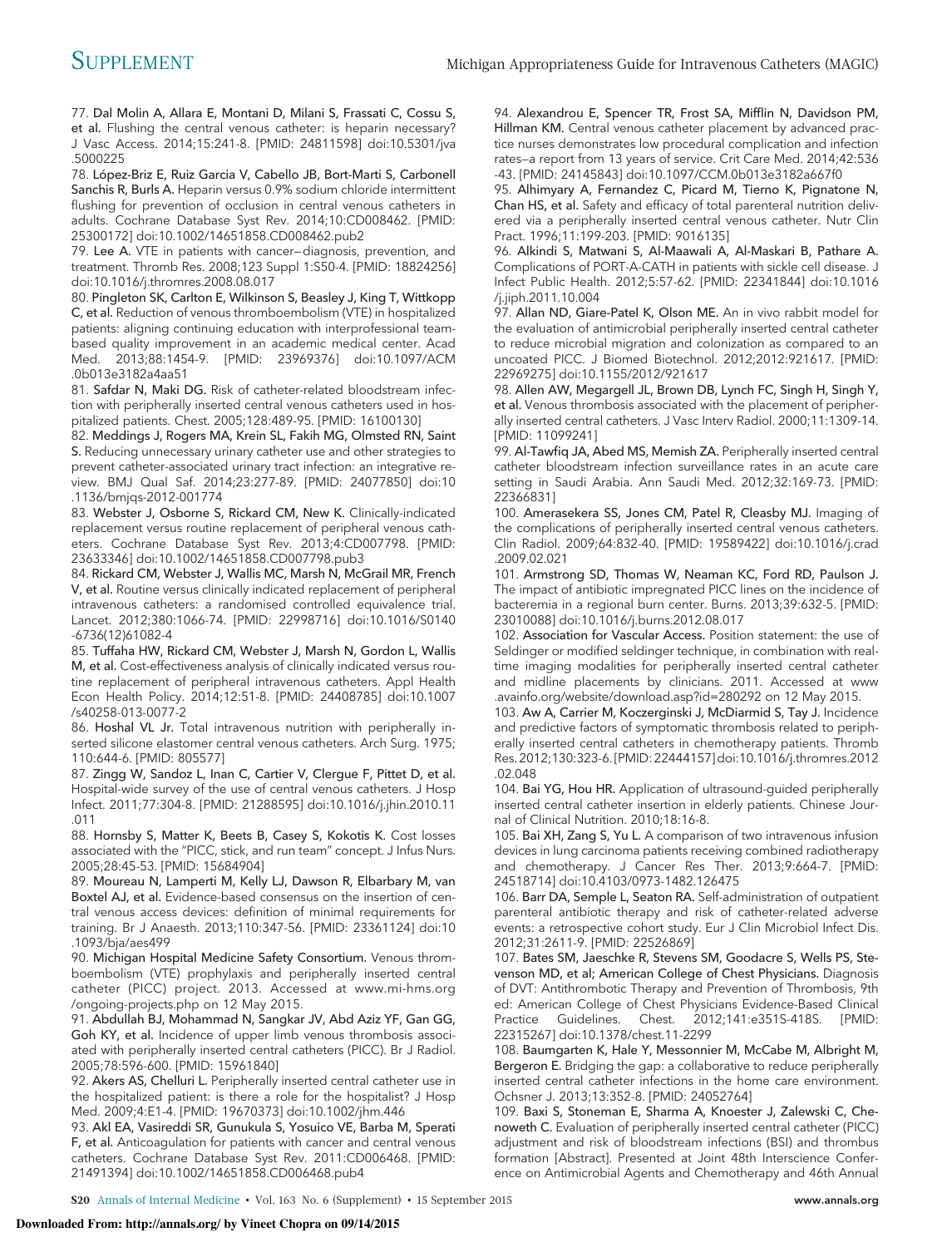Meeting of the Infectious Diseases Society of America, Washington, DC, 25–28 October 2008. Abstract K-3408. Accessed at [https://idsa](https://idsa.confex.com/idsa/2008/webprogram/Paper26467.html) [.confex.com/idsa/2008/webprogram/Paper26467.html](https://idsa.confex.com/idsa/2008/webprogram/Paper26467.html) on 27 July 2015.

110. Baxi SM, Shuman EK, Scipione CA, Chen B, Sharma A, Rasanathan JJ, et al. Impact of postplacement adjustment of peripherally inserted central catheters on the risk of bloodstream infection and venous thrombus formation. Infect Control Hosp Epidemiol. 2013; 34:785-92. [PMID: 23838218] doi:10.1086/671266

111. Bonciarelli G, Batacchi S, Biffi R, Buononato M, Damascelli B, Ghibaudo F, et al; Gruppo Aperto di Studio Accessi Venosi Centrali a Lungo Termine (Study Group on Long-Term Central Venous Access). GAVeCeLT\* consensus statement on the correct use of totally implantable venous access devices for diagnostic radiology procedures. J Vasc Access. 2011;12:292-305. [PMID: 21534233] doi:10 .5301/JVA.2011.7736

112. Bonizzoli M, Batacchi S, Cianchi G, Zagli G, Lapi F, Tucci V, et al. Peripherally inserted central venous catheters and central venous catheters related thrombosis in post-critical patients. Intensive Care Med. 2011;37:284-9. [PMID: 20857280] doi:10.1007/s00134-010 -2043-x

113. Bottino J, McCredie KB, Groschel DH, Lawson M. Long-term intravenous therapy with peripherally inserted silicone elastomer central venous catheters in patients with malignant diseases. Cancer. 1979;43:1937-43. [PMID: 109182]

114. Burg T, Myles T. Complications associated with peripherally inserted central catheters in antepartum patients. Am J Obstet Gynecol. 2005;193:S81.

115. Butler PJ, Sood S, Mojibian H, Tal MG. Previous PICC placement may be associated with catheter-related infections in hemodialysis patients. Cardiovasc Intervent Radiol. 2011;34:120-3. [PMID: 20857109] doi:10.1007/s00270-010-9974-z

116. Cape AV, Mogensen KM, Robinson MK, Carusi DA. Peripherally inserted central catheter (PICC) complications during pregnancy. JPEN J Parenter Enteral Nutr. 2014;38:595-601. [PMID: 23715775] doi:10.1177/0148607113489994

117. Catalano O, de Lutio di Castelguidone E, Sandomenico C, Petrillo M, Aprea P, Granata V, et al. Central venous device-related thrombosis as imaged with MDCT in oncologic patients: prevalence and findings. Acta Radiol. 2011;52:148-54. [PMID: 21498342] doi:10 .1258/ar.2010.100294

118. Chakravarthy SB, Rettmann J, Markewitz BA, Elliott G, Sarfati M, Nohavec R. Peripherally inserted central catheter (PICC) associated upper extremity deep venous thrombosis (UEDVT) in critical care setting. Chest. 2005;128:193S-4S.

119. Chemaly RF, de Parres JB, Rehm SJ, Adal KA, Lisgaris MV, Katz-Scott DS, et al. Venous thrombosis associated with peripherally inserted central catheters: a retrospective analysis of the Cleveland Clinic experience. Clin Infect Dis. 2002;34:1179-83. [PMID: 11941543]

120. Cheong K, Perry D, Karapetis C, Koczwara B. High rate of complications associated with peripherally inserted central venous catheters in patients with solid tumours. Intern Med J. 2004;34:234-8. [PMID: 15151668]

121. Chittick P, Azhar S, Movva K, Keller P, Boura JA, Band J. Early onset versus late onset peripherally inserted central venous catheter infections: an analysis of risk factors and microbiology. Infect Control Hosp Epidemiol. 2013;34:980-3. [PMID: 23917915] doi:10.1086 /671726

122. Chopra V, Ratz D, Kuhn L, Lopus T, Chenoweth C, Krein S. PICC-associated bloodstream infections: prevalence, patterns, and predictors. Am J Med. 2014;127:319-28. [PMID: 24440542] doi:10 .1016/j.amjmed.2014.01.001

123. Cortelezzia A, Fracchiolla NS, Maisonneuve P, Moia M, Luchesini C, Ranzi ML, et al. Central venous catheter-related complications in patients with hematological malignancies: a retrospective analysis of risk factors and prophylactic measures. Leuk Lymphoma. 2003;44:1495-501. [PMID: 14565650]

124. Couban S, Goodyear M, Burnell M, Dolan S, Wasi P, Barnes D, et al. Randomized placebo-controlled study of low-dose warfarin for the prevention of central venous catheter-associated thrombosis in patients with cancer. J Clin Oncol. 2005;23:4063-9. [PMID: 15767639]

125. Crnich CJ, Maki DG. The promise of novel technology for the prevention of intravascular device-related bloodstream infection. II. Long-term devices. Clin Infect Dis. 2002;34:1362-8. [PMID: 11981732]

126. Curigliano G, Balduzzi A, Cardillo A, Ghisini R, Peruzzotti G, Orlando L, et al. Low-dose aspirin for the prevention of venous thromboembolism in breast cancer patients treated with infusional chemotherapy after insertion of central vein catheter. Support Care Cancer. 2007;15:1213-7. [PMID: 17578607]

127. Daneman N, Downing M, Zagorski BM. How long should peripherally inserted central catheterization be delayed in the context of recently documented bloodstream infection? J Vasc Interv Radiol. 2012;23:123-5. [PMID: 22221476] doi:10.1016/j.jvir.2011.09.024

128. Dawson RB, Moureau NL. Midline catheters: an essential tool in CLABSI reduction. Infection Control Today. 2013:42-6.

129. DeLemos C, Abi-Nader J, Akins PT. Use of peripherally inserted central catheters as an alternative to central catheters in neurocritical care units. Crit Care Nurse. 2011;31:70-5. [PMID: 21459866] doi:10 .4037/ccn2011911

130. Diaz K, Kelly SG, Smith B, Malani PN, Younger JG. A prospective study of central venous catheters placed in a tertiary care emergency department: indications for use, infectious complications, and natural history. Am J Infect Control. 2012;40:65-7. [PMID: 21741118] doi:10.1016/j.ajic.2011.03.018

131. Di Nisio M, Van Sluis GL, Bossuyt PM, Büller HR, Porreca E, Rutjes AW. Accuracy of diagnostic tests for clinically suspected upper extremity deep vein thrombosis: a systematic review. J Thromb Haemost.2010;8:684-92. [PMID:20141579]doi:10.1111/j.1538-7836 .2010.03771.x

132. Duerksen DR, Papineau N, Siemens J, Yaffe C. Peripherally inserted central catheters for parenteral nutrition: a comparison with centrally inserted catheters. JPEN J Parenter Enteral Nutr. 1999;23: 85-9. [PMID: 10081998]

133. Durrani O. Incidence of PICC line associated thrombosis in patients already on prophylaxis for thromboembolism. Crit Care Med. 2009;37:A365.

134. Fagnani D, Franchi R, Porta C, Pugliese P, Borgonovo K, Bertolini A, et al; POLONORD Group. Thrombosis-related complications and mortality in cancer patients with central venous devices: an observational study on the effect of antithrombotic prophylaxis. Ann Oncol. 2007;18:551-5. [PMID: 17158773]

135. Fearonce G, Faraklas I, Saffle JR, Cochran A. Peripherally inserted central venous catheters and central venous catheters in burn patients: a comparative review. J Burn Care Res. 2010;31:31-5. [PMID: 20061834] doi:10.1097/BCR.0b013e3181cb8eaa

136. Fletcher JJ, Stetler W, Wilson TJ. The clinical significance of peripherally inserted central venous catheter-related deep vein thrombosis. Neurocrit Care. 2011;15:454-60. [PMID: 21541826] doi: 10.1007/s12028-011-9554-3

137. Freixas N, Bella F, Limón E, Pujol M, Almirante B, Gudiol F. Impact of a multimodal intervention to reduce bloodstream infections related to vascular catheters in non-ICU wards: a multicentre study. Clin Microbiol Infect. 2013;19:838-44. [PMID: 23130638] doi: 10.1111/1469-0691.12049

138. Frizzelli R, Tortelli O, Di Comite V, Ghirardi R, Pinzi C, Scarduelli C. Deep venous thrombosis of the neck and pulmonary embolism in patients with a central venous catheter admitted to cardiac rehabilitation after cardiac surgery: a prospective study of 815 patients. Intern Emerg Med. 2008;3:325-30. [PMID: 18357502] doi:10.1007 /s11739-008-0142-2

139. Furuya EY, Dick A, Perencevich EN, Pogorzelska M, Goldmann D, Stone PW. Central line bundle implementation in US intensive care units and impact on bloodstream infections. PLoS One. 2011;6: e15452. [PMID: 21267440] doi:10.1371/journal.pone.0015452

140. Gong P, Huang XE, Chen CY, Liu JH, Meng AF, Feng JF. Comparison of complications of peripherally inserted central catheters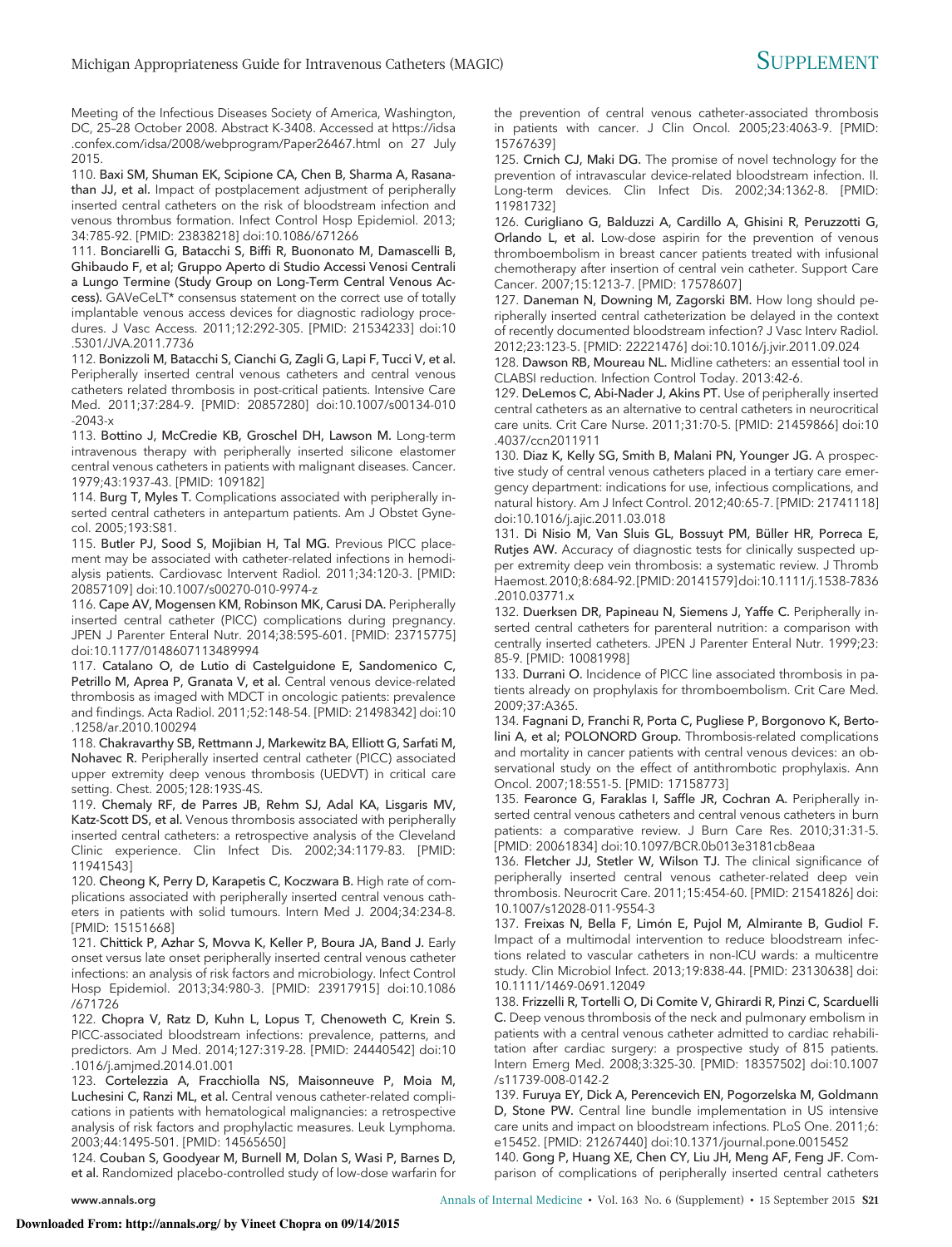with ultrasound guidance or conventional methods in cancer patients. Asian Pac J Cancer Prev. 2012;13:1873-5. [PMID: 22901139] 141. Göransson KE, Johansson E. Prehospital peripheral venous catheters: a prospective study of patient complications. J Vasc Access. 2012;13:16-21. [PMID: 21725949] doi:10.5301/JVA.2011.8418 142. Grant JD, Lee EW, Kee ST. Defining the incidence and characteristics of PICC-induced upper extremity deep vein thrombosis in 6,513 UCLA patients. J Investig Med. 2008;56:131-2.

143. Grant JD, Stevens SM, Woller SC, Lee EW, Kee ST, Liu DM, et al. Diagnosis and management of upper extremity deep-vein thrombosis in adults. Thromb Haemost. 2012;108:1097-108. [PMID: 23093319] doi:10.1160/TH12-05-0352

144. Gregg SC, Murthi SB, Sisley AC, Stein DM, Scalea TM. Ultrasound-guided peripheral intravenous access in the intensive care unit. J Crit Care. 2010;25:514-9. [PMID: 19836193] doi:10.1016/j .jcrc.2009.09.003

145. Griffiths V. Midline catheters: indications, complications and maintenance. Nurs Stand. 2007;22:48-57. [PMID: 18075023]

146. Grove JR, Pevec WC. Venous thrombosis related to peripherally inserted central catheters. J Vasc Interv Radiol. 2000;11:837-40. [PMID: 10928518]

147. Hadaway L. Hub disinfection and its impact on catheter-related infections. Journal of Vascular Access Devices. 2001;(Summer):33-6. 148. Hadaway L. Needleless connectors: improving practice, reducing risks. Journal of the Association for Vascular Access. 2011;16:20 -33.

149. Hadaway L. Needleless connectors for IV catheters. Am J Nurs. 2012;112:32-44.[PMID:23075549]doi:10.1097/01.NAJ.0000422253 .72836.c1

150. Hadaway L. Short peripheral intravenous catheters and infections. J Infus Nurs. 2012;35:230-40. [PMID: 22759827] doi:10.1097 /NAN.0b013e31825af099

151. Harnage SA. Acheiving zero catheter related blood stream infection: 15 months success in a community based medical center. Journal of the Association for Vascular Access. 2007;12:218-25.

152. Harnage S. Seven years of zero central-line-associated bloodstream infections. Br J Nurs. 2012;21:S6-12. [PMID: 23469515]

153. Hughes ME. PICC-related thrombosis: pathophysiology, incidence, morbidity, and the effect of ultrasound-guided placement technique on occurrence in cancer patients. Journal of the Association for Vascular Access. 2011;16:8-18.

154. Hughes ME. Reducing PICC migrations and improving patient outcomes. Br J Nurs. 2014;23:S12-8.

155. Itkin M, Mondshein JI, Stavropoulos SW, Shlansky-Goldberg RD, Soulen MC, Trerotola SO. Peripherally inserted central catheter thrombosis—reverse tapered versus nontapered catheters: a randomized controlled study. J Vasc Interv Radiol. 2014;25:85-91. [PMID: 24268631] doi:10.1016/j.jvir.2013.10.009

156. Jin J, Chen C, Zhao R, Li A, Shentu Y, Jiang N. Repositioning techniques of malpositioned peripherally inserted central catheters. J Clin Nurs. 2013;22:1791-804. [PMID: 23240918] doi:10.1111/jocn .12004

157. Joffe HV, Goldhaber SZ. Upper-extremity deep vein thrombosis. Circulation. 2002;106:1874-80. [PMID: 12356644]

158. Johansson E, Hammarskjöld F, Lundberg D, Heibert Arnlind M. A survey of the current use of peripherally inserted central venous catheter (PICC) in Swedish oncology departments [Letter]. Acta Oncol. 2013;52:1241-2. [PMID: 23786177] doi:10.3109/0284186X.2013 .806820

159. Johnston AJ, Streater CT, Noorani R, Crofts JL, Del Mundo AB, Parker RA. The effect of peripherally inserted central catheter (PICC) valve technology on catheter occlusion rates—the 'ELeCTRiC' study. J Vasc Access. 2012;13:421-5. [PMID: 22505280] doi:10.5301/jva .5000071

160. Jones MA, Lee DY, Segall JA, Landry GJ, Liem TK, Mitchell EL, et al. Characterizing resolution of catheter-associated upper extremity deep venous thrombosis. J Vasc Surg. 2010;51:108-13. [PMID: 19879094] doi:10.1016/j.jvs.2009.07.124

161. Kallen AJ, Patel PR, O'Grady NP. Preventing catheter-related bloodstream infections outside the intensive care unit: expanding prevention to new settings. Clin Infect Dis. 2010;51:335-41. [PMID: 20572762] doi:10.1086/653942

162. Kelly L. A practical guide to safe PICC placement. Br J Nurs. 2013;22:S13-9. [PMID: 23752499]

163. King MM, Rasnake MS, Rodriguez RG, Riley NJ, Stamm JA. Peripherally inserted central venous catheter-associated thrombosis: retrospective analysis of clinical risk factors in adult patients. South Med J. 2006;99:1073-7. [PMID: 17100027]

164. Lamperti M, Bodenham AR, Pittiruti M, Blaivas M, Augoustides JG, Elbarbary M, et al. International evidence-based recommendations on ultrasound-guided vascular access. Intensive Care Med. 2012;38:1105-17. [PMID: 22614241] doi:10.1007/s00134-012 -2597-x

165. Latham HE, Rawson ST, Dwyer TT, Patel CC, Wick JA, Simpson SQ. Peripherally inserted central catheters are equivalent to centrally inserted catheters in intensive care unit patients for central venous pressure monitoring. J Clin Monit Comput. 2012;26:85-90. [PMID: 22290064] doi:10.1007/s10877-012-9337-1

166. Lelkes V, Kumar A, Shukla PA, Contractor S, Rutan T. Analysis of the Sherlock II tip location system for inserting peripherally inserted central venous catheters. Clin Imaging. 2013;37:917-21. [PMID: 23867159] doi:10.1016/j.clinimag.2013.04.009

167. Leroyer C, Lashéras A, Marie V, Le Bras Y, Carteret T, Dupon M, et al. Prospective follow-up of complications related to peripherally inserted central catheters. Med Mal Infect. 2013;43:350-5. [PMID: 23876203] doi:10.1016/j.medmal.2013.06.013

168. Leung TK, Chang CP, Lee CM, Shen LK. Retrospective study of the total insertion period of peripherally inserted central catheter: discussion of anti-thrombogenic surface and other biomaterial requirements. Biomed Mater Eng. 2006;16:183-8. [PMID: 16518017]

169. Loupus D, Scheutrumpf S, Vazquez L. A retrospective review of peripherally inserted central catheters and upper extremity deep venous thrombosis in persons with cervical spinal cord injuries. Journal of the Association for Vascular Access. 2008;13:82-7.

170. Maki DG, Kluger DM, Crnich CJ. The risk of bloodstream infection in adults with different intravascular devices: a systematic review of 200 published prospective studies. Mayo Clin Proc. 2006;81: 1159-71. [PMID: 16970212]

171. Malinoski D, Ewing T, Bhakta A, Schutz R, Imayanagita B, Casas T, et al. Which central venous catheters have the highest rate of catheter-associated deep venous thrombosis: a prospective analysis of 2,128 catheter days in the surgical intensive care unit. J Trauma Acute Care Surg. 2013;74:454-60. [PMID: 23354238] doi:10.1097 /TA.0b013e31827a0b2f

172. Marnejon T, Angelo D, Abdou AA, Gemmel D. Risk factors for upper extremity venous thrombosis associated with peripherally inserted central venous catheters. Journal of the Association for Vascular Access. 2012;13:231-8.

173. Marschall J, Mermel LA, Fakih M, Hadaway L, Kallen A, O'Grady NP, et al. Strategies to prevent central line-associated bloodstream infections in acute care hospitals: 2014 update. Infect Control Hosp Epidemiol. 2014;35 Suppl 2:S89-107. [PMID: 25376071]

174. Mermis JD, Strom JC, Greenwood JP, Low DM, He J, Stites SW, et al. Quality improvement initiative to reduce deep vein thrombosis associated with peripherally inserted central catheters in adults with cystic fibrosis. Ann Am Thorac Soc. 2014;11:1404-10. [PMID: 25295962] doi:10.1513/AnnalsATS.201404-175OC

175. Merrell SW, Peatross BG, Grossman MD, Sullivan JJ, Harker WG. Peripherally inserted central venous catheters. Low-risk alternatives for ongoing venous access. West J Med. 1994;160:25-30. [PMID: 8128698]

176. Meyer BM. Managing peripherally inserted central catheter thrombosis risk: a guide for clinical best practice. Journal of the Association for Vascular Access. 2011;16:144-7.

177. Milstone AM, Sengupta A. Do prolonged peripherally inserted central venous catheter dwell times increase the risk of bloodstream infection? Infect Control Hosp Epidemiol. 2010;31:1184-7. [PMID: 20887217] doi:10.1086/656589

178. Minkovich L, Djaiani G, McCluskey SA, Mitsakakis N, Gilbert RW, Beattie WS. Frequent malpositions of peripherally inserted cen-

S22 Annals of Internal Medicine • Vol. 163 No. 6 (Supplement) • 15 September 2015 www.annals.org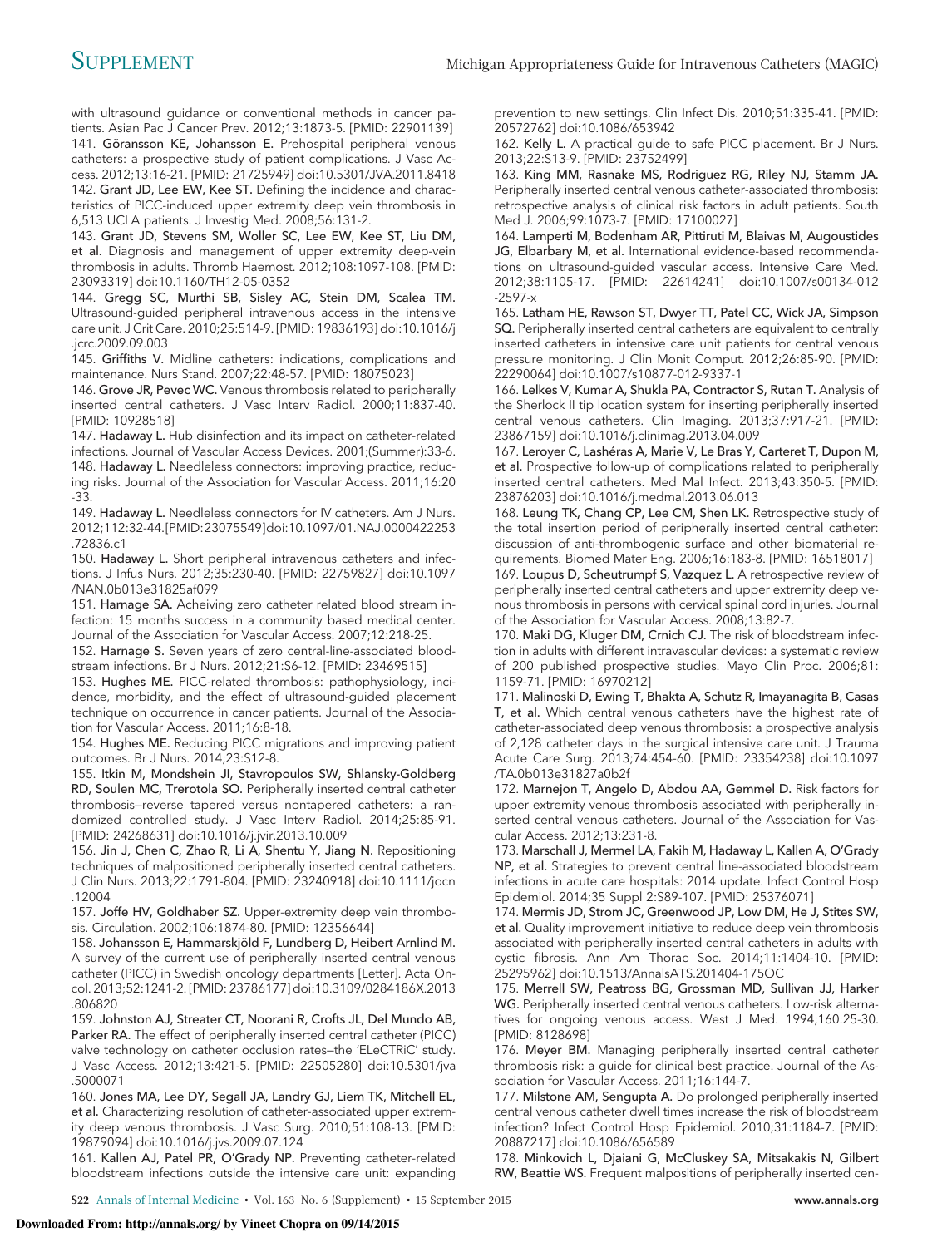tral venous catheters in patients undergoing head and neck surgery. Can J Anaesth. 2011;58:709-13. [PMID: 21547595] doi:10.1007 /s12630-011-9512-8

179. Miyagaki H, Nakajima K, Hara J, Yamasaki M, Kurokawa Y, Miyata H, et al. Performance comparison of peripherally inserted central venous catheters in gastrointestinal surgery: a randomized controlled trial. ClinNutr. 2012;31:48-52. [PMID: 21945145]doi:10.1016/j .clnu.2011.09.002

180. Morden P, Sokhandon F, Miller L, Savin M, Kirsch M, Farah M, et al. The role of saline flush injection rate in displacement of CTinjectable peripherally inserted central catheter tip during power injection of contrast material. AJR Am J Roentgenol. 2014;202:W13-8. [PMID: 24370160] doi:10.2214/AJR.13.10625

181. Moureau N, Poole S, Murdock MA, Gray SM, Semba CP. Central venous catheters in home infusion care: outcomes analysis in 50,470 patients. J Vasc Interv Radiol. 2002;13:1009-16. [PMID: 12397122]

182. Mukherjee S. Catheter related upper extremity thrombosis in oncological practice—a study on incidence and risk factors [Abstract]. Br J Cancer. 2001;85:66.

183. Nash EF, Helm EJ, Stephenson A, Tullis E. Incidence of deep vein thrombosis associated with peripherally inserted central catheters in adults with cystic fibrosis. J Vasc Interv Radiol. 2009;20:347 -51. [PMID: 19157904] doi:10.1016/j.jvir.2008.11.018

184. Nifong TP, McDevitt TJ. The effect of catheter to vein ratio on blood flow rates in a simulated model of peripherally inserted central venous catheters. Chest. 2011;140:48-53. [PMID: 21349931] doi:10 .1378/chest.10-2637

185. Nunoo RH, Asgeirsson T, Slay H, Zhang S, Luchtefeld M. The impact of PICC lines on venous thromboembolism (VTE) rates in patients who undergo bowel major bowel resection [Abstract]. J Am Coll Surg. 2011;213:S23.

186. O'Grady NP, Chertow DS. Managing bloodstream infections in patients who have short-term central venous catheters. Cleve Clin J Med. 2011;78:10-7. [PMID: 21199902] doi:10.3949/ccjm.77a.10015 187. Oliver G, Jones M. ECG or X-ray as the 'gold standard' for establishing PICC-tip location? Br J Nurs. 2014;23 Suppl 19:S10-6. [PMID: 25345477] doi:10.12968/bjon.2014.23.Sup19.S10

188. Ong B, Gibbs H, Catchpole I, Hetherington R, Harper J. Peripherally inserted central catheters and upper extremity deep vein thrombosis. Australas Radiol. 2006;50:451-4. [PMID: 16981942]

189. Paauw JD, Borders H, Ingalls N, Boomstra S, Lambke S, Fedeson B, et al. The incidence of PICC line-associated thrombosis with and without the use of prophylactic anticoagulants. JPEN J Parenter Enteral Nutr. 2008;32:443-7. [PMID: 18596317] doi:10.1177 /0148607108319801

190. Pari C, Passoni C, Di Pietro A, Magon G, Piredda A, Biffi R. From international guidelines to a shared clinical pathway: the IEO PICC team experience. Journal of the Association for Vascular Access. 2011;12:81.

191. Patel BM, Dauenhauer CJ, Rady MY, Larson JS, Benjamin TR, Johnson DJ, et al. Impact of peripherally inserted central catheter on catherer-related bloostream infections in the intensive care unit. J Patient Saf. 2007;3:142-8.

192. Patel GS, Jain K, Kumar R, Strickland AH, Pellegrini L, Slavotinek J, et al. Comparison of peripherally inserted central venous catheters (PICC) versus subcutaneously implanted portchamber catheters by complication and cost for patients receiving chemotherapy for non-haematological malignancies. Support Care Cancer. 2014;22:121-8. [PMID: 24005884] doi:10.1007/s00520-013 -1941-1

193. Paz-Fumagalli R, Miller YA, Russell BA, Crain MR, Beres RA, Mewissen MW. Impact of peripherally inserted central catheters on phlebitic complications of peripheral intravenous therapy in spinal cord injury patients. J Spinal Cord Med. 1997;20:341-4. [PMID: 9261781]

194. Penney-Timmons E, Sevedge S. Outcome data for peripherally inserted central catheters used in an acute care setting. J Infus Nurs. 2004;27:431-6. [PMID: 15586107]

195. Periard D, Monney P, Waeber G, Zurkinden C, Mazzolai L, Hayoz D, et al. Randomized controlled trial of peripherally inserted central catheters vs. peripheral catheters for middle duration inhospital intravenous therapy. J Thromb Haemost. 2008;6:1281-8. [PMID: 18541001] doi:10.1111/j.1538-7836.2008.03053.x

196. Periard D. Peripherally inserted central catheter in leukemia: insertion site determines clotting risk. Leuk Lymphoma. 2010;51: 1391-2. [PMID: 20687797] doi:10.3109/10428194.2010.508824

197. Petree C, Wright DL, Sanders V, Killion JB. Reducing blood stream infections during catheter insertion. Radiol Technol. 2012;83: 532-40. [PMID: 22763830]

198. Pittiruti M, Hamilton H, Biffi R, MacFie J, Pertkiewicz M; ESPEN. ESPEN Guidelines on Parenteral Nutrition: central venous catheters (access, care, diagnosis and therapy of complications). Clin Nutr. 2009;28:365-77. [PMID: 19464090] doi:10.1016/j.clnu.2009.03.015 199. Pittiruti M, Brutti A, Celentano D, Pomponi M, Biasucci DG, Annetta MG, et al. Clinical experience with power-injectable PICCs in intensive care patients. Crit Care. 2012;16:R21. [PMID: 22305301]

doi:10.1186/cc11181 200. Pongruangporn M, Ajenjo MC, Russo AJ, McMullen KM, Robinson C, Williams RC, et al. Patient- and device-specific risk factors for peripherally inserted central venous catheter-related bloodstream infections. Infect Control Hosp Epidemiol. 2013;34:184-9. [PMID: 23295565] doi:10.1086/669083

201. Qiu XX, Guo Y, Fan HB, Shao J, Zhang XB. Incidence, risk factors and clinical outcomes of peripherally inserted central catheter spontaneous dislodgment in oncology patients: a prospective cohort study. Int J Nurs Stud. 2014;51:955-63. [PMID: 24246096] doi: 10.1016/j.ijnurstu.2013.10.021

202. Raad II, Luna M, Khalil SA, Costerton JW, Lam C, Bodey GP. The relationship between the thrombotic and infectious complications of central venous catheters. JAMA. 1994;271:1014-6. [PMID: 8139059]

203. Richters A, van Vliet M, Peer PG, Verweij PE, Laros-van Gorkom BA, Blijlevens NM, et al. Incidence of and risk factors for persistent gram-positive bacteraemia and catheter-related thrombosis in haematopoietic stem cell transplantation. Bone Marrow Transplant. 2014;49:264-9. [PMID: 24185587] doi:10.1038/bmt.2013.172

204. Robinson MK, Mogensen KM, Grudinskas GF, Kohler S, Jacobs DO. Improved care and reduced costs for patients requiring peripherally inserted central catheters: the role of bedside ultrasound and a dedicated team. JPEN J Parenter Enteral Nutr. 2005;29:374-9. [PMID: 16107601]

205. Romagnoli E, Simioni L, Bullian P, Masia G, Fai B, Cecconello M, et al. Upper arm deep venous thrombosis in peripherally inserted central venous catheter (PICC): data in our oncologic patients population. Thromb Res. 2010;125:S170.

206. Rooden CJ, Tesselaar ME, Osanto S, Rosendaal FR, Huisman MV. Deep vein thrombosis associated with central venous catheters—a review. J Thromb Haemost. 2005;3:2409-19. [PMID: 15975139]

207. Ros M, Borras N, Domingo-Demench J, Arteta E, Valverde M. Risk factors for venous thrombotic events in patients with head and neck cancer treated through a peripherally inserted central venous catheter. Eur J Cancer Suppl. 2005;3:442.

208. Rosenthal K. Bridging the I.V. access gap with midline catheters. Nursing. 2008;38 Suppl Med:2-5. [PMID: 18708995] doi:10.1097/01 .NURSE.0000334057.91316.45

209. Rutkoff GS. The influence of an antimicrobial peripherally inserted central catheter on central line-associated bloodstream infections in a hospital environment. Journal of the Association for Vascular Access. 2014;19:172-9.

210. Sansivero G, Siskin G, Tessier M, MacDowell B. Securacath subcutaneous securement in peripherally inserted central catheters: results of a prospective 50 patient trial with an internal securement device. J Vasc Access. 2011;12:81.

211. Santolim TQ, Santos LA, Giovani AM, Dias VC. The strategic role of the nurse in the selection of IV devices. Br J Nurs. 2012;21: S28-32. [PMID: 23469519]

212. Schimp VL, Munkarah AR, Morris RT, Deppe G, Malone J Jr. Upper extremity deep vein thrombosis associated with indwelling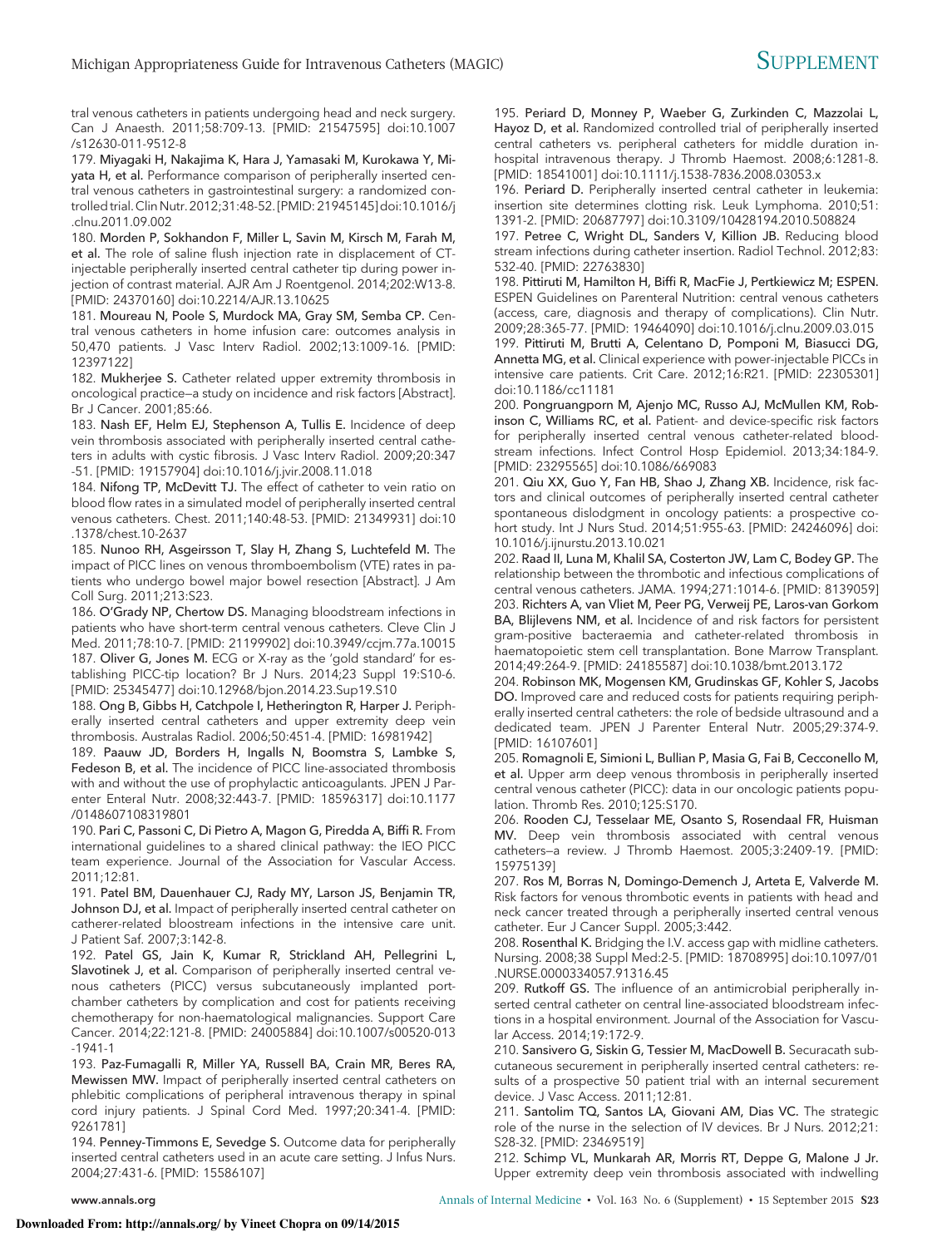peripheral venous catheters in gynecology oncology patients. Gynecol Oncol. 2003;89:301-5. [PMID: 12713995]

213. Seeley MA, Santiago M, Shott S. Prediction tool for thrombi associated with peripherally inserted central catheters. J Infus Nurs. 2007;30:280-6. [PMID: 17895807]

214. Shea CD, Chang GL, Rahimi R, Mahdavian M. The incidence of symptomatic, PICC-related venous thrombosis in hospitalized patients with inflammatory bowel disease [Abstract]. Am J Gastroenterol. 2006;101:S460.

215. Simcock L. No going back: advantages of ultrasound-guided upper arm PICC placement. Journal of the Association for Vascular Access. 2008;13:191-7.

216. Skaff ER, Doucette S, McDiarmid S, Huebsch L, Sabloff M. Vascular access devices in leukemia: a retrospective review amongst patients treated at the Ottawa Hospital with induction chemotherapy for acute leukemia. Leuk Lymphoma. 2012;53:1090-5. [PMID: 22080756] doi:10.3109/10428194.2011.639879

217. Skiest DJ, Abbott M, Keiser P. Peripherally inserted central catheters in patients with AIDS are associated with a low infection rate. Clin Infect Dis. 2000;30:949-52. [PMID: 10880311]

218. Smith JR, Friedell ML, Cheatham ML, Martin SP, Cohen MJ, Horowitz JD. Peripherally inserted central catheters revisited. Am J Surg. 1998;176:208-11. [PMID: 9737634]

219. Smith RN, Nolan JP. Central venous catheters. BMJ. 2013;347: f6570. [PMID: 24217269] doi:10.1136/bmj.f6570

220. Snelling R, Jones G, Figueredo A, Major P. Central venous catheters for infusion therapy in gastrointestinal cancer. A comparative study of tunnelled centrally placed catheters and peripherally inserted central catheters. J Intraven Nurs. 2001;24:38-47. [PMID: 11836843]

221. Sperry BW, Roskos M, Oskoui R. The effect of laterality on venous thromboembolism formation after peripherally inserted central catheter placement. J Vasc Access. 2012;13:91-5. [PMID: 21948128] doi:10.5301/jva.5000014

222. Stokowski G, Steele D, Wilson D. The use of ultrasound to improve practice and reduce complication rates in peripherally inserted central catheter insertions: final report of investigation. J Infus Nurs. 2009;32:145-55. [PMID: 19444022] doi:10.1097/NAN .0b013e3181a1a98f

223. Strahilevitz J, Lossos IS, Verstandig A, Sasson T, Kori Y, Gillis S. Vascular access via peripherally inserted central venous catheters (PICCs): experience in 40 patients with acute myeloid leukemia at a single institute. Leuk Lymphoma. 2001;40:365-71. [PMID: 11426559] 224. Thakarar K, Collins M, Kwong L, Sulis C, Korn C, Bhadelia N. The role of tissue plasminogen activator use and systemic hypercoagulability in central line-associated bloodstream infections. Am J

Infect Control. 2014;42:417-20. [PMID: 24559598] doi:10.1016/j.ajic .2013.11.016 225. Timsit JF, Farkas JC, Boyer JM, Martin JB, Misset B, Renaud B, et al. Central vein catheter-related thrombosis in intensive care pa-

tients: incidence, risks factors, and relationship with catheter-related sepsis. Chest. 1998;114:207-13. [PMID: 9674471]

226. Tiwari MM, Hermsen ED, Charlton ME, Anderson JR, Rupp ME. Inappropriate intravascular device use: a prospective study. J Hosp Infect. 2011;78:128-32. [PMID: 21507524] doi:10.1016/j.jhin.2011.03 .004

227. Touré A, Duchamp A, Peraldi C, Barnoud D, Lauverjat M, Gelas P, et al. A comparative study of peripherally-inserted and Broviac catheter complications in home parenteral nutrition patients. Clin Nutr. 2015;34:49-52. [PMID: 24439240] doi:10.1016/j.clnu.2013.12.017 228. Trerotola SO, Thompson S, Chittams J, Vierregger KS. Analysis of tip malposition and correction in peripherally inserted central catheters placed at bedside by a dedicated nursing team. J Vasc Interv Radiol. 2007;18:513-8. [PMID: 17446542]

229. Trerotola SO, Stavropoulos SW, Mondschein JI, Patel AA, Fishman N, Fuchs B, et al. Triple-lumen peripherally inserted central catheter in patients in the critical care unit: prospective evaluation. Radiology. 2010;256:312-20. [PMID: 20574104] doi:10.1148/radiol .10091860

230. Trick WE, Vernon MO, Welbel SF, Wisniewski MF, Jernigan JA, Weinstein RA. Unnecessary use of central venous catheters: the need to look outside the intensive care unit. Infect Control Hosp Epidemiol. 2004;25:266-8. [PMID: 15061422]

231. Turcotte S, Dubé S, Beauchamp G. Peripherally inserted central venous catheters are not superior to central venous catheters in the acute care of surgical patients on the ward. World J Surg. 2006;30: 1605-19. [PMID: 16865322]

232. Ugas MA, Cho H, Trilling GM, Tahir Z, Raja HF, Ramadan S, et al. Central and peripheral venous lines-associated blood stream infections in the critically ill surgical patients. Ann Surg Innov Res. 2012;6:8. [PMID: 22947496] doi:10.1186/1750-1164-6-8

233. Vidal V, Muller C, Jacquier A, Giorgi R, Le Corroller T, Gaubert J, et al. [Prospective evaluation of PICC line related complications]. J Radiol. 2008;89:495-8. [PMID: 18477956]

234. Vizcarra C, Cassutt C, Corbitt N, Richardson D, Runde D, Stafford K. Recommendations for improving safety practices with short peripheral catheters. J Infus Nurs. 2014;37:121-4. [PMID: 24583942] doi:10.1097/NAN.0000000000000028

235. Wallis MC, McGrail M, Webster J, Marsh N, Gowardman J, Playford EG, et al. Risk factors for peripheral intravenous catheter failure: a multivariate analysis of data from a randomized controlled trial. Infect Control Hosp Epidemiol. 2014;35:63-8. [PMID: 24334800] doi: 10.1086/674398

236. Wilson TJ, Stetler WR Jr, Fletcher JJ. Comparison of catheterrelated large vein thrombosis in centrally inserted versus peripherally inserted central venous lines in the neurological intensive care unit. Clin Neurol Neurosurg. 2013;115:879-82. [PMID: 22948189] doi:10 .1016/j.clineuro.2012.08.025

237. Worley TA, Revesz E, Clark ET, Podbielkski FJ. Peripherally inserted central catheters do not increase the risk of upper extremity deep vein thrombosis. Chest. 2007;132:492a.

238. Worth LJ, Seymour JF, Slavin MA. Infective and thrombotic complications of central venous catheters in patients with hematological malignancy: prospective evaluation of nontunneled devices. Support Care Cancer. 2009;17:811-8. [PMID: 19096883] doi:10 .1007/s00520-008-0561-7

239. Xing L, Adhikari VP, Liu H, Kong LQ, Liu SC, Li HY, et al. Diagnosis prevention and treatment for PICC-related upper extremity deep vein thrombosis in breast cancer patients. Asia Pac J Clin Oncol. 2012;8:e12-6. [PMID: 22897494] doi:10.1111/j.1743-7563.2011 .01508.x

240. Yamada R, Morita T, Yashiro E, Otani H, Amano K, Tei Y, et al. Patient-reported usefulness of peripherally inserted central venous catheters in terminally ill cancer patients. J Pain Symptom Manage. 2010;40:60-6.[PMID:20638981]doi:10.1016/j.jpainsymman.2009.11 .327

241. Yap YS, Karapetis C, Lerose S, Iyer S, Koczwara B. Reducing the risk of peripherally inserted central catheter line complications in the oncology setting. Eur J Cancer Care (Engl). 2006;15:342-7. [PMID: 16968315]

242. Yi XL, Chen J, Li J, Feng L, Wang Y, Zhu JA, et al. Risk factors associated with PICC-related upper extremity venous thrombosis in cancer patients. J Clin Nurs. 2014;23:837-43. [PMID: 23710585] doi: 10.1111/jocn.12227

243. Yue ZY, Li JY, Yu CH, Zhao SZ, Fu Y. [Complications with peripherally inserted central catheters—observations and nursing experiences at one medical center in Chengdu]. Hu Li Za Zhi. 2010;57: 79-85. [PMID: 20535681]

244. Zhu M, Cui H, Xi H, Ye G, Li D, Wei J. Prevention and treatment of deep vein thrombosis induced by peripherally inserted enteral catheter. Chinese Journal of Clinical Nutrition. 2008;16:160-3.

245. Zochios V, Umar I, Simpson N, Jones N. Peripherally inserted central catheter (PICC)-related thrombosis in critically ill patients. J Vasc Access. 2014;15:329-37. [PMID: 24811591] doi:10.5301 /jva.5000239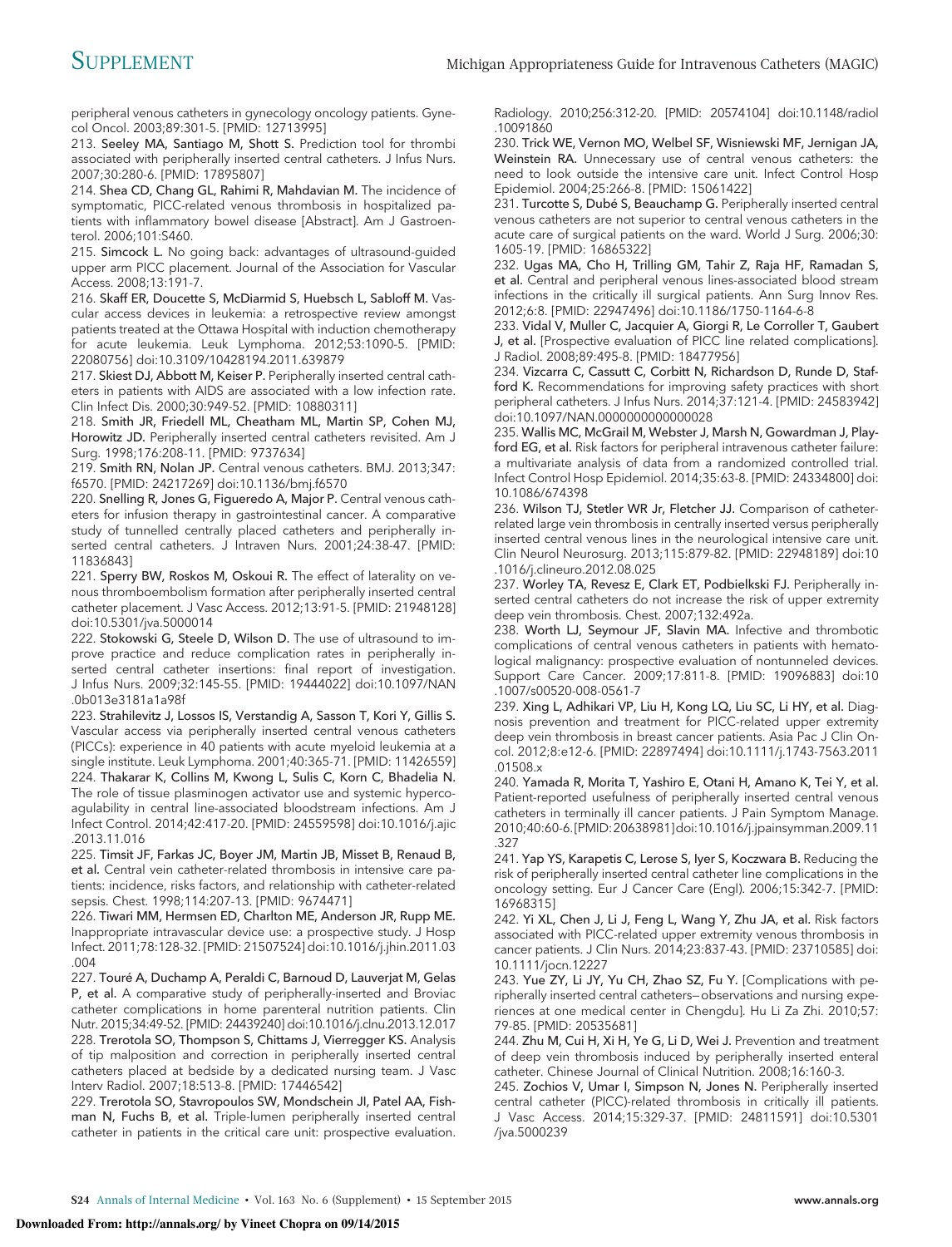## *Table 1.* Summary of Studies Included in the Literature Review

| <b>Study, Year (Reference)</b>                 | Participants,                           | Design                                              | <b>Focus or Overview</b>                                                                                                                                        | <b>Study Sample and Characteristics</b>                                                                                                                                                   | <b>Device</b>                                  | <b>Findings and Comments</b>                                                                                                                                                                                                                                                         |
|------------------------------------------------|-----------------------------------------|-----------------------------------------------------|-----------------------------------------------------------------------------------------------------------------------------------------------------------------|-------------------------------------------------------------------------------------------------------------------------------------------------------------------------------------------|------------------------------------------------|--------------------------------------------------------------------------------------------------------------------------------------------------------------------------------------------------------------------------------------------------------------------------------------|
| Abdullah et al, 2005 (91)                      | 26                                      | Prospective cohort<br>study                         | Determine the incidence of DVT in patients<br>with PICCs as diagnosed with an<br>upper-limb venogram at the time of PICC<br>removal                             | Patients aged 15-70 y with PICCs at the University<br>of Malaya Medical Centre                                                                                                            | <b>PICC</b>                                    | PICCs were associated with a significant rate of<br>DVT by venography; no correlation between<br>size and insertion site of catheter and UEVTE<br>were noted.                                                                                                                        |
| Ahn et al, 2013 (57)                           | 237                                     | Retrospective cohort<br>study                       | Ascertain risk factors associated with<br>PICC-related DVT in cancer patients                                                                                   | Patients with cancer and PICCs at the Dallas VA<br>medical center from 2006 to 2009                                                                                                       | <b>PICC</b>                                    | Antiplatelet agents were protective against<br>DVT whereas use of ESAs, hospitalization,<br>and treatment dose anticoagulation were<br>associated with DVT                                                                                                                           |
| Akers and Chelluri, 2009 (92)                  | 5                                       | Retrospective cohort<br>study                       | Analysis of CVC use 18 mo before and after<br>a hospitalist training program to place<br><b>PICCs</b>                                                           | 3 hospitalists were trained to place PICCs in<br>patients at 1 university-affiliated community<br>hospital                                                                                | <b>PICC</b>                                    | After training, use of CVCs doubled, with<br>PICCs representing over 80% of all devices                                                                                                                                                                                              |
| Akl et al, 2011 (93)                           | 3611                                    | Cochrane systematic<br>review                       | Evaluate the efficacy and safety of<br>anticoaqulation in patients with cancer                                                                                  | Patients with cancer and CVCs from 12 RCTs                                                                                                                                                | <b>CVC</b>                                     | A clear rationale supporting use of<br>anticoaqulants to prevent CRT could not be<br>defined                                                                                                                                                                                         |
| Alexandrou et al, 2014 (94)                    | 3447                                    | Prospective cohort<br>study                         | Report characteristics and outcomes from a<br>CVC insertion service offered by trained<br>nurses                                                                | Adult patients with a CVC, PICC, high-flow dialysis<br>catheter, or midlines in one tertiary care<br>university hospital in Sydney, Australia, between<br>November 1996 and December 2009 | <b>CVADs</b>                                   | Trained vascular access nurses using US and<br>best practice can lower complication rates<br>during insertion and may improve patient<br>safety                                                                                                                                      |
| Alhimyary et al, 1996 (95)                     | 231                                     | Prospective cohort<br>study                         | Report complications using PICCs for TPN in<br>non-ICU patients compared to placement<br>of CVCs in the subclavian vein                                         | Non-ICU patients who needed TPN received PICCs<br>inserted in the antecubital vein or CVCs at 1<br>institution from July 1991 to March 1994                                               | CVC, PICC                                      | Complication rates did not differ significantly<br>between the 2 groups; PICCs can be used<br>safely for exclusive TPN administration                                                                                                                                                |
| Alkindi et al, 2012 (96)                       | 16                                      | Retrospective cohort<br>study                       | Review outcomes related to implanted port<br>placement in patients with sickle cell<br>disease who required red cell<br>exchange/transfusion                    | Patients with sickle cell disease who were<br>frequently hospitalized at a single academic<br>medical center                                                                              | Port                                           | Of 24 devices placed, 17 required removal<br>owing to infection or thrombosis. The<br>median working life of the ports was 688.5 d<br>(range, 39-3925 d). The number of<br>infections was significantly correlated with<br>the number of ports (Pearson $r = 0.66$ ;<br>$P < 0.01$ ) |
| Allan et al, 2012 (97)                         | 10                                      | In vivo comparison<br>study                         | Rabbit model used to evaluate the<br>performance of antimicrobial<br>(chlorhexidine)-coated PICCs in a clinical<br>setting, compared with uncoated<br>catheters | Healthy, 15-week-old New Zealand white female<br>rabbits                                                                                                                                  | <b>PICC</b>                                    | Chlorhexidine-coated catheters significantly<br>reduced microbial colonization and<br>prevented microbial migration compared<br>with uncoated devices                                                                                                                                |
| Allen et al, 2000 (98)                         | 119                                     | Retrospective cohort<br>study                       | Evaluate the rate of DVT in patients who had<br>venography before and after PICC<br>placement                                                                   | 354 PICCs were placed in 119 patients between<br>April 1992 and August 1998 at a single center;<br>all patients underwent venography before and<br>after PICC placement                   | <b>PICC</b>                                    | Overall rate of DVT associated with PICCs was<br>38%; incidence was highest for PICCs<br>placed in the cephalic vein (57%)                                                                                                                                                           |
| Al Raiy et al, 2010 (1)                        | 1260                                    | Prospective cohort<br>study                         | Compare PICC-related CLABSI rates with<br>those associated with CVCs in<br>hospitalized patients                                                                | Patients with CVCs in non-ICUs and patients with<br>PICCs hospital-wide at 1 institution                                                                                                  | CVC, PICC                                      | CVCs and PICCs had similar rates of CLABSI;<br>with surveillance and intervention, high-risk<br>CVCs were removed; PICCs may be safer for<br>longer IV access                                                                                                                        |
| Al-Tawfig et al, 2012 (99)                     | 92 PICCs                                | Prospective cohort<br>study                         | Describe PICC-related BSI incidence in 1<br>hospital setting                                                                                                    | Hospitalized patients with PICCs at Dhahran Health<br>Care Center, Saudi Arabia, from January to<br>December 2009                                                                         | <b>PICC</b>                                    | Rates of PICC-related CLABSI varied according<br>to patient factors, such as cancer and critical<br>illness                                                                                                                                                                          |
| Amerasekera et al.<br>2009 (100)               | <b>NA</b>                               | Review                                              | Overview of venous anatomy and<br>complications related to PICC use with<br>radiographic images                                                                 | <b>NA</b>                                                                                                                                                                                 | <b>PICC</b>                                    | To help diagnose PICC complications,<br>radiologists should have good knowledge<br>of venous anatomy and imaging techniques<br>related to PICC insertion                                                                                                                             |
| Anderson, 2004 (42)                            | 6004 midline<br>catheters;<br>337 PICCs | Review article and<br>retrospective<br>cohort study | Examine midline catheter use as a bridge<br>between peripheral and central catheters<br>over a 6-year period                                                    | Patients at Evangelical Community Hospital in<br>Lewisburg, PA                                                                                                                            | PIVC,<br>midline<br>catheter,<br><b>PICCIV</b> | Substituting a midline for a short peripheral<br>catheter led to improved outcomes,<br>including reduced rates of venipuncture,<br>decreased length of stay, and improved staf<br>and patient satisfaction                                                                           |
| Armstrong et al, 2013 (101)                    | 49                                      | Case-control study                                  | Compare bacteremia rates in patients with<br>antibiotic (minocycline-rifampin)<br>impregnated PICCs vs. those who<br>received conventional PICCs                | Patients admitted to a regional burn center who<br>required a PICC as part of clinical care                                                                                               | <b>PICC</b>                                    | Antibiotic-impregnated PICCs substantially<br>decreased the rate of bacteremia in burn<br>patients (0% vs. 50%)                                                                                                                                                                      |
| Association for Vascular<br>Access, 2011 (102) | <b>NA</b>                               | Guideline                                           | Position statement and recommendations<br>for the insertion of CVADs by registered<br>nurses using US guidance                                                  | <b>NA</b>                                                                                                                                                                                 | CVC,<br>midline<br>catheter,<br><b>PICC</b>    | US guidance for placement of CVADs by<br>trained nurses is safe and cost-effective and<br>should become part of routine practice                                                                                                                                                     |
| Aw et al, 2012 (103)                           | 340                                     | Retrospective cohort<br>study                       | Determine the incidence of symptomatic<br>PICC-related DVT in cancer patients                                                                                   | Patients with cancer who had PICCs placed by US<br>guidance for delivery of chemotherapy                                                                                                  | <b>PICC</b>                                    | Symptomatic PICC-related DVT is frequent in<br>this population; diabetes and chronic<br>obstructive pulmonary disease are risk<br>factors for PICC-related DVT                                                                                                                       |
| Bai and Hou, 2010 (104)                        | 37                                      | Prospective cohort<br>study                         | Explore feasibility of US-guided PICC<br>insertion in elderly adults using modified<br>Seldinger technique                                                      | Elderly adults with PICCs inserted by US guidance<br>in a Chinese medical center                                                                                                          | <b>PICC</b>                                    | US-guided insertion of PICCs is safe and<br>effective for elderly adults with nonpalpable<br>veins                                                                                                                                                                                   |

SUPPLEMENT

SUPPLEMENT

*Continued on following page*

www.annals.org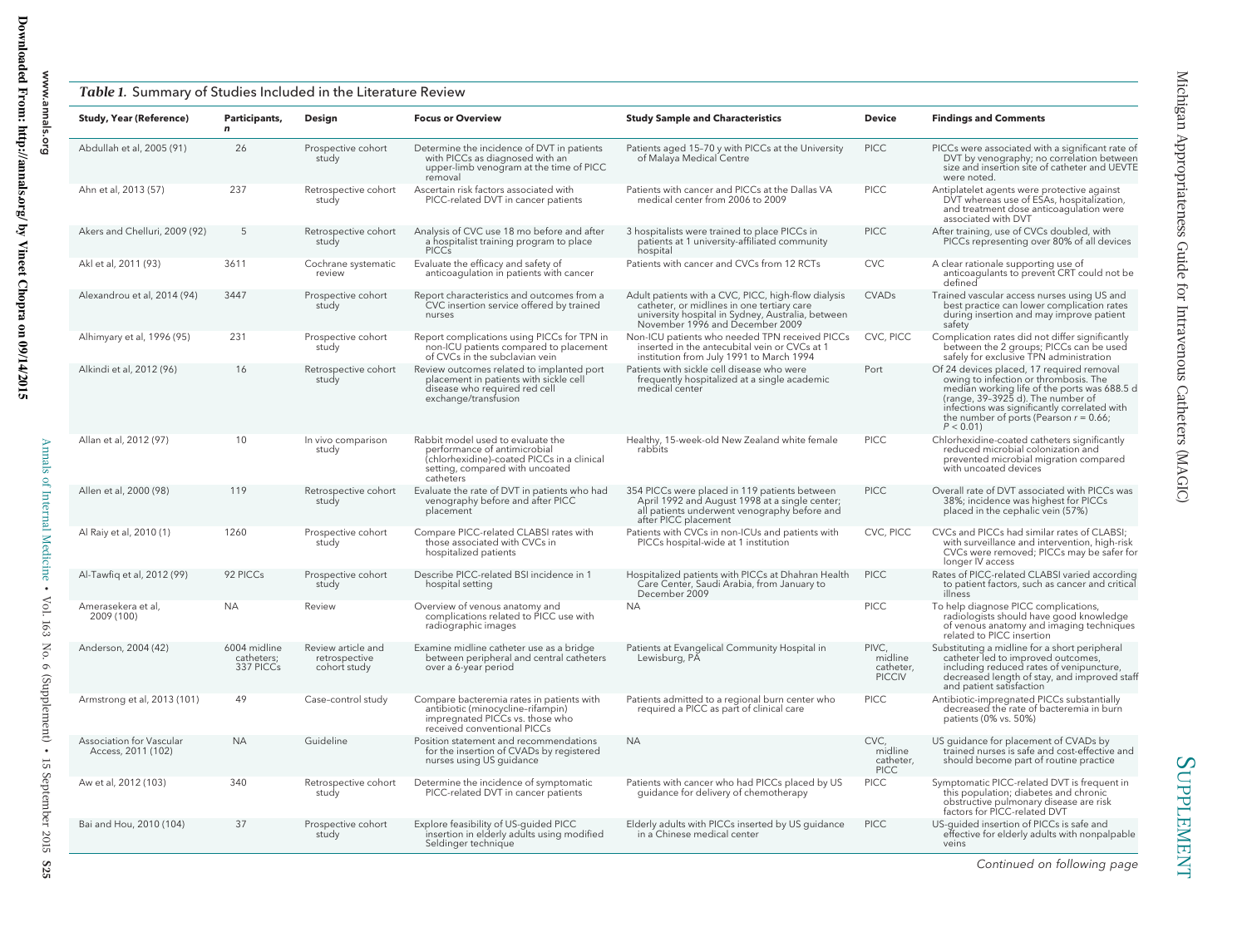### *Table 1*—Continued

**S26**

Annals of Internal

Medicine

Downloaded From: http://annals.org/ by Vineet Chopra on 09/14/2015 **Downloaded From: http://annals.org/ by Vineet Chopra on 09/14/2015**

• Vol.

163 No. 6

(Supplement)

 $\frac{1}{51}$ 

September

2015

| <b>Study, Year (Reference)</b>                                         | Participants,<br>n | Design                                                      | <b>Focus or Overview</b>                                                                                                                 | <b>Study Sample and Characteristics</b>                                                                                                                 | <b>Device</b>                               | <b>Findings and Comments</b>                                                                                                                                                                                                                                                                                                       |
|------------------------------------------------------------------------|--------------------|-------------------------------------------------------------|------------------------------------------------------------------------------------------------------------------------------------------|---------------------------------------------------------------------------------------------------------------------------------------------------------|---------------------------------------------|------------------------------------------------------------------------------------------------------------------------------------------------------------------------------------------------------------------------------------------------------------------------------------------------------------------------------------|
| Bai et al, 2013 (105)                                                  | 128                | Prospective cohort<br>study                                 | Determine clinical outcomes in patients who<br>received chemotherapy via an indwelling<br>IVs compared to PICCs                          | Patients with lung cancer in 1 radiation oncology<br>department in Shenyang, China                                                                      | IV, PICC                                    | Patients undergoing combined radiation<br>therapy and chemotherapy prefer a PIVC<br>over a PICC for intermittent chemotherapy                                                                                                                                                                                                      |
| Barr et al, 2012 (106)                                                 | 2766               | Retrospective cohort<br>study                               | Examine rates of complications and<br>outcomes in patients receiving outpatient<br>antibiotic therapy by device type                     | Patients in the ambulatory care setting using the<br>Glasgow outpatient antibiotic therapy service                                                      | Midline<br>catheter,<br>PICC,<br>TCVC       | Line infections were associated with duration<br>of line use, female sex, and TCVCs; dwell<br>time was significantly associated with risk for<br>line infection                                                                                                                                                                    |
| Bates et al, 2012 (107)                                                | <b>NA</b>          | Guidelines for<br>diagnosis of DVT                          | Identify and recommend strategies for<br>diagnosis of DVT in ambulatory adults                                                           | Eligible studies included those that addressed<br>diagnostic accuracy and clinical outcomes                                                             | PICC, CVC                                   | For diagnosis of UEDVT, initial evaluation with<br>combined modality US over other tests,<br>including venography and D-dimer, is<br>recommended                                                                                                                                                                                   |
| Baumgarten et al, 2013 (108)                                           | <b>NR</b>          | Prospective cohort<br>study                                 | Evaluate a training and implementation<br>program to reduce CLABSI in the home<br>health care environment                                | Ochsner home infusion outpatients who received<br>PICC lines were included; a checklist for best<br>dressing practices and order sets were<br>evaluated | <b>PICC</b>                                 | After institution of a checklist and an order set<br>to standardize care in home infusion<br>patients, PICC infection rates decreased by<br>46% compared with prior years                                                                                                                                                          |
| Baxi et al, 2008 (109)                                                 | <b>1350 PICCs</b>  | Retrospective cohort<br>study                               | Evaluate the association between<br>post-placement and risk for PICC-related<br><b>BSI and DVT</b>                                       | Hospitalized patients from February to August<br>2007 at a quaternary medical center in Michigan                                                        | <b>PICC</b>                                 | Post-placement adjustment of PICCs was not<br>associated with CLABSI or DVT. Factors<br>associated with CLABSI were diabetes,<br>immune suppression, and number of<br>lumens; lumens were associated with risk for<br>DVT and catheter thrombosis                                                                                  |
| Baxi et al, 2013 (110)                                                 | 1652               | Retrospective cohort<br>study                               | Evaluate the association between<br>post-placement and risk for PICC-related<br><b>BSI and DVT</b>                                       | Hospitalized patients from February to August<br>2007 at a quaternary medical center in Michigan                                                        | <b>PICC</b>                                 | Post-placement adjustment of PICCs was not<br>associated with CLABSI or DVT. Factors<br>associated with CLABSI were power-capable<br>PICCs, diabetes, immune-suppression and<br>number of lumens; lumens were also<br>associated with risk for DVT and thrombosis                                                                  |
| <b>British Committee for</b><br>Standards in Haematology,<br>1997 (69) | <b>NA</b>          | Guidelines                                                  | British Committee for Standards in<br>Haematology guidelines that review basic<br>principles of the care of patients with<br><b>CVCs</b> | 2007 update to the 1997 guidelines that provide<br>major recommendations for use of several<br>devices in hospitalized and ambulatory patients          | CVC, PICC,<br>port                          | Major recommendations in this update include<br>use of US during insertion, use of CVCs for<br>short-term access when peripheral access is<br>not possible, and use of tunneled catheters<br>or ports for longer-term access. These<br>guidelines recommend avoidance of PICCs<br>in inpatient settings because of thrombosis risk |
| Bellesi et al, 2013 (58)                                               | 24                 | Prospective cohort<br>study                                 | Evaluate the efficacy and safety of PICCs as<br>long-term VADs for chemotherapy<br>administration                                        | Patients undergoing hematopoietic stem cell<br>transplantation with PICCs inserted between<br>May and November 2008 in Italy                            | <b>PICC</b>                                 | The rate of CLABSI with PICCs was similar to<br>that of conventional CVCs                                                                                                                                                                                                                                                          |
| Bonciarelli et al, 2011 (111)                                          | <b>NA</b>          | Guideline                                                   | Define recommendations for the correct and<br>safe use of implantable venous access<br>devices for diagnostic procedures                 | Patients using ports for radiodiagnostics                                                                                                               | Port                                        | Patient safety, cost-effectiveness, and<br>efficiency are important aspects in the use of<br>ports in radiodiagnostics, especially in<br>patients with cancer                                                                                                                                                                      |
| Bonizzoli et al, 2011 (112)                                            | 239                | Prospective cohort<br>study                                 | Assess rates of thrombosis after PICC<br>placement in a cohort of critically ill<br>patients                                             | Patients discharged from the ICU with a central<br>venous device at Careggi Teaching Hospital,<br>Florence, Italy, from January to August 2008          | CVC, PICC                                   | Higher risk for DVT in patients with PICCs was<br>noted (27.2% vs. 9.6%). Female sex and the<br>left basilic vein as the access site were<br>associated with PICC-related DVT                                                                                                                                                      |
| Bottino et al, 1979 (113)                                              | 81                 | Prospective cohort<br>study                                 | Assess risks related to long-term use of<br>peripherally inserted silicone elastomer<br>CVCs in cancer populations                       | Patients with cancer requiring prolonged IV<br>therapy, including chemotherapy                                                                          | <b>PICC</b>                                 | Although 6% of catheters were removed for<br>phlebitis, peripherally inserted silicone<br>elastomer CVCs may be used for long-term<br>central venous access                                                                                                                                                                        |
| Burg and Myles, 2005 (114)                                             | 79                 | Cross-sectional<br>survey                                   | Identify complications associated with<br>antepartum PICC use                                                                            | Antepartum patients with IV therapy records at St.<br>Mary's Health Center from January 2000 to<br>March 2005                                           | <b>PICC</b>                                 | PICCs had a low risk for complications and<br>were otherwise effective for long-term IV<br>access. One patient had a DVT, and 6% had<br>PICCs removed for other complications                                                                                                                                                      |
| Burns and Lamberth, 2010 (5)                                           | <b>NA</b>          | Review                                                      | Discuss resources, costs, policies, and<br>procedures related to developing<br>vascular access teams                                     | A review of the formation of vascular access teams<br>in 2 hospitals and the costs and benefits<br>associated with these programs                       | PICC,<br>midline<br>catheter,<br><b>CVC</b> | Vascular access teams, though associated with<br>upfront costs, have important downstream<br>benefits and cost savings                                                                                                                                                                                                             |
| Butler et al, 2011 (115)                                               | 185                | Retrospective cohort<br>study                               | Examine the association between PICC<br>placement and subsequent risk for<br>catheter-related infection in hemodialysis<br>patients      | Patients requiring hemodialysis with catheter<br>placements and exchanges at 1 university<br>hospital from September 2003 to September<br>2008          | <b>PICC</b>                                 | Prior PICC use was 2.46 times more likely to be<br>associated with catheter-related infection<br>compared with patients who never received<br>this device                                                                                                                                                                          |
| Caparas and Hu, 2014 (38)                                              | 54                 | Prospective,<br>controlled,<br>randomized<br>clinical trial | Assess whether vancomycin can be safely<br>administered through a new midline<br>catheter compared with PICCs                            | Patients scheduled to receive short-term IV<br>vancomycin at a single medical center in<br>Queens, New York                                             | Midline<br>catheter,<br><b>PICC</b>         | Short-term midline catheters were safe and<br>cost-effective for delivering vancomycin for<br>durations $\leq 6$ d                                                                                                                                                                                                                 |
| Cape et al, 2013 (116)                                                 | 66                 | Retrospective cohort<br>study                               | Analyze PICC-related complications in<br>pregnant women who received PICCs for<br>various clinical indications                           | Pregnant women with PICCs inserted between<br>January 2000 and June 2006 at 1 medical<br>center                                                         | <b>PICC</b>                                 | PICC insertion in pregnant women was<br>associated with high rates of bacteremia<br>and thrombosis.                                                                                                                                                                                                                                |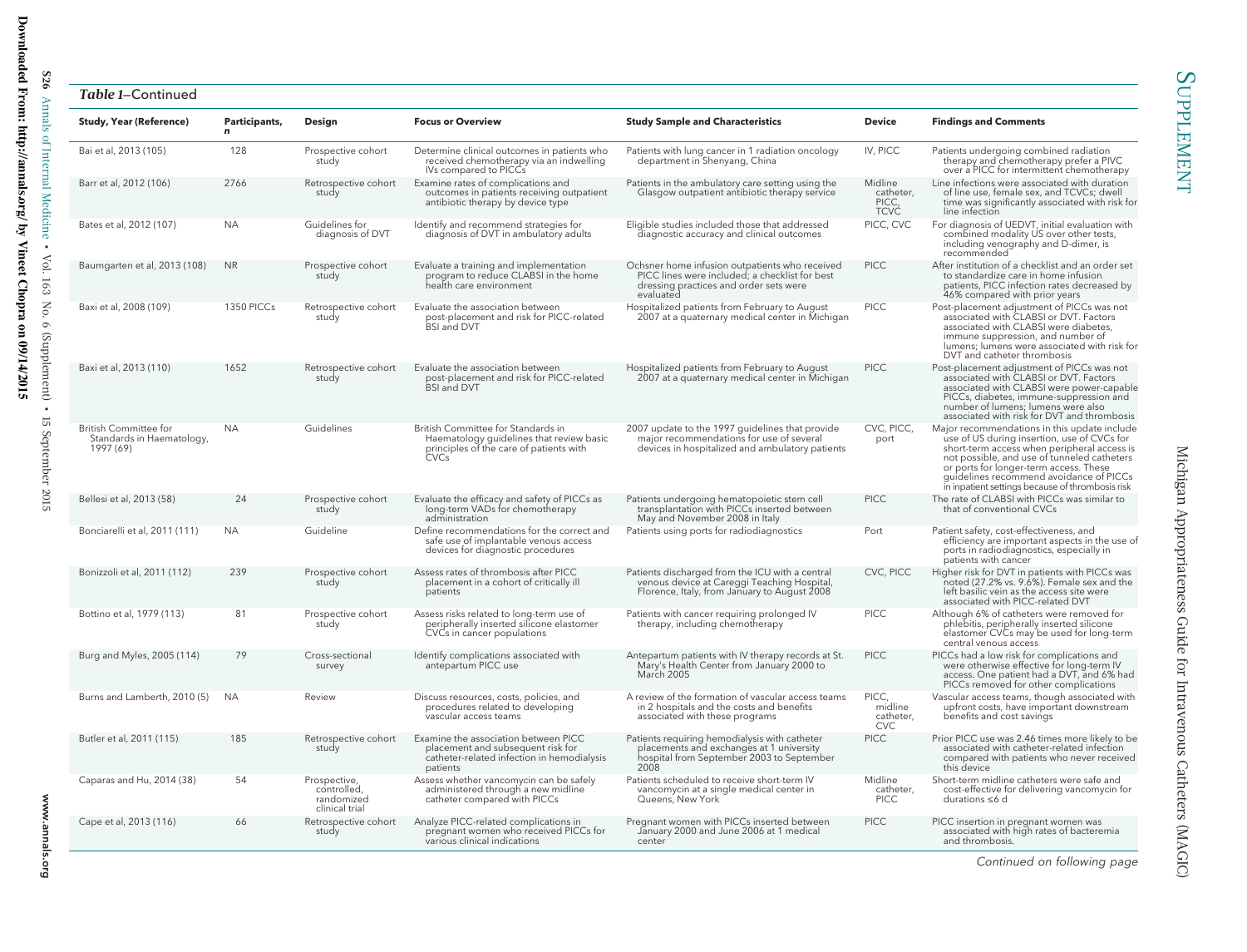### *Table 1*—Continued

| <b>Study, Year (Reference)</b>    | Participants, | Design                                                                  | <b>Focus or Overview</b>                                                                                                                                                     | <b>Study Sample and Characteristics</b>                                                                                                                               | <b>Device</b>                          | <b>Findings and Comments</b>                                                                                                                                                                                                                                                                                                                  |
|-----------------------------------|---------------|-------------------------------------------------------------------------|------------------------------------------------------------------------------------------------------------------------------------------------------------------------------|-----------------------------------------------------------------------------------------------------------------------------------------------------------------------|----------------------------------------|-----------------------------------------------------------------------------------------------------------------------------------------------------------------------------------------------------------------------------------------------------------------------------------------------------------------------------------------------|
| Catalano et al, 2011 (117)        | 500           | Prospective cohort<br>study                                             | Analyze rates of catheter-related thoracic<br>DVT in patients with cancer by using<br>multidetector CT                                                                       | Cancer patients who had a CVAD and underwent<br>CT for any reason                                                                                                     | CVC, PICC,<br>port                     | CVC-related thrombosis is common in patients<br>with cancer and can be difficult to detect by<br>clinical means                                                                                                                                                                                                                               |
| Chakravarthy et al,<br>2005 (118) | 31            | Randomized,<br>controlled clinical<br>trial                             | Evaluate the incidence of PICC-related DVT<br>in ICU patients                                                                                                                | Critically ill patients who received a PICC during<br>routine clinical care at 1 academic medical<br>center                                                           | <b>PICC</b>                            | PICC-related DVT in critically ill patients is<br>common (65%) and largely asymptomatic;<br>vigilance for DVT in this population is<br>suggested                                                                                                                                                                                              |
| Chemaly et al, 2002 (119)         | 2063          | Retrospective cohort<br>study                                           | Assess the safety of PICCs used for<br>long-term IV antibiotic administration                                                                                                | Patients at the Cleveland Clinic Foundation who<br>had a PICC placed for IV antibiotics between<br>January 1994 and October 1996                                      | <b>PICC</b>                            | PICC use was associated with UEDVT. Patients<br>who were younger, had prior VT, or<br>received amphotericin infusion through the<br>PICC were at greater risk for DVT                                                                                                                                                                         |
| Cheong et al, 2004 (120)          | 17            | Retrospective cohort<br>study                                           | Document the frequency of PICC<br>complications in patients with solid<br>tumors                                                                                             | Patients with solid tumors treated at Flinders<br>Medical Centre, South Australia, between<br>January 2000 and March 2001                                             | <b>PICC</b>                            | Compared with patients without cancer, a high<br>rate of complications (sepsis, thrombosis,<br>blockage, and leakage) was found in<br>patients with cancer who received PICCs                                                                                                                                                                 |
| Chittick et al, 2013 (121)        | 265           | Prospective cohort<br>study                                             | Compare patients with early- and late-onset<br>PICC-related CLABSI to assess risk factors                                                                                    | Patients who developed PICC-related CLABSI at 1<br>academic center                                                                                                    | <b>PICC</b>                            | There are significant differences in the<br>microbiological characteristics of patients<br>with early- and late-onset CLABSI; these<br>differences may influence choice of<br>antibiotic and strategy of prevention                                                                                                                           |
| Chopra et al, 2012 (17)           | <b>NA</b>     | Review                                                                  | Describe evolution of PICCs and their<br>adoption in modern medicine; evaluate<br>early studies of DVT and CLABSI; provide<br>focus for areas of uncertainty and risk        | Human studies with specific keywords related to<br>PICCs, CLABSI, and DVT; full text, abstracts, and<br>posters were included                                         | <b>PICC</b>                            | Introduction of a conceptual model,<br>highlighting uncertainties and knowledge<br>gaps pertaining to PICCs and specific<br>adverse outcomes                                                                                                                                                                                                  |
| Chopra et al, 2012 (9)            | <b>NA</b>     | Review                                                                  | Examine the risk and benefit of PICC use in<br>hospitalized patients                                                                                                         | Evaluation of PICC decision making and changes<br>in the epidemiology of CVC use in hospital<br>settings                                                              | <b>PICC</b>                            | Highlights the need for more PICC research<br>and caution in placing PICCs, given the risk<br>for adverse events                                                                                                                                                                                                                              |
| Chopra et al, 2013 (22)           | 144           | Cross-sectional<br>survey                                               | Web-based survey designed to understand<br>hospitalist experience, practice, opinions,<br>and knowledge related to PICC use, care,<br>and management in Michigan             | Hospitalists from 10 academic and community<br>hospitals in Michigan                                                                                                  | <b>PICC</b>                            | Substantial variation in hospitalist experience,<br>practice, opinions, and knowledge<br>regarding PICCs was observed                                                                                                                                                                                                                         |
| Chopra et al, 2013 (21)           | 2112          | Cross-sectional<br>survey                                               | Web-based survey designed to understand<br>hospitalist experience, practice, opinions<br>and knowledge related to PICC use, care,<br>and management across the United States | Hospitalist providers who are members of the<br>Society of Hospital Medicine across the United<br><b>States</b>                                                       | <b>PICC</b>                            | Hospitalist knowledge and experiences related<br>to PICCs varied, with knowledge gaps<br>related to the rationale for PICC tip<br>positioning and outcomes related to PICC<br>use. Treatment of complications varied<br>substantially, including in duration of<br>anticoagulation and catheter removal in the<br>setting of PICC-related DVT |
| Chopra et al, 2013 (15)           | 57 250        | Systematic review<br>and meta-analysis                                  | Risk for CLABSI with PICCs vs. CVCs                                                                                                                                          | Twenty-three studies including adults who had<br>either a PICC or CVC and reported CLABSI                                                                             | PICC, CVC                              | Hospitalized patients are just as likely to<br>develop CLABSI with PICCs as with CVCs; in<br>outpatients, PICCs were associated with a<br>lower risk for CLABSI                                                                                                                                                                               |
| Chopra et al, 2013 (16)           | 29 503        | Systematic review<br>and meta-analysis                                  | Risk for DVT with PICCs vs. nontunneled<br><b>CVCs</b>                                                                                                                       | 64 studies including adult patients with PICCs or<br><b>CVCs</b>                                                                                                      | CVC, PICC                              | Patients with cancer and those with critical<br>illness had the highest rate of PICC-related<br>DVT; PICCs were associated with 2.5 times<br>greater risk for DVT compared with CVCs                                                                                                                                                          |
| Chopra et al, 2014 (122)          | 747           | Retrospective cohort<br>study                                           | Identify rates; patterns; and patient,<br>provider, and device characteristics<br>associated with PICC-related CLABSI                                                        | Patients who underwent PICC placement between<br>June 2009 and July 2012 at a VA medical center<br>in Michigan                                                        | <b>PICC</b>                            | PICC-related BSI was associated with hospital<br>length of stay, ICU status, and number of<br>PICC lumens                                                                                                                                                                                                                                     |
| Cortelezzia et al, 2003 (123)     | 126           | Retrospective cohort<br>study                                           | Analyze the incidence of thrombotic and<br>infectious complications in CVCs vs. PICCs<br>in cancer patients                                                                  | Patients with hematologic cancer and low platelet<br>count with either a CVC or a PICC; patients<br>received DVT prophylaxis at the discretion of<br>the provider     | CVC, PICC                              | Thrombosis occurred more frequently with<br>PICCs than with CVCs; patients who<br>received LMWH were less likely to<br>experience DVT than those who received<br>heparin                                                                                                                                                                      |
| Cotogni et al, 2013 (59)          | 254           | Prospective cohort<br>study                                             | Evaluate the incidence of VAD-related<br>complications in cancer patients who<br>receive home parenteral nutrition                                                           | Cancer patients who received parenteral nutrition<br>between June 2008 to November 2009 at a<br>university hospital in Italy                                          | PICC,<br>tunneled<br>catheter,<br>port | Home parenteral nutrition was safe and well<br>tolerated in patients with cancer; risk for<br>complications across devices was low and<br>acceptable                                                                                                                                                                                          |
| Couban et al, 2005 (124)          | 255           | Multicenter,<br>randomized,<br>placebo-<br>controlled clinical<br>trial | Assesse whether low-dose daily warfarin<br>reduces the incidence of symptomatic<br>CVC thrombosis in patients with cancer                                                    | Patients who required a CVC for at least 7 d were<br>randomly assigned to receive 1 mg warfarin<br>daily vs. placebo                                                  | <b>CVC</b>                             | Symptomatic CVC-associated thrombosis was<br>less common than previously thought in this<br>population; daily 1-mg doses of warfarin did<br>not reduce symptomatic CVC-related<br>thrombotic events                                                                                                                                           |
| Crnich and Maki, 2002 (125)       | <b>NA</b>     | Review                                                                  | Invited article that examined use of novel<br>approaches, such as securement devices,<br>dressings, catheter coatings, and lock<br>solutions, in preventing CLABSI           | Examining the risk for IVD-related infections,<br>pathogenesis, prevention, and novel technology<br>available for control of BSI associated with<br>long-term devices | CVC, port,<br><b>PICC</b>              | Newer technologies may help reduce CLABSI.<br>identification, adaptation, and evaluation of<br>these novel approaches is necessary                                                                                                                                                                                                            |

SUPPLEMENT

SUPPLEMENT

www.annals.org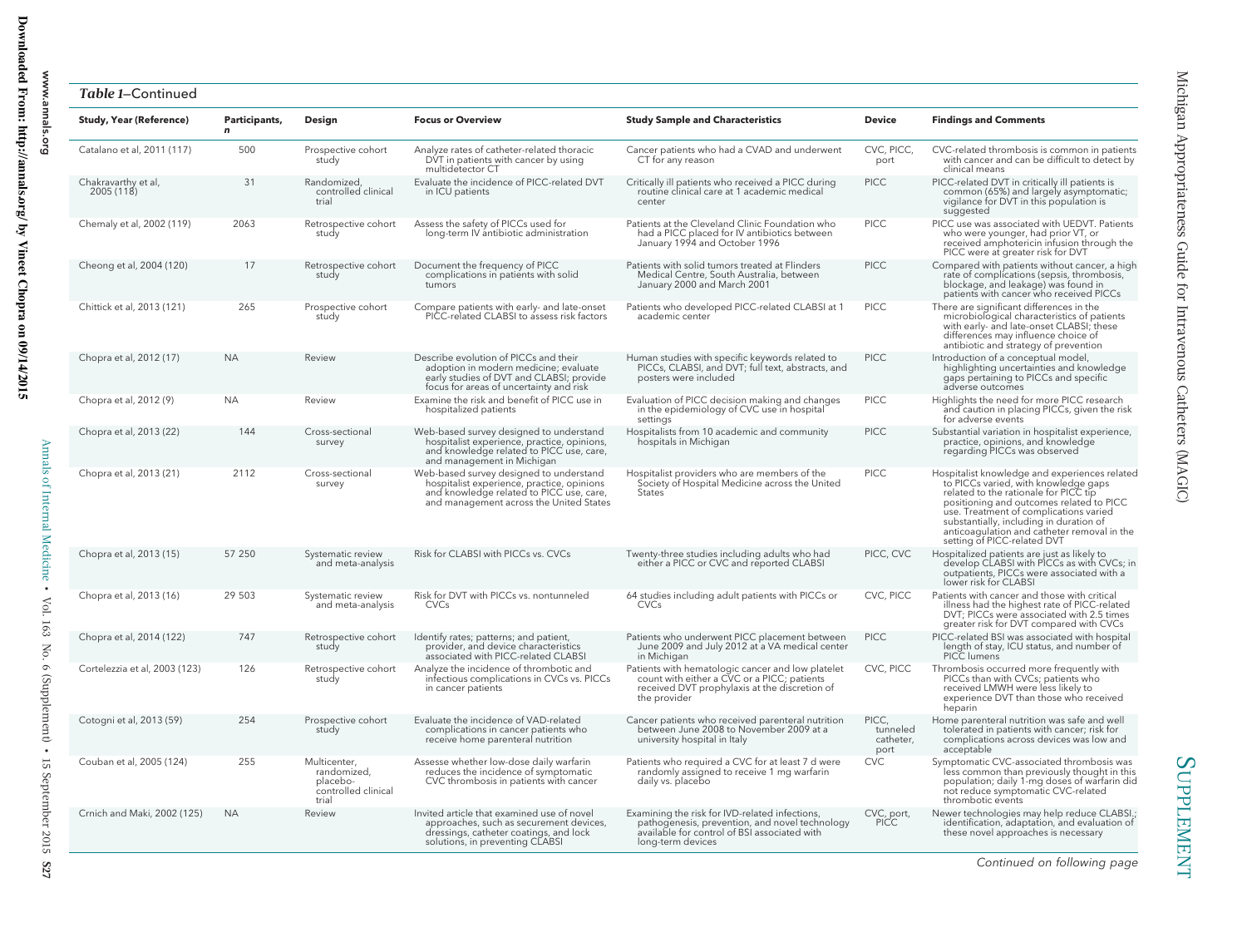| Table 1-Continued              |                              |                                |                                                                                                                                                                        |                                                                                                                                       |                                               |                                                                                                                                                                                                                                                              |
|--------------------------------|------------------------------|--------------------------------|------------------------------------------------------------------------------------------------------------------------------------------------------------------------|---------------------------------------------------------------------------------------------------------------------------------------|-----------------------------------------------|--------------------------------------------------------------------------------------------------------------------------------------------------------------------------------------------------------------------------------------------------------------|
| <b>Study, Year (Reference)</b> | Participants,<br>$\mathbf n$ | Design                         | <b>Focus or Overview</b>                                                                                                                                               | <b>Study Sample and Characteristics</b>                                                                                               | <b>Device</b>                                 | <b>Findings and Comments</b>                                                                                                                                                                                                                                 |
| Curigliano et al, 2007 (126)   | 188                          | Prospective cohort<br>study    | Evaluate the efficacy and safety of low-dose<br>aspirin for prevention of VTÉ                                                                                          | Patients with stage II-IV breast cancer with CVCs<br>for continuous chemotherapy from April 2000 to<br>March 2004 in a single center  | <b>CVC</b>                                    | Although no control or comparison arm was<br>included, low-dose aspirin was a reasonably<br>well tolerated method of DVT prevention in<br>this population                                                                                                    |
| Daneman et al, 2012 (127)      | 348                          | Retrospective cohort<br>study  | Assess the risk for recurrent bacteremia in<br>patients with recent CLABSI within 6<br>weeks                                                                           | Bacteremic patients undergoing PICC insertion at<br>an academic health center were reviewed for<br>risk for recurrent infection       | <b>PICC</b>                                   | Recurrent bacteremia within 30 d of PICC<br>insertion occurred in 33 patients but often<br>involved a different organism (25 patients);<br>after adjudication, only 3 of 8 recurrent<br>infections were determined to be "true"<br>relapses (0.9%)           |
| Dariushnia et al, 2010 (68)    | <b>NA</b>                    | Guidelines                     | Guidelines from the Society of Interventional<br>Radiology that were written for quality<br>improvement programs seeking to assess<br>central venous access procedures | Comprehensive review of indications for central<br>venous access, QI efforts, and management of<br>complications                      | PICC, CVC,<br>port                            | These guidelines provide target success rates<br>for insertion of various catheters as well as<br>major complication rates and suggested<br>thresholds for venous access devices                                                                             |
| Dawson et al, 2013 (128)       | <b>NA</b>                    | Review                         | Examined published evidence on midline<br>catheters in reducing the risk for CLABSI                                                                                    | Calls for greater use of midline catheters as part of<br>a multifaceted effort to reduce CLABSI in<br>hospitals                       | CVAD,<br>CVĆ,<br>PICC,<br>midline<br>catheter | Midline catheters are effective tools for<br>intermediate-duration infusions that are<br>peripherally compatible. They can be used<br>for blood draws and infusion and, as part of<br>a multifaceted approach, can reduce<br>hospital rates of CLABSI        |
| Debourdeau et al, 2013 (36)    | <b>NA</b>                    | Guidelines                     | Establishment of good clinical practices<br>guidelines for the management of CRT in<br>patients with cancer                                                            | Guideline examined prophylaxis and treatment of<br>thrombosis associated with CVCs in patients<br>with cancer                         | <b>CVC</b>                                    | Dissemination and implementation of these<br>guidelines is a public health priority in order<br>to reduce CRT                                                                                                                                                |
| DeLemos et al, 2011 (129)      | 35                           | Prospective cohort<br>study    | Evaluation of PICCs as an alternative to CVCs<br>in neurosurgical critical care settings                                                                               | Neurologic critical care patients at 1 center who<br>had PICCs (as opposed to CVCs) for IV access<br>and monitoring                   | PICC, CVC                                     | Use of PICCs (rather than CVCs or pulmonary<br>artery catheters) reduced procedural and<br>infection risk                                                                                                                                                    |
| Del Principe et al, 2013 (56)  | 71                           | Retrospective cohort           | Assess rates of catheter-related thrombosis<br>in relation to catheter exit site infection                                                                             | Patients with acute myeloid leukemia who<br>underwent CVC placement before each<br>chemotherapy cycle                                 | <b>CVC</b>                                    | Patients with sepsis and exit-site infections had<br>significantly higher rates of thrombosis than<br>those without these events, independent of<br>other factors                                                                                            |
| Diaz et al, 2012 (130)         | 50                           | Prospective cohort<br>study    | Determine baseline CLABSI rates for<br>ED-inserted CVCs and describe<br>indications, duration of use, and natural<br>history of these devices                          | Patients at a level I trauma, academic ED who<br>required central catheter insertion                                                  | <b>CVC</b>                                    | No CLABSI events occurred; notably, 42% of<br>CVCs had no date of removal, suggesting<br>the need to improve documentation in this<br>regard                                                                                                                 |
| Di Nisio et al, 2010 (131)     | <b>NA</b>                    | Systematic review              | Examine the utility of US to diagnose<br>PICC-related DVT                                                                                                              | 17 articles assessing diagnostic accuracy of tests<br>for clinically suspected UEDVT                                                  | CVC, PICC                                     | Compression US is an acceptable alternative to<br>venography, given high sensitivity and<br>specificity for catheter thrombosis                                                                                                                              |
| Duerksen et al, 1999 (132)     | <b>NR</b>                    | Prospective cohort<br>study    | Assess type of CVC and complications<br>associated with delivery of parenteral<br>nutrition                                                                            | Patients at St. Boniface General Hospital in<br>Winnipeg, Manitoba, Canada, who received a<br>CVC for nutrition between 1987 and 1997 | CVC, PICC,<br>tunneled<br>catheter            | Over the 10-year study, use of PICCs increased<br>to replace CVCs in providing parenteral<br>nutrition; PICCs did not increase risk for<br>sepsis or thrombosis compared with<br>historical cohorts                                                          |
| Durrani, 2009 (133)            | 623                          | Retrospective cohort<br>study  | Test whether anticoagulants can prevent VT<br>in patients with PICCs                                                                                                   | Patients admitted to a single medical center<br>between January 2004 to July 2009 who<br>received a PICC and antiplatelet agents      | <b>PICC</b>                                   | Receipt of aspirin or clopidogrel during<br>hospitalization did not affect the risk for<br>PICC-related DVT                                                                                                                                                  |
| Elia et al, 2012 (41)          | 100                          | Randomized<br>controlled trial | Compare survival rates between<br>standard-length catheters vs. long<br>peripheral catheters inserted by US                                                            | 100 patients in an urban high-dependency unit<br>were randomly assigned to receive either short<br>or long peripheral catheters       | <b>PIVC</b>                                   | Both short and long peripheral catheters<br>placed with US have a high success rate;<br>catheter failure occurred more frequently in<br>the short catheter group (45% vs. 14%;<br>$P = 0.001$                                                                |
| El Ters et al, 2012 (49)       | 282                          | Case-control study             | Assess the association between history of<br>PICC use and subsequent malfunctioning<br>or nonfunctioning arteriovenous fistula                                         | Hemodialysis outpatients in 7 Mayo Clinic units in<br>Rochester, Minnesota                                                            | <b>PICC</b>                                   | A strong and independent association (3.2<br>times greater odds of a nonfunctioning<br>fistula) was noted in patients who had<br>received prior PICCs                                                                                                        |
| Evans et al, 2010 (73)         | 1728                         | Prospective cohort<br>study    | Assess the prevalence and risk factors<br>associated with symptomatic PICC-related<br>DVT in hospitalized patients                                                     | Patients with PICC insertions at a large<br>university-based health system                                                            | <b>PICC</b>                                   | PICC insertion in patients who have cancer,<br>undergo surgery lasting greater than 1 h, or<br>have experienced prior thrombosis is<br>associated with greater risk for DVT;<br>Catheter gauge is a strong and modifiable<br>factor associated with PICC DVT |
| Evans et al, 2013 (74)         | 5018                         | Prospective cohort<br>study    | Assess whether small-diameter PICCs may<br>reduce the risk for DVT in hospitalized<br>patients                                                                         | All patients with PICC insertions at 1 hospital from<br>January 2008 to December 2010                                                 | <b>PICC</b>                                   | Use of smaller-gauge PICCs was associated<br>with substantially lower rates of DVT                                                                                                                                                                           |
| Faganani et al, 2007 (134)     | 1410                         | Prospective cohort<br>study    | Evaluate the association between<br>antiplatelet therapy and risk of<br>subsequent catheter-related thrombosis                                                         | Patients attending 1 of 18 participating hospitals<br>who had solid or hematological tumors and a<br>CVC, PICC, or port               | CVC, PICC,<br>port                            | Antithrombotic prophylaxis did not prevent<br>catheter-related VT in this high-risk cohort                                                                                                                                                                   |
| Fearonce et al, 2010 (135)     | 31                           | Retrospective cohort<br>study  | Compare the use and safety of PICCs vs.<br>CVCs in a cohort of patients admitted to a<br>burn ICU                                                                      | Burn patients at a single center who received one<br>or more PICCs between July 2005 and June<br>2007                                 | PICC, CVC                                     | Compared with PICCs, CVCs had a higher rate<br>of catheter-related BSI; PICCs were<br>associated with greater risk for DVT                                                                                                                                   |

Michigan

Appropriateness

Guide for

Intravenous

Catheters

(MAGIC)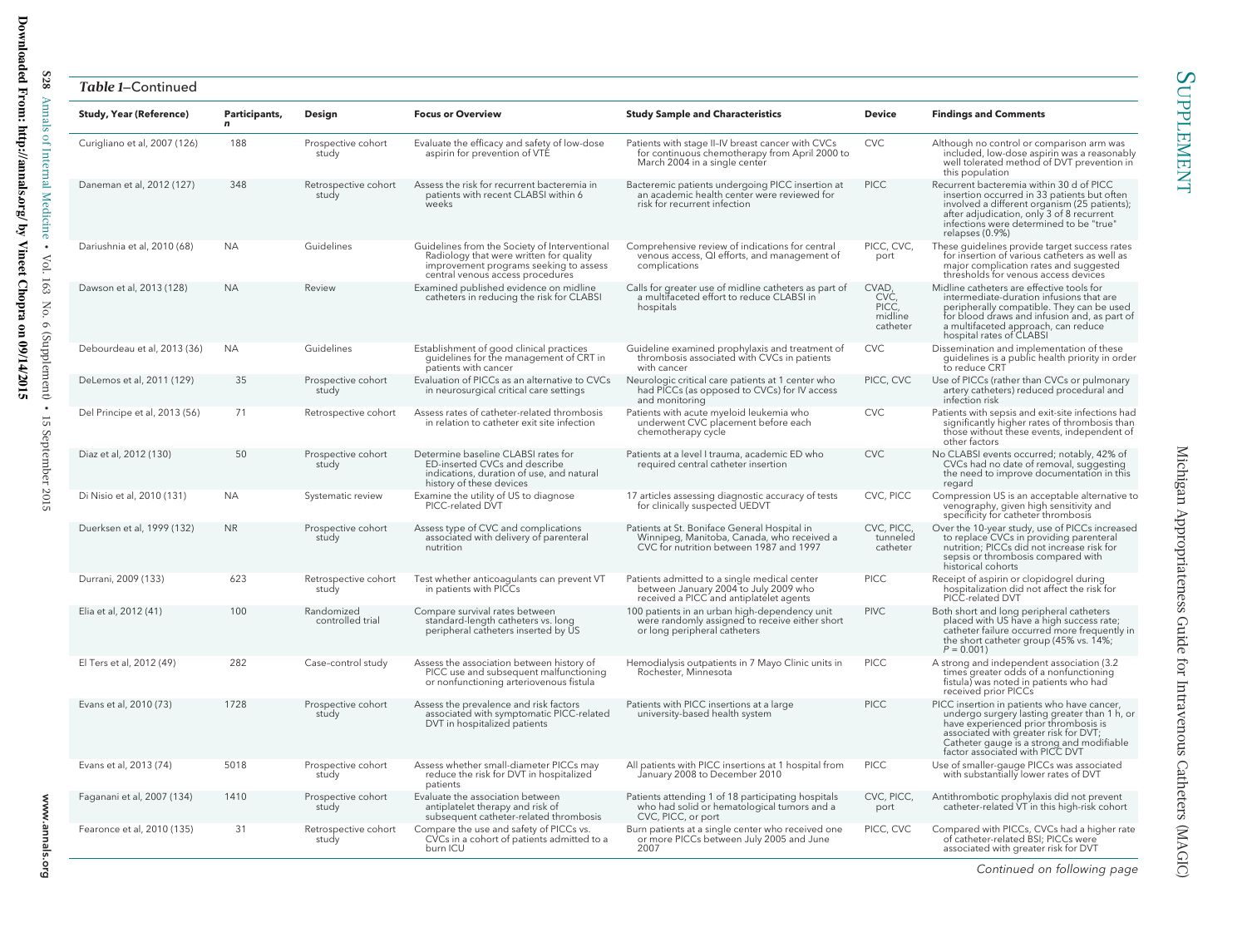## *Table 1*—Continued

| <b>Study, Year (Reference)</b>         | Participants,<br>n             | Design                                   | <b>Focus or Overview</b>                                                                                                                                             | <b>Study Sample and Characteristics</b>                                                                                                            | <b>Device</b>       | <b>Findings and Comments</b>                                                                                                                                                                                                                                                          |
|----------------------------------------|--------------------------------|------------------------------------------|----------------------------------------------------------------------------------------------------------------------------------------------------------------------|----------------------------------------------------------------------------------------------------------------------------------------------------|---------------------|---------------------------------------------------------------------------------------------------------------------------------------------------------------------------------------------------------------------------------------------------------------------------------------|
| Fletcher and Bodenham,<br>2000 (70)    | 501                            | Retrospective cohort<br>study            | Assess the incidence rate and clinical<br>significance of PICC-related DVT in<br>critically ill patients in a neurologic ICU                                         | 479 patients who received 501 PICCs during<br>clinical care in a neurologic ICU at a quaternary<br>academic medical center                         | <b>PICC</b>         | The incidence of symptomatic PICC-related<br>DVT was 8.1%; PE attributable to the PICC<br>occurred in 15% of patients, often requiring<br>anticoagulation or superior vena cava filter<br>placement                                                                                   |
| Fletcher et al, 2011 (136)             | 2150                           | Retrospective cohort<br>study            | Understand the incidence rate and<br>significance of symptomatic PICC-related<br>DVT in critically ill patients in a<br>neurosurgical ICU                            | PICCs placed in neurosurgical ICU patients<br>between March 2008 and February 2010                                                                 | PICC, CVC           | PICCs are associated with a high rate of DVT;<br>placement in a hemiparetic arm and infusion<br>of mannitol or vasopressors through the<br>PICC were associated with greater odds of<br><b>DVT</b>                                                                                    |
| Freixas et al, 2013 (137)              | 2176 health<br>care<br>workers | Quasi-experimental<br>before-after study | Determine the effect of a multimodal<br>intervention to reduce the incidence of<br>CLABSI outside the ICU                                                            | Adult patients hospitalized in non-ICU settings<br>between 2009 and 2010 at 11 affiliated<br>hospitals in Catalonia, Spain                         | PIVC, CVC           | Implementation of the program reduced<br>CLABSI and CVC utilization; PIVC utilization<br>remained unchanged                                                                                                                                                                           |
| Frizzelli et al, 2008 (138)            | 848                            | Prospective cohort<br>study              | Evaluate risk for US-confirmed DVT in<br>patients who received a CVC during<br>cardiac surgery                                                                       | Patients recovering in the ICU after heart surgery<br>for 5-7 d from 6 centers were included                                                       | CVC                 | CVC-related DVT was a frequent outcome,<br>occurring in 386 patients (48%). Patients<br>who received prophylactic anticoagulation<br>did not experience PE. Screening via US in<br>this high-risk cohort may be valuable to prevent<br>PF                                             |
| Furuya et al, 2011 (139)               | 441 hospitals                  | Cross-sectional study                    | Assess the implementation of elements<br>embedded within the central line<br>"bundle" across US hospitals and effect on<br>subsequent CLABSI rates                   | Hospitals must have conducted National<br>Healthcare Safety Network CLABSI surveillance<br>in 2007 to be included                                  | <b>CVC</b>          | Reduction in CLABSI was only observed in<br>ICUs that had a CLABSI policy, monitored<br>adherence, and had >95% adherence rate                                                                                                                                                        |
| Gong et al, 2012 (140)                 | 180                            | Prospective cohort<br>study              | Compare PICC complications via use of a<br>modified Seldinger technique with US<br>guidance vs. the traditional method of<br>placement                               | Patients with cancer who had PICCs at the<br>Department of Chemotherapy in Jiangsu<br>Cancer Hospital                                              | <b>PICC</b>         | PICCs placed using a modified Seldinger<br>approach and US were less likely to<br>experience thrombotic complications                                                                                                                                                                 |
| Göransson and Johansson,<br>2012 (141) | 83                             | Prospective cohort<br>study              | Investigate the association between<br>prehospital PIVC placement and<br>frequency of phlebitis                                                                      | Hospitalized patients who underwent PIVC<br>placement before hospitalization by ambulance<br>crews in Stockholm, Sweden                            | <b>PIVC</b>         | Of 83 patients, 45% developed<br>thrombophlebitis (54%); no association<br>between thrombophlebitis and prehospital<br>risk factors was found                                                                                                                                         |
| Grant et al, 2008 (142)                | 189                            | Retrospective cohort<br>study            | Examine characteristics of patients who<br>developed PICC UEDVT                                                                                                      | Patients who underwent PICC placement at UCLA<br>Medical Center between January 2003 and<br>December 2006                                          | <b>PICC</b>         | Patients who experienced multiple PICC<br>insertions had a 4-fold greater risk for DVT<br>than those who had only 1 insertion                                                                                                                                                         |
| Grant et al, 2012 (143)                | <b>NA</b>                      | Review                                   | Provide a summative and clinically relevant<br>approach for the diagnosis, management<br>and prevention of UEDVT in high-risk<br>patients with and without catheters | Narrative review                                                                                                                                   | PICC, CVC,<br>port  | Pharmacologic thrombosis prophylaxis is not<br>effective in reducing risk for UEDVT in<br>patients with CVCs; anticoagulation is<br>commonly used for treatment of UEDVT and<br>is recommended largely from extrapolation<br>of studies involving lower-extremity DVT                 |
| Gregg et al, 2010 (144)                | 59                             | Retrospective cohort<br>study            | Report success and complications related to<br>US-guided PIVC placement in critically ill<br>patients                                                                | Critically ill patients who underwent US-guided<br>PIVC placement as part of their routine care at a<br>single medical center in the United States | PIVC, CVC           | Of the 148 PIVCs requested, 147 were placed<br>successfully by US guidance; complications<br>included infiltration (3.4%), inadvertent<br>removal (2.7%), and phlebitis (0.7%). As a<br>result of successful PIVC placement, 40<br>CVCs were discontinued and 34 CVCs were<br>avoided |
| Griffiths, 2007 (145)                  | <b>NA</b>                      | Review                                   | Overview of midline catheters inserted by<br>nurses for short- and long-term IV<br>infusions                                                                         | Narrative review                                                                                                                                   | Midline<br>catheter | Nurse involvement in determining the<br>appropriateness of venous access can help<br>improve patient outcomes; midline<br>catheters are one example of a device that<br>can provide both short and long-term<br>infusions with low risk for complications                             |
| Grove and Pevec, 2000 (146)            | 678                            | Retrospective cohort<br>study            | Determine risk factors that may lead to DVT<br>in patients who receive PICCs                                                                                         | Patients with PICC insertions in 1997<br>cross-referenced with venous duplex exams at 1<br>hospital                                                | <b>PICC</b>         | PICC-related DVT rates were 4.5% for nurses<br>and 2.7% for IRs; the smallest-gauge<br>catheter should be used to decrease risk for<br>thrombosis                                                                                                                                     |
| Gunst et al, 2011 (2)                  | 121                            | Prospective cohort<br>study              | Assess whether use of PICCs results in<br>reduced rate of BSI compared to<br>antiseptic-coated CVCs                                                                  | Patients admitted to a surgical ICU for ≥14 d<br>between July 2005 and July 2006                                                                   | PICC, CVC           | The only independent predictor of infection<br>was dwell time; catheter coating and PICC<br>use did not predict infection, though PICCs<br>were associated with infections less<br>frequently than CVCs                                                                               |
| Guyatt et al, 2012 (35)                | <b>NA</b>                      | Guidelines                               | Summary of evidence for the<br>recommendations on antithrombotic<br>therapy and prevention of thrombosis                                                             | Summary recommendations related to therapy<br>and prevention of thrombosis including<br>catheter-related DVT                                       | PICC, CVC           | This summary is the 9th edition of the<br>American College of Chest Physicians<br>Antithrombotic Guidelines; a methods<br>article with recommendations and grading<br>of the evidence are included                                                                                    |
| Hadaway, 2001 (147)                    | <b>NA</b>                      | Review                                   | Address the risk for catheter-related BSI and<br>hub disinfection methods and practice                                                                               | Narrative review                                                                                                                                   | CVC, PICC           | Clinicians should closely follow manufacturer<br>instructions regarding disinfection<br>technique and chemical composition of<br>disinfectant used                                                                                                                                    |

*Continued on following page*

www.annals.org

www.annals.org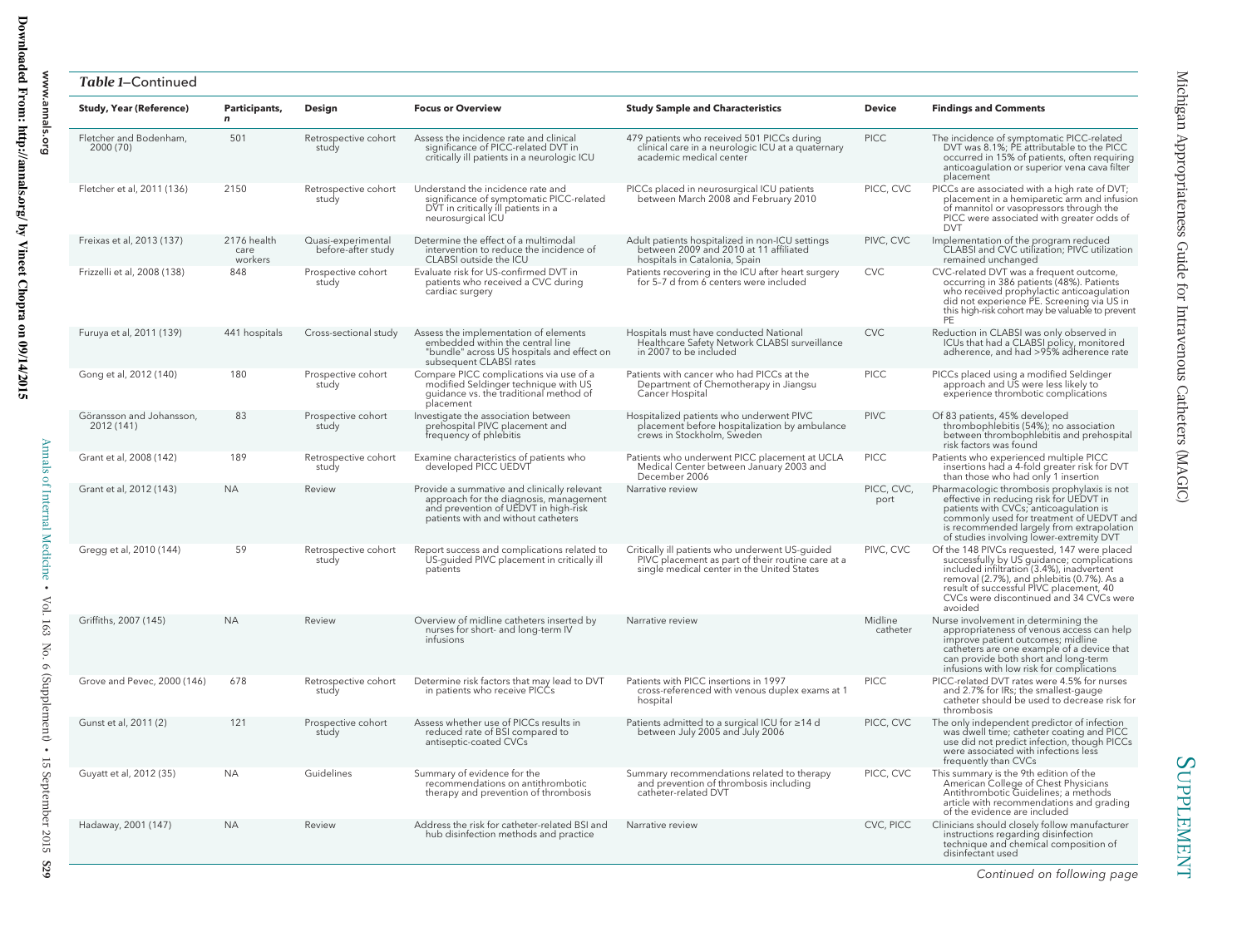## *Table 1*—Continued

| <b>Study, Year (Reference)</b>        | Participants,<br>$\mathbf{r}$ | Design                        | <b>Focus or Overview</b>                                                                                                                       | <b>Study Sample and Characteristics</b>                                                                                                               | <b>Device</b>                                        | <b>Findings and Comments</b>                                                                                                                                                                                                                                                             |
|---------------------------------------|-------------------------------|-------------------------------|------------------------------------------------------------------------------------------------------------------------------------------------|-------------------------------------------------------------------------------------------------------------------------------------------------------|------------------------------------------------------|------------------------------------------------------------------------------------------------------------------------------------------------------------------------------------------------------------------------------------------------------------------------------------------|
| Hadaway et al, 2011 (148)             | 554 health<br>care<br>workers | Survey-based study            | Assess the knowledge gap of health care<br>workers about practice with needleless<br>connectors                                                | Health care workers were invited to participate in a<br>22-question survey                                                                            | CVC, PICC                                            | Among respondents (response rate, $\sim$ 14%), a<br>significant gap of knowledge regarding<br>needleless connectors; cleansing practices;<br>and flushing, clamping sequence                                                                                                             |
| Hadaway, 2012 (149)                   | <b>NA</b>                     | Review                        | Analysis of 45 studies to assess knowledge<br>gaps and inadequate clinical practices<br>associated with catheter-related BSI                   | Narrative review                                                                                                                                      | CVAD <sub>s</sub> , IV                               | Insertion techniques and other clinical<br>practices differ greatly among countries;<br>these variations may increase the risk for<br>BSI. Catheters should be changed only<br>when clinically indicated                                                                                 |
| Hadaway, 2012 (150)                   | <b>NA</b>                     | Review                        | Describe currently used needleless<br>connectors and their potential for<br>complications associated with differing<br>medical practices       | Narrative review                                                                                                                                      | Needleless<br>connectors                             | Device design, user knowledge deficits, and<br>improper hygiene can influence risk for<br>infections; such interventions as scrubbing<br>the connection surface, flushing, changing<br>the needleless connectors, and intermittent<br>IV administration can reduce risk for<br>infection |
| Harnage, 2007 (151)                   | 32 ICU beds                   | Prospective cohort            | Assess the effect of a newly developed PICC<br>bundle on catheter-related BSI                                                                  | Patients with PICCs in 2 ICU units in 1 California<br>hospital                                                                                        | <b>PICC</b>                                          | A PICC bundle that combined practice and<br>technology successfully decreased<br>catheter-related BSI                                                                                                                                                                                    |
| Harnage, 2012 (152)                   | <b>NR</b>                     | Retrospective cohort<br>study | Evaluate sustainability and lessons learned<br>after implementation of a PICC bundle at<br>1 medical center                                    | Patients in 1 California hospital                                                                                                                     | <b>PICC</b>                                          | Catheter stabilization and zero-displacement<br>IV connections helped reduce CLABSI                                                                                                                                                                                                      |
| Hornsby et al, 2005 (88)              | <b>NR</b>                     | Prospective cohort<br>study   | Analysis of the creation and effect of 2<br>full-time vascular access specialty<br>positions at 1 medical center                               | 500-bed facility in Saginaw, Michigan                                                                                                                 | PIVC PICC                                            | More PICCs were placed proactively at the<br>beginning of hospital stays. Peripheral<br>catheter restarts were replaced with PICCs<br>and delayed discharges related to PICC<br>placement were reduced                                                                                   |
| Hoshal, 1975 (86)                     | 35                            | Prospective cohort<br>study   | Examine the feasibility of using peripherally<br>inserted silicone elastomer CVCs for total<br>IV nutrition                                    | Patients receiving total IV nutrition at 1 medical<br>facility                                                                                        | <b>PICC</b>                                          | This first-ever report of PICCs found that<br>peripherally inserted silicone elastomer<br>CVCs were safe, effective, and durable for<br>delivery of total IV nutrition in outpatients                                                                                                    |
| Hughes, 2011 (153)                    | <b>NA</b>                     | Systematic review             | Examine PICC-related thrombosis incidence,<br>morbidity and effect of US guidance on<br>outcomes                                               | Systematic review                                                                                                                                     | <b>PICC</b>                                          | PICC-related DVT is common, especially<br>among patients with cancer. Although<br>limited, available evidence suggests US can<br>reduce risk for thrombosis                                                                                                                              |
| Hughes, 2014 (154)                    | 31                            | Prospective cohort<br>study   | Assessing the feasibility of SecurAcath<br>(Interrad Medical, Plymouth, Minnesota), a<br>subcutaneous device, on inadvertent PICC<br>migration | Patients at 1 cancer hospital who received PICCs<br>and the SecurAcath device during clinical care                                                    | <b>PICC</b>                                          | A single case of migration among 32 patients<br>was recorded; however, some initial<br>problems with infection and pain occurred                                                                                                                                                         |
| Infusion Nurses Society,<br>2011 (32) | <b>NA</b>                     | Guidelines                    | Review of current literature for the<br>development of standards of practice for<br>nurses working with VADs                                   | Standards for insertion, care, and management of<br>VADs for nursing professionals                                                                    | PIVC, CVC,<br>PICC,<br>tunneled<br>catheter,<br>port | Topics ranging from patient care, access<br>devices, and infusion therapies to safe and<br>effective methods for working with VADs<br>were included; basic requirements in<br>education and competencies for insertion<br>and management of devices are also outlined                    |
| Itkin et al, 2014 (155)               | 332                           | <b>RCT</b>                    | Evaluate the risk for DVT in PICCs that are<br>reverse-tapered vs. PICCs that are not                                                          | Patients 18-90 years of age requiring PICC<br>insertion at a quaternary academic medical<br>center                                                    | <b>PICC</b>                                          | Although tapering of PICCs did not influence<br>risk for PICC-related DVT, up to three<br>quarters of patients experienced<br>asymptomatic thrombosis in this study,<br>suggesting a high overall rate of thrombosis                                                                     |
| Jin et al, 2013 (156)                 | <b>NA</b>                     | Systematic review             | Describe potential repositioning techniques<br>for PICCs that were malpositioned during<br>or after insertion                                  | Systematic review                                                                                                                                     | <b>PICC</b>                                          | Malpositioning of PICCs can occur from the<br>right ventricle to peripheral veins.<br>Repositioning techniques, including manual<br>advancement or catheter replacement, are<br>often necessary                                                                                          |
| Joffe and Goldhaber.<br>2002 (157)    |                               | Review                        | Examine the pathogenesis, signs, and<br>symptoms of UEDVT and the association<br>between the increasing incidence of<br>UEDVT and CVCs         | Narrative review                                                                                                                                      | CVC, PICC                                            | Secondary thrombosis related to CVC use is on<br>the rise; thrombolysis reserved for specific<br>instances                                                                                                                                                                               |
| Johansson et al, 2013 (6)             | <b>NA</b>                     | Systematic review             | Examine the advantages and disadvantages<br>of PICCs vs. CVCs on the basis of available<br>evidence                                            | 48 studies were assessed for eligibility, of which 11<br>were included in the qualitative analysis; 9 of<br>the 11 were excluded owing to low quality | PICC, CVC,<br>port                                   | PICCs are commonly used in oncology;<br>however the quality of the evidence<br>supporting use of these devices is limited                                                                                                                                                                |
| Johansson et al, 2013 (158)           | 23 oncology<br>departments    | Survey-based study            | National survey to examine use of PICCs in<br>adult oncology departments in Sweden                                                             | Heads of 23 adult oncology departments in<br>Sweden                                                                                                   | <b>PICC</b>                                          | Twenty-two of 23 sites responded (96%).<br>Vascular nurses most often placed PICCs<br>with US in most sites; 9 of 16 sites reported<br>having specific indications for type of device<br>used; one third of departments did not<br>place PICCs                                           |

*Continued on following page*

**S30**

Annals of Internal

Medicine

• Vol.

163 No. 6

(Supplement)

 $\frac{1}{5}$ 

September

2015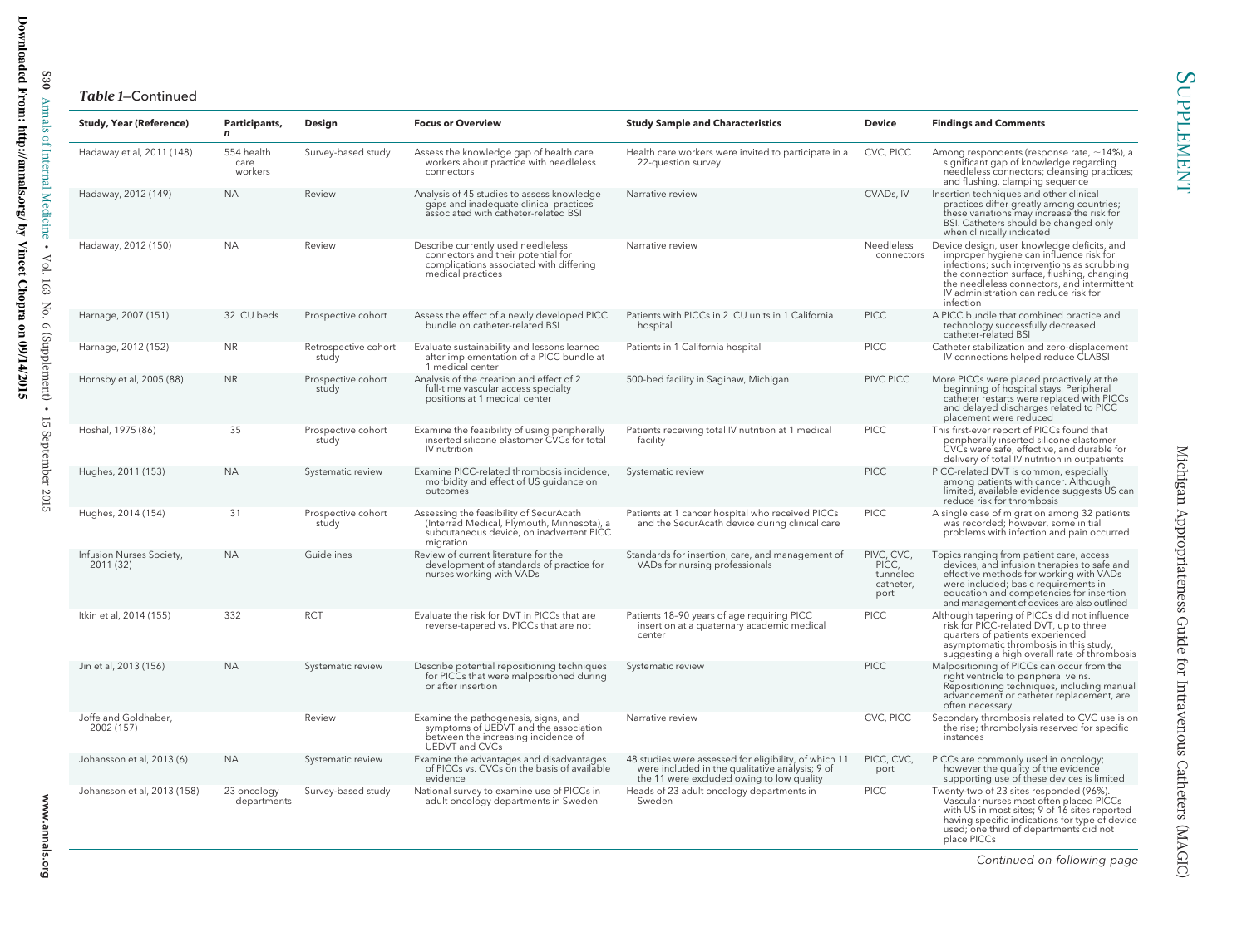| Table 1-Continued          |                    |                               |                                                                                                                                                                                                                                              |                                                                                                                                                                        |                    |                                                                                                                                                                                                                                   |
|----------------------------|--------------------|-------------------------------|----------------------------------------------------------------------------------------------------------------------------------------------------------------------------------------------------------------------------------------------|------------------------------------------------------------------------------------------------------------------------------------------------------------------------|--------------------|-----------------------------------------------------------------------------------------------------------------------------------------------------------------------------------------------------------------------------------|
| Study, Year (Reference)    | Participants,<br>n | Design                        | s or Overview<br>Focu                                                                                                                                                                                                                        | Study Sample and Characteristics                                                                                                                                       | <b>Device</b>      | Findings and Comments                                                                                                                                                                                                             |
| Johnston et al, 2012 (159) | 102                | Randomized trial              | whether PICC valve technology<br>fluences rate of occlusion<br>Test v                                                                                                                                                                        | 102 ICU patients who received PICCs were<br>randomly assigned to receive to 1 of 3 different<br>PICCs in a single hospital                                             | PICC               | The study was terminated early because of 4<br>taken from a single type of PICC; valved<br>PICCs did not seem to influence rates of<br>PICC occlusion on the basis of available<br>episodes of hemolysis in blood samples<br>data |
| Jones et al, 2010 (160)    | 101                | Prospective cohort<br>study   | Determine factors associated with, and rates<br>of resolution after, catheter-associated<br>UEDVT                                                                                                                                            | Symptomatic patients positive for UEDVT after<br>undergoing duplex US from January 2001 to<br>June 2006 at 1 medical center                                            | <b>CYC</b>         | Catheter-associated UEDVT may resolve if the<br>datheter is removed within 48 hours of<br>datheter is removed within 48 hours of<br>with a high rate of UEDVT regardless of<br>anticoagulation                                    |
| Kallen et al, 2010 (161)   | $\lessgtr$         | Review                        | Emphasize the importance of prevention<br>and reduction of CLABSI outside the ICU<br>in health care facilities                                                                                                                               | CVCs, with many devices now being found<br>outside the ICU; the authors call for attention to<br>Sheds light on the changing epidemiology of<br>CLABSI outside the ICU | PICC, CVC          | Improvement of epidemiologic practices to<br>include non-ICU sites is needed to monitor<br>and reduce rates of CLABSI                                                                                                             |
| Kelly, 2013 (162)          | $\lessgtr$         | Review                        | A guide to help practitioners safety insert<br>VADs and reduce complications                                                                                                                                                                 | Focuses on providing up-to-date knowledge and<br>evidence related to PICC insertion, use, and<br>outcomes                                                              | PICC               | risk<br>Practitioners should have access to training<br>programs that are designed to minimize ri<br>and improve patient safety; knowledge of<br>anatomy and physiology can help reduce<br>PICC-related complications             |
| King et al, 2006 (163)     | 1296               | Case-control study            | Evaluate clinical conditions and therapies<br>associated with increased risk for<br>PICC-related DVT                                                                                                                                         | Patients who underwent PICC placement at 1<br>hospital over 3 years                                                                                                    | PICC               | The overall incidence of PICC-related DVT was<br>prophylactic anticoagulation did not lower<br>more likely to develop PICC-related DVT;<br>2%. Patients with cancer were 2.5 times<br>this risk                                   |
| Lamperti et al, 2012 (164) | ≨                  | Systematic review             | International panel recommendations on<br>US-guided vascular access                                                                                                                                                                          | Studies published between 1985 and 2010 were<br>included; the GRADE and GRADE-RAND<br>methods were used for recommendations                                            | CVC, PIVC          | US use is safe, effective, and necessary when<br>inserting CVCs and arterial catheters                                                                                                                                            |
| Latham et al, 2013 (165)   | $\supseteq$        | In vitro and in vivo          |                                                                                                                                                                                                                                              | Medical ICU patients in an academic hospital with<br>both a PICC and CVC in place                                                                                      | PICC, CVC          | PICCs are equivalent to CVCs when static and<br>dynamic pressure in vitro were measured in<br>a selected cohort of ICU patients                                                                                                   |
| Lee et al, 2006 (55)       | 444                | Prospective cohort<br>study   |                                                                                                                                                                                                                                              | Consecutive patients with cancer who underwent<br>CVC insertion at 1 medical center in Canada                                                                          | <b>CVC</b>         | with greater risk for subsequent thrombosis<br>History of prior CVC insertion was associated                                                                                                                                      |
| Lee, 2008 (79)             | $\lessgtr$         | Review                        | Determine the equivalency of hemodynamic<br>EVCs une measurements from PICCs vs.<br>Examine the incidence, risk factors, and<br>Examine the incidence, risk factors, and<br>CVC use in patients with sancer<br>Current standards of practice | Narrative review                                                                                                                                                       | CVC, PICC,<br>port | regard to thrombosis; consideration of the<br>risk for DVT in relation to device type is<br>Patients with cancer are a unique subset with<br>necessary                                                                            |
| Lelkes et al, 2013 (166)   | 384                | Retrospective cohort<br>study | Evaluate the efficacy of electromagnetic<br>detection via the Sherlock II system for<br>optimal PICC positioning                                                                                                                             | 384 patients who underwent bedside PICC<br>placement using the Sherlock II tip location<br>system                                                                      | PICC               | appropriately positioned on follow-up chest<br>97.7% of patients who underwent placement<br>had a catheter tip that was deemed<br>radiography                                                                                     |
| Leroyer et al, 2013 (167)  | 222                | Prospective cohort<br>study   | Report complications after PICC placement<br>in a French teaching hospital                                                                                                                                                                   | Patients having undergone PICC placement in IR at<br>a teaching hospital in Bordeaux, France                                                                           | PICC               | complications including obstruction (20.5%)<br>DVT (2.5%), and infection (10%); 34% of<br>PICCs were associated with several<br>PICCs were removed owing to<br>complications                                                      |
| Leung et al, 2006 (168)    | 120                | Retrospective cohort<br>study | Review indications for PICC insertion, dwell<br>time, and removal in Chinese patients so<br>for new catheters                                                                                                                                | Patients who received fluoroscopically guided<br>PICC into distal superior vena cava via the<br>antecubital region of the forearm                                      | PICC               | Oozing, phlebitis, and occlusion often<br>occurred in patients with thrombocytopenia<br>and leukemia; devices that prevent platelet<br>consumption may be valuable in preventing<br>these types of events                         |
| Leung et al, 2011 (14)     | 276                | Retrospective cohort<br>study |                                                                                                                                                                                                                                              | Patients with medical records who underwent<br>silicone-rubber-constructed 4-French<br>single-lumen PICCs in Taipei, China                                             | PICC               | After nursing education-based interventions,<br>complications such as oozing, wound<br>leakage, and phlebitis were reduced                                                                                                        |
| Li et al, 2014 (13)        | 100                | RCT                           | Evaluate factors associated with PICC failure<br>nursing care improvements<br>nursing care improvements<br>Compare the effects of PICC placement<br>compare the effects of PICC placement<br>technique vs. blind interntion                  | recruited and randomly assigned to blind vs.<br>100 patients undergoing chemotherapy were<br>guided placement group                                                    | PICC               | B-mode US with modified Seldinger technique<br>reduced complications and patient costs<br>compared with the blind approach                                                                                                        |
| Liu et al, 2014 (39)       | $\frac{4}{2}$      | Systematic review             | Examine the efficacy of US guidance for the<br>placement of PIVCs                                                                                                                                                                            | Patients with difficult PIVC access                                                                                                                                    | PIVC               | providers who are adequately trained under<br>strongly supported by the literature; use of<br>Routine use of PIVC guidance with US is not<br>this technology should be reserved for<br>appropriate conditions                     |
|                            |                    |                               |                                                                                                                                                                                                                                              |                                                                                                                                                                        |                    | Continued on following page                                                                                                                                                                                                       |

**Downloaded From: http://annals.org/ by Vineet Chopra on 09/14/2015**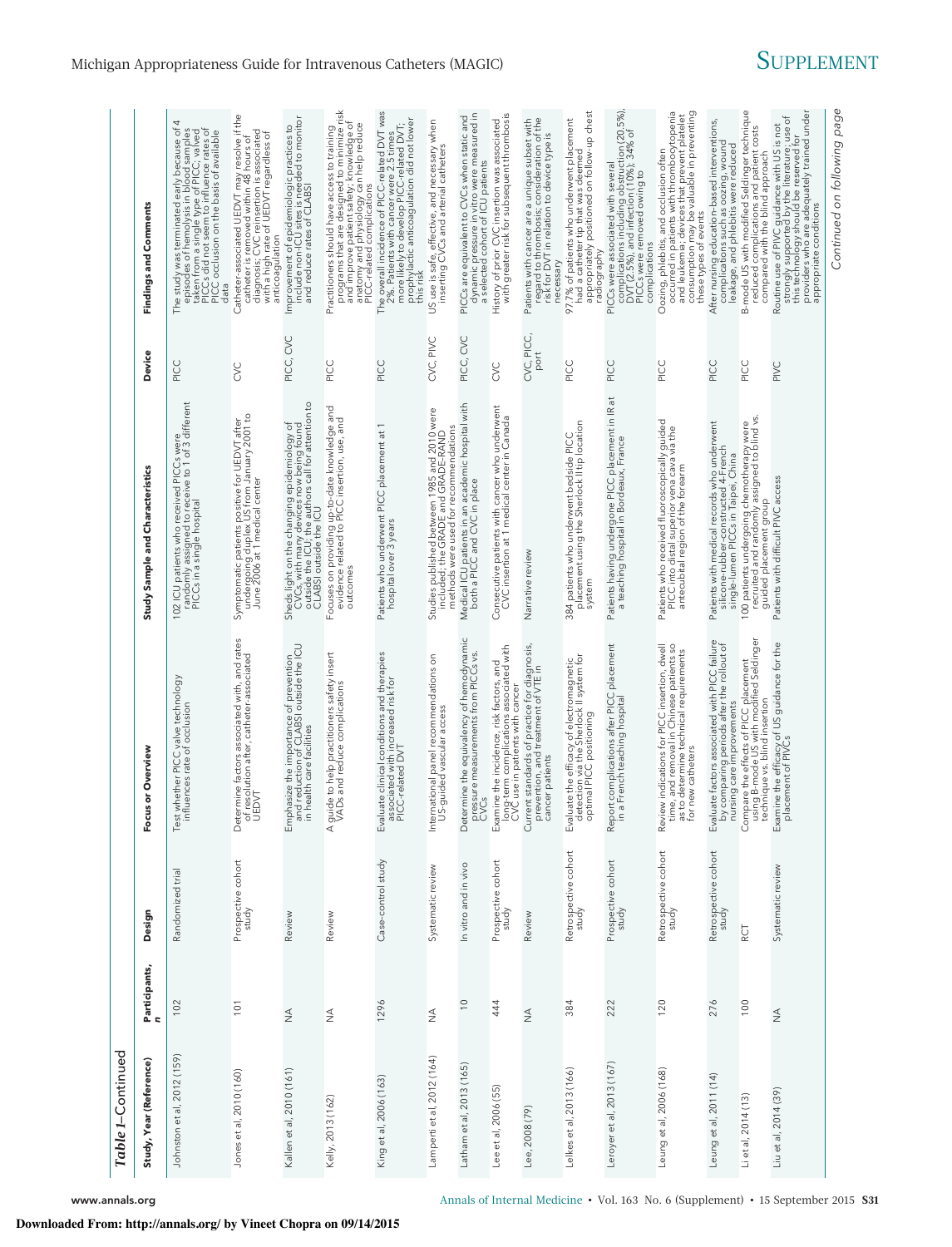| Table 1-Continued                    |                                  |                               |                                                                                                                                                                |                                                                                                                                                                     |                                              |                                                                                                                                                                                                                                                                                                    |
|--------------------------------------|----------------------------------|-------------------------------|----------------------------------------------------------------------------------------------------------------------------------------------------------------|---------------------------------------------------------------------------------------------------------------------------------------------------------------------|----------------------------------------------|----------------------------------------------------------------------------------------------------------------------------------------------------------------------------------------------------------------------------------------------------------------------------------------------------|
| Study, Year (Reference)              | Participants,<br>n               | Design                        | Focus or Overview                                                                                                                                              | Study Sample and Characteristics                                                                                                                                    | Device                                       | Findings and Comments                                                                                                                                                                                                                                                                              |
| Lobo et al, 2009 (7)                 | 777                              | Retrospective cohort<br>study | Assess risk for VT in general hospitalized<br>patients who received PICCs                                                                                      | t<br>Patients who received a PICC while hospitalized<br>single facility as part of their clinic care<br><b>IC</b>                                                   | PICC                                         | The incidence of PICC-related DVT was 4.87%;<br>PICCs that did not terminate in the SVC had<br>a 2.61 times greater for thrombosis than<br>10-fold greater in patients with a history of<br>those in this area. PICC-related DVT was<br>thrombosis                                                 |
| Loupus et al, 2008 (169)             | 44                               | Retrospective cohort<br>study | patients with cervical spine cord injuries<br>Report the risk for PICC-related DVT in<br>compared with other populations                                       | Quadriplegic patients with PICCs at 1 medical<br>center                                                                                                             | PICC                                         | The incidence of PICC-related DVT was 7.1%<br>per PICC insertion and 9.1% per person                                                                                                                                                                                                               |
| Maki et al, 2006 (170)               | ₹                                | Systematic review             | Define and report the risk for BSI with<br>various IVDs                                                                                                        | 200 studies reporting BSI rates that were<br>prospective, published, and included a device<br>of interest                                                           | catheter,<br>CVC<br>PICC<br>midline<br>PIVC, | estimate of risk; all types of IVDs pose a risk<br>for BSI. Dwell time is a significant aspect of<br>risk; risk for BSI varies by device type.<br>Expressing BSI per 1000 IVD-days is a better                                                                                                     |
| Malinoski et al, 2013 (171)          | 184                              | Prospective cohort<br>study   | Determine which CVC is associated with the<br>greatest risk for DVT in surgical critical<br>care patients                                                      | Patients with a CVC in a surgical ICU at 2 trauma<br>centers                                                                                                        | CVC, PICC                                    | CVCs placed in the internal jugular vein and<br>PICCs placed in arm veins had the greatest<br>risk for catheter-associated DVT                                                                                                                                                                     |
| Marnejon et al, 2012 (172)           | 400                              | Case-control study            | PICC-related DVT by comparing cases of<br>PICC-DVT to controls<br>entification of risk factors associated with<br>으                                            | after<br>Consecutive patients with and without DVT<br>PICC insertion at 1 hospital in Ohio                                                                          | PICC                                         | and those who received vancomycin were at<br>failure, those with had left-sided insertions,<br>greater risk for thrombosis than controls<br>Patients with a history of trauma or renal                                                                                                             |
| Marschall et al, 2014 (173)          | $\stackrel{\triangleleft}{\geq}$ | Guideline                     | covide evidence-based recommendations<br>to assist acute care hospitals in CLABSI<br>prevention<br>č                                                           | à<br>Expert-guidance document that was sponsored<br>multiple medical societies aiming to identify<br>best practices to prevent CLABSI                               | CVC, PICC,<br>port                           | maximizing strategies proven to reduce risk<br>for CLABSI<br>strategies provides key direction for<br>focusing on high-risk populations and<br>This compendium of evidence-based                                                                                                                   |
| Memel et al, 1995 (40)               | 238                              | Prospective cohort<br>study   | Evaluate risk and benefits from use of 2<br>midline catheters in the hospital setting                                                                          | 8 patients in a single medical center received<br>251 midline catheters to assess the risk<br>associated with use of this device in hospitalized<br>patients<br>238 | catheter<br>Midline                          | was<br>unexpected reactions occurred during the<br>The mean duration of midline catheter use w<br>9 d, and the overall risk for CRBSI was 0.8<br>per 1000 catheter-days; 2 severe<br>particular midline catheter manufacturer<br>study that may have been related to a<br>and/or catheter material |
| Mermis et al, 2014 (174)             | 117                              | Retrospective cohort<br>study | Assess potential risk factors for symptomatic<br>PICC-related DVT and implement a QI<br>project to reduce PICC-related DVT in<br>patients with cystic fibrosis | $\varpi$<br>Adult patients with cystic fibrosis who received<br>PICC between July 2006 to March 2013                                                                | PICC                                         | likely to meet with success in patients with<br>QI strategies that focus on using<br>smaller-diameter 4-French PICCs and<br>avoiding PICCs in high-risk patients are<br>5                                                                                                                          |
| Merrell et al, 1994 (175)            | 460                              | Prospective cohort<br>study   | Evaluate the use of PICCs for ongoing<br>venous access in general medical and<br>surgical patients in a VA medical center                                      | General and surgical patients with PICCs in a VA<br>medical center between 1985 and 1988;<br>insertion was done by trained nurses                                   | PICC                                         | PICCs were associated with a mean duration of<br>use of 27 d. Complications, including<br>phlebitis, bacteremia, mechanical failure,<br>and local infection, were uncommon                                                                                                                         |
| Meyer, 2011 (176)                    | 1307                             | Retrospective cohort<br>study | valuate the effectiveness of clinical practice<br>changes to reduce PICC-related<br>thrombosis<br>ú                                                            | Patients who underwent PICC insertion at Duke<br>University Medical Center for various clinical<br>indications                                                      | PICC                                         | included US guidance and verification of tip<br>diameters also proved helpful in reducing<br>Practices for reduction of PICC-related DVT<br>location; routine measurement of vein<br>thrombosis risk                                                                                               |
| Meyer, 2012 (3)                      | $\frac{4}{2}$                    | Review                        | Explore the effect of an alternative workflow,<br>including a centralized procedure room                                                                       | Patients who underwent PICC insertion at Duke<br>University Medical Center for various clinical<br>indications                                                      | PICC                                         | placement, improved nursing productivity<br>and work culture, and decreased patient<br>facilities is an efficient model for device<br>Centralizing PICC operations in medical<br>care delays                                                                                                       |
| Milstone and Sengupta,<br>2010 (177) | $\frac{4}{2}$                    | Review                        | Examine the relationship between PICC<br>dwell time and CLABSI risk, as well as<br>prevent CLABSI<br>prevent CLABSI                                            | Narrative review                                                                                                                                                    | PICC                                         | S,<br>nonlinear but constantly increasing over<br>time; replacement of PICCs as a strategy to<br>prevent CLABSI cannot be recommended<br>The hazard risk for CLABSI with PICCs is<br>on the basis of available data                                                                                |
| Minkovich et al, 2011 (178)          | 269                              | Retrospective cohort<br>study | patients with head and neck cancer who<br>Determine the incidence and risk factors<br>associated with PICC malposition in<br>were undergoing surgery           | Patients undergoing free flap reconstructive<br>surgery for head and neck cancer at 1 academic<br>medical center                                                    | PICC                                         | PICCs inserted without imaging guidance were<br>more commonly associated with<br>malpositioning; left-sided PICCs had a lower<br>risk for malpositioning                                                                                                                                           |
| Miyagaki et al, 2012 (179)           | $\frac{2}{6}$                    | RCT                           | Compare the performance of 2 major PICCs<br>with different material and tip design                                                                             | Patients undergoing gastrointestinal surgery who<br>underwent PICC placement between August<br>2010 and December 2010 at 1 facility in Osaka,<br>Iapan              | PICC                                         | No difference in durability and complications<br>between the Groshong (with distal side slits)<br>and polyurethane catheter (with<br>open-ended tip) was noted                                                                                                                                     |
| Mollee et al, 2011 (52)              | 727                              | Prospective cohort<br>study   | Determine the incidence of and risk factors<br>for CLABSI in patients with cancer                                                                              | Adults who underwent CVC placement in one<br>hematology-oncology unit in Australia                                                                                  | PICC, CVC,<br>tunneled<br>catheter           | greater risk for CLABSI than PICCs (odds<br>Nontunneled and tunneled catheters had<br>ratio, 3.55 and 1.77, respectively)                                                                                                                                                                          |
|                                      |                                  |                               |                                                                                                                                                                |                                                                                                                                                                     |                                              | Continued on following page                                                                                                                                                                                                                                                                        |

**S32** Annals of Internal Medicine • Vol. 163 No. 6 (Supplement) • 15 September 2015 www.annals.org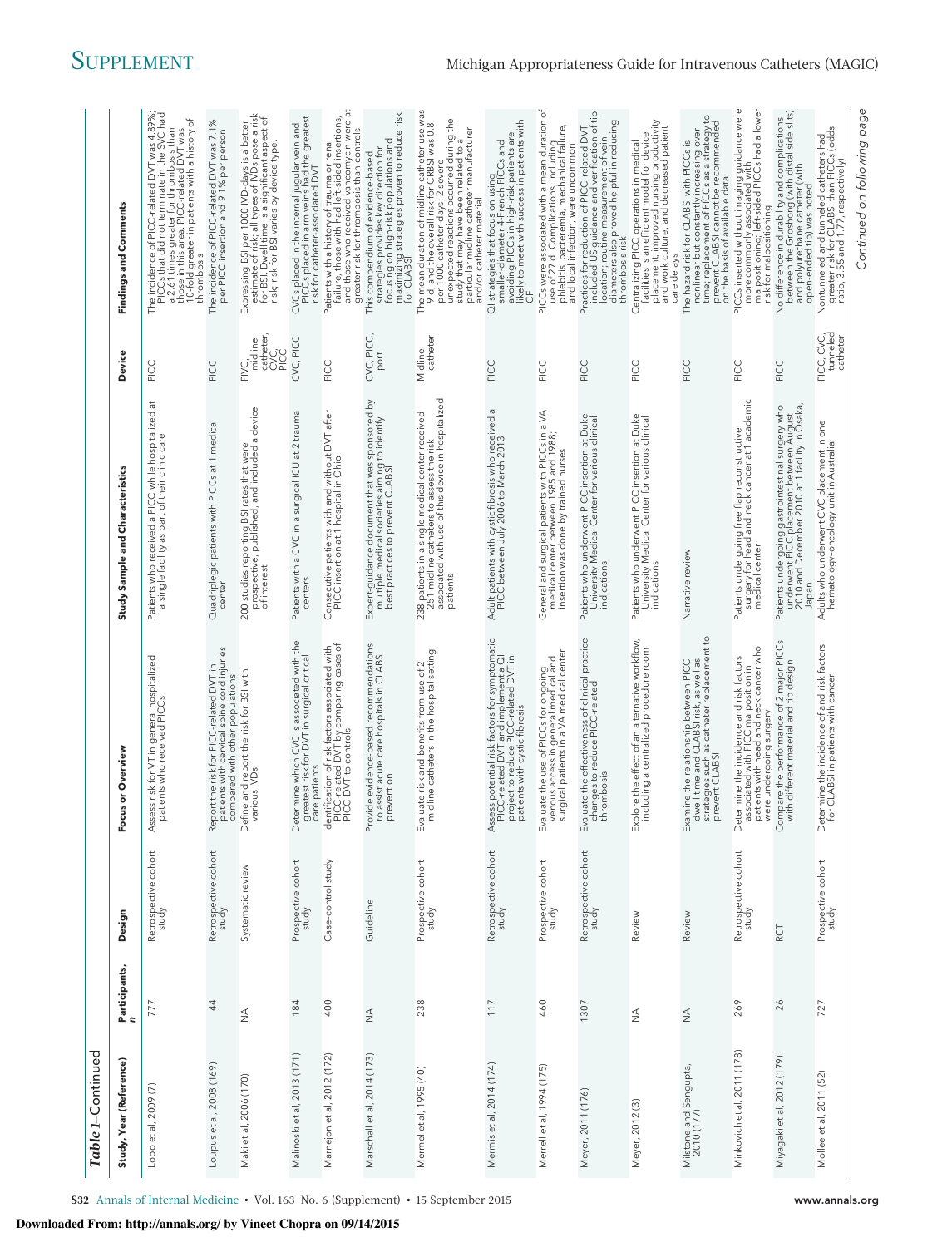| Table 1-Continued                        |                                  |                                          |                                                                                                                                                                                                                          |                                                                                                                                                                            |                                                                     |                                                                                                                                                                                                                                                       |
|------------------------------------------|----------------------------------|------------------------------------------|--------------------------------------------------------------------------------------------------------------------------------------------------------------------------------------------------------------------------|----------------------------------------------------------------------------------------------------------------------------------------------------------------------------|---------------------------------------------------------------------|-------------------------------------------------------------------------------------------------------------------------------------------------------------------------------------------------------------------------------------------------------|
| Study, Year (Reference)                  | Participants,<br><b>c</b>        | Design                                   | Focus or Overview                                                                                                                                                                                                        | Study Sample and Characteristics                                                                                                                                           | Device                                                              | Findings and Comments                                                                                                                                                                                                                                 |
| Morden et al, 2014 (180)                 | ₹                                | In vitro                                 | Cs during contrast material and saline<br>displacement of CT power-injectable<br>PICCs during contrast material and co<br>Determine the rate and cause of<br>flush injection                                             | lacement was examined<br>In the laboratory setting, in vitro modeling of<br>CT-induced PICC displacement was exami<br>while varying rates and nature of power<br>injection | PICC                                                                | Higher rates of saline flush were associated<br>with greater movements of the PICC tip                                                                                                                                                                |
| Moureau et al, 2002 (181)                | 50 470                           | Retrospective cohort<br>study            | Document the natural history of CVCs and<br>determine the rate of complications in<br>patients receiving home infusions                                                                                                  | Patients who underwent home infusion care and<br>placement of a CVC                                                                                                        | tunneled<br>catheter,<br>PICC, CVC,<br>catheter<br>midline<br>port, | as<br>Catheter dysfunction is almost twice as likely<br>intection in this population; this results in<br>delays in therapy, rehospitalizations, and<br>device replacement                                                                             |
| Moureau et al, 2013 (89)                 | ₹                                | Guidelines                               | recommendations for training and<br>insertion of CVADs by the World<br>Congress of Vascular Access<br>Standardize definitions of and                                                                                     | Consensus of an expert panel to develop minimal<br>criteria for training and certification of catheter<br>placements                                                       | CVC, PICC                                                           | supervised insertions are recommended for<br>procedures performed should be used to<br>and<br>A global rating scale rather than number of<br>standardized education, simulations,<br>operators placing these devices<br>determine clinical competence |
| Mukherjee et al, 2001 (182)              | 385 PICCs                        | Retrospective cohort<br>study            | Determine the incidence of and risk factors<br>for CRT in patients with gastrointestinal<br>cancer                                                                                                                       | All PICC insertions between June 1999 and May<br>2000, found in the PICC register in 1 hospital in<br>the United Kingdom                                                   | PICC                                                                | anticoagulation was not deemed wise in this<br>setting. Future studies examining upper vs.<br>neede gastrointestinal tract tumors are<br>overall rate of thrombosis was 5.2%.<br>Because of the risk for bleeding,<br>The                             |
| Nash et al, 2009 (183)                   | 524                              | Retrospective cohort<br>study            | $\subseteq$<br>Determine incidence of PICC-related DVT<br>patients with and without Burkholderia<br>cepacia complex infection; investigate<br>association between PICC-related DVT<br>and erythrocyte sedimentation rate | Patients with cystic fibrosis who underwent PICC<br>insertion at a single institution over 6 y                                                                             | PICC                                                                | Patients with B. cepacia complex had a higher<br>incidence of DVT; higher erythrocyte<br>sedimentation rates in patients with<br>PICC-related DVT may suggest that<br>inflammation is a risk factor for subsequent<br>thrombosis                      |
| National Kidney Foundation,<br>2002 (48) | $\frac{4}{2}$                    | Guidelines                               | evaluation, management and venous<br>access in patients with CKD<br>Define the approach to diagnosis,                                                                                                                    | ≸                                                                                                                                                                          | catheters<br>PICC, CVC,<br>$Smal-$<br>bore                          | Use of PICCs is not recommended in patients<br>with advanced or progressive rena<br>insufficiency                                                                                                                                                     |
| National Kidney Foundation,<br>2013 (44) | ₹                                | Guidelines                               | Update to the earlier guidelines to provide<br>recommendations on diagnosis,<br>evaluation, management, and venous<br>access in patients with CKD                                                                        | ₹                                                                                                                                                                          | catheters<br>PICC, CVC,<br>small-<br>bore                           | Venous preservation for fistula placement is a<br>cornerstone of managing patients with CKD                                                                                                                                                           |
| Nifong and McDevitt,<br>2011 (184)       | ₹                                | In vitro experimental<br>study           | the ratio of the catheter to vein diameter<br>Calculated relative flow rates as related to                                                                                                                               | Simulation study that examined risk for thrombosis<br>in relation to cross-sectional vessel diameter                                                                       | 0<br>P                                                              | luminal diameter. Using the smallest-gauge<br>PICCs may decrease venous flow rates by as<br>much as 93% by occupying much of the<br>catheter may prevent venous stasis and<br>reduce risk for DVT                                                     |
| Nunoo et al, 2011 (185)                  | 1648                             | Prospective cohort<br>study              | Investigate the contribution of PICCs to VTE<br>rates in patients undergoing colonic<br>resection                                                                                                                        | Patients who underwent major bowel resection<br>over 3 y in a single hospital system                                                                                       | PICC                                                                | Patients with PICCs were 11 times more likely<br>to develop subsequent VTE                                                                                                                                                                            |
| O'Brien et al, 2013 (75)                 | 1328                             | Quasi-experimental<br>before-after study | Address the frequency of inappropriate<br>venous catheter use and effect of a QI<br>program to reduce PICC lumens                                                                                                        | Patients receiving CVCs at McGill University Health<br>Center from May 2011 to January 2012                                                                                | PICC                                                                | A hospital-wide effort to decrease the insertion<br>of multilumen PICCs without an appropriate<br>rationale resulted in decreased costs and<br>complications from PICCs                                                                               |
| O'Grady and Chertow,<br>2011(186)        | $\stackrel{\triangleleft}{\geq}$ | Review                                   | Review for diagnosis, management, and<br>treatment of CLABSI outside the ICU<br>specifically directed towards non-critical<br>care providers                                                                             | may<br>Detection, surveillance, and management of<br>CLABSI outside ICUs is challenging and m<br>require unique and novel approaches as<br>compared to the ICU setting     | CVC, PICC                                                           | consulted when necessary; input regarding<br>retaining or removing the catheter and type<br>of antibiotic therapy are key to ensuring safe<br>Infectious disease specialists should be<br>outcomes                                                    |
| Oliver and Jones, 2014 (187)             | $\stackrel{\triangleleft}{\geq}$ | Review                                   | placement is the preferable method for<br>PICC positioning<br>Determine whether EKG-guided PICC                                                                                                                          | Narrative review of the literature that summarizes<br>available evidence for EKG-guided placement                                                                          | PICC, CVC                                                           | Best practices and recommendations should<br>standard for checking CVC placement<br>be established to use EKG as a gold                                                                                                                               |
| Ong et al, 2006 (188)                    | 317                              | Retrospective cohort<br>study            | Determine the frequency and risk factors for<br>PICC-related DVT at 1 medical center                                                                                                                                     | upper-extremity venous duplex scan over 3 y<br>were reviewed to determine risk factors<br>Symptomatic patients with a positive<br>associated with UEDVI                    | PICC                                                                | chemotherapy, and those with cancer were<br>Patients with PICCs, those receiving<br>most likely to experience DVT                                                                                                                                     |
| Paauw et al, 2008 (189)                  | 56                               | Prospective cohort<br>study              | Determine the incidence of PICC-associated<br>DVT with and without prophylactic<br>anticoagulants                                                                                                                        | Inpatients with PICCs used for parenteral nutrition<br>or antibiotics at 1 medical center                                                                                  | PICC                                                                | patients with PICCs, although these results<br>Prophylaxis for DVT with heparin and LMWH<br>$\subseteq$<br>was associated with a lower rate of DVT<br>were not adjusted for confounders                                                               |
| Pari et al, 2011 (190)                   | 70                               | Prospective cohort<br>study              | implementation of a clinical pathway to<br>choose the best venous access for<br>Initial application and results of<br>individual patients                                                                                | Patients with PICCs inserted through the new<br>"Shared Clinical Pathway' tool at 1 cancer center                                                                          | PICC                                                                | Use of the pathway improved patient quality of<br>life, decreased costs, and improved<br>workflow                                                                                                                                                     |

**Downloaded From: http://annals.org/ by Vineet Chopra on 09/14/2015**

Continued on following page *Continued on following page*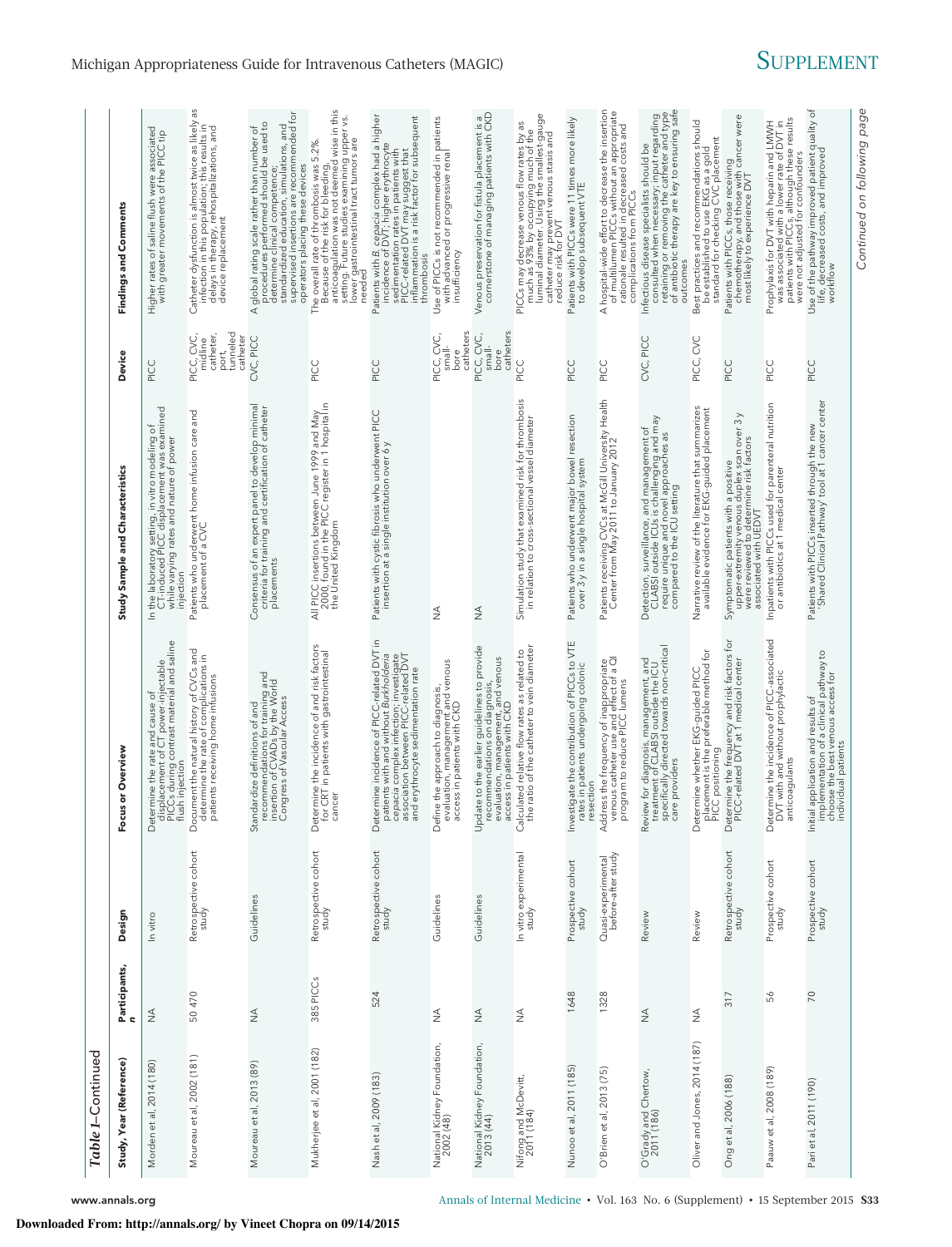| Table 1-Continued                         |                    |                                          |                                                                                                                                    |                                                                                                                                                              |                    |                                                                                                                                                                                                                                                    |
|-------------------------------------------|--------------------|------------------------------------------|------------------------------------------------------------------------------------------------------------------------------------|--------------------------------------------------------------------------------------------------------------------------------------------------------------|--------------------|----------------------------------------------------------------------------------------------------------------------------------------------------------------------------------------------------------------------------------------------------|
| Study, Year (Reference)                   | Participants,<br>n | Design                                   | Focus or Overview                                                                                                                  | Study Sample and Characteristics                                                                                                                             | Device             | <b>Findings and Comments</b>                                                                                                                                                                                                                       |
| Patel et al, 2007 (191)                   | 1788               | Retrospective cohort<br>study            | Determine whether the use of open-ended<br>PICCs for invasive monitoring can<br>decrease the risk for CLABSI                       | Patients before and after the introduction of a<br>hemodynamic monitoring with PICCs in a<br>closed medical-surgical ICU at an academic<br>medical center    | PICC               | Open-ended PICCs may be associated with a<br>shorter catheter dwell time, reduced BSIs,<br>and an overall decrease in antibiotic use                                                                                                               |
| Patel et al, 2014 (192)                   | $\overline{C}$     | RCT                                      | Compare the safety and cost of PICCs vs.<br>ports used to deliver chemotherapy                                                     | Patients with nonhematologic cancer receiving<br>chemotherapy either through a PICC or a port                                                                | PICC, port         | complications in this population; there was<br>no difference in cost using a PICC vs. port<br>Ports were associated with a lower risk for<br>approach                                                                                              |
| Paz-Fumagalli et al,<br>1997 (193)        | 113                | Prospective cohort<br>study              | patients with spinal cord injury who were<br>Investigate the effect of PICC placement in<br>at high risk for infusion phlebitis    | who were evaluated at least once by the nursing<br>peripheral IV from July 1993 to December 1994<br>patients with a spinal cord injury and a<br>IV team<br>₹ | SC<br>PICC,        | Although they were associated with DVT, PICC<br>use was associated with a reduced risk for<br>phlebitis                                                                                                                                            |
| Penney-Timmons and<br>Sevedge, 2004 (194) | ₹                  | Retrospective cohort<br>study            | hospitalized patients, by using an existing<br>aluate outcome data for PICCs placed in<br>data set<br>ú                            | Hospitalized patients with PICCs                                                                                                                             | PICC               | nursing practice informed by accumulating<br>evidence helped decrease the risk for these<br>Complications, including exit-site and BSIs,<br>phlebitis, and thrombosis, occurred<br>frequently in this population; changes in<br>events             |
| Periard et al, 2008 (195)                 | SO                 | RCT                                      | Compare the safety, efficacy, and<br>cost-effectiveness of PICCs to PIVCs                                                          | days were randomly assigned to receive either<br>PICCs or PIVCs in this single-center study<br>Hospitalized patients requiring IV therapy for 25             | PIVC, PICC         | previously reported in persons who receive<br>requiring IV therapy for ≥5 d however, risk<br>for asymptomatic DVT may be higher than<br>PICCs are efficient for hospitalized patients<br>PICCs                                                     |
| Periard, 2010 (196)                       | ₹                  | Review                                   | Review of the relationship between insertion<br>site and risk for thrombosis in patients<br>with cancer                            | Patients with leukemia and PICCs placed at<br>different sites                                                                                                | PICC               | Studies suggest there may be an association<br>between PICC placement and thrombosis<br>risk; smaller PICCs inserted into larger veins<br>are least likely to develop thrombosis                                                                   |
| Petree et al, 2012 (197                   | ₹                  | Systematic review                        | Determine effective methods for health care<br>providers to reduce PICC-related BSI<br>during device insertion                     | Evaluate and report on practices at the time of<br>insertion that may reduce the risk for CLABSI in<br>hospitalized patients                                 | PICC               | the cost of CLABSI; needleless connectors,<br>Continuing education is less expensive than<br>securement with anchoring devices were<br>positive-pressure valves, and proper<br>most effective in reducing CLABSI                                   |
| Pikwer et al, 2012 (12)                   | $\lessgtr$         | Systematic review                        | Examine risks and complications associated<br>with central vs. peripheral routes for<br>central venous cannulation                 | Compare risks associated with PICCs with those of<br>traditional CVCs                                                                                        | PICC, CVC          | Catheter tip malpositioning, thrombophlebitis,<br>and catheter dysfunction occurred more<br>frequently with PICCs than CVCs. No<br>CVCs and PICCs were found in the 12<br>CVCs and PICCs were found in the 12<br>included studies                  |
| Pingleton et al, 2013 (80)                | ₹                  | Quasi-experimental<br>before-after study | Reduction of VTE in hospitalized patients by<br>using education and system-wide<br>operational plans                               | Hospitalized patients at a single university-based<br>medical center in the United States                                                                    | PICC               | use of PICCs dropped from 360 insertions to<br><200 insertions over 2 years; rates of VTE in<br>After implementation of specific action plans,<br>hospitalized patients similarly declined                                                         |
| Pittiruti et al, 2009 (198)               | ₹                  | Guidelines                               | Guidelines for CVC access, care, diagnosis,<br>and therapy of complications                                                        | Guideline statement drafted by the European<br>Society for Clinical Nutrition and Metabolism                                                                 | PICC, CVC,<br>port | Provides recommendations on use, care, and<br>management of problems related to<br>vascular devices for parenteral nutrition                                                                                                                       |
| Pittiruti et al, 2012 (199                | 89                 | Retrospective cohort<br>study            | Examine outcomes related to use of<br>power-injectable PICCs in ICU settings                                                       | Critically ill patients undergoing power-injectable<br>PICC placement                                                                                        | PICC               | advantages and low risk for complications in<br>critically ill patients<br>associated with multiple therapeutic<br>PICCs that were power-capable were                                                                                              |
| Pittiruti and Lamperti,<br>2015 (71)      | $\frac{4}{2}$      | Review                                   | cardiac tamponade after PICC insertion<br>Review the literature on the incidence of                                                | Case reports and case series of PICC receipt;<br>review of sentinel events                                                                                   | PICC               | Late cardiac tamponade after PICC insertion in<br>adults is rare                                                                                                                                                                                   |
| Pongruangpom et al,<br>2013 (200)         | 162                | Nested case-control<br>study             | aluate the role of patient-, provider-, and<br>device-specific risk factors in PICC-related<br>BSI<br>ú                            | Hospitalized patients at a single university hospital<br>in the United States                                                                                | PICC               | catheter-days (similar to that of other CVCs);<br>PICC BSI was associated with device<br>(number of lumens) and patient factors,<br>such as Clostridium difficile infection and<br>The PICC BSI rate was 3.13 per 1000<br>congestive heart failure |
| Potet et al, 2013 (61)                    | 101                | Prospective cohort<br>study              | patients with profound thrombocytopenia<br>Examine the safety of PICC insertion in                                                 | 143 PICC insertions in 101 patients with cancer at<br>1 cancer center<br>cancer center                                                                       | PICC               | rate of technical success and few adverse<br>PICC placement was associated with a high<br>events in patients with severe<br>thrombocytopenia                                                                                                       |
| Qui et al, 2014 (201)                     | 551                | Retrospective cohort<br>study            | Study the incidence of, risk factors for, and<br>outcomes of spontaneous PICC<br>dislodgements in patients with cancer in<br>China | patients with cancer diagnoses receiving care<br>at 1 center in China<br>551                                                                                 | PICC               | The incidence rate of spontaneous<br>dislodgement was 4.1%; patients who<br>developed for subgement had a substantially<br>developed for subgement had a substantially<br>DVT (relative risk, 17.46)                                               |
|                                           |                    |                                          |                                                                                                                                    |                                                                                                                                                              |                    | Continued on following page                                                                                                                                                                                                                        |

**S34** Annals of Internal Medicine • Vol. 163 No. 6 (Supplement) • 15 September 2015 www.annals.org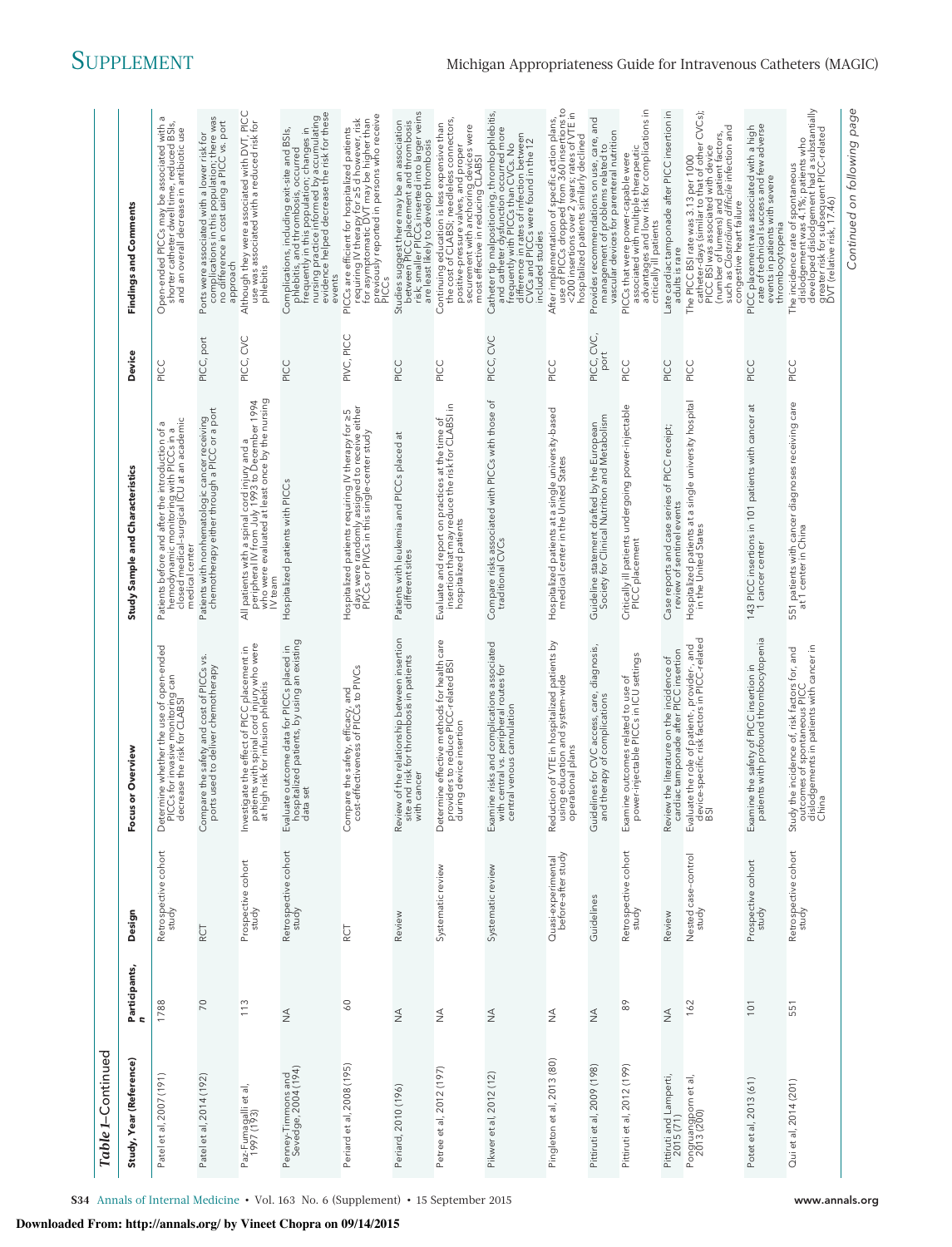|                   | Findings and Comments            | in patients with occlusive thrombosis than in<br>thrombosis. Septicemia was more common<br>suggesting an association between these 2<br>Thrombosis resulting from vascular catheters<br>patients with nonmural thrombosis,<br>included fibrin sleeve to occlusive<br>outcomes | Duration of neutropenia and left-sided<br>placement was associated with bacteremia.<br>Persistent bacteremia and tip colonization<br>were associated with thrombosis | Compared with routine removal, PIVCs can be<br>increasing adverse events; this practice can<br>reduce cost substantially, according to the<br>removed as clinically indicated without<br>authors | decreased inappropriate PICC placement,<br>wait times to insertion, and overall costs<br>Introduction of a dedicated PICC team | 3 patients (5.7%) developed PICC-related DVT;<br>all patients received anticoagulation with<br>LMWH for 23 mo; no PE was reported | warranted on the basis of the available data<br>US is recommended as the diagnostic test of<br>choice; various patient and device factors<br>are associated with DVT; and routine<br>prophylaxis to prevent thrombosis is not | suggesting a high rate of thrombosis in this<br>The rate of PICC-related DVT was 11.1%<br>patient population | Midline catheters are ideal for isotonic<br>⊽<br>infusions that may last beyond 5                                                                                                  | upper-extremity insertion sites, use of US to<br>guide insertion when placing CVCs and<br>PICCs, and confirmation of the venous<br>location of the catheter and catheter tip<br>The guidelines indicate a preference for<br>location using various techniques | Antimicrobial PICCs resulted in significant<br>decreases in CLABSI from 4.10 to 0.47<br>infections per 1000 catheter-days | Thrombosis risk was increased with PICCs,<br>history of DVT, subclavian venipuncture<br>insertion, and improper catheter tip position | catheter-days, a number that was greater<br>than rates reported in outpatient settings<br>and those related to cuffed or tunneled<br>Risk for PICC-related BSI was 2-5 per 1000<br>Š | savings related to reduced dressings and<br>favorable complication profile, with cost<br>A novel securement system resulted in a<br>disposable securement systems | Implementation of a protocol resulted in<br>decreased rates of phlebitis and improved<br>nursing satisfaction | peripheral veins and limiting risk for centra<br>suturing) occurred. This approach resulted<br>Two minor insertion complications (arterial<br>puncture and catheter damage during<br>vein stenosis in this patient population<br>in a novel form of access, preserving | Continued on following page<br>13 patients developed catheter-related DVT;<br>11 of the patients had ports and 2 had<br>PICCs. No patients developed PE |
|-------------------|----------------------------------|-------------------------------------------------------------------------------------------------------------------------------------------------------------------------------------------------------------------------------------------------------------------------------|----------------------------------------------------------------------------------------------------------------------------------------------------------------------|--------------------------------------------------------------------------------------------------------------------------------------------------------------------------------------------------|--------------------------------------------------------------------------------------------------------------------------------|-----------------------------------------------------------------------------------------------------------------------------------|-------------------------------------------------------------------------------------------------------------------------------------------------------------------------------------------------------------------------------|--------------------------------------------------------------------------------------------------------------|------------------------------------------------------------------------------------------------------------------------------------------------------------------------------------|---------------------------------------------------------------------------------------------------------------------------------------------------------------------------------------------------------------------------------------------------------------|---------------------------------------------------------------------------------------------------------------------------|---------------------------------------------------------------------------------------------------------------------------------------|--------------------------------------------------------------------------------------------------------------------------------------------------------------------------------------|-------------------------------------------------------------------------------------------------------------------------------------------------------------------|---------------------------------------------------------------------------------------------------------------|------------------------------------------------------------------------------------------------------------------------------------------------------------------------------------------------------------------------------------------------------------------------|---------------------------------------------------------------------------------------------------------------------------------------------------------|
|                   | Device                           | CVC                                                                                                                                                                                                                                                                           | SC                                                                                                                                                                   | PIVC                                                                                                                                                                                             | PICC                                                                                                                           | PICC                                                                                                                              | CVC, PICC                                                                                                                                                                                                                     | PICC                                                                                                         | catheter<br>Midline                                                                                                                                                                | CVC, PICC                                                                                                                                                                                                                                                     | PICC                                                                                                                      | CVC, PICC,<br>port                                                                                                                    | PICC                                                                                                                                                                                 | PICC                                                                                                                                                              | PICC, CVC,<br>port                                                                                            | catheter<br>small-<br>bore<br>PICC,                                                                                                                                                                                                                                    | PICC, port                                                                                                                                              |
|                   | Study Sample and Characteristics | 72 cancer patients in a 500-bed tertiary care center<br>were included; postmortem examinations of<br>catheterized veins were performed                                                                                                                                        | 439 patients undergoing stem cell transplantation                                                                                                                    | Hospitalized patients at 3 hospitals in Australia                                                                                                                                                | Hospitalized patients receiving care at a single<br>medical center in Boston, Massachusetts                                    | $\varpi$<br>52 PICCs placed in 49 patients with cancer in<br>single medical center in Feltre, Italy                               | ₹                                                                                                                                                                                                                             | 36 patients with head and neck cancer at 1<br>medical hospital in Spain                                      | Narrative review                                                                                                                                                                   | Provides updated recommendations on insertion<br>site selection, use of US, and verification of<br>catheter location                                                                                                                                          | Hospitalized patients at 1 medical center in<br>California                                                                | Patients from 5 RCTs and 7 prospective studies<br>including 5636 patients were included                                               | 5 hospitalized patients who had 251 PICCs<br>placed were included (from within a larger RCT)<br>115                                                                                  | 50 patients referred for PICC insertion to a nursing<br>vascular access team and to IR                                                                            | University patients in Brazil and vascular access<br>nursing team                                             | 34 patients with end-stage renal disease at 1 single<br>academic medical center                                                                                                                                                                                        | 264 women who received 325 total catheters at a<br>university hospital                                                                                  |
|                   | Focus or Overview                | Assess the frequency of thrombotic and<br>infectious complications of CVC use in<br>patients with cancer                                                                                                                                                                      | gram positive bacteremia and thrombosis<br>in patients who received CVCs<br>Report the incidence and risk factors for                                                | Routine vs. clinically warranted replacement<br>of peripheral IVs in hospital setting                                                                                                            | Effect of dedicated PICC team on patient<br>care and costs associated with PICC<br>insertion                                   | Risk for PICC-related DVT in patients with<br>cancer                                                                              | Review of the literature on diagnosis of, risk<br>factors for, and complications of<br>CVC-related DVT                                                                                                                        | Evaluate PICC-related DVT in patients with<br>head and neck cancer                                           | compared with other devices, with the aim<br>Evaluate advantages, considerations, and<br>of identifying utility of these devices in<br>management of midline catheters<br>patients | actice guidelines for central venous access<br>prepared by the American Society of<br>Anesthesiologists<br>ő.                                                                                                                                                 | (minocycline-rifampin)-coated PICCs in<br>reducing PICC-related BSI<br>Evaluate the efficacy of antimicrobial             | kamine risk factors for CRT in patients with<br>cancer<br>மி                                                                          | Examine risk for infection with PICCs in<br>hospitalized patients compared with that<br>associated with CVCs                                                                         | Evaluate the efficacy of a novel catheter<br>securement device                                                                                                    | Understand the effect of a protocol to select<br>IVDs in a Brazilian hospital in a QI project                 | Evaluate the effect of small-bore tunneled<br>catheters as a means to preserve veins<br>compared with PICCs                                                                                                                                                            | Evaluate incidence and outcomes related to<br>UEDVT in patients with gynecologic<br>cancer                                                              |
|                   | Design                           | Case series                                                                                                                                                                                                                                                                   | Retrospective cohort<br>study                                                                                                                                        | RCT                                                                                                                                                                                              | Prospective cohort<br>study                                                                                                    | Prospective cohort<br>study                                                                                                       | Systematic review                                                                                                                                                                                                             | Retrospective cohort<br>study                                                                                | Review                                                                                                                                                                             | Guidelines                                                                                                                                                                                                                                                    | Quasi-experimental<br>before-after<br>design                                                                              | systematic review<br>and meta-analysis<br>Patient-level                                                                               | Prospective cohort<br>study                                                                                                                                                          | Prospective cohort<br>study                                                                                                                                       | Quasi-experimental<br>before-after<br>design                                                                  | Prospective cohort<br>study                                                                                                                                                                                                                                            | Retrospective cohort<br>study                                                                                                                           |
|                   | Participants,<br>n               | 22                                                                                                                                                                                                                                                                            | 439                                                                                                                                                                  | 3283                                                                                                                                                                                             | ₹                                                                                                                              | $\frac{6}{7}$                                                                                                                     | ₹                                                                                                                                                                                                                             | 36                                                                                                           | ₹                                                                                                                                                                                  | $\lessgtr$                                                                                                                                                                                                                                                    | 257                                                                                                                       | $\stackrel{\triangleleft}{\geq}$                                                                                                      | 115                                                                                                                                                                                  | 50                                                                                                                                                                | ₹                                                                                                             | 34                                                                                                                                                                                                                                                                     | 264                                                                                                                                                     |
| Table 1-Continued | Study, Year (Reference)          | Raad et al, 1994 (202)                                                                                                                                                                                                                                                        | Richters et al, 2014 (203)                                                                                                                                           | Rickard et al, 2012 (84)                                                                                                                                                                         | Robinson et al, 2005 (204)                                                                                                     | Romagnoli et al, 2010 (205)                                                                                                       | Rooden et al, 2005 (206)                                                                                                                                                                                                      | Ros et al, 2005 (207)                                                                                        | Rosenthal, 2008 (208)                                                                                                                                                              | Rupp et al, 2012 (34)                                                                                                                                                                                                                                         | Rutkoff, 2014 (209                                                                                                        | Saber et al, 2011 (54)                                                                                                                | Safdar and Maki, 2005 (81)                                                                                                                                                           | Sansivero et al, 2011 (210)                                                                                                                                       | Santolim et al, 2012 (211)                                                                                    | Sasaduesz et al, 1999 (50)                                                                                                                                                                                                                                             | Schimp et al, 2003 (212)                                                                                                                                |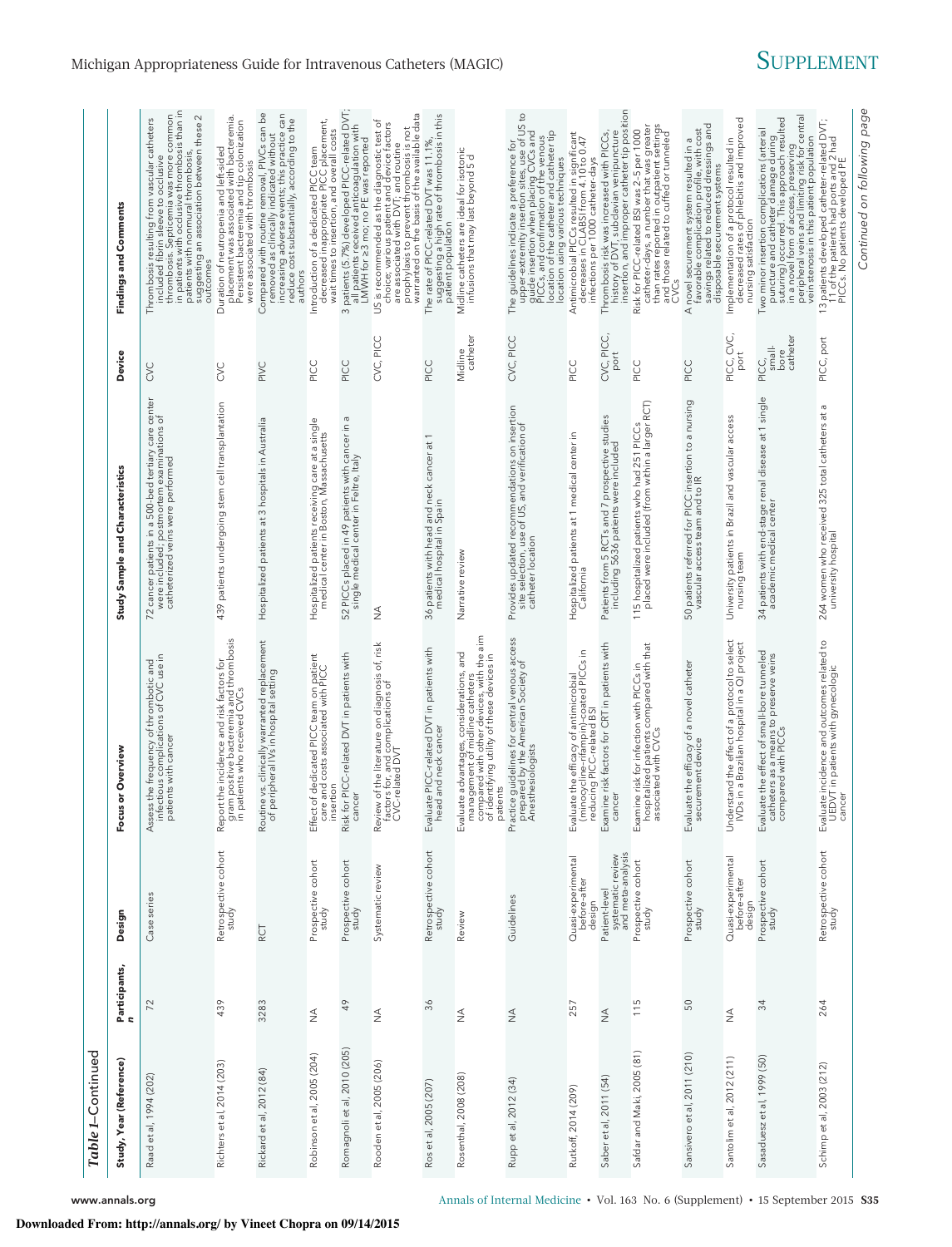| Table 1-Continued              |                    |                               |                                                                                                                                                                                                |                                                                                                                                                                               |                                           |                                                                                                                                                                                                                                                                                                                                                                                                                                                         |
|--------------------------------|--------------------|-------------------------------|------------------------------------------------------------------------------------------------------------------------------------------------------------------------------------------------|-------------------------------------------------------------------------------------------------------------------------------------------------------------------------------|-------------------------------------------|---------------------------------------------------------------------------------------------------------------------------------------------------------------------------------------------------------------------------------------------------------------------------------------------------------------------------------------------------------------------------------------------------------------------------------------------------------|
| Study, Year (Reference)        | Participants,<br>n | Design                        | <b>cus or Overview</b><br>۰ž                                                                                                                                                                   | Study Sample and Characteristics                                                                                                                                              | Device                                    | <b>Findings and Comments</b>                                                                                                                                                                                                                                                                                                                                                                                                                            |
| Seeley et al, 2007 (213)       | 233                | Retrospective cohort<br>study | Develop a risk-prediction model and identify<br>factors associated with PICC-related DVT                                                                                                       | Hospitalized patients receiving care at a Midwest<br>community hospital                                                                                                       | PICC                                      | 17 patients developed DVT; logistic regression<br>models found that bed rest, localized<br>tendemess, smoking, anticoagulant use,<br>and osteomyelitis were associated with<br>PICC-related DVT                                                                                                                                                                                                                                                         |
| Sharp et al, 2014 (63)         | 64                 | Retrospective cohort<br>study | Evaluate safety and efficacy of midline<br>catheters compared with PICCs in adults<br>with cystic fibrosis                                                                                     | 1 midline catheters and 97 PICCs were placed in<br>64 patients<br>231                                                                                                         | catheter<br>PICC,<br>midline              | Rates of adverse events with PICCs and<br>midline catheters were similar, but removal<br>rates for midline catheters were twice that of<br>PICCs                                                                                                                                                                                                                                                                                                        |
| Shea et al, 2006 (214)         | 575                | Retrospective cohort<br>study | Evaluate risk for PICC-related DVT in patients<br>with inflammatory bowel disease                                                                                                              | 15 patients met inclusion and exclusion criteria,<br>and 3 had PICC-related DVT                                                                                               | PICC                                      | hospitalized patients with inflammatory<br>incivel disease and PICCs was noted. The<br>2.17% per day<br>A 20% incidence of PICC-related DVT in                                                                                                                                                                                                                                                                                                          |
| Simcock, 2008 (215)            | 191                | Quasi-experimental<br>design  | Understand the effect of use of US on rate of<br>PICC complications                                                                                                                            | Patients admitted to a UK hospital who received<br>PICCs at various time points                                                                                               | PICC                                      | complications declined after use of US<br>Rates of DVT, infections, and other                                                                                                                                                                                                                                                                                                                                                                           |
| Simonova et al, 2012 (76)      | $\lessgtr$         | In vitro study                | cyanoacrylate glue to secure intravenous<br>catheters compared with StatLock devices<br>(Bard Medical, Covington, Georgia) in<br>Evaluate the ability of tissue adhesives and<br>animal models | $\frac{\triangleleft}{\triangle}$                                                                                                                                             | PICC, CVC                                 | Tissue adhesives compared favorably with<br>StatLock devices and transparent ´<br>polyurethane dressings to increase the<br>"pull-out" force of catheters                                                                                                                                                                                                                                                                                               |
| Skaffet al, 2012 (216)         | 147                | Retrospective cohort<br>study | Compare and contrast the use of Hickman<br>(tunneled) catheters and PICCs in patients<br>with acute leukemia receiving induction<br>chemotherapy                                               | 7 patients with newly diagnosed acute leukemia<br>who received either a Hickman catheter or a<br>PICC (with or without US guidance)<br>147                                    | tunneled<br>catheter<br>PICC <sub>1</sub> | were associated with less local infinition<br>but higher rates of phlebitis and blockage<br>requiring lytic treatments.<br>(bacteremia and exit-site infection); PICCs<br>Hickman catheters inserted after 2007 by IR<br>were associated with fewer complications                                                                                                                                                                                       |
| Skiest et al, 2000 (217)       | 66                 | Prospective cohort<br>study   | Determine risk for complications in patients<br>with HIV infection who required long-term<br>PICOs<br>PICOs                                                                                    | 97 PICCs were inserted in 66 patients for various<br>clinical indications                                                                                                     | PICC                                      | G<br>time to a catheter-related complication was<br>115 d. Eleven catheters were infected, 7 of<br>which were associated with a bacteremia.<br>was 4.6 per 1000 catheter-day<br>was 4.6 per 1000 catheter-day<br>complication, for an overall complication<br>rate of 6.1 per 1000 catheter-days; median<br>53% (51 of 97) of PICCs were associated with                                                                                                |
| Smith et al, 1998 (218)        | 441                | Retrospective cohort<br>study | complications, and economic effect of<br>CVCs vs. PICCs<br>Compare indications for insertion,                                                                                                  | men who received 838 (283 CVC, 555 PICC)<br>consecutively placed venous catheters<br>reflecting 49 365 CVC-days and 11 814<br>PICC-days<br>441                                | PICC, CVC                                 | A total of 57 (19%) complications were<br>identified in the PICC group There<br>were significantly fewer total complications,<br>were significantly fewer total complications,<br>catheter malunctions, episodes of phlebitis,<br>and the PI                                                                                                                                                                                                            |
| Smith and Nolan, 2013 (219)    | $\frac{4}{2}$      | Systematic review             | techniques, and consider the prevention<br>and management of common<br>Provide an overview of CVCs and insertion<br>complications                                                              | ₹                                                                                                                                                                             | PICC, CVC                                 | antibiotic ointments applied to the insertion<br>long-term catheters in patients with cancer,<br>the catheter tip should lie at the junction of<br>the SVC and right atrium. Multilumen<br>catheters may be associated with a slightly<br>higher risk for infection than single-lumen<br>ones. Prophylactic antibiotics before line<br>To reduce rates of thrombosis related to<br>insertion, antibiotic lock solutions, or<br>site are not recommended |
| Snelling et al, 2001 (220)     | 28                 | Retrospective cohort<br>study | Compare treatment success with tunneled<br>catheters vs. PICCs and examine rate of<br>and risk for complications with both<br>devices in patients with gastrointestinal<br>cancer              | 16 tunneled catheters and 18 PICCs were inserted<br>in 28 patients undergoing protracted IV infusion<br>therapy                                                               | tunneled<br>catheter<br>PICC,             | After 120 d, tunneled catheter survival was<br>better than that of PICCs (P = 18,051).<br>better than that och PICCs (P = 18,051).<br>with tunneled catheters and 67% of patients<br>with PICCs                                                                                                                                                                                                                                                         |
| Song and Li, 2013 (11)         | 3012               | Retrospective cohort<br>study | Observe and analyze the causes of<br>misplacement of PICC tips in patients with<br>cancer                                                                                                      | 3012 patients with cancer who received a PICC<br>(1590 men, 1121 women, and 301 children; age<br>range, 1-94 y [median age, 52 y]) for<br>chemotherapy or nutritional support | PICC                                      | or subclavian vein using various techniques<br>Malposition was observed in 237 cases<br>(7.87%), with the most frequent site being<br>(7.87%), with the most frequent site beilary<br>vein; PICCs were relocated back to the SVC                                                                                                                                                                                                                        |
| Sperry et al, 2012 (221)       | 798                | Retrospective cohort<br>study | Evaluate the influence of laterality of PICC<br>insertion (right arm vs. left arm) on the risk<br>for subsequent PICC-related DVT                                                              | 8 sequential PICC placements at 1 medical<br>center in Washington, DC<br>798                                                                                                  | PICC                                      | Arm of PICC placement was not associated<br>with symptomatic VTE                                                                                                                                                                                                                                                                                                                                                                                        |
| Stokowski et al, 2009 (222)    | 538                | Retrospective cohort<br>study | valuation of the effect of US on risk for PICC<br>complications<br>ம                                                                                                                           | 538 patients (both inpatient and outpatient) who<br>received PICCs at a Canadian medical center                                                                               | PICC                                      | Compared with palpation, PICCs placed via US<br>had lower subsequent rates of thrombosis                                                                                                                                                                                                                                                                                                                                                                |
| Strahilevitz et al, 2001 (223) | $\overline{a}$     | Retrospective cohort<br>study | camine outcomes related to PICC use in<br>patients with acute myeloid leukemia<br>Ő,                                                                                                           | Forty patients who received 52 PICCs during the<br>study period                                                                                                               | PICC                                      | PICCs were associated with early mechanical<br>complications and infections; however, the<br>in this patient population                                                                                                                                                                                                                                                                                                                                 |
|                                |                    |                               |                                                                                                                                                                                                |                                                                                                                                                                               |                                           | Continued on following page                                                                                                                                                                                                                                                                                                                                                                                                                             |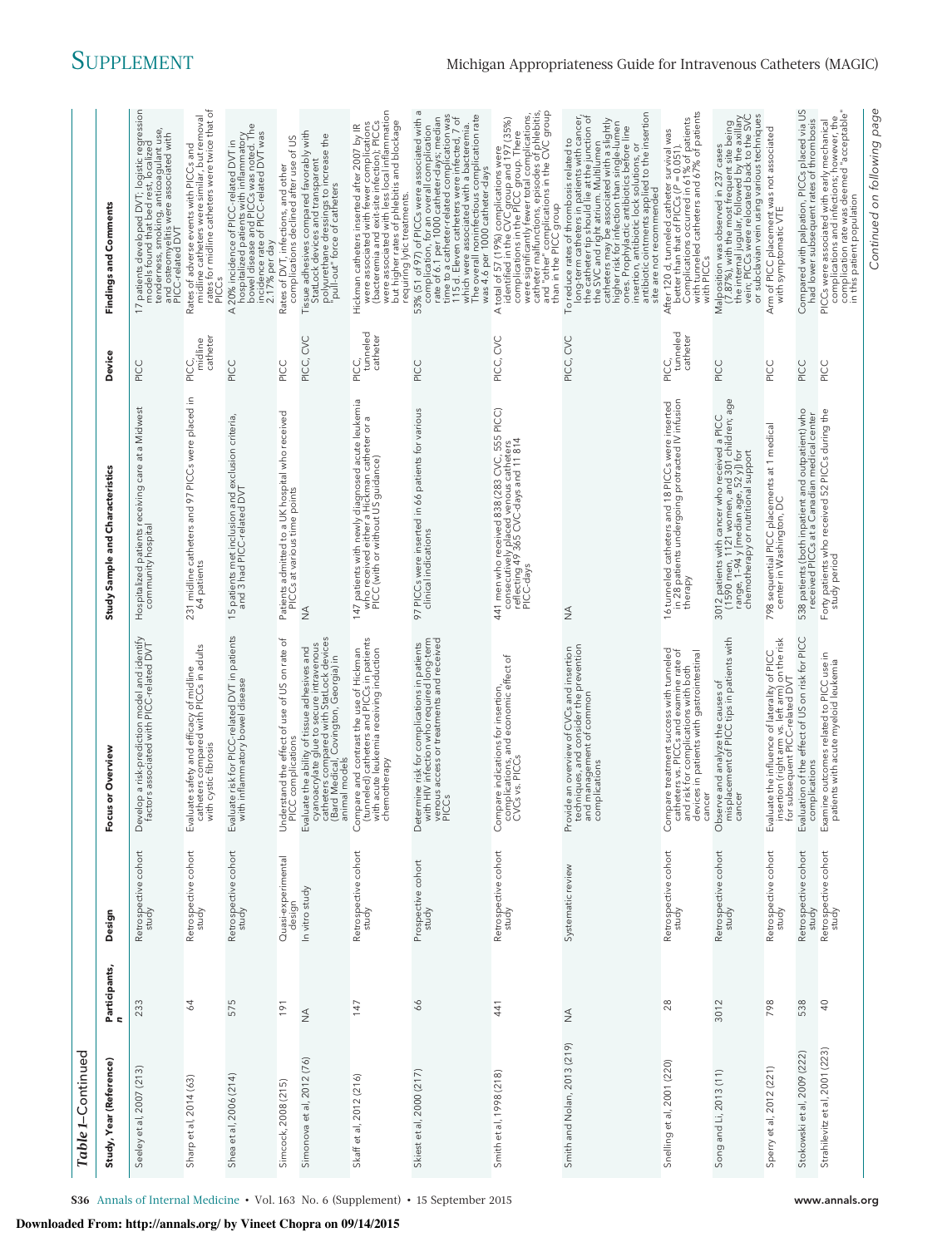$\mathbf{r}$ 

| Table 1-Continued           |                                  |                                                           |                                                                                                                                                                                                    |                                                                                                                                                                       |                               |                                                                                                                                                                                                                                                                                              |
|-----------------------------|----------------------------------|-----------------------------------------------------------|----------------------------------------------------------------------------------------------------------------------------------------------------------------------------------------------------|-----------------------------------------------------------------------------------------------------------------------------------------------------------------------|-------------------------------|----------------------------------------------------------------------------------------------------------------------------------------------------------------------------------------------------------------------------------------------------------------------------------------------|
| Study, Year (Reference)     | Participants,<br>n               | Design                                                    | cus or Overview<br><u>، ۲</u>                                                                                                                                                                      | and Characteristics<br>Study Sample                                                                                                                                   | <b>Device</b>                 | Findings and Comments                                                                                                                                                                                                                                                                        |
| Tejedor et al, 2012 (18)    | 8                                | Retrospective cohort<br>study                             | Describe patterns of use of temporary CVCs<br>and PICCs in non-ICU wards                                                                                                                           | patients with 146 CVCs (56% of which were<br>PICCs) at 1 academic medical center<br>89                                                                                | VC, CVC,<br>PICC<br>PIVC,     | $\sigma$<br>An average of 4.1 idle days with a CVC and a<br>mean of 3.4 idle days with both a CVC and<br>FIVC were noted; patients with a PICC had<br>FIVC were noted; patients with a PIC<br>compared with 10 d in patients with a CVC                                                      |
| Thakarar et al, 2014 (224)  | 3273                             | Retrospective cohort<br>study                             | Evaluation of tPA use as a marker for in situ<br>thrombosis and risk for subsequent<br>PICC-related CLABSI                                                                                         | ৳<br>3273 patients at a tertiary care center, 40%<br>whom received tPA                                                                                                | PICC                          | patients who did not receive this treatment<br>Use of tPA was associated with 3.59 times<br>greater risk for CLABSI compared with                                                                                                                                                            |
| Timsit et al, 1998 (225)    | 265                              | Prospective cohort<br>study                               | Association between catheter thrombosis<br>and catheter infection                                                                                                                                  | 265 patients receiving ICU care in a French<br>hospital                                                                                                               | <b>CVC</b>                    | 2.62-fold greater risk for catheter-related<br>Catheter thrombosis was associated with<br>sepsis                                                                                                                                                                                             |
| Tiwari et al, 2011 (226)    | 436                              | Prospective cohort<br>study                               | ≘.<br>Appropriateness of vascular device use<br>hospitalized patients                                                                                                                              | 436 hospitalized patients who received 876 IVDs<br>over 2909 hospital-days                                                                                            | <b>CYC</b><br>PIVC,           | 31% of total catheter-days were adjudicated as<br>inappropriate (using the authors' criteria for<br>appropriate vs. inappropriate use)                                                                                                                                                       |
| Touré et al, 2015 (227)     | 196                              | Prospective cohort<br>study                               | surfactor in the temperature of the state of the associated with tunneled catheters<br>(Broviac) and PICC in patients receiving<br>Compare the rates of complications<br>home parenteral nutrition | patients who<br>204 catheters were inserted in 196 patients wh<br>received care in a home parenteral nutrition<br>program                                             | PICC,<br>tunneled<br>catheter | catheter groups; however, catheter infection<br>rates were lower in the PICC group<br>Complications were similar between both                                                                                                                                                                |
| Tran et al, 2010 (60)       | 478                              | Retrospective cohort<br>study                             | Determine the incidence and outcomes<br>associated with PICC-related DVT                                                                                                                           | Single-center analysis of patients with hematologic<br>cancer, PICCs, and symptomatic UEDVT                                                                           | PICC                          | associated with low incidence of thrombosis<br>chemotherapy; centrally positioned PICCs<br>tunneled into the internal jugular vein were<br>High incidence of DVT associated with PICCs<br>in patients receiving myelosuppressive                                                             |
| Trerotola et al, 2007 (228) | 1654 PICCs                       | Retrospective cohort<br>study                             | Determine the incidence and location of<br>PICC tip malposition                                                                                                                                    | Single-center analysis of 2367 bedside attempts at<br>insertion                                                                                                       | PICC                          | bedside insertion; most malpositionings<br>were corrected by catheter exchange (58%)<br>and repositioning (36%)<br>Tip malposition occurred in 163 cases after                                                                                                                               |
| Trerotola et al, 2010 (229) | SO                               | Prospective cohort<br>study                               | $\varpi$<br>Evaluate outcomes associated with use of<br>triple-lumen PICC in the ICU setting                                                                                                       | Critically ill patients who received triple-lumen<br>PICCs                                                                                                            | PICC                          | The study was stopped after an interim analysis<br>demonstrated extremely high rates of<br>symptomatic DVT in 20% of patients                                                                                                                                                                |
| Trick et al, 2004 (230)     | 320                              | Cross-sectional<br>survey                                 | valuate how often CVCs were placed<br>without clinical justification in the medical<br>record<br>ú                                                                                                 | Hospitalized adult patients in a 600-bed public<br>hospita                                                                                                            | CVC                           | patients receiving care outside the ICU;<br>however, most patients received CVCs while<br>in an ICU setting<br>Unjustified use of CVCs was more common in                                                                                                                                    |
| Tuffaha et al, 2014 (85)    | $\stackrel{\triangleleft}{\geq}$ | Cost-effectiveness<br>analysis                            | Assess the cost-effectiveness of clinically<br>indicated vs. routine replacement of PIVCs                                                                                                          | Data from an RCT were used to determine<br>cost-effectiveness                                                                                                         | PNC                           | Clinically indicated replacement strategy was<br>associated with cost-savings per patient of<br>AU\$7.60 (95% CI, AU\$4.96-AU\$10.62)                                                                                                                                                        |
| Turcotte et al, 2006 (231)  | ₹                                | Systematic review                                         | Evaluate infectious, thrombotic, phlebitic,<br>and other common complications of<br>PICCs compared with CVC                                                                                        | articles were included; complications from<br>PICCs were compared with those from CVCs<br>across several study populations<br>48                                      | PICC, CVC                     | profile that was similar to or exceeded that<br>of CVCs. PICCs were more commonly<br>associated with phlebitis and malpositioning<br>PICCs were associated with a complication<br>than CVCs                                                                                                  |
| Ugas et al, 2012 (232)      | ₹                                | Systematic review                                         | pathways for prevention and intervention<br>central and peripheral venous CRBSIs in<br>critically ill surgical patients, and outline<br>Review the evidence on the incidence of                    | Critically ill ICU patients in surgical ICU settings                                                                                                                  | <b>SYS</b><br>PICC,           | Diverse definitions of the diagnosis of central<br>and peripheral venous CRBSIs and a small<br>population of patients with PICCs led to<br>inconsistent conclusions and findings                                                                                                             |
| Vesely, 2003 (66)           | ₹                                | Review                                                    | immarize the evidence related to optimal<br>tip position of a CVC<br>ഗ്                                                                                                                            | Narrative review                                                                                                                                                      | PICC, CVC                     | condemn the placement of a catheter tip in<br>provide sufficient evidence to support or<br>The scientific evidence at the time did not<br>the right atrium                                                                                                                                   |
| Vidal et al, 2008 (233)     | 115                              | Prospective cohort<br>study                               | antibiotics, blood transfusions, and other<br>Evaluate complications in patients who<br>received PICCs for parenteral nutrition,<br>infusions                                                      | 115 hospitalized patients who received 127 PICCs<br>for a variety of clinical indications; PICCs were<br>inserted in the nondominant arm in 94 of the<br>115 patients | PICC                          | Occlusion (17%), rupture (1.6%), accidental<br>withdrawal (2.4%), infection (3.1%), and VT<br>(2.4%) were the most common<br>complications                                                                                                                                                   |
| Vizcarra et al, 2014 (234)  | $\frac{4}{2}$                    | Society<br>guideline/position<br>paper<br>Infusion Nurses | recommendations and tools to improve<br>patient safety practices related to the use<br>of short PIVCs<br>Identify, promote, and develop                                                            | NA; position statement reviewing the literature<br>and recommending best practices                                                                                    | PIVC                          | addition, surveillance programs to ensure<br>safety with audits and feedback are<br>Health care provider knowledge, education,<br>and training, along with organizational<br>policies and procedures, should be<br>developed to ensure PIVC safety; in<br>necessary to improve device safety |
| Walker and Todd, 2013 (4)   |                                  | Survey-based study                                        | Compare insertion cost, patient satisfaction,<br>and infection rates of PICCs inserted by<br>trained nurses and radiologists                                                                       | Hospitalized patients undergoing PICC insertion in<br>a district general hospital in the United<br>a disuru. <sub>2</sub><br>Kingdom                                  | PICC                          | PICCs placed by IR were associated with<br>greater cost than nurse-led PICC insertions.<br>Patient satisfaction regarding explanation of<br>treatment was higher in the nurse group                                                                                                          |
|                             |                                  |                                                           |                                                                                                                                                                                                    |                                                                                                                                                                       |                               | Continued on following page                                                                                                                                                                                                                                                                  |

**Downloaded From: http://annals.org/ by Vineet Chopra on 09/14/2015**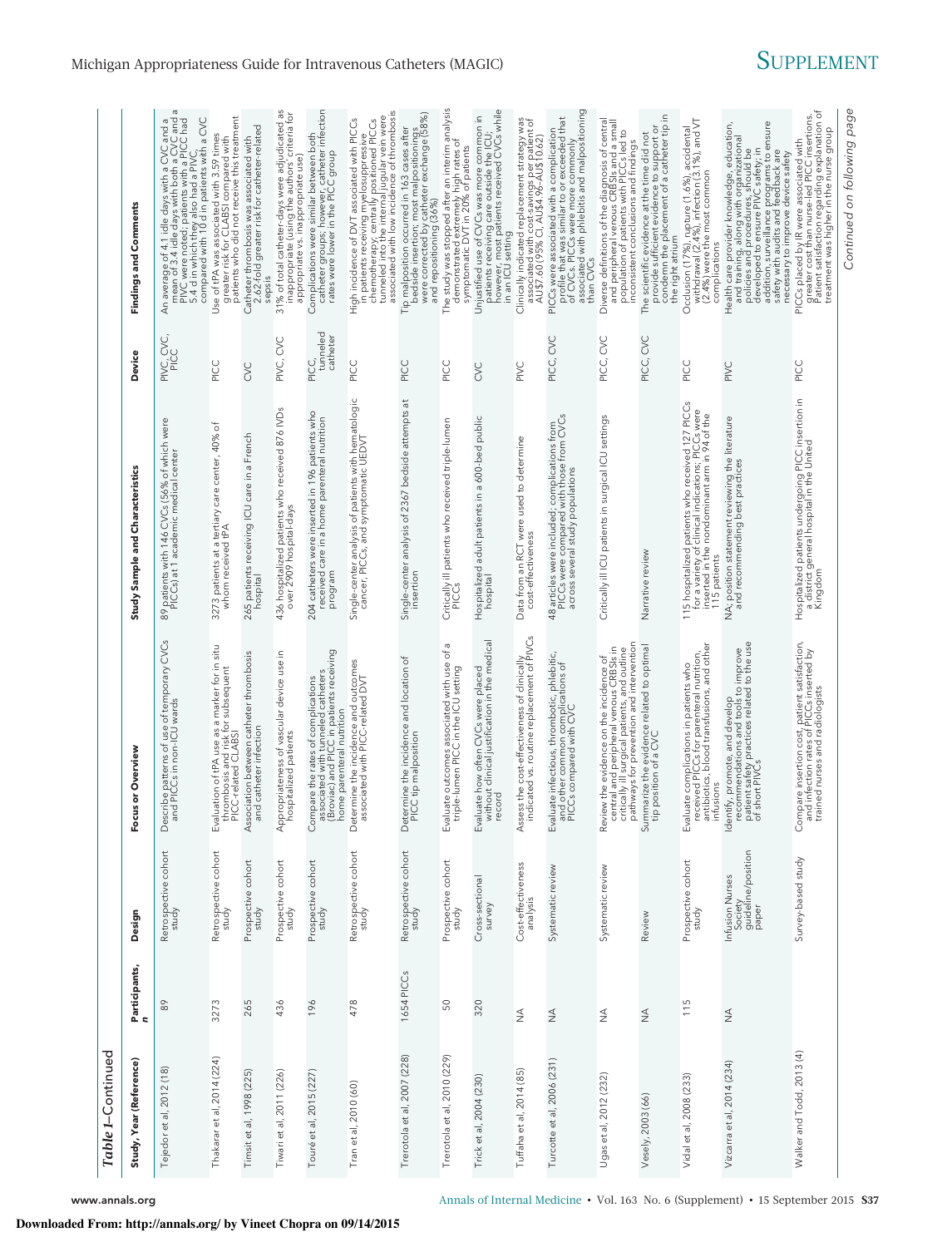| Table 1-Continued               |                               |                               |                                                                                                                                                                                            |                                                                                                                                                                                           |           |                                                                                                                                                                                                                                                                                                             |
|---------------------------------|-------------------------------|-------------------------------|--------------------------------------------------------------------------------------------------------------------------------------------------------------------------------------------|-------------------------------------------------------------------------------------------------------------------------------------------------------------------------------------------|-----------|-------------------------------------------------------------------------------------------------------------------------------------------------------------------------------------------------------------------------------------------------------------------------------------------------------------|
| Study, Year (Reference)         | Participants,<br>$\mathbf{r}$ | Design                        | cus or Overview<br>۽                                                                                                                                                                       | Study Sample and Characteristics                                                                                                                                                          | Device    | <b>Findings and Comments</b>                                                                                                                                                                                                                                                                                |
| Wallis et al, 2014 (235)        | 3283                          | RCT                           | set to evaluate risk factors for PIVC failure<br>Secondary analysis of an existing RCT data                                                                                                | use<br>3283 adult medical and surgical patients (5907<br>catheters) with a PIVC with ≥4 d of expected                                                                                     | PIVC      | foream insertion, selection of appropriate<br>PIVC diameter, and insertion by IV teams or<br>PIVC survival is improved by preferential<br>other specialists                                                                                                                                                 |
| Walshe et al, 2002 (51)         | 335                           | Prospective cohort<br>study   | Evaluate complications after PICC insertion<br>in a cohort of adult and pediatric cancer<br>patients                                                                                       | 335 patients who received 351 PICCs during<br>hospitalization; patients were cared for either by<br>a home infusion agency (205) or by the hospital<br>staff $(146)$                      | PICC      | 115 (32.8%) of 351 PICCs were removed as a<br>result of a complication, for a rate of 10.9<br>per 1000 catheter-days; patients with<br>transplant were more likely to develop a<br>hematologic cancer or bone marrow<br>complication                                                                        |
| Webster et al, 2013 (83)        | ₹                             | Systematic review             | catheters every 72-96 h was supported by<br>evidence of efficacy or safety<br>Evaluate whether routine changes of PIV                                                                      | 7 trials with a total of 4895 patients were included<br>in the review                                                                                                                     | PIVC      | PIVC changes every 72-96 h; consequently,<br>No evidence was found to support routine<br>policies whereby catheters are changed<br>health care organizations may consider<br>only if clinically indicated                                                                                                   |
| Wilson et al, 2012 (64)         | 431                           | Retrospective cohort<br>study | with large vein thrombosis in patients with<br>PICCs<br>Analyze and identify risk factors associated                                                                                       | Neurosurgical ICU patients                                                                                                                                                                | PICC      | mannitol, and undergoing placement in a<br>paretic arm were identified as risk factors for<br>Surgery for >1 h, history of VTE, receipt of<br>5                                                                                                                                                             |
| Wilson et al, 2013 (236)        | 431                           | Retrospective cohort<br>study | Compare risk for complications with PICCs<br>with those associated with CVCs in<br>critically ill patients                                                                                 | Neurosurgical ICU patients                                                                                                                                                                | PICC, CVC | were placed, with a cumulative incidence of<br>symptomatic thrombosis of 8.4%, CLABSI of<br>2.8%, and line insertion-related<br>During the study period, 431 unique PICCs<br>complications of 0.0%                                                                                                          |
| Wojnar and Beaman,<br>2013 (23) | 260                           | Retrospective cohort<br>study | Evaluate clinical appropriateness of PICC use<br>compared with available<br>recommendations                                                                                                | clinical indication; patients were randomly<br>PICC insertion during hospitalization for any<br>selected from a larger cohort                                                             | PICC      | recommendations in that the duration of use<br>indications for PICC placement. However, in<br>7 patients, use of PICCs did not meet<br>current CDC and Infusion Nurses Society<br>Results suggest that each patient had 23<br>was $<$ 7 days                                                                |
| Worley et al, 2007 (237)        | 468                           | Retrospective cohort<br>study | Evaluate outcomes related to use of PICCs in<br>a specialized headache treatment unit                                                                                                      | 468 hospitalized adult patients in a specialized<br>headache treatment unit                                                                                                               | PICC      | Only 2 patients (0.80%) experienced<br>PICC-related DVT; the investigators<br>at increased risk for UEDVT compared with<br>at increased risk for UEDVT compared with<br>other hospitalized patients                                                                                                         |
| Worth et al, 2009 (238)         | 99                            | Prospective cohort<br>study   | and risk factors for, CVC-related<br>complications of CLABSI in a hematology<br>Determine the natural history and rate of,<br>population                                                   | 106 CVCs (75 PICCs, 31 CVCs) were evaluated in<br>66 patients, over 2399 CVC-days in an<br>ambulatory cohort                                                                              | PICC, CVC | infection in 2 cases (1.9%), and CLABSI in 18<br>cases (7.5 per 1000 CVC-days). No<br>complication rates between PICC and CVCs<br>significant differences were found when<br>DVT occurred in 16 cases (15.1%), exit-site<br>were compared                                                                   |
| Xing et al, 2012 (239)          | 187                           | Retrospective cohort<br>study | Study the incidence, diagnosis, prevention,<br>and treatment of PICC-related UEDVT in<br>patients with breast cancer                                                                       | $\varpi$<br>187 patients with breast cancer who received<br>PICC for chemotherapy                                                                                                         | PICC      | G<br>Four (2.1%) of 188 PICCs were removed as<br>result of PICC-related UEDVT in 14–112<br>catheter-days, at a rate of 0.28 per 1000<br>catheter-days                                                                                                                                                       |
| Yamada et al, 2010 (240)        | 219                           | Prospective cohort<br>study   | procedure-related distress, resulting from<br>use of PICCs in terminally ill patients with<br>comfort and convenience, in addition to<br>Clarify the degree of patient-perceived<br>cancer | Among 219 patients admitted to a palliative care<br>tint, 39 (18%) underwent PICC placement (a<br>tint 39 (18%) underwent PICC placement (a<br>5 patients underwent PICC insertion twice) | PICC      | PICCs were safely inserted in 90% of terminally<br>transient procedure-related distress, >90%<br>although 30% of the patients experienced<br>ill patients with cancer within 20 minutes;<br>felt that the parenteral route was more<br>comfortable and convenient                                           |
| Yap et al, 2006 (241)           | 88                            | Prospective cohort<br>study   | after introduction of safety measures and<br>compare them with those reported in the<br>same center in 2001 (a historical cohort)<br>Evaluate PICC complication rates in 2003              | 88 PICC lines were inserted in 73 patients under<br>radiologic guidance                                                                                                                   | PICC      | reduce PICC complications were successful<br>thrombotic events occurred in 4.5% of<br>PICCs. The complication rate for 2003 was<br>significantly lower than the rate for 2001<br>(P = 0.006), suggesting that strategies to<br>The overall complication rate was 15.9%.<br>Infections developed in 5.7% and |
| Yi et al, 2014 (242)            | 5                             | Prospective cohort<br>study   | Investigate risk factors for PICC-related DVT<br>in patients with cancer                                                                                                                   | Hospitalized patients with cancer scheduled to<br>receive PICCs between September 2009 and<br>May 2012 at 1 center                                                                        | PICC      | Diabetes increased the risk for PICC-related<br>DVT in patients receiving chemotherapy                                                                                                                                                                                                                      |

**S38** Annals of Internal Medicine • Vol. 163 No. 6 (Supplement) • 15 September 2015 www.annals.org

**Downloaded From: http://annals.org/ by Vineet Chopra on 09/14/2015**

*Continued on following page*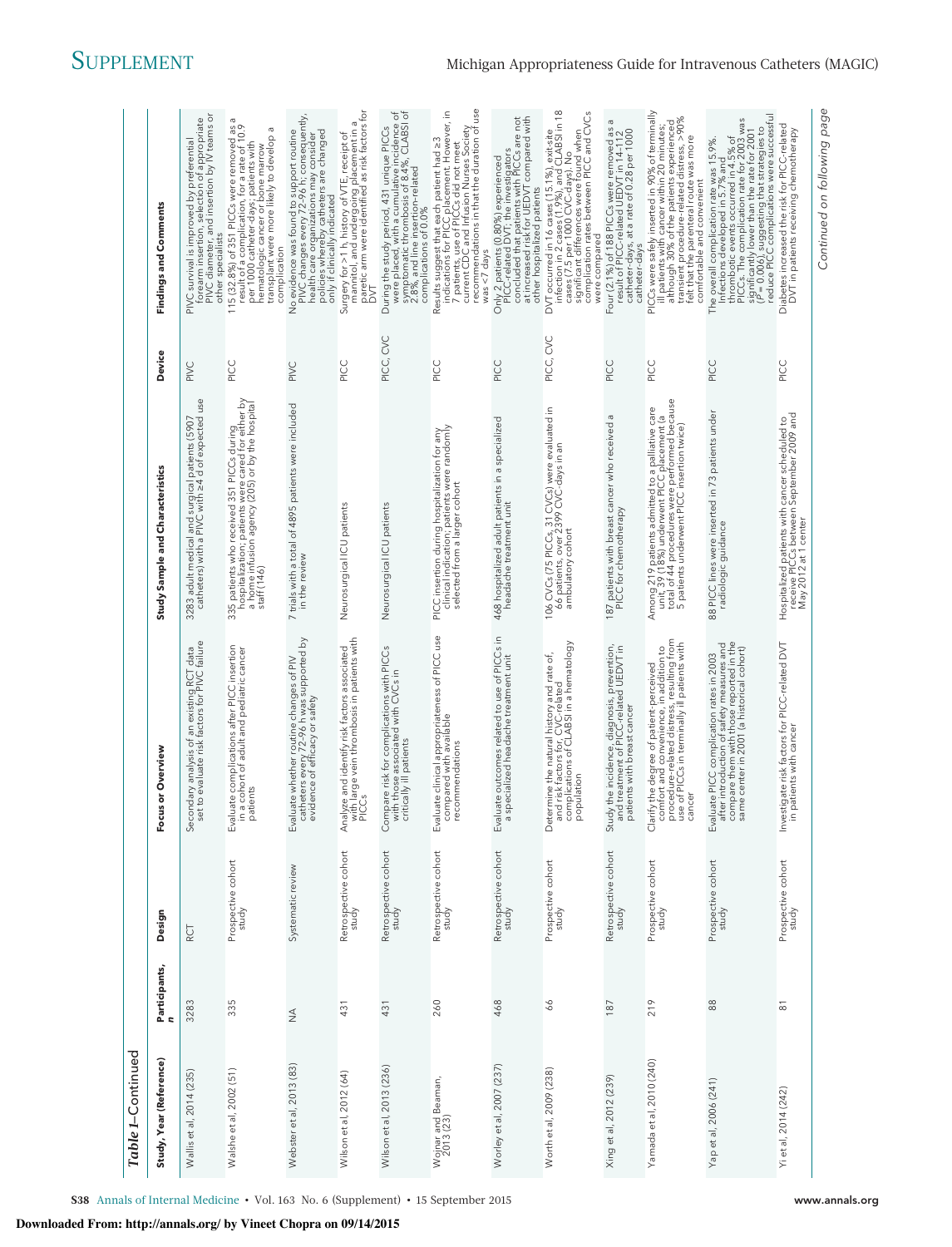| Table 1-Continued                                              |               |                                    |                                                                                                                                                                                     |                                                                                                                                                                                                                                                                                                                                                                                                                                                                                                                                                                                                                                                                                                                                                |           |                                                                                                                                                                                                                                                                                                                                                                                                                                                                                 |
|----------------------------------------------------------------|---------------|------------------------------------|-------------------------------------------------------------------------------------------------------------------------------------------------------------------------------------|------------------------------------------------------------------------------------------------------------------------------------------------------------------------------------------------------------------------------------------------------------------------------------------------------------------------------------------------------------------------------------------------------------------------------------------------------------------------------------------------------------------------------------------------------------------------------------------------------------------------------------------------------------------------------------------------------------------------------------------------|-----------|---------------------------------------------------------------------------------------------------------------------------------------------------------------------------------------------------------------------------------------------------------------------------------------------------------------------------------------------------------------------------------------------------------------------------------------------------------------------------------|
| Study, Year (Reference)                                        | Participants, | Design                             | Focus or Overview                                                                                                                                                                   | Study Sample and Characteristics                                                                                                                                                                                                                                                                                                                                                                                                                                                                                                                                                                                                                                                                                                               | Device    | Findings and Comments                                                                                                                                                                                                                                                                                                                                                                                                                                                           |
| Yue et al, 2010 (243)                                          | 400           | Prospective cohort<br>study        | noninfectious complications related to<br>medical center in a province of China<br>PICC use in patients with cancer at 1<br>Examine insertion, infectious, and                      | cancer who received PICCs for chemotherapy<br>400 ambulatory patients with various types of                                                                                                                                                                                                                                                                                                                                                                                                                                                                                                                                                                                                                                                    | PICC      | During insertion, arrhythmia occurred in 1.5%<br>(6 of 400) of parsex is, diffult canteer<br>excessive oozing of blood in 0.3% (1 of 400).<br>excessive oozing of blood in 0.3% (1 of 400).<br>400), catheter occlusion in 9.5% (38 of 400),<br>sensitizing dermatitis occurred in 8% (38 of<br>400), mechanical phlebitis in 7.5% (30 of<br>catheter-associated hematogenous<br>infection in 3% (12 of 400), and VT in 2%<br>During the catheter dwell-in period<br>(8 of 400) |
| Zhu et al, 2008 (244)                                          | 2170          | Retrospective cohort<br>study      | Examine adverse events and risk factors<br>associated with such outcomes                                                                                                            | Single-center study of patients undergoing PICC<br>placement for various indications                                                                                                                                                                                                                                                                                                                                                                                                                                                                                                                                                                                                                                                           | PICC      | position, coronary artery disease, diabetes,<br>occurred; DVT seemed to be related to<br>6 cases of DVT and 2 cases of bacteremia<br>advanced cancer, noncentral PICC tip<br>and hyperlipidemia                                                                                                                                                                                                                                                                                 |
| Zingg et al, 2011 (87)                                         | 292           | Prospective cohort<br>study        | placement over dwell time and investigate<br>agreement between health care workers<br>Quantify the indications for catheter<br>on CVC use                                           | 378 CVCs in 292 patients, accounting for 2704<br>catheter-days                                                                                                                                                                                                                                                                                                                                                                                                                                                                                                                                                                                                                                                                                 | CVC       | use was prolonged (>7 d) antibiotic therapy,<br>(8.3%) in non-ICU settings, neither the nurse<br>followed by parenteral nutrition (22.3%). À<br>total of 130 catheter-days (4.8%) were<br>unnecessary, with a higher proportion in<br>non-ICU settings (6.6%). In 35 on-site visits<br>The most frequent reason (49%) for catheter<br>nor the treating physician knew why the<br>catheter was in place                                                                          |
| Zochios et al, 2014 (245)                                      | $\frac{4}{2}$ | Systematic review                  | Review the literature surrounding PICCs and<br>management of PICC-related thrombosis<br>pathophysiology diagnosis, and<br>highlight the epidemiology,<br>in critically ill patients | Systematic review examining risk factors for and<br>diagnosis and treatment of PICC-related DVT in<br>critically ill populations                                                                                                                                                                                                                                                                                                                                                                                                                                                                                                                                                                                                               | PICC      | preferred diagnostic imaging modality. No<br>The incidence of PICC-related thrombosis in<br>RCTs on best treatment of PICC-related<br>critically ill patients is unclear. US is the<br>thrombosis in the ICU setting to inform<br>practice are available                                                                                                                                                                                                                        |
| Zwicker et al, 2014 (53)                                       | ₹             | Systematic review<br>and guideline | Provide recommendations for diagnosis and<br>management of CVC-associated DVT in<br>patients with cancer                                                                            | opinion from a guideline writing panel of the<br>International Society on Thrombosis and<br>Systematic review of the literature and expert<br>daemostasis                                                                                                                                                                                                                                                                                                                                                                                                                                                                                                                                                                                      | PICC, CVC | is not recommended. Anticoagulation with<br>pharmacologic prophylaxis to prevent DVT<br>LMWH without removal of the catheter if<br>US is recommended as the initial test of<br>clinically necessary is recommended<br>choice. Routine administration of                                                                                                                                                                                                                         |
| BSI = bloodstream infection; CDC = Centers for Disease Control |               |                                    | ultrasonography; VA = Veterans Affairs; VAD = venous access device; VT = venous thrombosis; VTE = venous thromboembolism.                                                           | bloodstream infection; CRT = catheter-related thrombosis; CT = computed tomography; CVAD = central venous access device; CVC = central venous catheter; DVT = deep venous thrombosis;<br>ED = emergency department; EKG = electrocardiography; ESA = erythropoiesis-stimulating agent; GRADE = Grading of Recommendations Assessment, Development and Evaluation; ICU =<br>intensive care unit; IR = interventional radiology; IV = intravenous; IVD = intravenous device; LMWH = low-molecular-weight heparin; IVA = not applicable; INR = not reported; PE = pulmonary<br>embolism; PICC = peripherally in<br>and Prevention; CKD = chronic kidney disease; CLABSI = central line-associated bloodstream infection; CRBSI = catheter-related |           |                                                                                                                                                                                                                                                                                                                                                                                                                                                                                 |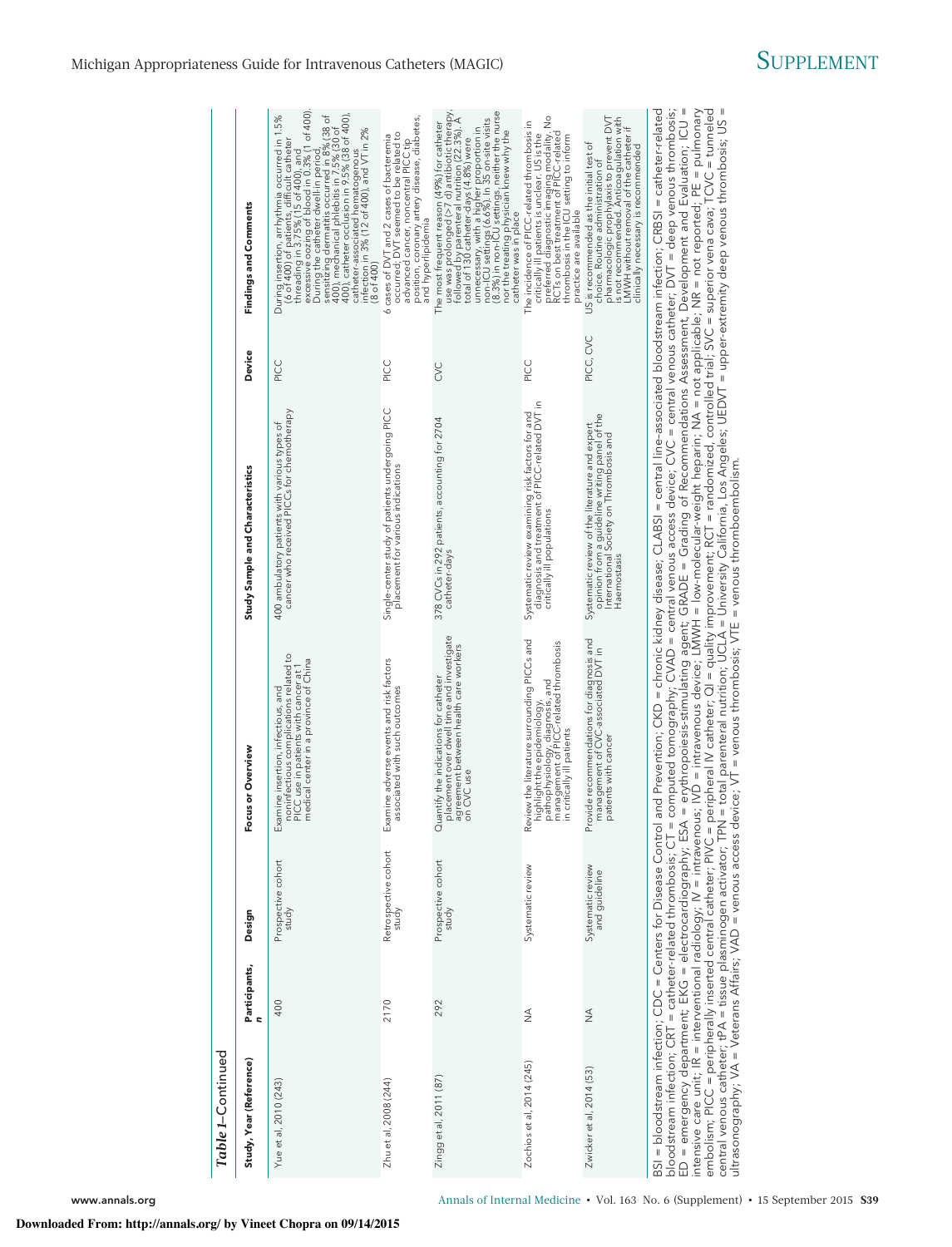### **CONTINUING MEDICAL EDUCATION/MAINTENANCE OF CERTIFICATION ACTIVITY**

In addition to CME credit, physicians enrolled in the American Board of Internal Medicine's (ABIM) Maintenance of Certification (MOC) program can earn 8 medical knowledge self-assessment points for successful completing an online activity associated with this article.

To earn 5 CME credits, please take the quiz at www.annals.org/article .aspx?doi=10.7326/M15-0744&atab=7. To earn MOC points, you must take the MOC quiz at www.acponline.org/magicmoc/; successful completion qualifies for 8 MOC points, and this information will be transferred to the ABIM.

These CME and MOC activities are free to ACP members and individual subscribers to *Annals of Internal Medicine*. Others who are interested in completing this MOC activity can learn more about ACP membership and individual subscriptions to *Annals of Internal Medicine* at www.acponline .org.

Plese visit www.acponline.org/magicmoc/ to learn more and take the MOC quiz.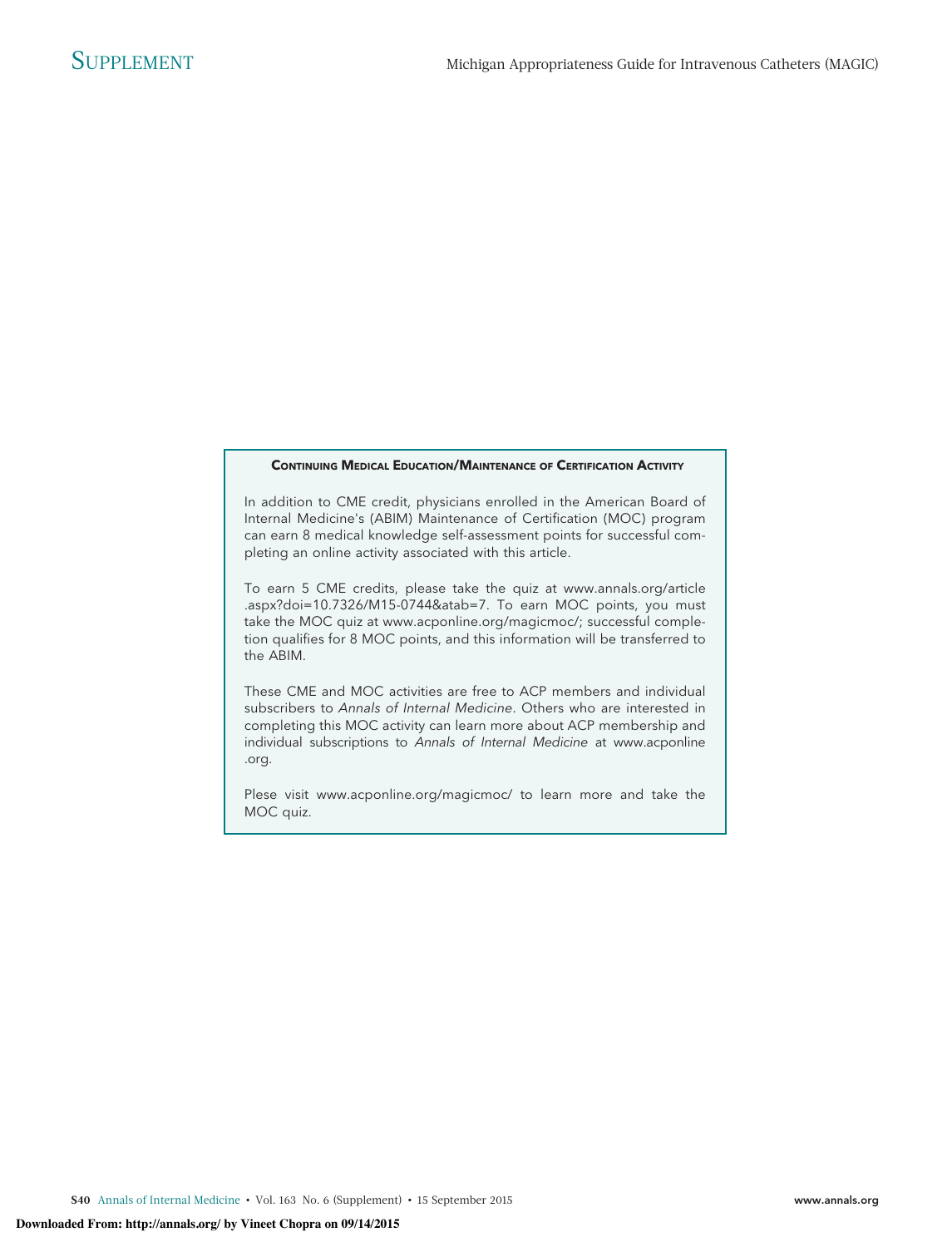*Appendix Table 1.* Literature Search Strategy

| Search                                                  | Query                                                                                                                                                                                                                                            | Items Found, n          |
|---------------------------------------------------------|--------------------------------------------------------------------------------------------------------------------------------------------------------------------------------------------------------------------------------------------------|-------------------------|
| <b>PubMed (searched</b><br>9 March 2013)                |                                                                                                                                                                                                                                                  |                         |
| #23                                                     | (#8 not (#12 or #21 or #22))                                                                                                                                                                                                                     | 1109                    |
| #22                                                     | (("Case Reports"[pt] or "case report"[Title]))                                                                                                                                                                                                   | 1 664 821               |
| #21                                                     | (#19 not #20)                                                                                                                                                                                                                                    | 455 878                 |
| #8                                                      | ((#3 OR #4) AND #7)                                                                                                                                                                                                                              | 1542                    |
| #20                                                     | $(#16$ or $#17)$                                                                                                                                                                                                                                 | 769 402                 |
| #19                                                     | (#13 or #18)                                                                                                                                                                                                                                     | 507 993                 |
| #17                                                     | ((#3 OR #4) AND #7) Filters: Adult: 19+ years                                                                                                                                                                                                    | 577                     |
| #16                                                     | adult*[Title/Abstract]                                                                                                                                                                                                                           | 768 894                 |
| #13                                                     | ((#3 OR #4) AND #7) Filters: Child: birth-18 years                                                                                                                                                                                               | 417                     |
| #18                                                     | (pediatric or neonat*[Title])                                                                                                                                                                                                                    | 507 773                 |
| #12                                                     | (#9 NOT (#10 or 11))                                                                                                                                                                                                                             | 56                      |
| #10                                                     | ((#3 OR #4) AND #7) Filters: Humans                                                                                                                                                                                                              | 1435                    |
| #9                                                      | ((#3 OR #4) AND #7) Filters: Other Animals                                                                                                                                                                                                       | 82                      |
| #11                                                     | (human* or patient*[Title/Abstract])                                                                                                                                                                                                             | 6 257 942               |
| #7                                                      | ("Guideline" [Publication Type] OR "Guidelines as Topic"[Mesh] OR "Practice Guideline" [Publication<br>Type] OR "Unnecessary Procedures" [MeSH] or (appropriate* or inappropriate* or indicat* or<br>quideline* or unnecessary[Title/Abstract])) | 2 824 018               |
| #4                                                      | "peripherally inserted central catheter*" OR "peripherally inserted" or picc*[Title/Abstract]                                                                                                                                                    | 1474                    |
| #3                                                      | "Catheterization, Central Venous"[Majr]                                                                                                                                                                                                          | 8919                    |
| <b>CINAHL</b>                                           |                                                                                                                                                                                                                                                  | 325                     |
| S24                                                     | S20 not S23                                                                                                                                                                                                                                      |                         |
| S23                                                     | <b>S21 NOT S22</b>                                                                                                                                                                                                                               |                         |
| S22                                                     | S20 Limiters-Age Groups: All Adult                                                                                                                                                                                                               |                         |
| S21                                                     | S18 AND S19 Limiters-Age Groups: All Child                                                                                                                                                                                                       |                         |
| S20                                                     | <b>S18 AND S19</b>                                                                                                                                                                                                                               |                         |
| S <sub>19</sub>                                         | S16 OR S17                                                                                                                                                                                                                                       |                         |
| S18                                                     | TI (appropriate* or inappropriate* or indicat* or quideline* or unnecessary) OR AB (appropriate* or<br>inappropriate* or indicat* or guideline* or unnecessary)                                                                                  |                         |
| <b>S17</b>                                              | TI ("peripherally inserted central catheter*" OR "peripherally inserted" or picc*) OR AB (<br>"peripherally inserted central catheter*" OR "peripherally inserted" or picc*)                                                                     |                         |
| S <sub>16</sub>                                         | (MH "Catheter Care, Vascular+") OR (MH "Central Venous Catheters+")                                                                                                                                                                              |                         |
| Google Scholar                                          | "peripherally inserted central catheter*" AND (appropriate* or inappropriate* or indicat* or<br>quideline* or unnecessary)                                                                                                                       | 134 (only 131 imported) |
| <b>ClinicalTrials.gov</b><br>(searched 9 April<br>2013) | peripherally inserted central catheter* or picc*                                                                                                                                                                                                 | 40                      |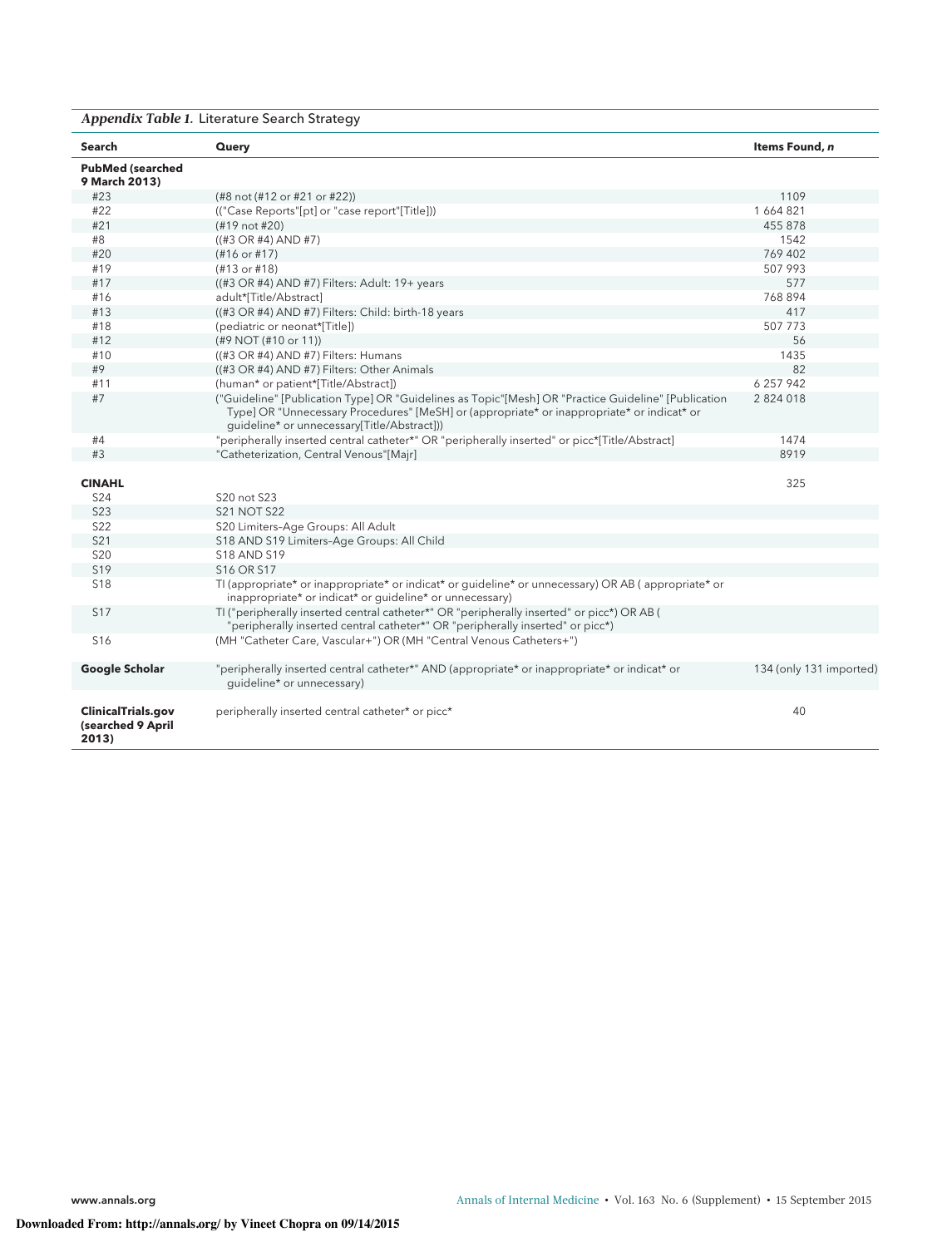| Appendix Table 2. Characteristics of MAGIC Panel Members |  |  |  |
|----------------------------------------------------------|--|--|--|
|----------------------------------------------------------|--|--|--|

| <b>Panelist</b>                     | <b>Title</b>                                                                                                                                                                                     | <b>Affiliation</b>                                                                                                                                         | <b>Clinical Specialty</b>                  | <b>Area of Technical Expertise</b>                                                                     |
|-------------------------------------|--------------------------------------------------------------------------------------------------------------------------------------------------------------------------------------------------|------------------------------------------------------------------------------------------------------------------------------------------------------------|--------------------------------------------|--------------------------------------------------------------------------------------------------------|
| Agnes Y. Lee, MD, PhD               | Medical Director, Thrombosis<br>Program; Associate<br>Professor of Medicine                                                                                                                      | University of British Columbia;<br>Vancouver Coastal Health;<br>British Columbia Cancer<br>Agency; Vancouver, British<br>Columbia, Canada                  | Hematology and<br>oncology                 | Thrombosis in cancer patients                                                                          |
| Anthony Courey, MD                  | Assistant Professor of<br>Medicine                                                                                                                                                               | University of Michigan, Ann<br>Arbor, MI                                                                                                                   | Critical care                              | Vascular access and use of<br>ultrasound in critically ill<br>patients                                 |
| Elie Akl, MD, MPH, PhD              | Director, Clincial<br>Epidemiology Unit;<br>Co-director, Center for<br>Systematic Reviews in<br>Health Policy and Systems<br>Research (SPARK)                                                    | American University, Beirut,<br>Lebanon; Department of<br>Clinical Epidemiology and<br>Biostatistics, McMaster<br>University, Hamilton, Ontario,<br>Canada | Internal medicine;<br>hospital<br>medicine | Guideline development,<br>thrombosis,<br>evidence-based medicine                                       |
| Jack LeDonne, MD                    | Director of Vascular Access<br>Programs; Past President,<br>Association of Vascular<br>Acccess                                                                                                   | Greater Baltimore Medical<br>Center, Baltimore, MD                                                                                                         | General surgery                            | Vascular access in general<br>medical and surgical<br>patients                                         |
| Mauro Pittiruti, MD                 | Director of Vascular Access<br>Director, GAVeCeLT                                                                                                                                                | Catholic University, Rome, Italy                                                                                                                           | General surgery                            | Vascular access                                                                                        |
| Nancy Moureau, RN                   | Chief Executive Office;<br>Director of Vascular<br>Education                                                                                                                                     | PICC Excellence, Inc., Hartwell,<br>GА                                                                                                                     | Vascular access<br>nursing<br>education    | Vascular access                                                                                        |
| Naomi O'Grady, MD,<br>PhD           | Director of Procedures,<br>Vascular Access and<br><b>Concious Sedation</b>                                                                                                                       | National Institutes of Health<br>Clinical Center, Bethesda,<br><b>MD</b>                                                                                   | Critical care                              | Guideline development,<br>central line-associated<br>bloodstream infection,<br>critical care           |
| Nasia Safdar, MD, PhD               | Associate Professor of<br>Medicine; Medical Director,<br>Infection Control; Associate<br>Chief of Staff for Research                                                                             | University of Wisconsin; William<br>S. Middleton Memorial<br>Veterans Hospital; Madison,<br>WI                                                             | Infectious<br>diseases                     | Central line-associated<br>bloodstream infection                                                       |
| Rajiv Saran, MD, MRCP,<br><b>MS</b> | Professor of Medicine and<br>Epidemiology; Director, US<br>Renal Data System<br>Coordinating Center;<br>Associate Director, Kidney<br>Epidemiology and Cost<br>Center, University of<br>Michigan | University of Michigan<br>Ann Arbor, MI                                                                                                                    | Nephrology                                 | Chronic kidney disease;<br>vascular access in patients<br>with end-stage renal<br>disease              |
| Lakshmi Swaminathan,<br><b>MD</b>   | Staff Hospitalist; Physician<br>Champion, HMS PICC<br>Quality Improvement<br>Project*                                                                                                            | Oakwood Health System,<br>Dearborn, MI                                                                                                                     | Internal medicine                          | Hospital medicine; patient<br>safety; quality improvement<br>in hospitalized medical<br>patients       |
| Scott O. Trerotola, MD              | Professor of Radiology;<br>Associate Chair and Chief of<br>Interventional Radiology                                                                                                              | University of Pennsylvania,<br>Philadelphia, PA                                                                                                            | Interventional<br>radiology                | Guideline development;<br>vascular access                                                              |
| Dana Wanschneider, RN               | Vascular Access Nurse                                                                                                                                                                            | St. Josephs Mercy Health<br>System, Ann Arbor, MI                                                                                                          | Vascular access                            | Vascular access; nursing                                                                               |
| Scott C. Woller, MD                 | Associate Professor of<br>Medicine                                                                                                                                                               | Intermountain Medical Center;<br>University of Utah School of<br>Medicine, Salt Lake City, UT                                                              | Internal medicine                          | Venous thromboembolism;<br>anticoagulation<br>management                                               |
| Stephen Wiseman,<br>PharmD          | Clinical Pharmacy Specialist;<br>Assistant Professor of<br>Pharmacy                                                                                                                              | University of Michigan; VA Ann<br>Arbor Healthcare System<br>Ann Arbor, MI                                                                                 | Pharmacology                               | Infectious diseases; home<br>intravenous therapy;<br>management of parenteral<br>therapy               |
| Georgiann Ziegler                   | <b>Patient Representative</b>                                                                                                                                                                    | University of Michigan Health<br>System                                                                                                                    |                                            | Personally experienced<br>multiple vascular access<br>devices; insights into the<br>patient experience |

GAVeCeLT = Gruppo Aperto di Studio 'Gli Accessi Venosi Centrali a Lungo Termine; HMS = Hospital Medicine Safety Consortium; MAGIC = Michigan Appropriateness Guide for Intravenous Catheters; PICC = peripherally inserted central catheter; VA = Veterans Affairs. \* A Blue Cross Blue Shield–funded collaborative quality initative focused on improving PICC use in hospitalized medical patients in 47 particiating hositals in the State of Michigan.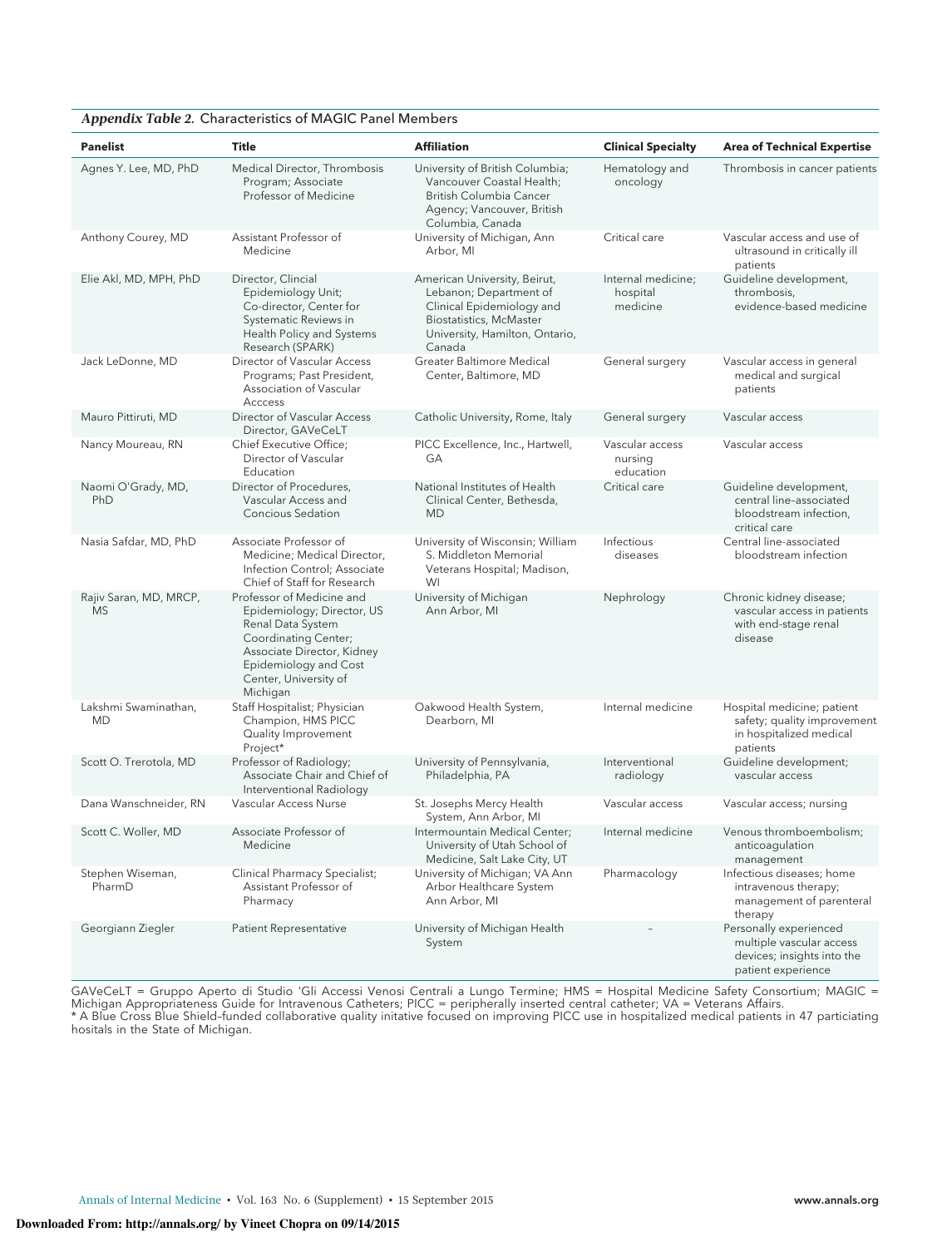## *Appendix Table 3.* Sample Lists of Thematic Concerns Raised by Panelists\*

| <b>Theme or Area</b>                                                              | <b>Question or Top Concern</b>                                                                                                                                                                                                                                                                                                                                                                                                                                                                                                                                                                                                                                                                                                                                                                                           |
|-----------------------------------------------------------------------------------|--------------------------------------------------------------------------------------------------------------------------------------------------------------------------------------------------------------------------------------------------------------------------------------------------------------------------------------------------------------------------------------------------------------------------------------------------------------------------------------------------------------------------------------------------------------------------------------------------------------------------------------------------------------------------------------------------------------------------------------------------------------------------------------------------------------------------|
| Appropriateness of PICC placement<br>and concerns regarding device<br>selection   | Is the request for a PICC appropriate for what is needed (i.e., does the entity to be infused require a PICC, or<br>will a midline or peripheral catheter suffice?<br>Overuse of PICC for long-term care when tunneled, cuffed catheters (Hickman, cuffed Groshong, Broviac, etc.)<br>or port would be more appropriate<br>PICCs ordered or maintained for blood draws-is this appropriate?<br>PICCs ordered without trying other devices<br>PICCs ordered when all else fails for 1-3 doses of an infusion-is insertion appropriate?                                                                                                                                                                                                                                                                                    |
| Issues related to device insertion<br>and selection of PICC<br>characteristics    | Is location of the tip of the catheter in the right atrium acceptable?<br>Are dedicated lumens for parenteral nutrition still needed?<br>How many lumens are appropriate for a given use?                                                                                                                                                                                                                                                                                                                                                                                                                                                                                                                                                                                                                                |
| Process concerns regarding<br>utilization                                         | Increasing use of PICCs when peripheral catheters may work? How can we drive this down?<br>Unnecessary number/size of PICC lumens<br>Implications of ordering chest radiographs for "PICC placement only" that are otherwise abnormal<br>Patient "requested" PICC line appropriateness<br>How do we resolve disagreement with radiology on where a PICC is located on chest radiograph?<br>Strategies to minimize idle PICC-days<br>When should PICC tips be adjusted for optimal positioning?                                                                                                                                                                                                                                                                                                                           |
| Identifying best practices for<br>treatment and prevention of<br>PICC-related DVT | Optimal treatment is undefined. That covers everything from line removal? Anticoagulation? Duration and<br>intensity of anticoaqulation<br>Prophylaxis: Is primary prophylaxis indicated in those with "high-risk" factors? What are these factors, and if they<br>are present, how do we provide primary prophylaxis?<br>Prophylaxis: Is secondary prophylaxis indicated? I've had many patients who had a CRT as the index thrombotic<br>event but then re-present with a DVT/PE. Is the risk for recurrence high enough to warrant secondary<br>prophylaxis? If a patient develops DVT and still requires central venous access, should we leave the catheter<br>in situ?<br>If a symptomatic DVT is not improving clinically with a PICC in situ, how long should we wait before removing<br>the PICC or calling IR? |
| Management of specific<br>complications                                           | If a PICC is pulled out from original position, how far can it migrate out before it has to be pulled/replaced?<br>Is it appropriate to empirically pull a PICC without other evidence of line infection?<br>PICC in place when bacteremia occurs but no evidence of CLABSI-remove or treat through?<br>Optimal timing of placement in bacteremia for long-term antibiotic treatment?                                                                                                                                                                                                                                                                                                                                                                                                                                    |

CLABSI = central line–associated bloodstream infection; CRT = catheter-related thrombosis; DVT = deep venous thrombosis; IR = interventional radiology; PE = pulmonary embolism; PICC = peripherally inserted central catheter.

\* Edited by the authors for readability. Questions were selected at random from several panelists to illustrate the depth and breadth of focus.

| Appendix Table 4. Example Scenarios From Ratings Material                                                                                                                                                                                                   |                                  |                                                      |                                   |             |                                  |                                        |           |  |
|-------------------------------------------------------------------------------------------------------------------------------------------------------------------------------------------------------------------------------------------------------------|----------------------------------|------------------------------------------------------|-----------------------------------|-------------|----------------------------------|----------------------------------------|-----------|--|
| How appropriate is the<br>use of each of the<br>following vascular<br>access devices to<br>obtain venous access<br>for infusion of<br>therapeutics and/or<br>lab draws in a patient<br>who is likely to<br>be hospitalized for a<br>potential duration of:* | Peripheral<br><b>IV Catheter</b> | <b>US-Guided</b><br>Peripheral<br><b>IV Catheter</b> | <b>Midline</b><br><b>Catheter</b> | <b>PICC</b> | <b>Nontunneled</b><br><b>CVC</b> | Tunneled,<br>Cuffed<br><b>Catheter</b> | Port      |  |
| $\leq$ 5 d?                                                                                                                                                                                                                                                 | 123456789                        | 123456789                                            | 123456789                         | 123456789   | 123456789                        | 123456789                              | 123456789 |  |
| $6 - 14$ d?                                                                                                                                                                                                                                                 | 123456789                        | 123456789                                            | 123456789                         | 123456789   | 123456789                        | 123456789                              | 123456789 |  |
| $15 - 30$ d?                                                                                                                                                                                                                                                | 123456789                        | 123456789                                            | 123456789                         | 123456789   | 123456789                        | 123456789                              | 123456789 |  |
| $\geq$ 31 d?                                                                                                                                                                                                                                                | 123456789                        | 123456789                                            | 123456789                         | 123456789   | 123456789                        | 123456789                              | 123456789 |  |
|                                                                                                                                                                                                                                                             | .                                |                                                      |                                   |             |                                  |                                        | $\sim$    |  |

| Compared with PICCs, how preferable is the use of a midline in a hospitalized medical patient who requires<br>venous access for infusion of a nonirritant, nonvesicant therapy for a proposed duration of: | <b>Preference of</b><br><b>Midline Catheter vs.</b><br><b>PICC+</b> |  |
|------------------------------------------------------------------------------------------------------------------------------------------------------------------------------------------------------------|---------------------------------------------------------------------|--|
| $\leq$ 5 d?                                                                                                                                                                                                | 123456789                                                           |  |
| $6-14d$ ?                                                                                                                                                                                                  | 123456789                                                           |  |
| $15-30$ d?                                                                                                                                                                                                 | 123456789                                                           |  |
| $\geq$ 31 d?                                                                                                                                                                                               | 123456789                                                           |  |

CVC = central venous catheter; IV = intravenous; PICC = peripherally inserted central catheter; US = ultrasonography.

\* Rating scale: 1 = highly inappropriate; 5 = neutral or uncertain; 9 = highly appropriate.

† Prefer midline catheter = 1; prefer PICC = 9.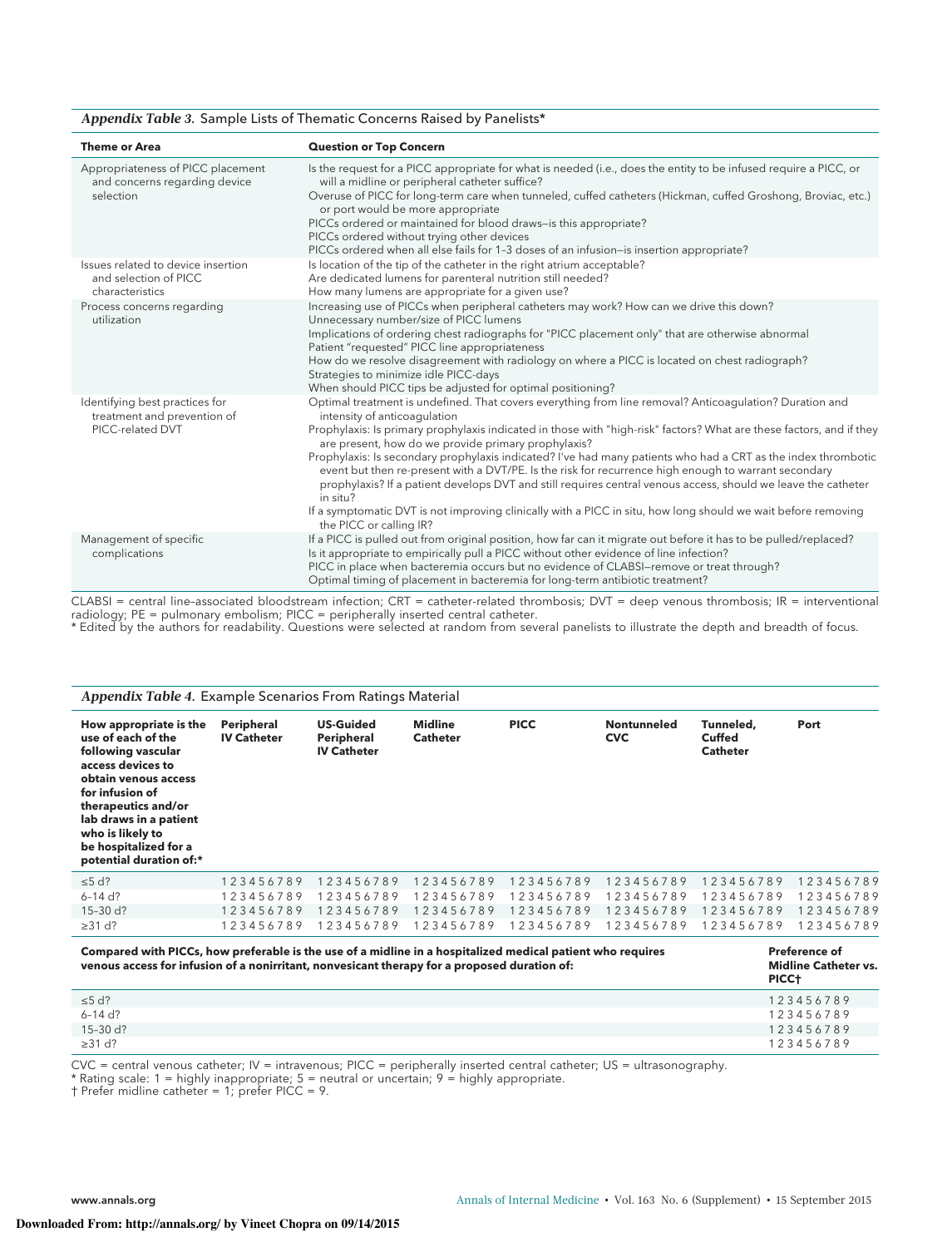## **Continuing Medical Education/Maintenance of Certification Activity**

In addition to CME credit, physicians enrolled in the American Board of Internal Medicine's (ABIM) Maintenance of Certification (MOC) program can earn 8 medical knowledge self-assessment points for successful completing the following module online. To earn 5 CME credits, please take this quiz at www.annals.org/article.aspx?doi=10.7326 /M15-0744. To earn MOC points, you must take the MOC quiz at www.acponline.org/magicmoc; successful completion qualifies for 8 MOC points, and this information will be transferred to the ABIM.

These CME and MOC activities are free to ACP members and individual subscribers to *Annals of Internal Medicine.* Others who are interested in completing this MOC activity can learn more about ACP membership and individual subscriptions to *Annals of Internal Medicine* at www.acponline.org.

*Question 1:* The RAND/UCLA Appropriateness Method was developed to:

- A. Examine risks and benefits of medical and surgical procedures, regardless of their cost to estimate the overor underuse of specific medical and surgical procedures
- B. To determine whether specific medical interventions are cost-effective.
- C. Develop consensus regarding appropriate medical and surgical procedures from a multidisciplinary panel.
- D. To determine whether insurers should cover the cost of an intervention

*Question 2:* According to the RAND/UCLA Appropriateness Method, which of the following is the hallmark of an "appropriate" rating?

- A. When all participating panelists agree on the appropriateness of a clinical scenario.
- B. When the expected health benefits exceed the expected negative consequences and the panel median rating is 7 to 9 without disagreement.
- C. When the majority of the panel rates the clinical scenario as highly appropriate.
- D. When no panel member rates the clinical scenario as inappropriate.

*Question 3:* According to the RAND/UCLA Appropriateness Method, which of the following indicates an "uncertain" rating?

A. When the panel median ranges from 4 to 6, or there is disagreement regardless of the median.

- B. When the panel median ranges from 1 to 3.
- C. When the panel median ranges from 7 to 9.
- D. When the panel median ranges from 5 to 7.

*Question 4:* Which of the following information sources was not used to develop the clinical scenarios for rating the appropriateness of various intravenous devices in this document?

- A. Systematic reviews of the literature
- B. List of controversial topics/key problems generated by experts
- C. Clinical areas of ambiguity, controversy, or uncertainty
- D. Medicare coverage of the procedure

*Question 5:* For this project, which of the following elements was NOT used to develop the clinical scenarios or indications that were rated by panelists?

- A. Proposed duration of venous access
- B. Device characteristics
- C. Patient preference
- D. Maintenance and care practices

*Question 6:* In this project, a multidisciplinary panel of experts rated the appropriateness of a number of vascular access devices. Which of the following indications were rated as appropriate for use of peripherally inserted central catheters?

Annals of Internal Medicine • Vol. 163 No. 6 (Supplement) • 15 September 2015 www.annals.org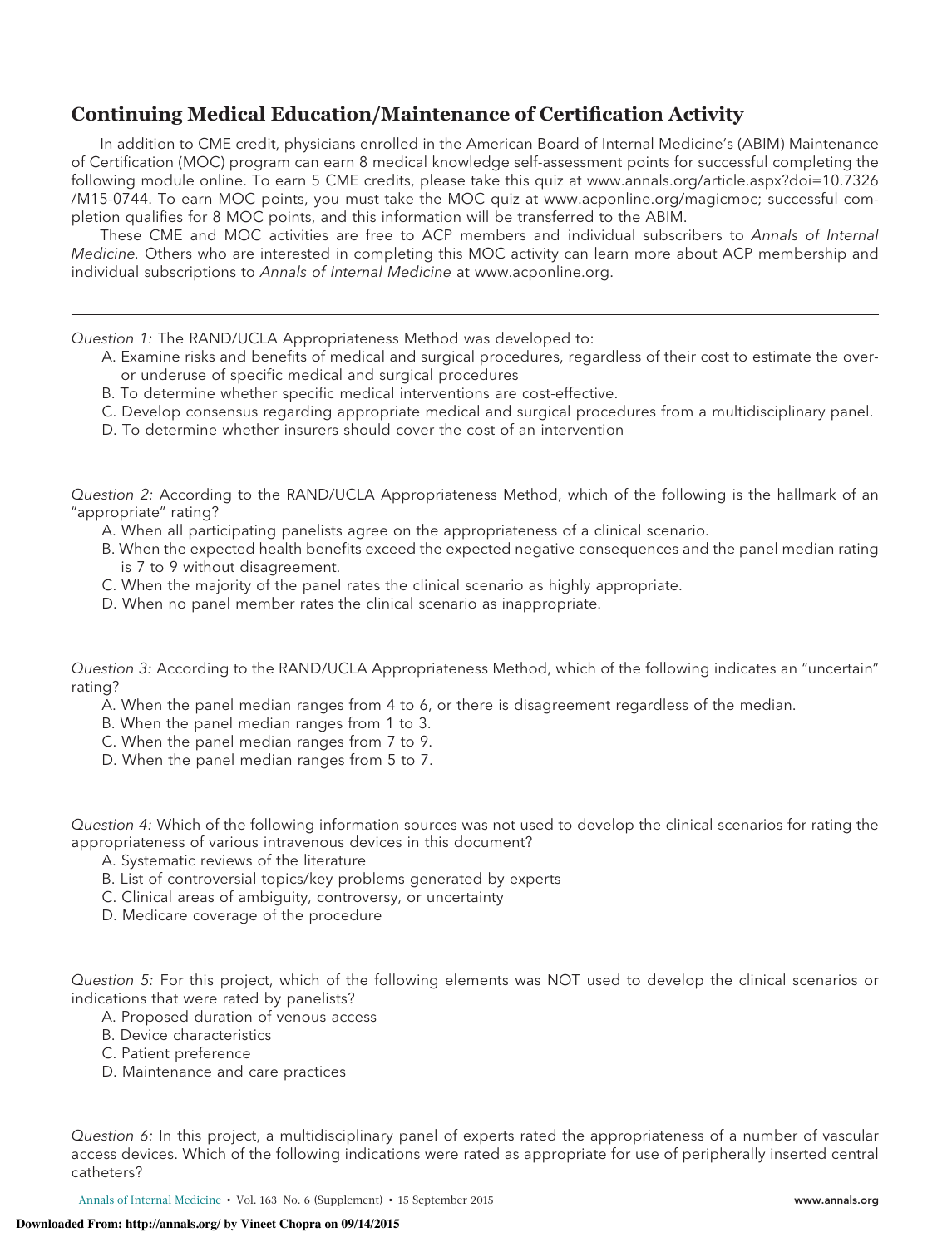- A. Placement in a patient with active cancer for cyclical chemotherapy that can be administered through a peripheral vein, when the proposed duration of such treatment is 3 months or less and peripheral veins are available.
- B. Delivery of non–peripherally compatible infusates (e.g., irritants/vesicants) regardless of proposed duration of use.
- C. Patient or family requests for a patient who is not actively dying/on hospice for comfort from daily lab draws.
- D. Medical or nursing provider request in the absence of other appropriate criteria for peripherally inserted central catheter use.

*Question 7:* In this project, a multidisciplinary panel of experts rated the appropriateness of practices associated with a number of venous access devices. Which of the following practices were rated as appropriate for peripherally inserted central catheter insertion?

- A. Urgent requests for peripherally inserted central catheter placement in a hemodynamically unstable patient in the wards or intensive care unit setting.
- B. Routine use of chest radiographs to verify peripherally inserted central catheter tip positioning following uneventful placement via EKG guidance or fluoroscopy by staff who are technically proficient in this technology.
- C. Preferential placement of a peripherally inserted central catheter based on the patient's arm dominance.
- D. Consult with a relevant specialist (e.g., infectious disease, heme-oncology), operator (vascular access professional), and/or hospital pharmacist prior to ordering a peripherally inserted central catheter to determine optimal device choice and characteristics.

*Question 8:* Which of the following were rated as an appropriate practice for peripherally inserted central catheter care or maintenance by this multidisciplinary panel?

- A. Removal of a peripherally inserted central catheter by a health care team member trained to remove central venous catheters, but not specifically trained to remove a peripherally inserted central catheter.
- B. Removal of a peripherally inserted central catheter that is clinically necessary, centrally positioned, and otherwise functional in the setting of arm deep venous thrombosis.
- C. Use of normal saline rather than heparin to flush a peripherally inserted central catheter following infusion or phlebotomy.
- D. Routine removal and/or replacement of a peripherally inserted central catheter that remains clinically necessary without objective evidence of catheter-associated bloodstream infection in febrile patients.

*Question 9:* Which of the following was rated as an appropriate practice when caring for peripheral intravenous catheters?

- A. Routine replacement or continuation of a peripheral intravenous catheter in the absence of a clinical indication warranting continued use.
- B. Removal of a peripheral intravenous catheter in the setting of redness, swelling, pain, or phlebitis over the vein of insertion.
- C. Replacement of a peripheral intravenous catheter on the basis of a routine schedule in the absence of redness, swelling, or other signs of inflammation.
- D. Removal of a functioning peripheral intravenous catheter because it was inserted in the field (e.g., ambulance or nonhospital site) in the absence of redness, tenderness, or swelling over the insertion site.

*Question 10:* For the indication of infusion of peripherally compatible fluids, which of the following vascular access devices was rated as neutral for a proposed infusion for 6 to 14 days?

- A. Ultrasound-guided peripheral intravenous catheters
- B. Midlines
- C. Peripherally inserted central catheters
- D. Peripheral intravenous catheters

*Question 11:* For the infusion of peripherally compatible fluids, which of the following vascular access devices were rated as inappropriate for a proposed duration of 31 days or more?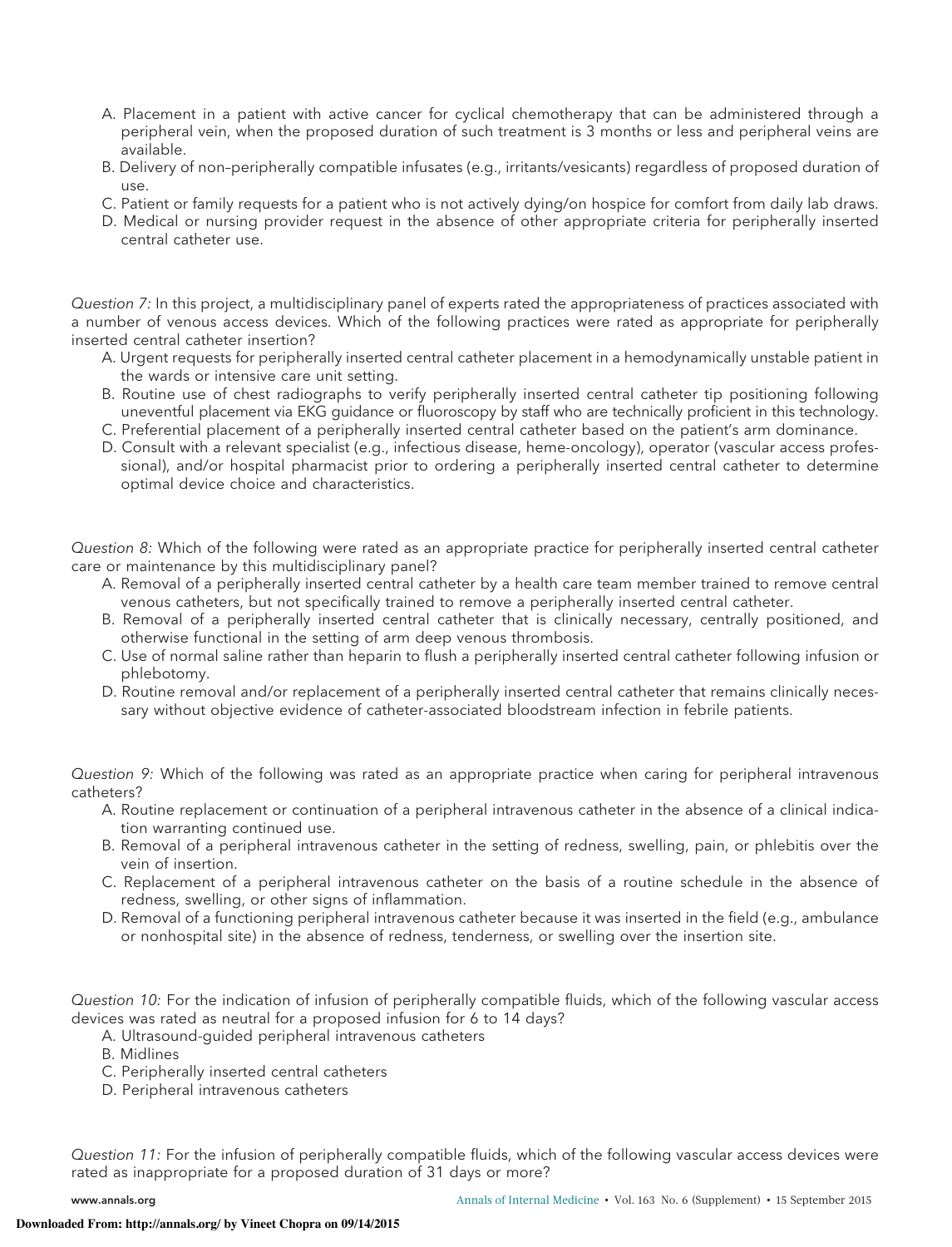- A. Peripherally inserted central catheters
- B. Ultrasound-guided peripheral IVs
- C. Implanted ports
- D. Tunneled catheters

*Question 12:* According to the Fistula First Breakthrough Initiative, in what stages of chronic kidney disease may use of peripherally inserted central catheters be considered appropriate following expert consultation with nephrology?

A. Stage 1 only

- B. Stage 3b or greater
- C. Stage 2 only
- D. Stage 1 to 3a

*Question 13:* For the infusion of peripherally noncompatible fluids in critically ill patients, which of the following vascular access devices were rated as appropriate and preferred for a proposed duration of 5 days or less?

- A. Nontunneled central venous catheters
- B. Tunneled catheters
- C. Peripheral intravenous catheters
- D. Midlines

*Question 14:* For patients with difficult peripheral venous access, which of the following pairs of vascular access devices were rated as appropriate and preferred to peripherally inserted central catheters when the proposed duration of use is 14 days or less?

- A. Midlines and ports
- B. Nontunneled central venous catheters and ports
- C. Midlines and central venous catheters
- D. Tunneled-cuffed catheters and peripherally intravenous catheters

*Question 15:* According to our panel, which of the following was rated as appropriate for the treatment of peripherally inserted central catheter-related deep venous thrombosis?

- A. Provide at least 1 month of uninterrupted systemic anticoagulation.
- B. Low-molecular-weight heparin over warfarin in patients with cancer.
- C. Remove the peripherally inserted central catheter and replace this with another device to prevent clot propagation.
- D. Refer all patients with peripherally inserted central catheter-related deep venous thrombosis to interventional radiology for evaluation.

*Question 16:* Among scenarios examining use of vascular access devices in patients that require frequent phlebotomy, which of the following statements are true?

- A. Central venous catheters were rated as appropriate and preferred to peripherally inserted central catheters when the expected duration of venous access was 14 days or less in critically ill patients.
- B. Ports were rated as appropriate to use in this population, regardless of duration of use.
- C. Peripheral intravenous catheters and ultrasound-guided peripheral intravenous catheters were rated as appropriate for use for 5 days or less in patients that require frequent phlebotomy.
- D. The most appropriate vascular access device should be determined by patient preference in this setting.

*Question 17:* Among patients who require frequent phlebotomy for less than 5 days, which of the following resulted in panelist disagreement regarding appropriateness of device use?

- A. Midlines
- B. Central venous catheters
- C. Peripherally inserted central catheters
- D. Ports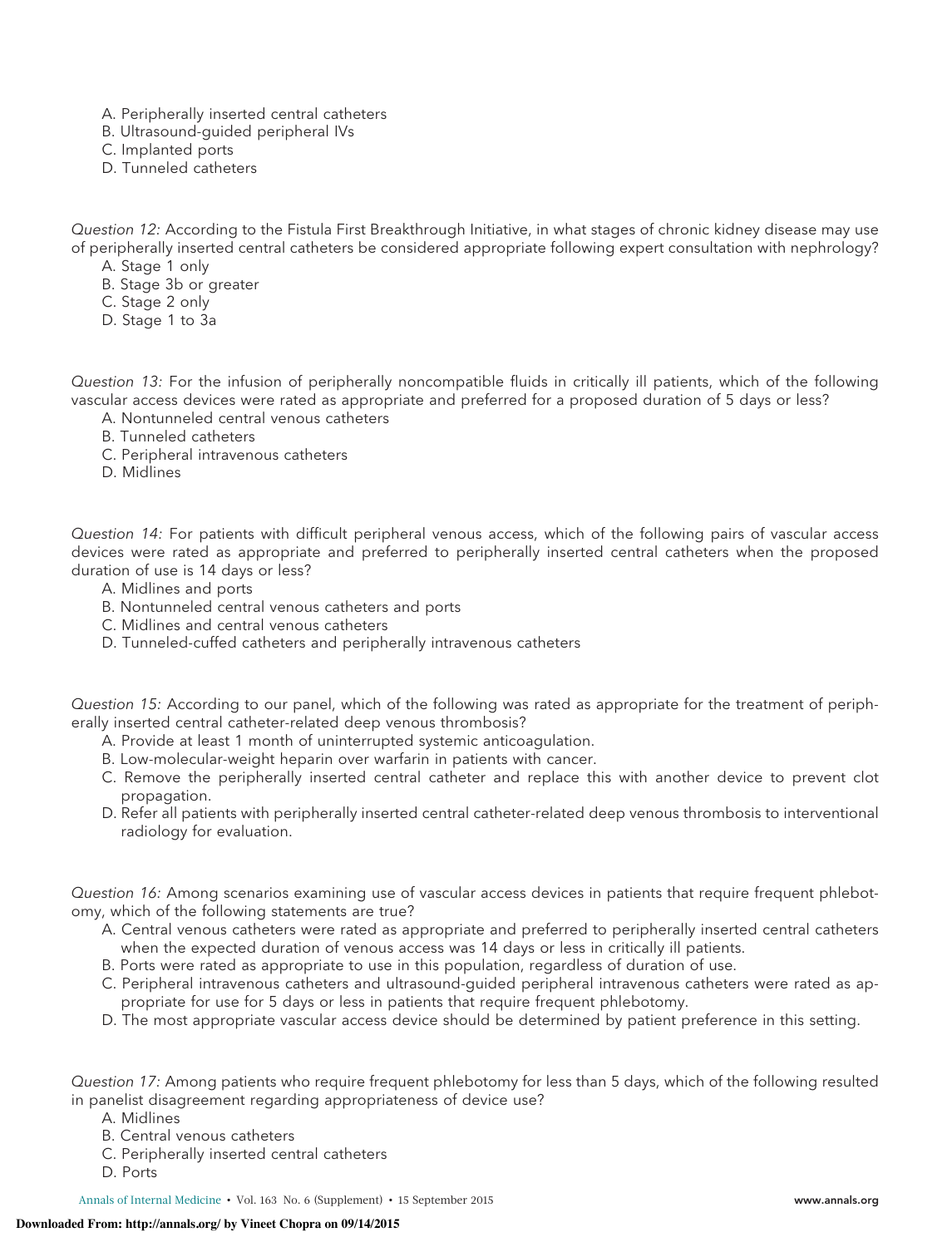*Question 18:* Among patients receiving peripherally compatible infusions in home-based or skilled nursing facilities, which of the following expected durations of use was rated as being appropriate for peripherally inserted central catheter placement?

- A. 6 to 14 days
- B. Only 15 to 30 days
- C. Only more than 30 days
- D. More than 15 days

*Question 19:* Among patients who are likely to require lifelong venous access but are infrequently hospitalized (<5 times per year), when is use of peripherally inserted central catheters considered appropriate according to this panel?

- A. When expected duration of venous access is 5 days or less.
- B. When the expected duration of venous access is 6 to 14 days.
- C. When the expected duration of venous access is 15 or more days.
- D. When the expected duration of access is not well-known.

*Question 20:* In critically ill populations, which of the following expected durations of venous access were rated as appropriate for midline insertion and use?

- A. 5 days or less
- B. 6 to 14 days
- C. 15 to 30 days
- D. More than 30 days

*Question 21:* A patient is diagnosed with active cancer and is recommended multiple cycles of nonvesicant, intermittent chemotherapy that can be administered into a peripheral vein for a total duration of 1 month. Based on the recommendations of this panel, which of the following vascular access devices is considered appropriate for this patient?

- A. Peripherally inserted central catheters
- B. Intermittent use of peripheral intravenous catheters
- C. Ports
- D. Tunneled-cuffed catheters

*Question 22:* A patient with an unknown stage of chronic kidney disease is admitted to the hospital with pneumonia and is likely to require venous access for 5 days or less. However, the patient is a "difficult stick" and nurses are having trouble establishing reliable peripheral access. According to this panel, which of the following are appropriate in this particular setting?

- A. Because of the ambiguity regarding the stage of CKD, consultation with nephrology is appropriate prior to peripherally inserted central catheter insertion for any reason.
- B. Should the patient be determined to have stage 3b or greater CKD or is possibly a candidate for hemodialysis (with estimated GFR < 45 mL/min), insertion of a peripherally inserted central catheter is appropriate.
- C. If peripheral venous access for 5 days or less is likely, placement of a peripheral intravenous catheter in the dorsum of the hand is considered inappropriate.
- D. Should longer-term intravenous antibiotics be necessary, placement of a small-bore central catheter for infusion of 14 days of intravenous antibiotics is inappropriate in patients with stage 3b or greater CKD.

*Question 23:* A patient is being discharged from the hospital to a local skilled nursing facility for continuation of a planned 6 weeks of intravenous antibiotics. According this panel, which of the following vascular access devices are considered appropriate for this patient in this scenario?

- A. Nontunneled central venous catheter
- B. Peripheral intravenous catheter
- C. Midline
- D. Peripherally inserted central catheter